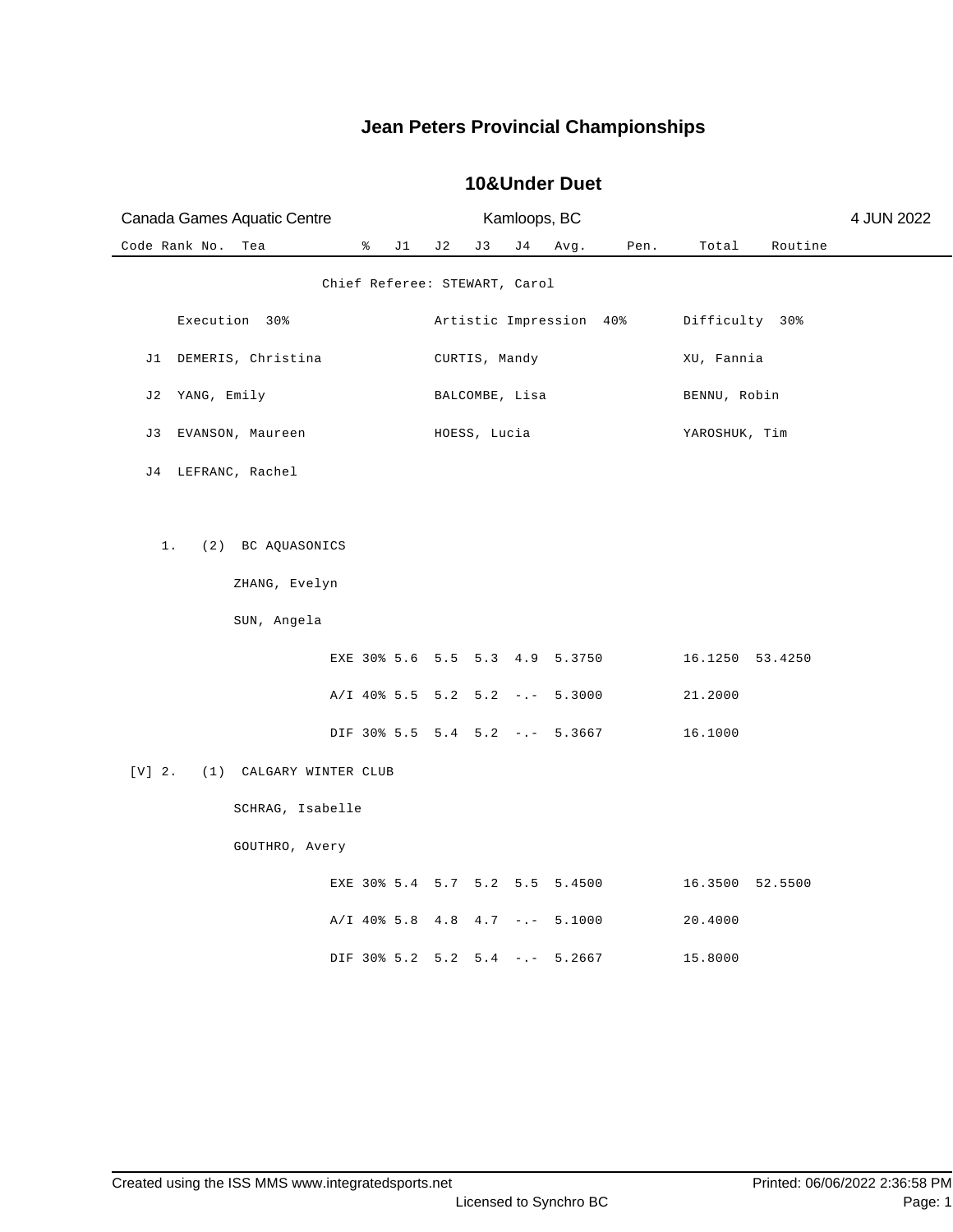# Code Rank No. J1 J2 J3 J4 J5 Pen. Total Routine Canada Games Aquatic Centre **Kamloops, BC** 6 Anada Games Aquatic Centre 4 A 4 JUN 2022 Chief Referee: STEWART, Carol F1: Ballet Leg Single F2: Blossom F3: Back Tuck Somersaul F4: Neptunus DD: 1.6 DD: 1.4 DD: 1.1 DD: 1.8 J1 BALCOMBE, Lisa DEMERIS, Christina BALCOMBE, Lisa DEMERIS, Christina J2 BENNU, Robin YANG, Emily BENNU, Robin YANG, Emily J3 HOESS, Lucia LEFRANC, Rachel HOESS, Lucia LEFRANC, Rachel J4 EVANSON, Maureen XU, Fannia EVANSON, Maureen XU, Fannia J5 YAROSHUK, Tim YAROSHUK, Tim Alt. Figure 1 Ballet Leg Single 1.6 Figure 2 Blossom 1.4 Figure 3 Back Tuck Somersault 1.1 Figure 4 Neptunus 1.8 Total: 5.9 [V] 1. (6) SCHRAG, Isabelle (CALGARY WINTER CLUB) Fig #1 5.6 6.0 5.8 5.4 -.- 5.7000 56.6978 Fig #2 6.1 4.9 5.5 5.8 5.2 5.5000 Fig #3 6.2 6.4 6.4 6.0 -.- 6.2833 Fig #4 5.2 5.5 5.2 5.5 5.7 5.4000

#### **10&Under Figures**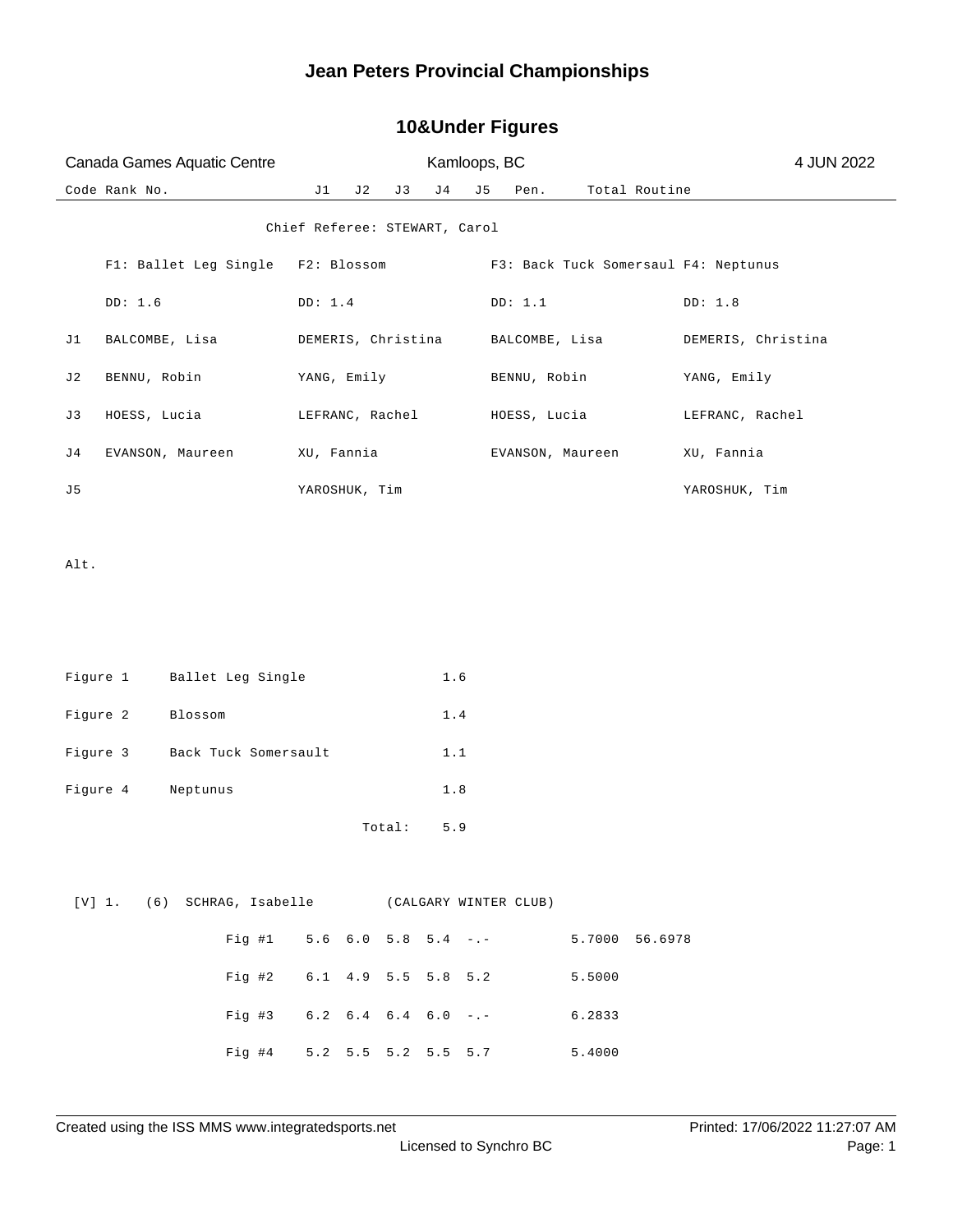#### **10&Under Figures**

|               | Canada Games Aquatic Centre                      |     |                               |     |                 | Kamloops, BC        |      |        |                | 4 JUN 2022 |
|---------------|--------------------------------------------------|-----|-------------------------------|-----|-----------------|---------------------|------|--------|----------------|------------|
| Code Rank No. |                                                  | J1  | J 2                           | J 3 | J 4             | J5                  | Pen. |        | Total Routine  |            |
|               |                                                  |     |                               |     |                 |                     |      |        |                |            |
|               |                                                  |     |                               |     |                 |                     |      |        |                |            |
| $1$ .         | (17) LUKAC, Isabelle (BC AQUASONICS)             |     |                               |     |                 |                     |      |        |                |            |
|               |                                                  |     |                               |     |                 |                     |      |        |                |            |
|               | Fig  #1                                          |     | $5.2$ $5.6$ $5.0$ $6.0$ $-:-$ |     |                 |                     |      |        | 5.4167 55.0792 |            |
|               | Fig #2                                           | 5.5 |                               |     | 5.8 5.9 5.5 5.6 |                     |      | 5.6333 |                |            |
|               | Fig #3                                           |     | $6.2$ 5.8 5.5 5.7 -.-         |     |                 |                     |      | 5.7667 |                |            |
|               | Fig #4                                           |     | 5.4 5.4 5.0 5.7 5.2           |     |                 |                     |      | 5.3333 |                |            |
| $2$ .         | (11) MATSON, Avery                               |     |                               |     |                 | (KAMLOOPS SUNRAYS)  |      |        |                |            |
|               | Fig #1                                           |     | $6.0$ $5.3$ $5.1$ $4.8$ $-:-$ |     |                 |                     |      |        | 5.2333 53.6256 |            |
|               | Fig #2                                           |     | 5.6 5.2 6.0 5.4 6.0           |     |                 |                     |      | 5.6667 |                |            |
|               | Fig #3                                           |     | $6.3$ $6.0$ $5.4$ $6.0$ $-.-$ |     |                 |                     |      | 5.9750 |                |            |
|               | Fig #4                                           |     | 4.8 5.2 5.4 4.6 4.1           |     |                 |                     |      | 4.8667 |                |            |
| 3.            | (4) ZHANG, Evelyn                                |     |                               |     |                 | (BC AQUASONICS)     |      |        |                |            |
|               | Fig #1                                           |     | $5.5$ $5.4$ $5.0$ $5.6$ $-:-$ |     |                 |                     |      |        | 5.4250 52.5029 |            |
|               | Fig #2                                           |     | 4.6 4.5 5.0 5.2 5.2           |     |                 |                     |      | 4.9333 |                |            |
|               | Fig. #3                                          |     | $5.7$ $5.6$ $5.8$ $5.7$ $-.-$ |     |                 |                     |      | 5.7000 |                |            |
|               | $Fig. \#4$                                       |     | 5.0 5.4 4.9 5.1 5.1           |     |                 |                     |      | 5.0667 |                |            |
|               |                                                  |     |                               |     |                 |                     |      |        |                |            |
|               | [V] 4. (13) GOUTHRO, Avery (CALGARY WINTER CLUB) |     |                               |     |                 |                     |      |        |                |            |
|               | Fig #1 $5.4$ 5.2 5.0 5.7 -.-                     |     |                               |     |                 |                     |      |        | 5.3083 51.9336 |            |
|               | Fig #2                                           |     |                               |     |                 | 4.8 4.4 5.5 5.1 5.3 |      | 5.0667 |                |            |
|               | Fig #3 $5.6$ 5.6 5.1 5.6 -.-                     |     |                               |     |                 |                     |      | 5.5583 |                |            |
|               | Fig #4                                           |     | 4.9 5.0 4.7 5.0 5.0           |     |                 |                     |      | 4.9667 |                |            |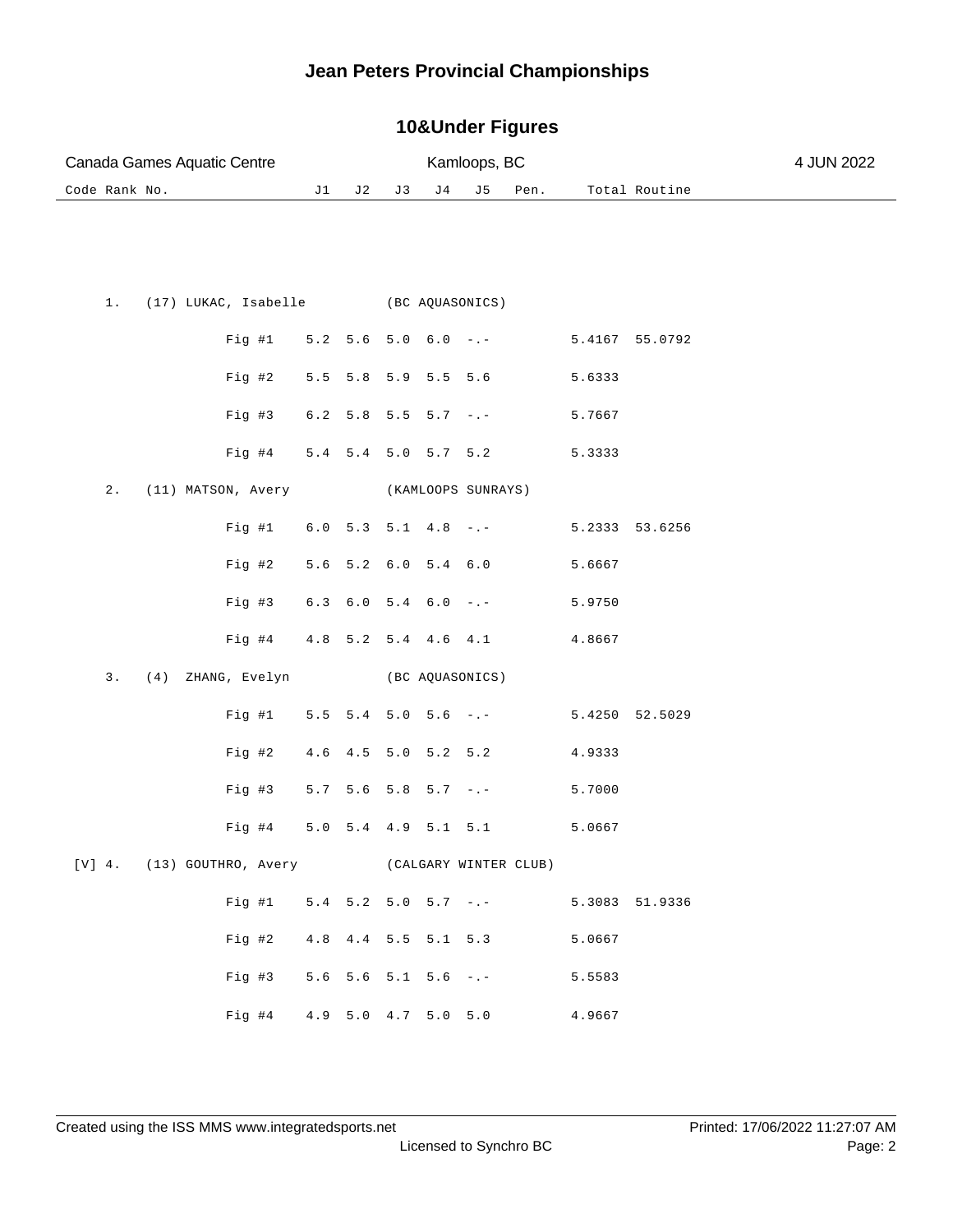#### **10&Under Figures**

|               |       |  | Canada Games Aquatic Centre        |     |                               |    |                   | Kamloops, BC                                 |                              |        |                | 4 JUN 2022 |
|---------------|-------|--|------------------------------------|-----|-------------------------------|----|-------------------|----------------------------------------------|------------------------------|--------|----------------|------------|
| Code Rank No. |       |  |                                    | J1  | J 2                           | J3 | ${\rm J\,4}$      | J 5                                          | Pen.                         |        | Total Routine  |            |
|               |       |  |                                    |     |                               |    |                   |                                              |                              |        |                |            |
|               | $4$ . |  | (1) SUN, Angela                    |     |                               |    |                   | (BC AQUASONICS)                              |                              |        |                |            |
|               |       |  | Fig #1                             |     | $4.8$ 5.5 4.9 5.2 -.-         |    |                   |                                              |                              |        | 5.0667 50.1202 |            |
|               |       |  | Fig #2                             |     | $5.5$ $5.3$ $5.4$ $5.6$ $5.2$ |    |                   |                                              |                              | 5.4000 |                |            |
|               |       |  | Fig #3                             |     | 4.8 4.2 4.4 4.5               |    |                   | $-$ . $-$                                    |                              | 4.4583 |                |            |
|               |       |  | Fig #4                             |     | 4.8 5.0 5.6 5.0 5.0           |    |                   |                                              |                              | 5.0000 |                |            |
|               | $5.$  |  | (9) JIN, Rachael                   |     |                               |    |                   |                                              | (VICTORIA ARTISTIC SWIMMING) |        |                |            |
|               |       |  | Fig #1                             |     | $5.0$ $5.5$ $5.0$ $4.9$ $-:-$ |    |                   |                                              |                              |        | 5.0333 49.9575 |            |
|               |       |  | Fig #2                             | 5.5 |                               |    | $5.0$ 4.4 4.9 5.3 |                                              |                              | 5.0667 |                |            |
|               |       |  | Fig #3                             |     | $6.0$ $6.2$ $5.4$ $5.4$ $-.-$ |    |                   |                                              |                              | 5.7167 |                |            |
|               |       |  | Fig #4                             |     | 4.4 4.6 4.0 4.4 4.7           |    |                   |                                              |                              | 4.4667 |                |            |
|               | б.    |  | (21) STEWART, Lexi                 |     |                               |    |                   |                                              | (VICTORIA ARTISTIC SWIMMING) |        |                |            |
|               |       |  | Fig  #1                            |     | $4.7$ $4.6$ $4.8$ $4.7$ $-.-$ |    |                   |                                              |                              |        | 4.7000 46.7486 |            |
|               |       |  | Fig #2                             |     | 4.6 4.3 5.4 4.6 4.9           |    |                   |                                              |                              | 4.7000 |                |            |
|               |       |  | $Fig. \#3$                         |     | $5.7$ $6.1$ $6.1$ $5.9$ $-:-$ |    |                   |                                              |                              | 5.9833 |                |            |
|               |       |  | Fig #4                             |     | 4.3 3.4 3.8 3.8 3.9           |    |                   |                                              |                              | 3.8333 |                |            |
|               |       |  | $[V]$ 7. (10) GILL, Aikam          |     |                               |    |                   |                                              | (CALGARY WINTER CLUB)        |        |                |            |
|               |       |  | Fig #1 $3.2$ $3.7$ $4.1$ $3.5$ -.- |     |                               |    |                   |                                              |                              |        | 3.6083 38.5241 |            |
|               |       |  | Fig #2                             |     |                               |    |                   | $3.8$ 4.0 3.5 4.4 4.0                        |                              | 3.9333 |                |            |
|               |       |  | Fig #3                             |     |                               |    |                   | $5.2 \quad 4.9 \quad 5.0 \quad 5.0 \quad -1$ |                              | 5.0083 |                |            |
|               |       |  | Fig #4                             |     | 3.5 3.4 3.2 3.2 3.3           |    |                   |                                              |                              | 3.3000 |                |            |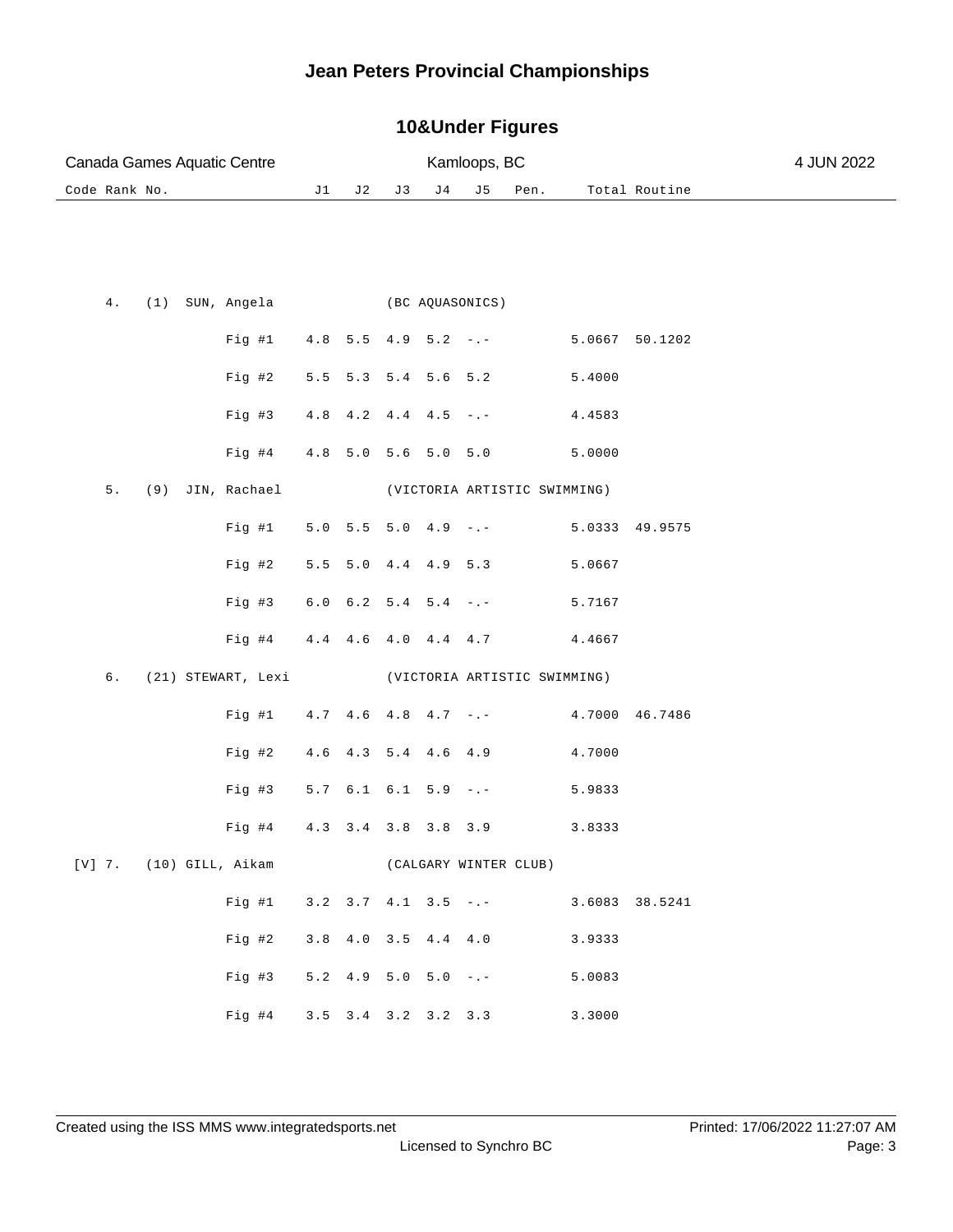### **10&Under Novice Figures**

|      | Canada Games Aquatic Centre |                       |                               |    |        |              |     | Kamloops, BC   |                  |               | 4 JUN 2022                           |
|------|-----------------------------|-----------------------|-------------------------------|----|--------|--------------|-----|----------------|------------------|---------------|--------------------------------------|
|      | Code Rank No.               |                       | J1                            | J2 | J 3    | ${\rm J\,4}$ | J 5 | Pen.           |                  | Total Routine |                                      |
|      |                             |                       | Chief Referee: STEWART, Carol |    |        |              |     |                |                  |               |                                      |
|      |                             | F1: Ballet Leg Single | F2: Blossom                   |    |        |              |     |                |                  |               | F3: Back Tuck Somersaul F4: Neptunus |
|      | DD: 1.6                     |                       | DD: 1.4                       |    |        |              |     | DD: 1.1        |                  |               | DD: 1.8                              |
| J1   |                             | BALCOMBE, Lisa        | DEMERIS, Christina            |    |        |              |     | BALCOMBE, Lisa |                  |               | DEMERIS, Christina                   |
| J2   | BENNU, Robin                |                       | YANG, Emily                   |    |        |              |     | BENNU, Robin   |                  |               | YANG, Emily                          |
| J 3  | HOESS, Lucia                |                       | LEFRANC, Rachel               |    |        |              |     | HOESS, Lucia   |                  |               | LEFRANC, Rachel                      |
| J4   |                             | EVANSON, Maureen      | XU, Fannia                    |    |        |              |     |                | EVANSON, Maureen |               | XU, Fannia                           |
| J5   |                             |                       |                               |    |        |              |     |                |                  |               |                                      |
| Alt. |                             |                       |                               |    |        |              |     |                |                  |               |                                      |
|      | Figure 1                    | Ballet Leg Single     |                               |    |        | 1.6          |     |                |                  |               |                                      |
|      | Figure 2                    | Blossom               |                               |    |        | $1\,.$ $4\,$ |     |                |                  |               |                                      |
|      | Figure 3                    | Back Tuck Somersault  |                               |    |        | 1.1          |     |                |                  |               |                                      |
|      | Figure 4                    | Neptunus              |                               |    |        | $1.8$        |     |                |                  |               |                                      |
|      |                             |                       |                               |    | Total: | 5.9          |     |                |                  |               |                                      |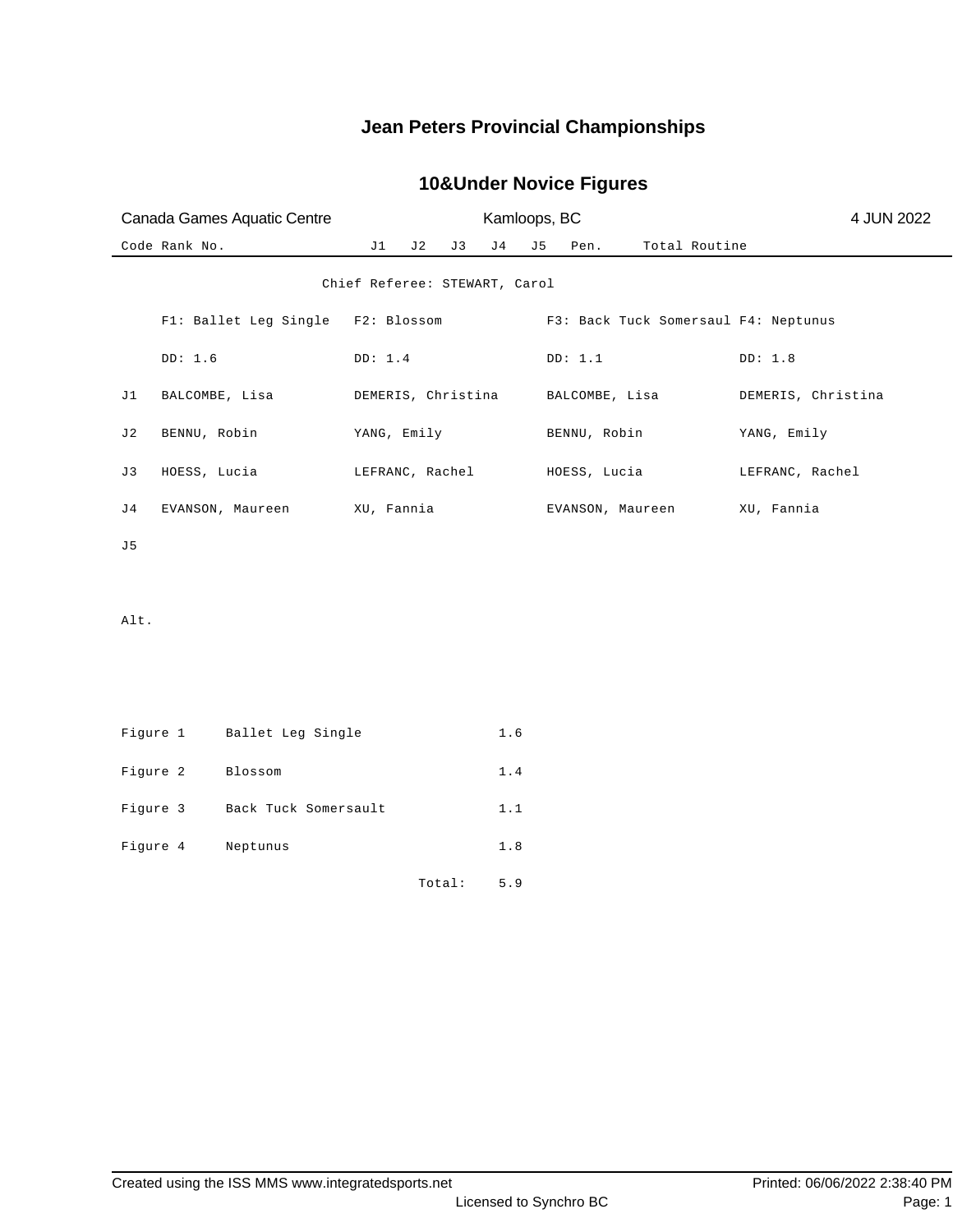| Canada Games Aquatic Centre                           |    | Kamloops, BC |             |  |                         | 4 JUN 2022 |                 |         |  |
|-------------------------------------------------------|----|--------------|-------------|--|-------------------------|------------|-----------------|---------|--|
| Code Rank No. Tea<br>$\frac{8}{6}$                    | J1 | J 2          | J3          |  | J4 Avg.                 | Pen.       | Total           | Routine |  |
| Chief Referee: STEWART, Carol                         |    |              |             |  |                         |            |                 |         |  |
| Execution 30%                                         |    |              |             |  | Artistic Impression 40% |            | Difficulty 30%  |         |  |
| J1 BALCOMBE, Lisa                                     |    |              |             |  | DEMERIS, Christina      |            | CURTIS, Mandy   |         |  |
| XU, Fannia<br>J 2                                     |    |              | YANG, Emily |  |                         |            | BENNU, Robin    |         |  |
| YAROSHUK, Tim<br>J3                                   |    |              |             |  | LEFRANC, Rachel         |            | HOESS, Lucia    |         |  |
| J4 EVANSON, Maureen                                   |    |              |             |  |                         |            |                 |         |  |
| [V] 1.<br>(1) CALGARY WINTER CLUB<br>SCHRAG, Isabelle |    |              |             |  |                         |            |                 |         |  |
|                                                       |    |              |             |  |                         |            |                 |         |  |
| EXE 30% 5.5 5.5 5.9 5.8 5.6583                        |    |              |             |  |                         |            | 16.9750 55.4083 |         |  |
| $A/I$ 40% 5.2 5.3 5.8 -.- 5.4333                      |    |              |             |  |                         |            | 21.7333         |         |  |
| DIF 30% 5.5 5.7 5.5 -.- 5.5667                        |    |              |             |  |                         |            | 16.7000         |         |  |
|                                                       |    |              |             |  |                         |            |                 |         |  |

#### **10&Under Solo**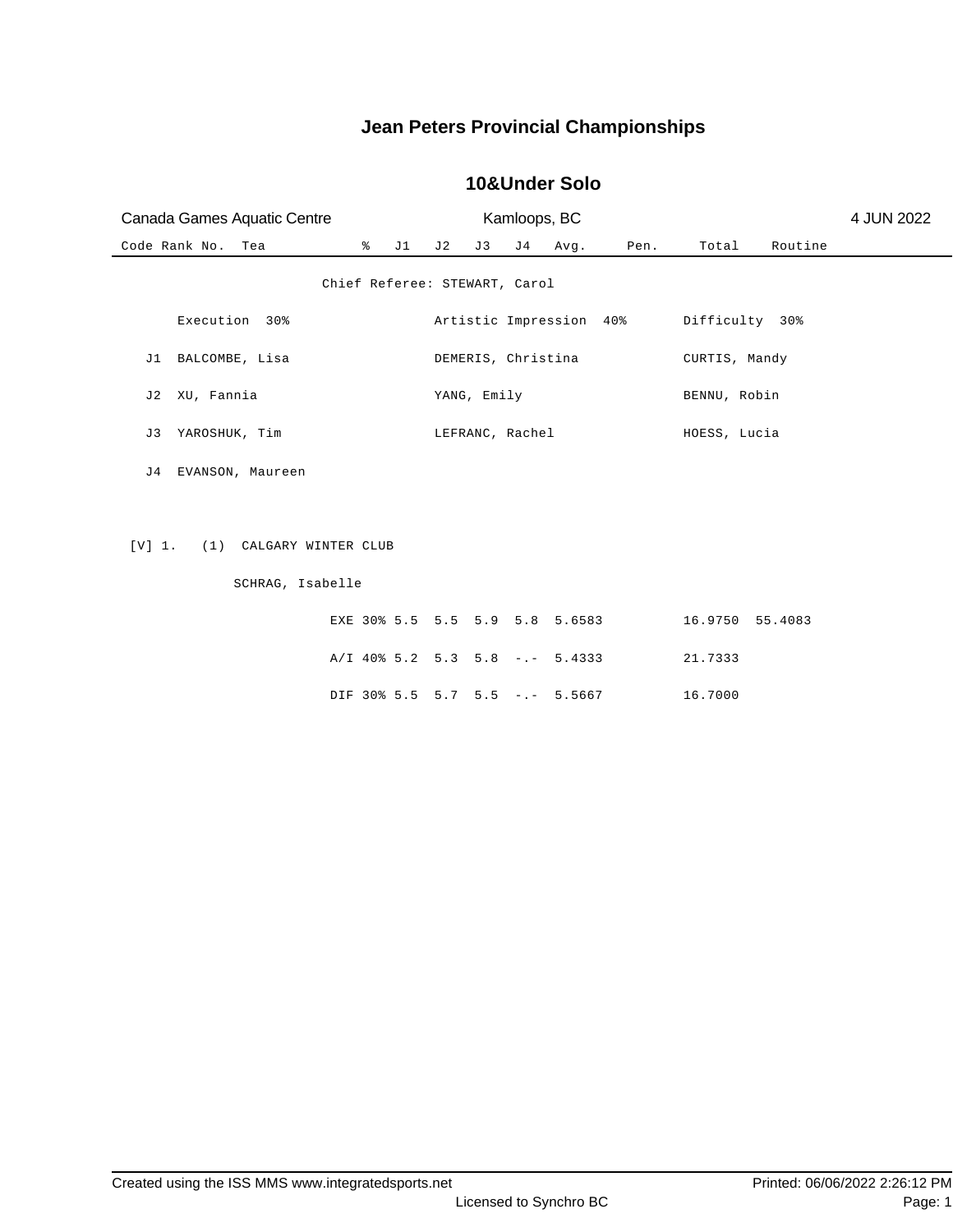| Canada Games Aquatic Centre |                               |    |    |               | Kamloops, BC               |      |                 |                    | 4 JUN 2022 |
|-----------------------------|-------------------------------|----|----|---------------|----------------------------|------|-----------------|--------------------|------------|
| Code Rank No.<br>Tea        | $\frac{8}{6}$                 | J1 | J2 | J3            | Avg.                       | Pen. | Total           | Routine            |            |
|                             | Chief Referee: STEWART, Carol |    |    |               |                            |      |                 |                    |            |
| Execution 30%               |                               |    |    |               | Artistic Impression 40%    |      |                 | Difficulty 30%     |            |
| J1 BENNU, Robin             |                               |    |    |               | BALCOMBE, Lisa             |      |                 | DEMERIS, Christina |            |
| LEFRANC, Rachel<br>J 2      |                               |    |    | XU, Fannia    |                            |      |                 | YANG, Emily        |            |
| EVANSON, Maureen<br>J3      |                               |    |    | YAROSHUK, Tim |                            |      |                 | HOESS, Lucia       |            |
|                             |                               |    |    |               |                            |      |                 |                    |            |
| (3) BC AQUASONICS<br>$1$ .  |                               |    |    |               |                            |      |                 |                    |            |
|                             |                               |    |    |               | EXE 30% 5.2 4.7 5.0 4.9667 |      | 14.9000 52.2333 |                    |            |
|                             |                               |    |    |               | A/I 40% 5.6 5.3 5.4 5.4333 |      | 21.7333         |                    |            |
|                             |                               |    |    |               | DIF 30% 5.3 5.6 4.7 5.2000 |      | 15.6000         |                    |            |
| WU, Kailey                  |                               |    |    |               |                            |      |                 |                    |            |
| ZHANG, Evelyn               |                               |    |    |               |                            |      |                 |                    |            |
| LUKAC, Isabelle             |                               |    |    |               |                            |      |                 |                    |            |
| SUN, Angela                 |                               |    |    |               |                            |      |                 |                    |            |
|                             |                               |    |    |               |                            |      |                 |                    |            |

#### **10&Under Team**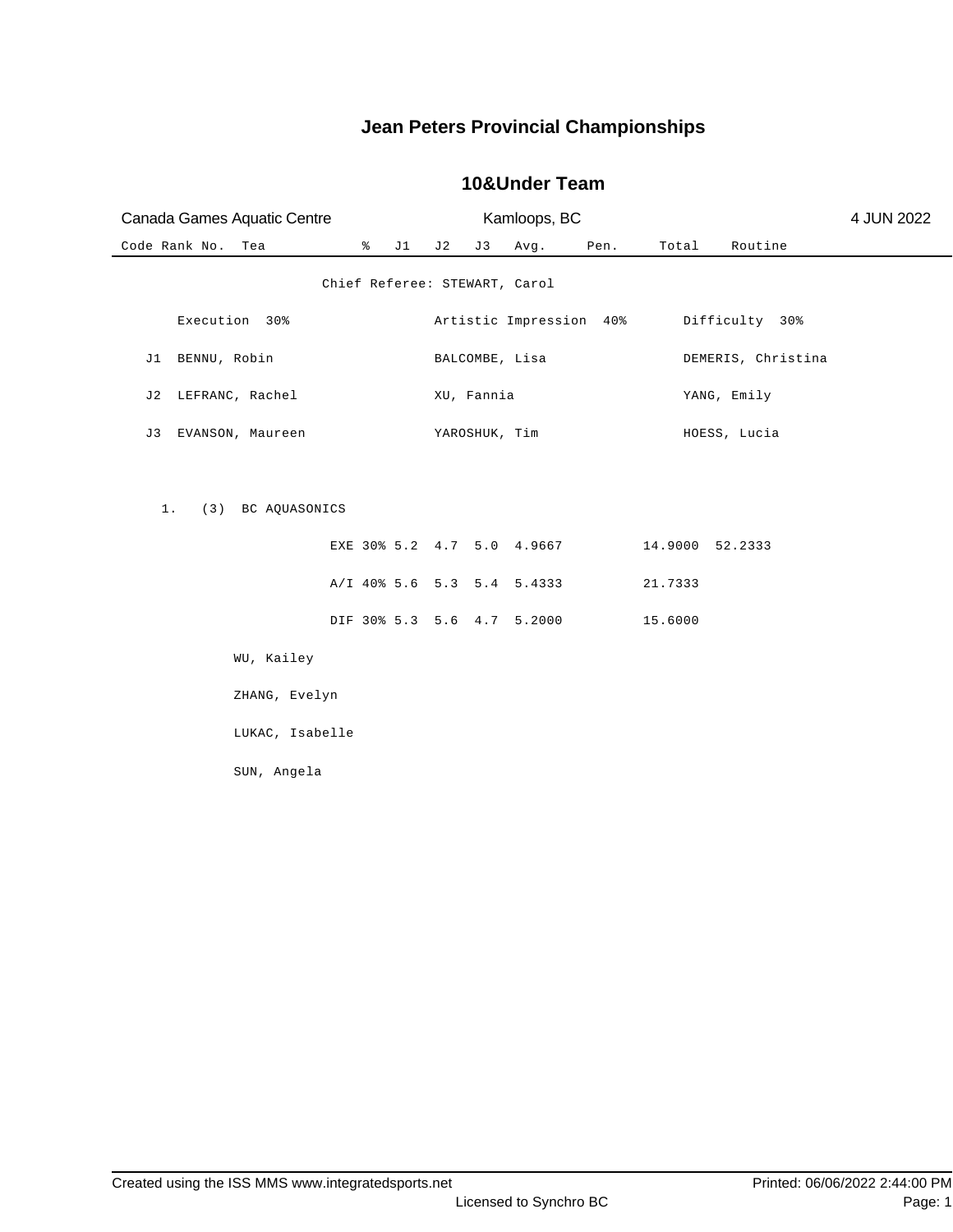| Canada Games Aquatic Centre            |      |    |    |    | Kamloops, BC                 |      |         | 4 JUN 2022      |  |
|----------------------------------------|------|----|----|----|------------------------------|------|---------|-----------------|--|
| Code Rank No.<br>Tea                   | ፟፟፟፟ | J1 | J2 | J3 | Avg.                         | Pen. | Total   | Routine         |  |
| $[V]$ 2.<br>(1)<br>CALGARY WINTER CLUB |      |    |    |    |                              |      |         |                 |  |
|                                        |      |    |    |    | EXE 30% 4.9 4.6 4.8 4.7667   |      |         | 14.3000 50.3000 |  |
|                                        |      |    |    |    | A/I 40% 5.4 5.2 5.0 5.2000   |      | 20.8000 |                 |  |
|                                        |      |    |    |    | DIF 30% 5.1 5.1 5.0 5.0667   |      | 15.2000 |                 |  |
| SCHRAG, Isabelle                       |      |    |    |    |                              |      |         |                 |  |
| CARMICHAEL, Claire                     |      |    |    |    |                              |      |         |                 |  |
| GOUTHRO, Avery                         |      |    |    |    |                              |      |         |                 |  |
| STEAD, Pippa                           |      |    |    |    |                              |      |         |                 |  |
| GILL, Aikam                            |      |    |    |    |                              |      |         |                 |  |
| SAWFORD, Juliette                      |      |    |    |    |                              |      |         |                 |  |
| 2.<br>(2) VICTORIA ARTISTIC SWIMMING   |      |    |    |    |                              |      |         |                 |  |
|                                        |      |    |    |    | EXE 30% 4.7 4.5 4.2 4.4667   |      |         | 13.4000 47.4667 |  |
|                                        |      |    |    |    | $A/I$ 40% 4.9 4.9 4.8 4.8667 |      | 19.4667 |                 |  |
|                                        |      |    |    |    | DIF 30% 4.8 5.0 4.8 4.8667   |      | 14.6000 |                 |  |
| PLETT, Mila                            |      |    |    |    |                              |      |         |                 |  |
| JIN, Rachael                           |      |    |    |    |                              |      |         |                 |  |
| POIRIER, Kaia                          |      |    |    |    |                              |      |         |                 |  |
| STEWART, Lexi                          |      |    |    |    |                              |      |         |                 |  |
|                                        |      |    |    |    |                              |      |         |                 |  |

#### **10&Under Team**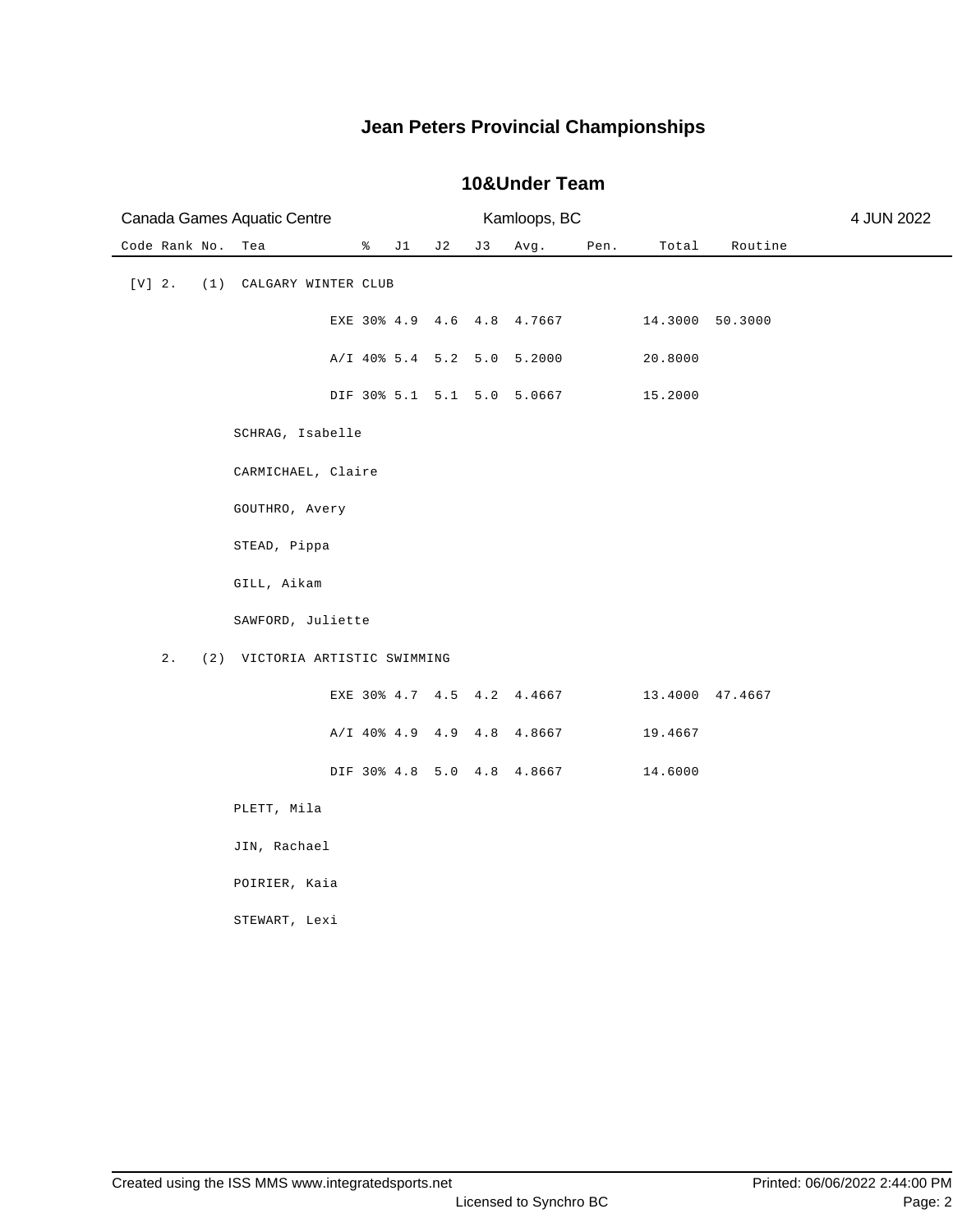| Canada Games Aquatic Centre                                            |                               |     | Kamloops, BC   |                                                                    |                                |                                       |         | 4 JUN 2022 |
|------------------------------------------------------------------------|-------------------------------|-----|----------------|--------------------------------------------------------------------|--------------------------------|---------------------------------------|---------|------------|
| Code Rank No.<br>Tea                                                   | $\sqrt[3]{}$ J1 J2            | J 3 | J 4            | Avg.                                                               | Pen.                           | Total                                 | Routine |            |
|                                                                        | Chief Referee: STEWART, Carol |     |                |                                                                    |                                |                                       |         |            |
| Execution 30%                                                          |                               |     |                |                                                                    | Artistic Impression 40%        | Difficulty 30%                        |         |            |
| J1 DEMERIS, Christina                                                  |                               |     | CURTIS, Mandy  |                                                                    |                                | XU, Fannia                            |         |            |
| J2 YANG, Emily                                                         |                               |     | BALCOMBE, Lisa |                                                                    |                                | BENNU, Robin                          |         |            |
| EVANSON, Maureen<br>J 3                                                |                               |     | HOESS, Lucia   |                                                                    |                                | YAROSHUK, Tim                         |         |            |
| J4 LEFRANC, Rachel                                                     |                               |     |                |                                                                    |                                |                                       |         |            |
| [V] 1. (5) CALGARY WINTER CLUB<br>DYKSTRA, Maelle<br>STRICKLAND, Avrie |                               |     |                | EXE 30% 6.0 6.0 6.2 5.7 5.9917<br>$A/I$ 40% 6.0 6.2 6.0 -.- 6.0667 | DIF 30% 5.9 5.8 5.6 -.- 5.7667 | 17.9750 59.5417<br>24.2667<br>17.3000 |         |            |
| [V] 1.<br>(6) CALGARY WINTER CLUB                                      |                               |     |                |                                                                    |                                |                                       |         |            |
| MONROY, Juliana                                                        |                               |     |                |                                                                    |                                |                                       |         |            |
| MONROY, Nicole                                                         |                               |     |                |                                                                    |                                |                                       |         |            |
|                                                                        |                               |     |                | EXE 30% 6.2 5.5 5.8 5.4 5.6750                                     |                                | 17.0250 57.4917                       |         |            |
|                                                                        |                               |     |                | $A/I$ 40% 6.3 5.9 5.7 -.- 5.9667                                   |                                | 23.8667                               |         |            |
|                                                                        |                               |     |                | DIF 30% 5.5 5.7 5.4 -.- 5.5333                                     |                                | 16.6000                               |         |            |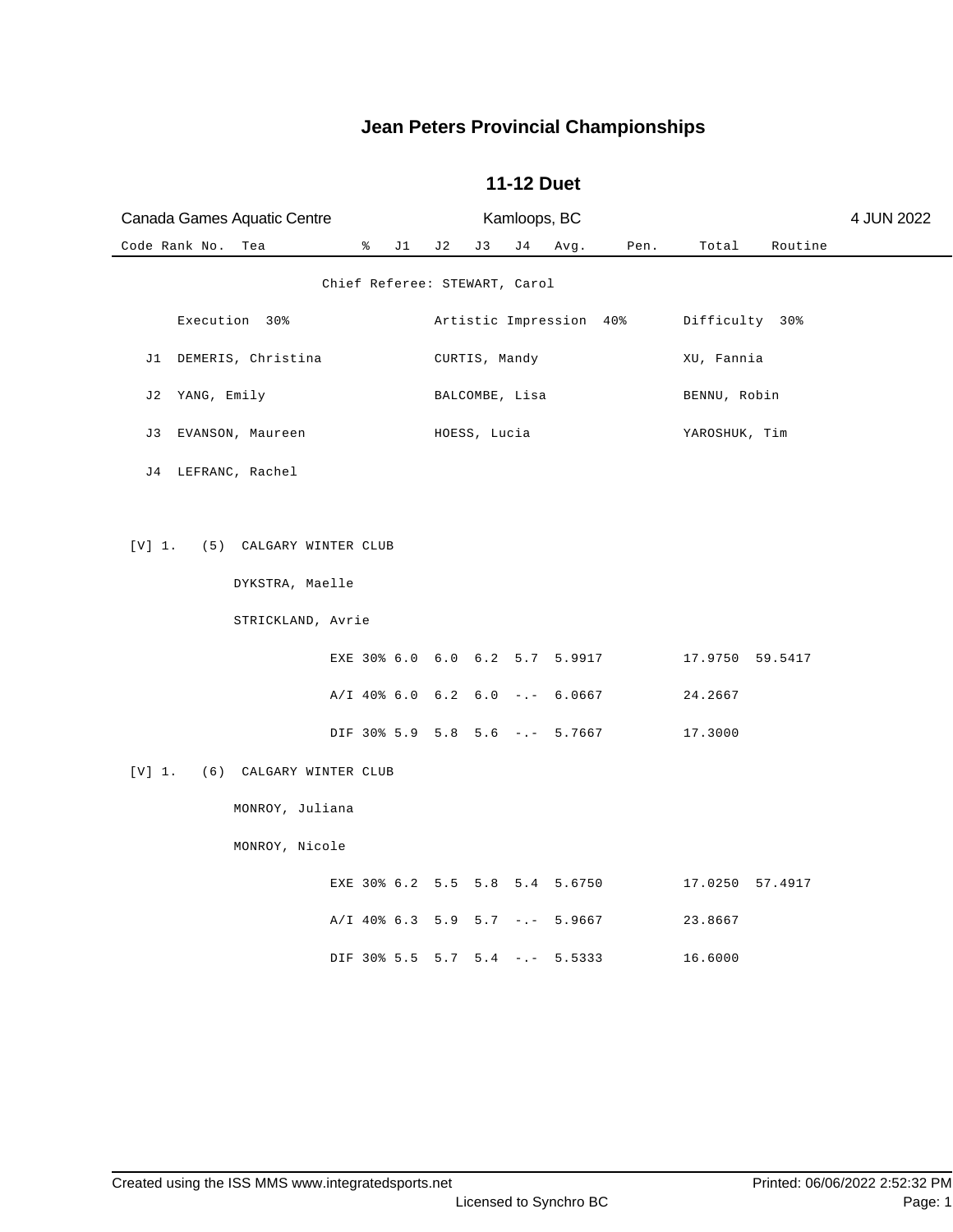| Canada Games Aquatic Centre |                      |   |    | Kamloops, BC |    |     | 4 JUN 2022                       |      |         |                 |  |
|-----------------------------|----------------------|---|----|--------------|----|-----|----------------------------------|------|---------|-----------------|--|
| Code Rank No.               | Tea                  | ိ | J1 | J2           | J3 | J 4 | Avg.                             | Pen. | Total   | Routine         |  |
| $1$ .                       | (3) BC AQUASONICS    |   |    |              |    |     |                                  |      |         |                 |  |
|                             | XIONG, Ruiyi         |   |    |              |    |     |                                  |      |         |                 |  |
|                             | CRANSTON, Alexa      |   |    |              |    |     |                                  |      |         |                 |  |
|                             |                      |   |    |              |    |     | EXE 30% 5.7 5.3 5.7 5.4 5.5417   |      |         | 16.6250 57.1917 |  |
|                             |                      |   |    |              |    |     | A/I 40% 6.2 5.5 5.3 -.- 5.6667   |      | 22.6667 |                 |  |
|                             |                      |   |    |              |    |     | DIF 30% 5.7 6.0 6.2 -.- 5.9667   |      | 17.9000 |                 |  |
| $2$ .                       | (2) NANAIMO DIAMONDS |   |    |              |    |     |                                  |      |         |                 |  |
|                             | BLACKBURN, Eva       |   |    |              |    |     |                                  |      |         |                 |  |
|                             | TURCHANSKI, Aryn     |   |    |              |    |     |                                  |      |         |                 |  |
|                             |                      |   |    |              |    |     | EXE 30% 5.8 5.6 6.0 5.6 5.7167   |      |         | 17.1500 57.0167 |  |
|                             |                      |   |    |              |    |     | A/I 40% 5.8 5.8 5.4 -.- 5.6667   |      | 22.6667 |                 |  |
|                             |                      |   |    |              |    |     | DIF 30% 5.6 5.8 5.8 -.- 5.7333   |      | 17.2000 |                 |  |
| 3.                          | (7) NANAIMO DIAMONDS |   |    |              |    |     |                                  |      |         |                 |  |
|                             | BARBERIE, Lila       |   |    |              |    |     |                                  |      |         |                 |  |
|                             | PALMER, Audrey       |   |    |              |    |     |                                  |      |         |                 |  |
|                             |                      |   |    |              |    |     | EXE 30% 5.4 5.3 5.4 5.3 5.3500   |      |         | 16.0500 54.7833 |  |
|                             |                      |   |    |              |    |     | $A/I$ 40% 5.7 5.6 5.9 -.- 5.7333 |      | 22.9333 |                 |  |
|                             |                      |   |    |              |    |     | DIF 30% 5.4 5.4 5.0 -.- 5.2667   |      | 15.8000 |                 |  |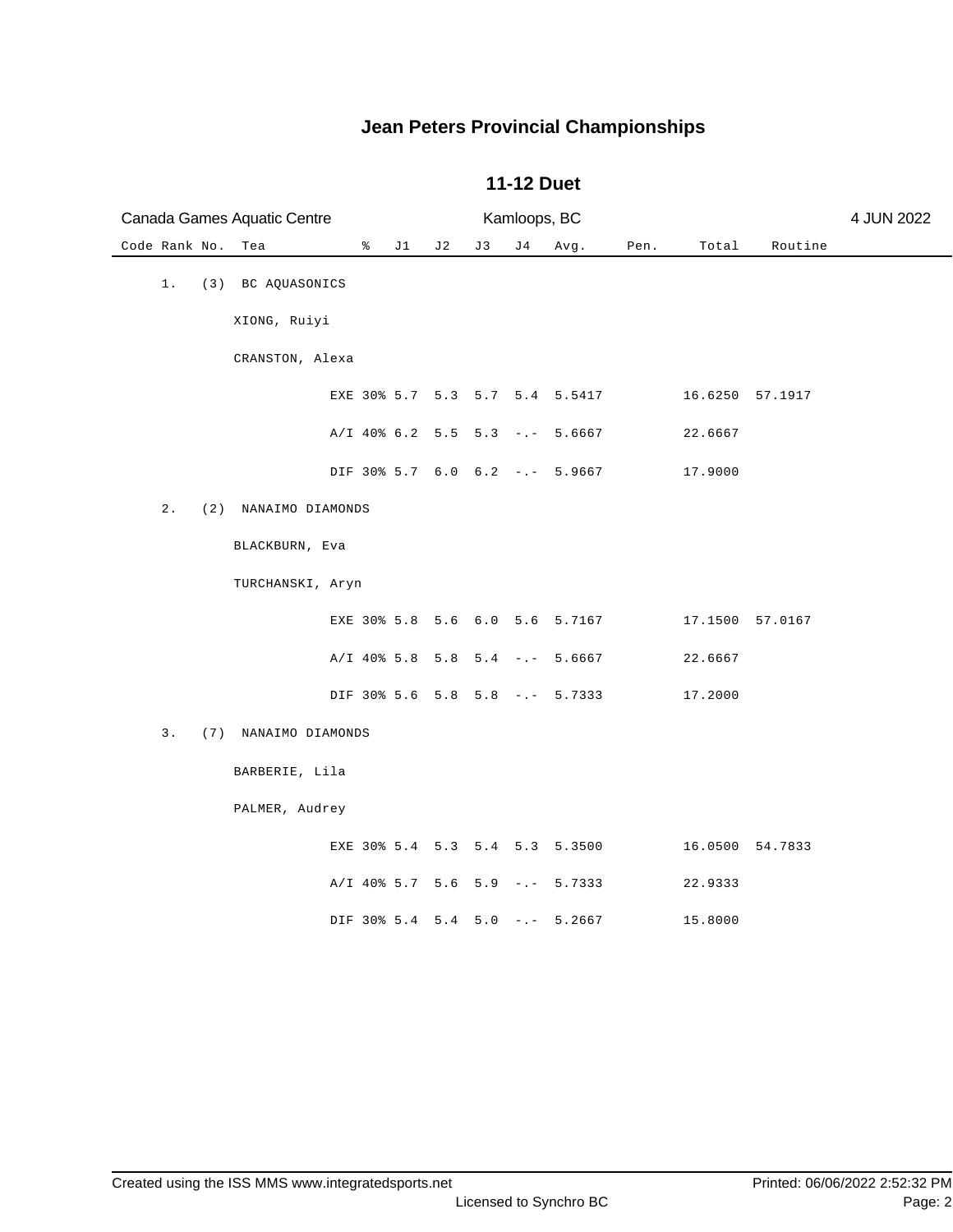| Canada Games Aquatic Centre |                         |              |    |    | Kamloops, BC |                                |      |                 |         | 4 JUN 2022 |
|-----------------------------|-------------------------|--------------|----|----|--------------|--------------------------------|------|-----------------|---------|------------|
| Code Rank No.<br>Tea        |                         | $\approx$ J1 | J2 | J3 | J 4          | Avg.                           | Pen. | Total           | Routine |            |
| $[V]$ 4.                    | (1) CALGARY WINTER CLUB |              |    |    |              |                                |      |                 |         |            |
|                             | LETAL, Freya            |              |    |    |              |                                |      |                 |         |            |
|                             | JOHNSON, Mattea         |              |    |    |              |                                |      |                 |         |            |
|                             |                         |              |    |    |              | EXE 30% 5.5 5.2 5.7 5.0 5.3500 |      | 16.0500 53.9500 |         |            |
|                             |                         |              |    |    |              | A/I 40% 5.7 5.4 5.1 -.- 5.4000 |      | 21.6000         |         |            |
|                             |                         |              |    |    |              | DIF 30% 5.4 5.5 5.4 -.- 5.4333 |      | 16.3000         |         |            |
| $4$ .                       | (4) BC AQUASONICS       |              |    |    |              |                                |      |                 |         |            |
|                             | WU, Kailey              |              |    |    |              |                                |      |                 |         |            |
|                             | LUKAC, Isabelle         |              |    |    |              |                                |      |                 |         |            |
|                             |                         |              |    |    |              | EXE 30% 5.2 5.2 5.3 5.1 5.2000 |      | 15.6000 53.9333 |         |            |
|                             |                         |              |    |    |              | A/I 40% 5.6 5.4 5.6 -.- 5.5333 |      | 22.1333         |         |            |
|                             |                         |              |    |    |              | DIF 30% 5.3 5.6 5.3 -.- 5.4000 |      | 16.2000         |         |            |
| $[V] 5.$                    | (8) CALGARY WINTER CLUB |              |    |    |              |                                |      |                 |         |            |
|                             | CARMICHAEL, Claire      |              |    |    |              |                                |      |                 |         |            |
|                             | STEAD, Pippa            |              |    |    |              |                                |      |                 |         |            |
|                             |                         |              |    |    |              | EXE 30% 5.3 5.4 5.4 4.8 5.3083 |      | 15.9250 53.6917 |         |            |
|                             |                         |              |    |    |              | A/I 40% 5.6 5.3 5.5 -.- 5.4667 |      | 21.8667         |         |            |
|                             |                         |              |    |    |              | DIF 30% 5.3 5.3 5.3 -.- 5.3000 |      | 15.9000         |         |            |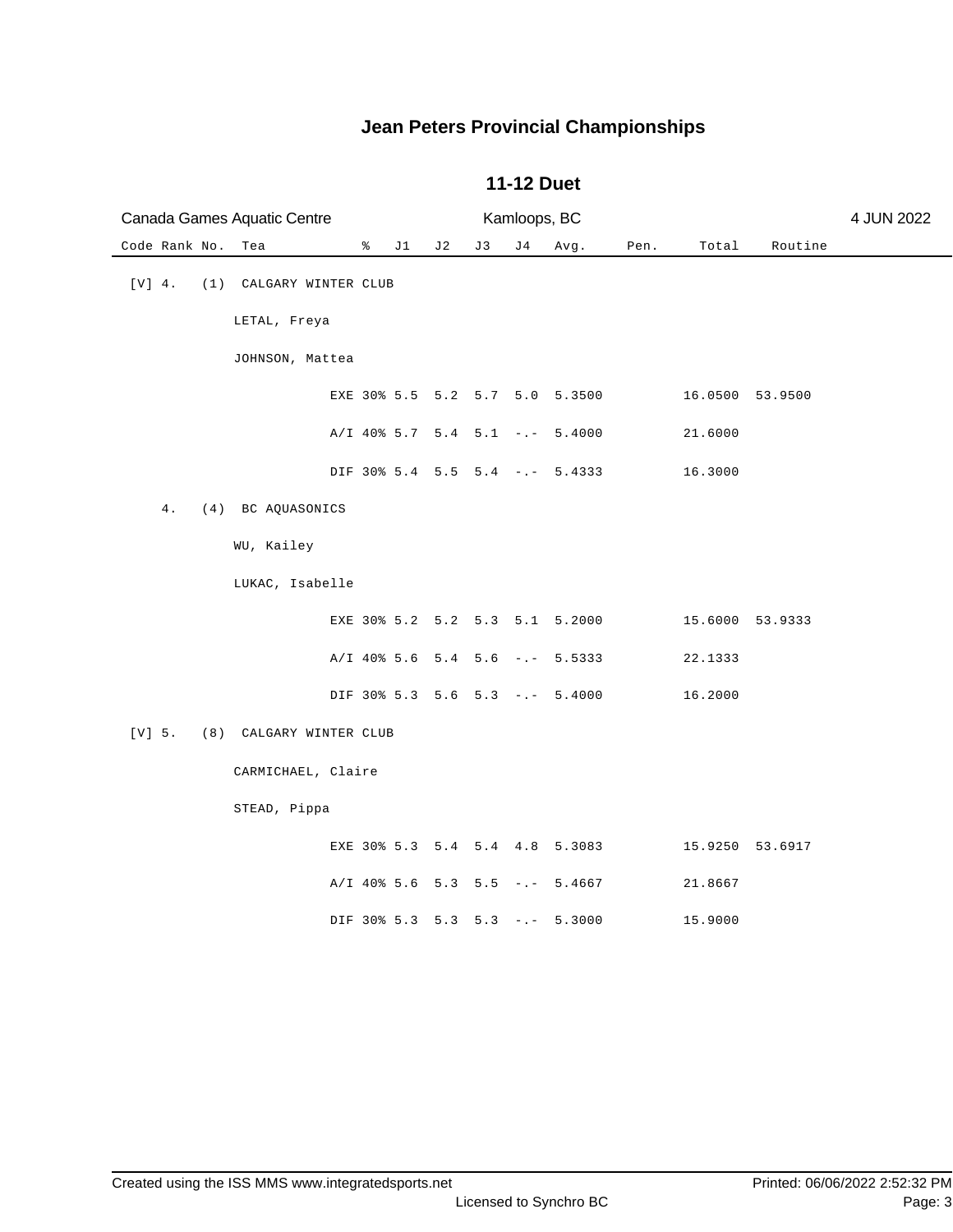| Canada Games Aquatic Centre                   |                                |     | Kamloops, BC |     | 4 JUN 2022 |      |                 |         |  |
|-----------------------------------------------|--------------------------------|-----|--------------|-----|------------|------|-----------------|---------|--|
| Code Rank No.<br>Tea                          | % $\sim$<br>J1                 | J 2 | J 3          | J 4 | Avg.       | Pen. | Total           | Routine |  |
| 5.<br>(9) PACIFIC WAVE SYNCHRO                |                                |     |              |     |            |      |                 |         |  |
| HUNTER, Nina                                  |                                |     |              |     |            |      |                 |         |  |
| TIAN, Arissa                                  |                                |     |              |     |            |      |                 |         |  |
|                                               | EXE 30% 5.4 4.9 5.3 4.9 5.1083 |     |              |     |            |      | 15.3250 52.3583 |         |  |
|                                               | A/I 40% 6.1 4.8 5.4 -.- 5.4333 |     |              |     |            |      | 21.7333         |         |  |
|                                               | DIF 30% 5.1 5.0 5.2 -.- 5.1000 |     |              |     |            |      | 15.3000         |         |  |
| 6.<br>(10) MAPLE RIDGE ARTISTIC SWIMMING CLUB |                                |     |              |     |            |      |                 |         |  |
| LU, Angela                                    |                                |     |              |     |            |      |                 |         |  |
| NATRALL, Sarha                                |                                |     |              |     |            |      |                 |         |  |
|                                               | EXE 30% 5.3 4.7 5.0 4.7 4.8750 |     |              |     |            |      | 14.6250 49.0250 |         |  |
|                                               | A/I 40% 5.4 4.6 5.3 -.- 5.1000 |     |              |     |            |      | 20.4000         |         |  |
|                                               | DIF 30% 4.7 4.8 4.5 -.- 4.6667 |     |              |     |            |      | 14.0000         |         |  |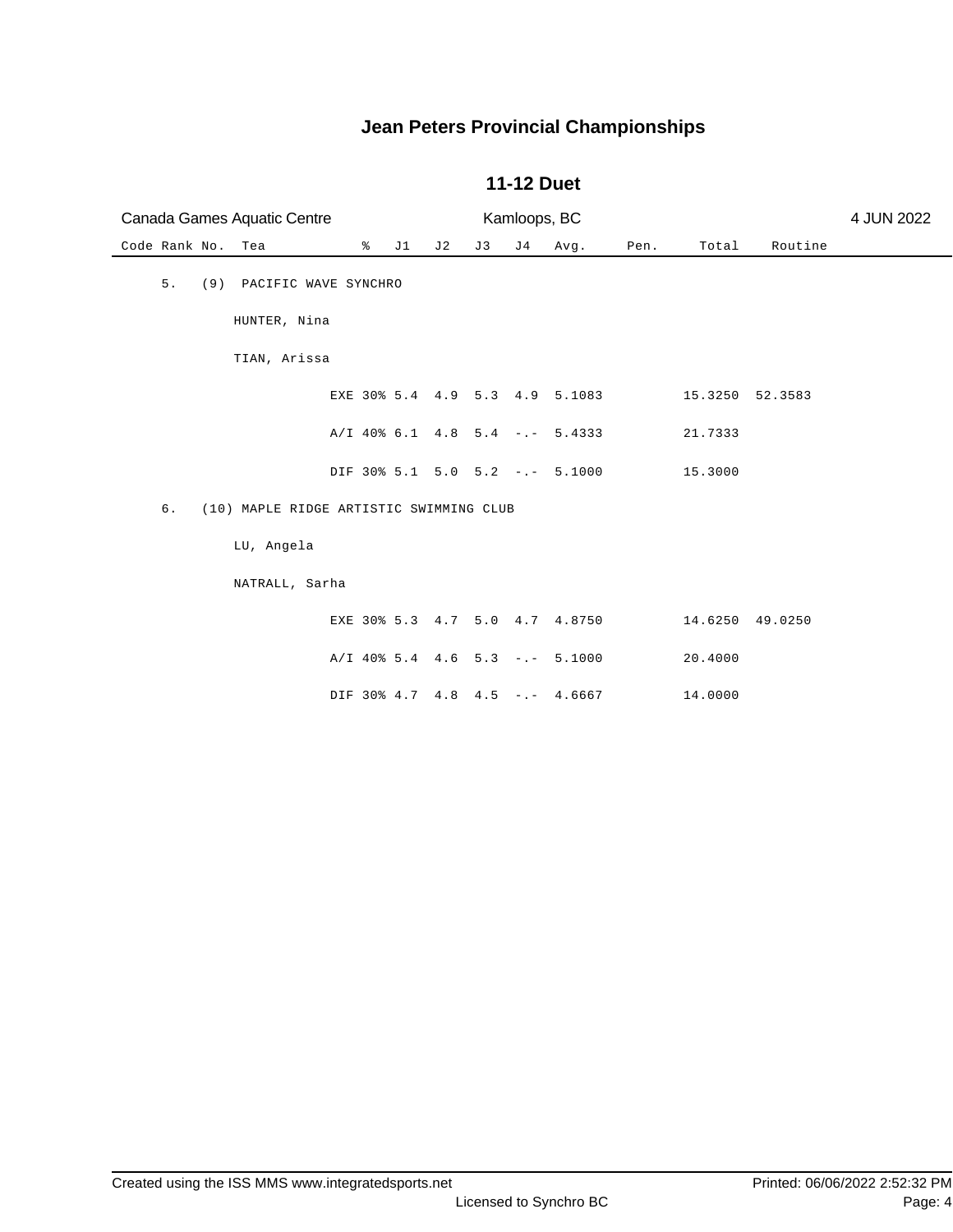| Canada Games Aquatic Centre |               |                                                |                               |     |        | Kamloops, BC                  |                               |                                              | 4 JUN 2022         |                 |
|-----------------------------|---------------|------------------------------------------------|-------------------------------|-----|--------|-------------------------------|-------------------------------|----------------------------------------------|--------------------|-----------------|
|                             | Code Rank No. |                                                | J1                            | J 2 | J 3    | J <sub>4</sub>                | J 5                           | Pen.                                         |                    | Total Routine   |
|                             |               |                                                | Chief Referee: STEWART, Carol |     |        |                               |                               |                                              |                    |                 |
|                             |               | Fl: Straight Ballet Leg F2: Barracuda          |                               |     |        |                               |                               | F3: Kip                                      |                    | F4: Swordfish   |
|                             | DD: 1.6       |                                                | DD: 1.9                       |     |        |                               |                               | DD: 1.6                                      |                    | DD: 2.0         |
| J 1                         |               | DEMERIS, Christina                             | BALCOMBE, Lisa                |     |        |                               |                               |                                              | DEMERIS, Christina | BALCOMBE, Lisa  |
| J 2                         | BENNU, Robin  |                                                | YANG, Emily                   |     |        |                               |                               | BENNU, Robin                                 |                    | YANG, Emily     |
| J3                          | HOESS, Lucia  |                                                | LEFRANC, Rachel               |     |        |                               |                               | HOESS, Lucia                                 |                    | LEFRANC, Rachel |
| J 4                         |               | EVANSON, Maureen                               | YAROSHUK, Tim                 |     |        |                               |                               |                                              | EVANSON, Maureen   | YAROSHUK, Tim   |
| J 5                         |               |                                                |                               |     |        |                               |                               |                                              |                    |                 |
|                             |               |                                                |                               |     |        |                               |                               |                                              |                    |                 |
| Alt.                        |               |                                                |                               |     |        |                               |                               |                                              |                    |                 |
|                             |               |                                                |                               |     |        |                               |                               |                                              |                    |                 |
|                             |               |                                                |                               |     |        |                               |                               |                                              |                    |                 |
| Figure 1                    |               | Straight Ballet Leg                            |                               |     |        | 1.6                           |                               |                                              |                    |                 |
| Figure 2                    |               | Barracuda                                      |                               |     |        | $1.9$                         |                               |                                              |                    |                 |
| Figure 3                    |               | Kip                                            |                               |     |        | 1.6                           |                               |                                              |                    |                 |
| Figure 4                    |               | Swordfish                                      |                               |     |        | $2.0$                         |                               |                                              |                    |                 |
|                             |               |                                                |                               |     | Total: | 7.1                           |                               |                                              |                    |                 |
|                             |               |                                                |                               |     |        |                               |                               |                                              |                    |                 |
|                             |               | 1. (6) BI, Claire (VICTORIA ARTISTIC SWIMMING) |                               |     |        |                               |                               |                                              |                    |                 |
|                             |               | Fig #1 7.1 6.8 6.3 6.7 6.7 6.7 6.7333 61.5680  |                               |     |        |                               |                               |                                              |                    |                 |
|                             |               | Fig 42                                         |                               |     |        |                               |                               | $5.2 \quad 6.0 \quad 6.5 \quad 6.3 \quad -1$ | 6.1000             |                 |
|                             |               | Fig 43                                         |                               |     |        | $6.4$ $6.5$ $6.1$ $6.0$ $6.0$ |                               |                                              | 6.1667             |                 |
|                             |               | Fig #4                                         |                               |     |        |                               | $5.7$ $5.7$ $5.6$ $6.3$ $-$ . |                                              | 5.7417             |                 |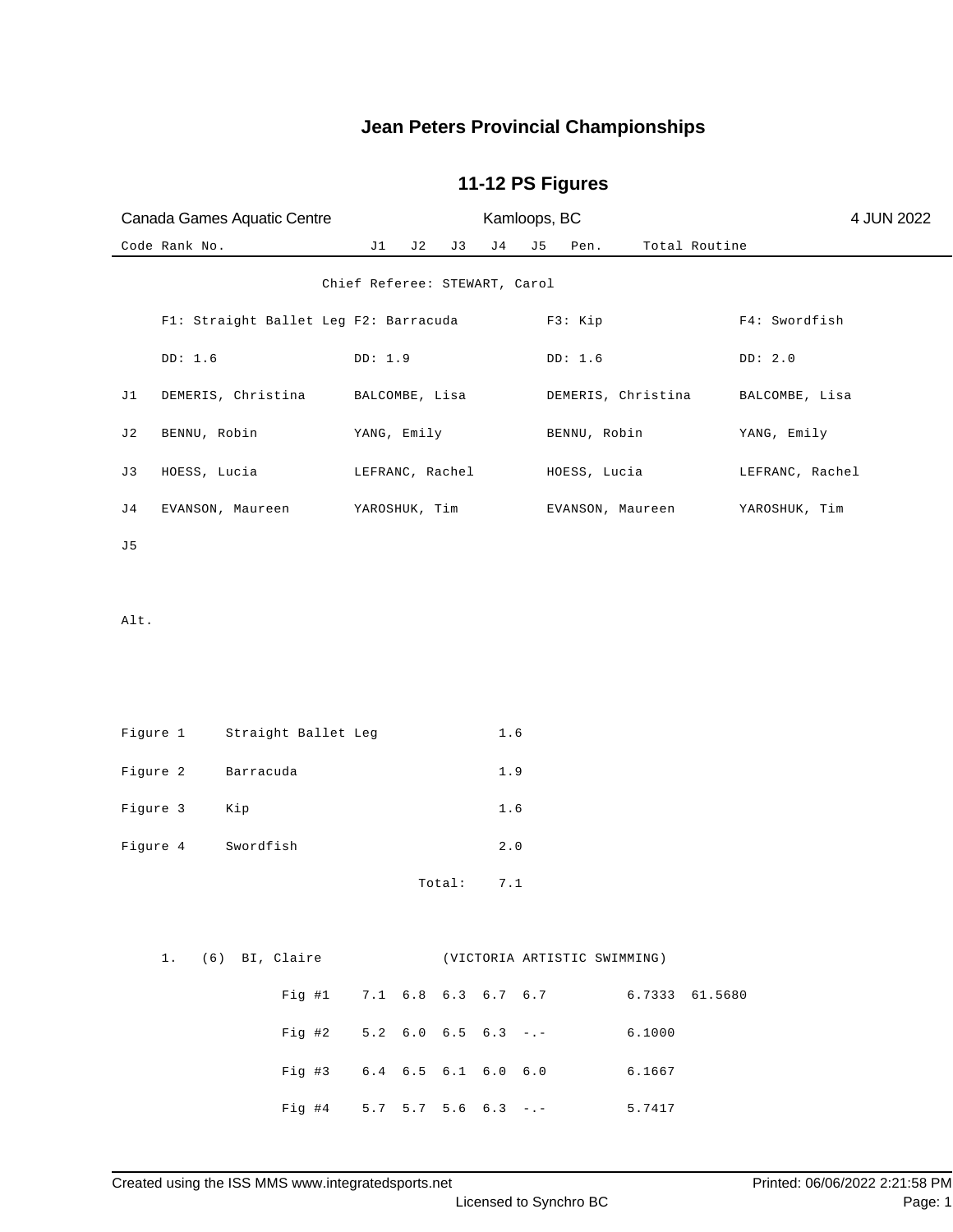| Canada Games Aquatic Centre      |                               |                     | Kamloops, BC          |                                    | 4 JUN 2022 |
|----------------------------------|-------------------------------|---------------------|-----------------------|------------------------------------|------------|
| Code Rank No.                    | J1<br>J 2                     | J 3<br>J 4          | J 5<br>Pen.           | Total Routine                      |            |
|                                  |                               |                     |                       |                                    |            |
| $[V]$ 2.<br>(13) DYKSTRA, Maelle |                               |                     | (CALGARY WINTER CLUB) |                                    |            |
| Fig  #1                          |                               |                     |                       | 6.7 6.0 6.1 6.1 6.4 6.2000 60.1901 |            |
| Fig 42                           | $6.2$ $6.0$ $6.2$ $5.8$ $-:-$ |                     |                       | 6.0833                             |            |
| $Fig. \#3$                       | 6.2 5.6 5.5 6.2 5.9           |                     |                       | 5.9000                             |            |
| $Fig. \#4$                       | $6.0$ $6.0$ $5.9$ $5.4$ $-:-$ |                     |                       | 5.9083                             |            |
| 2.<br>(41) CRANSTON, Alexa       |                               | (BC AQUASONICS)     |                       |                                    |            |
| Fig  #1                          |                               |                     |                       | 6.1 5.8 5.8 6.1 6.3 6.0000 59.3006 |            |
| Fig 42                           | $6.3$ 5.8 7.0 6.5 -.-         |                     |                       | 6.4000                             |            |
| $Fig. \#3$                       |                               | 6.1 6.1 5.3 5.7 5.5 |                       | 5.7667                             |            |

|  | Fig #4 $5.4$ 5.4 5.7 5.8 -.-               |  |  |                 | 5.5583 |                |
|--|--------------------------------------------|--|--|-----------------|--------|----------------|
|  | 3. (19) XIONG, Ruiyi                       |  |  | (BC AQUASONICS) |        |                |
|  | Fig #1 $6.0$ $6.2$ $6.2$ $6.2$ $6.2$ $6.0$ |  |  |                 |        | 6.1333 58.9659 |
|  | Fig #2 $5.1$ 6.1 6.0 6.1 -.-               |  |  |                 | 5.9750 |                |
|  | Fig #3 5.8 6.3 6.2 5.5 5.0                 |  |  |                 | 5.8333 |                |
|  | Fig #4 $5.3$ 5.6 5.8 5.9 -.-               |  |  |                 | 5.6833 |                |

|  | 4. (22) BLACKBURN, Eva          |  | (NANAIMO DIAMONDS) |  |                              |        |                |  |
|--|---------------------------------|--|--------------------|--|------------------------------|--------|----------------|--|
|  |                                 |  |                    |  | Fig #1 $6.3$ 6.5 5.9 5.8 6.1 |        | 6.1000 56.1935 |  |
|  | Fig #2 $5.8$ 5.7 $6.2$ 5.4 $-.$ |  |                    |  |                              | 5.7583 |                |  |
|  | Fig #3 $4.9$ 5.0 5.3 5.1 5.4    |  |                    |  |                              | 5.1333 |                |  |
|  | Fig #4 $5.5$ 5.6 5.6 4.8 -.-    |  |                    |  |                              | 5.4917 |                |  |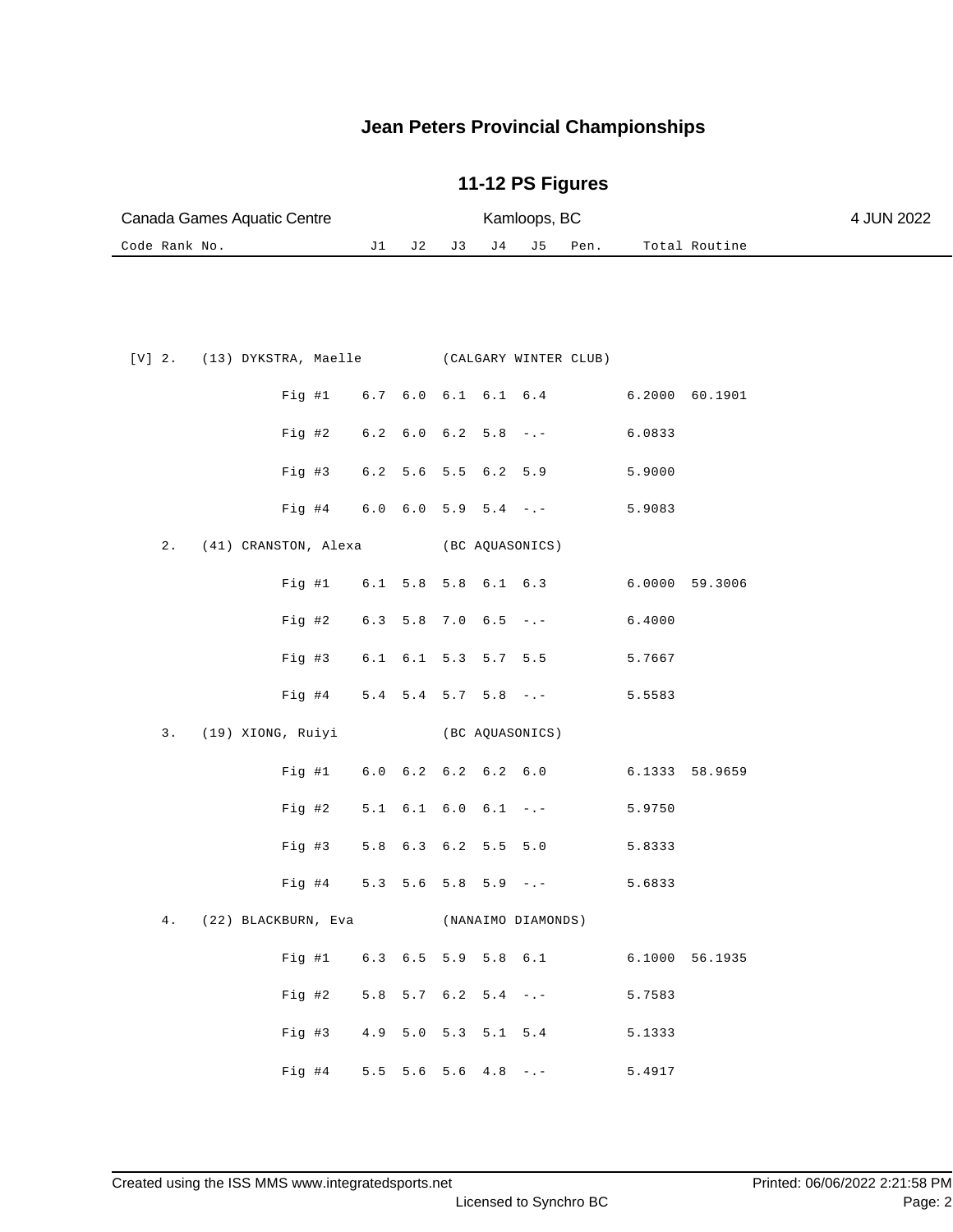| Canada Games Aquatic Centre |  |  | Kamloops, BC | 4 JUN 2022       |               |  |
|-----------------------------|--|--|--------------|------------------|---------------|--|
| Code Rank No.               |  |  |              | J2 J3 J4 J5 Pen. | Total Routine |  |

|  |  |                                      |  |  | 5. (56) LEDREW, Brylee (VICTORIA ARTISTIC SWIMMING)        |        |                |
|--|--|--------------------------------------|--|--|------------------------------------------------------------|--------|----------------|
|  |  |                                      |  |  | Fig #1 6.0 6.0 5.8 5.6 6.2 5.9333 56.1737                  |        |                |
|  |  |                                      |  |  | Fig #2 $5.6$ 5.5 5.6 5.3 -.-                               | 5.5333 |                |
|  |  |                                      |  |  | Fig #3 $5.8$ 5.3 6.0 5.1 5.7                               | 5.6000 |                |
|  |  |                                      |  |  | Fig #4 $5.2$ 5.4 5.8 5.5 -.-                               | 5.4583 |                |
|  |  | 6. (55) LIU, Sophie                  |  |  | (PACIFIC WAVE SYNCHRO)                                     |        |                |
|  |  |                                      |  |  | Fig #1 5.5 5.9 6.0 5.7 5.8 5.8000 55.2324                  |        |                |
|  |  |                                      |  |  | Fig #2 $4.8$ 5.7 5.4 5.1 -.- 5.2500                        |        |                |
|  |  | Fig #3 $5.6$ $6.3$ $6.0$ $5.7$ $5.6$ |  |  |                                                            | 5.7667 |                |
|  |  |                                      |  |  | Fig #4 5.4 4.9 6.0 5.3 -.- 5.3667                          |        |                |
|  |  |                                      |  |  | [V] 7. (45) CWIKLEWICH, Anna (Nova Artistic Swimming Club) |        |                |
|  |  |                                      |  |  | Fig #1 $5.5$ 5.4 5.5 5.4 5.4                               |        | 5.4333 55.0199 |
|  |  |                                      |  |  |                                                            |        |                |
|  |  |                                      |  |  | Fig #2 $6.0$ $6.0$ $5.8$ $5.7$ $-$ .                       | 5.8917 |                |
|  |  |                                      |  |  | Fig #3 $5.6$ 5.4 5.5 5.4 5.0                               | 5.4333 |                |
|  |  |                                      |  |  | Fig #4 $5.3$ 5.2 5.4 5.0 -.-                               | 5.2417 |                |
|  |  | 7. (4) FAN, Yolande                  |  |  | (CAPRICE ARTISTIC SWIMMING)                                |        |                |
|  |  |                                      |  |  | Fig #1 $6.6$ 5.8 5.7 5.8 5.7                               |        | 5.7667 54.8921 |
|  |  |                                      |  |  | Fig #2 $5.4$ 5.5 5.7 5.0 -.-                               | 5.4333 |                |
|  |  | Fig #3 $5.5$ 5.8 5.4 5.4 5.8         |  |  |                                                            | 5.5667 |                |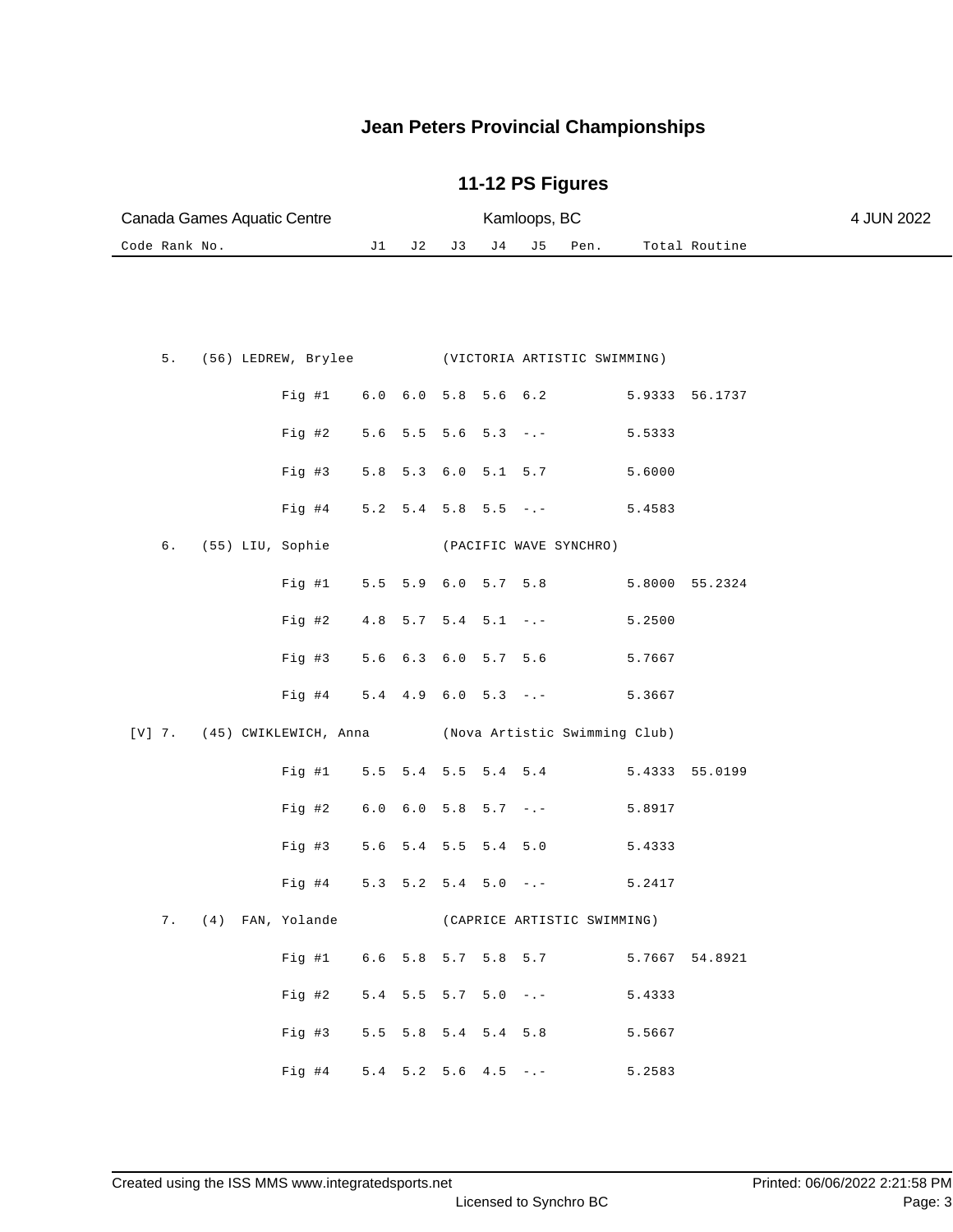| Canada Games Aquatic Centre      |       |         | 4 JUN 2022 |                               |                    |                        |        |                |  |
|----------------------------------|-------|---------|------------|-------------------------------|--------------------|------------------------|--------|----------------|--|
| Code Rank No.                    | J1    | J 2     | J 3        | J 4                           | J 5                | Pen.                   |        | Total Routine  |  |
|                                  |       |         |            |                               |                    |                        |        |                |  |
| 8.<br>(48) WU, Kailey            |       |         |            |                               | (BC AQUASONICS)    |                        |        |                |  |
| Fig #1                           |       |         |            | 5.4 5.1 5.3 5.1 5.2           |                    |                        |        | 5.2000 54.4203 |  |
| Fig #2                           | 5.8   |         |            | 5.9 5.8 5.9                   | $-$ , $-$          |                        | 5.8500 |                |  |
| $Fig. \#3$                       | $5.0$ |         |            | 5.1 5.5 5.5 5.5               |                    |                        | 5.3667 |                |  |
| Fig #4                           |       |         |            | $5.3$ $5.3$ $5.2$ $5.5$ $-.-$ |                    |                        | 5.3083 |                |  |
| 9.<br>(14) LEHMAN, Zoe Katherine |       |         |            |                               | (NANAIMO DIAMONDS) |                        |        |                |  |
| Fig  #1                          |       |         |            | 5.2 5.3 5.7 5.5 5.4           |                    |                        | 5.4000 | 54.3649        |  |
| Fig 42                           | 5.9   |         |            | $5.9$ 6.0 5.9 -.-             |                    |                        | 5.9083 |                |  |
| Fig #3                           | 4.9   | 5.0 5.3 |            |                               | 5.0 5.0            |                        | 5.0000 |                |  |
| Fig #4                           |       |         |            | $5.4$ $5.0$ $5.4$ $5.4$ $-:-$ |                    |                        | 5.3667 |                |  |
| (17) MONROY, Nicole<br>[V] 10.   |       |         |            |                               |                    | (CALGARY WINTER CLUB)  |        |                |  |
| Fig #1                           |       |         |            | 5.6 5.0 6.0 5.6 5.4           |                    |                        | 5.5333 | 54.3004        |  |
| Fig #2                           | 5.9   |         |            | $5.1$ $5.7$ $5.7$ $-.-$       |                    |                        | 5.6667 |                |  |
| Fig #3                           | 5.8   |         |            | $5.4$ $5.4$ $5.2$ $5.2$       |                    |                        | 5.3333 |                |  |
| Fig #4                           | 5.2   | 4.9     | $5.5$      |                               | $5.2 - - -$        |                        | 5.2000 |                |  |
| 10. (47) KONG, Helena            |       |         |            |                               |                    | (PACIFIC WAVE SYNCHRO) |        |                |  |
| Fig #1                           |       |         |            | 5.1 6.1 5.7 5.7 5.0           |                    |                        |        | 5.5000 54.2394 |  |
| Fig #2                           |       |         |            | $5.9$ $5.8$ $6.3$ $6.0$ $-:-$ |                    |                        | 5.9667 |                |  |
| Fig #3                           |       |         |            | 4.9 5.4 4.9 5.5 5.4           |                    |                        | 5.2333 |                |  |
| Fig #4                           |       |         |            | $5.2$ $5.0$ $4.8$ $5.0$ $-:-$ |                    |                        | 5.0000 |                |  |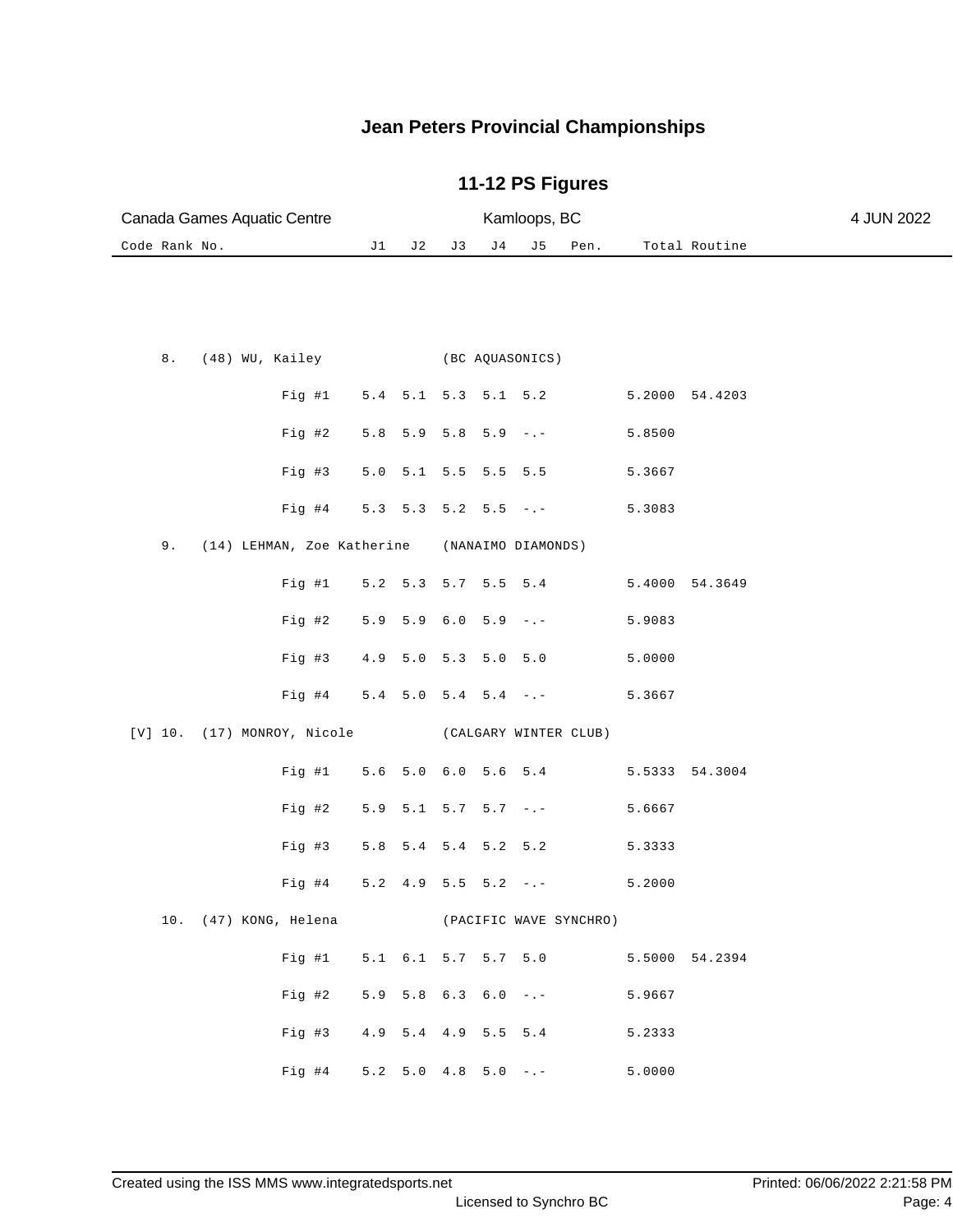| Canada Games Aquatic Centre                             |                     |                               |             | 4 JUN 2022       |           |                       |        |                |  |
|---------------------------------------------------------|---------------------|-------------------------------|-------------|------------------|-----------|-----------------------|--------|----------------|--|
| Code Rank No.                                           | J1                  | J 2                           | J3          | J 4              | J5        | Pen.                  |        | Total Routine  |  |
|                                                         |                     |                               |             |                  |           |                       |        |                |  |
| [V] 11.<br>(15) STRICKLAND, Avrie (CALGARY WINTER CLUB) |                     |                               |             |                  |           |                       |        |                |  |
| Fig #1                                                  | 5.5                 | 5.4 5.5 5.8                   |             |                  | 5.8       |                       |        | 5.6000 54.1573 |  |
| Fig 42                                                  | 4.8                 |                               | 4.8 5.4 5.2 |                  | $ -$      |                       | 5.0167 |                |  |
| Fig #3                                                  | 5.8                 | 5.4 5.7 5.8                   |             |                  | 5.9       |                       | 5.7667 |                |  |
| Fig #4                                                  |                     | $5.6$ $5.5$ $5.3$ $4.8$       |             |                  | $-$ , $-$ |                       | 5.3667 |                |  |
| $[V]$ 11. (46) JOHNSON, Mattea                          |                     |                               |             |                  |           | (CALGARY WINTER CLUB) |        |                |  |
| Fig  #1                                                 |                     | 5.3 5.1 5.4 5.5 5.7           |             |                  |           |                       |        | 5.4000 53.8615 |  |
| $Fig. \#2$                                              |                     | $5.7$ $5.7$ $6.0$ $5.6$ $-:-$ |             |                  |           |                       | 5.7167 |                |  |
| Fig #3                                                  | 5.4                 | 5.5 5.2 5.6 5.3               |             |                  |           |                       | 5.4000 |                |  |
| Fig #4                                                  |                     | $5.2 \quad 4.9$               |             | $4.9$ $5.2$ $-1$ |           |                       | 5.0500 |                |  |
| $[V]$ 11.<br>(12) MONROY, Juliana                       |                     |                               |             |                  |           | (CALGARY WINTER CLUB) |        |                |  |
| Fig  #1                                                 |                     | 5.4 5.1 5.5 5.5 4.6           |             |                  |           |                       |        | 5.3333 53.0339 |  |
| Fig #2                                                  | $5.8$               |                               | 5.9 5.6     | 5.8              | $-$ . $-$ |                       | 5.7917 |                |  |
| $Fig. \#3$                                              | 5.0                 | 5.3 5.4 5.3 5.9               |             |                  |           |                       | 5.3333 |                |  |
| $Fig. \#4$                                              | $4.8$               | 4.0 5.0 4.9                   |             |                  | $-$ , $-$ |                       | 4.7917 |                |  |
| 11. (8) SOUTHERN, Lulu (NANAIMO DIAMONDS)               |                     |                               |             |                  |           |                       |        |                |  |
| Fig #1 5.4 5.3 4.9 5.5 5.7                              |                     |                               |             |                  |           |                       |        | 5.4000 52.4177 |  |
| Fig #2                                                  |                     | $5.4$ $5.3$ $5.6$ $4.9$ $-:-$ |             |                  |           |                       | 5.3333 |                |  |
| Fig #3                                                  | 4.6 5.4 5.0 4.9 5.5 |                               |             |                  |           |                       | 5.1000 |                |  |
| Fig #4 $5.1$ 4.7 5.5 5.2 -.-                            |                     |                               |             |                  |           |                       | 5.1417 |                |  |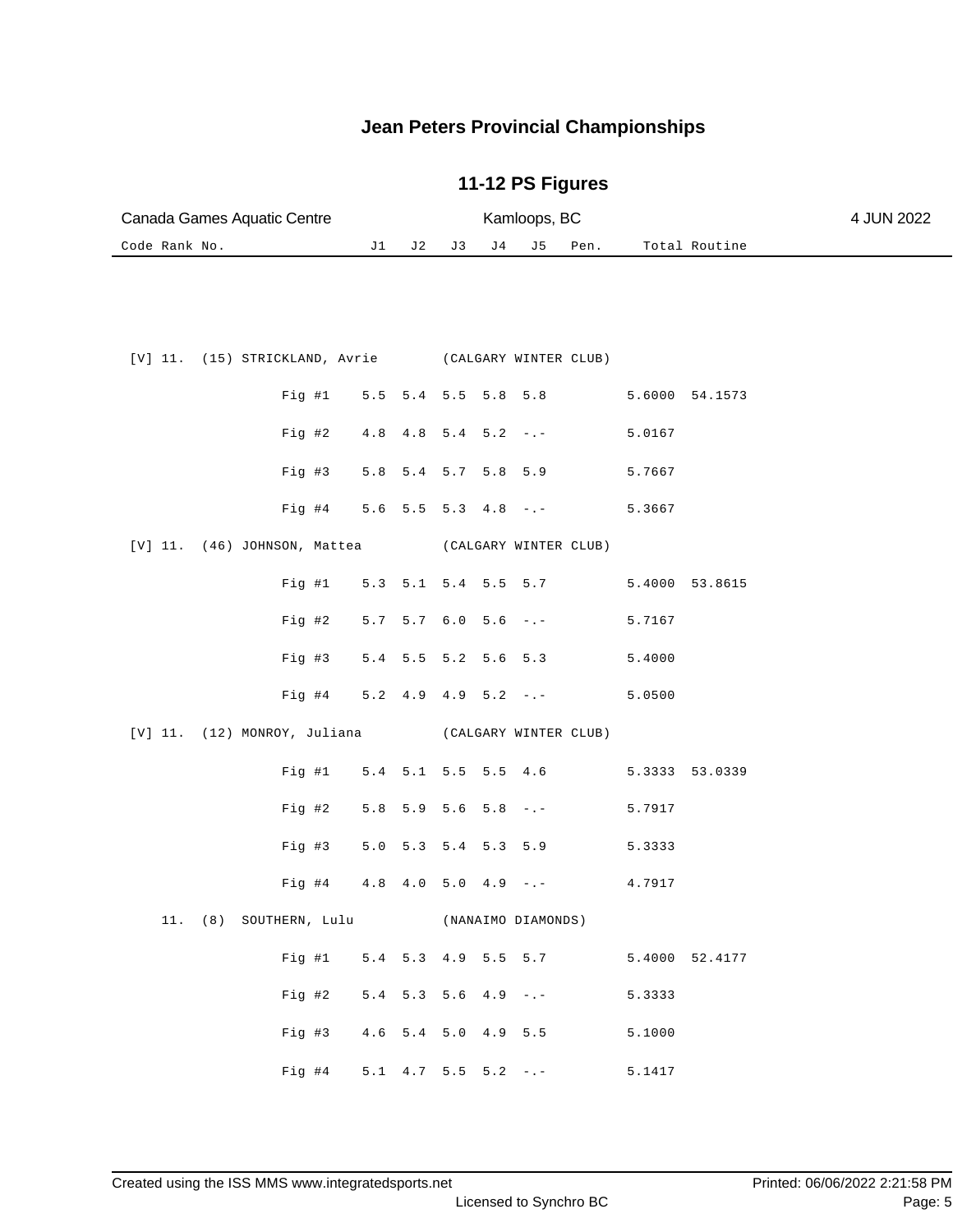| Canada Games Aquatic Centre                      |       |                 |                               |                           | Kamloops, BC        |                        |                |               | 4 JUN 2022 |
|--------------------------------------------------|-------|-----------------|-------------------------------|---------------------------|---------------------|------------------------|----------------|---------------|------------|
| Code Rank No.                                    | J1    | J 2             | J 3                           | J 4                       | J 5                 | Pen.                   |                | Total Routine |            |
|                                                  |       |                 |                               |                           |                     |                        |                |               |            |
|                                                  |       |                 |                               |                           |                     |                        |                |               |            |
| 12.<br>(36) BARBERIE, Lila (NANAIMO DIAMONDS)    |       |                 |                               |                           |                     |                        |                |               |            |
| Fig  #1                                          |       |                 | 5.1 5.0 5.4 4.8 4.9           |                           |                     |                        | 5.0000 51.5246 |               |            |
| Fig 42                                           |       | 5.8 5.7         |                               | $5.8$ $5.2$ $-:-$         |                     |                        | 5.7083         |               |            |
| Fig #3                                           |       |                 | $5.4$ $5.7$ $5.1$ $5.1$ $4.5$ |                           |                     |                        | 5.2000         |               |            |
| Fig #4                                           |       |                 | $4.7$ $4.7$ $4.9$ $4.6$ $-.-$ |                           |                     |                        | 4.7083         |               |            |
| (11) FERGUSON, Ruby<br>13.                       |       |                 |                               |                           | (NANAIMO DIAMONDS)  |                        |                |               |            |
| Fig #1                                           |       | $5.1 \quad 4.9$ |                               | $5.6$ 4.8 5.2             |                     |                        | 5.0667 50.9108 |               |            |
| Fig #2                                           |       | $5.7 \quad 5.5$ |                               | $5.5$ $5.3$ $-:-$         |                     |                        | 5.5000         |               |            |
| Fig #3                                           | 4.6   |                 | $5.2$ $5.1$ $5.0$ $4.5$       |                           |                     |                        | 4.9000         |               |            |
| $Fig. \#4$                                       |       |                 | $4.7$ $4.9$ $4.8$ $5.3$ $-.-$ |                           |                     |                        | 4.8750         |               |            |
| 14. (18) TIAN, Arissa                            |       |                 |                               |                           |                     | (PACIFIC WAVE SYNCHRO) |                |               |            |
| Fig #1                                           |       |                 | 5.4 5.6 5.7 5.5 5.5           |                           |                     |                        | 5.5333 50.8273 |               |            |
| Fig #2                                           | $4.8$ | 4.8             |                               | $5.1 \quad 5.2 \quad - -$ |                     |                        | 4.9583         |               |            |
| Fig #3                                           |       |                 | 4.7 4.9 5.2 5.3 5.3           |                           |                     |                        | 5.1333         |               |            |
| $Fig. \#4$                                       | $5.1$ | 4.7             |                               | $5.0 \quad 4.0 \quad - -$ |                     |                        | 4.8000         |               |            |
| 15. (43) SERIOSA, Madison (PACIFIC WAVE SYNCHRO) |       |                 |                               |                           |                     |                        |                |               |            |
| Fig #1                                           |       |                 |                               |                           |                     | 5.7 5.0 5.7 5.3 5.8    | 5.5667 50.2900 |               |            |
| Fig #2                                           |       |                 | $4.8$ $4.9$ $5.0$ $5.0$ $-1$  |                           |                     |                        | 4.9417         |               |            |
| Fig #3                                           |       |                 |                               |                           | 5.7 5.0 5.2 5.4 6.0 |                        | 5.4333         |               |            |
| Fig #4 $4.5$ 4.4 $4.4$ 3.8 -.-                   |       |                 |                               |                           |                     |                        | 4.3583         |               |            |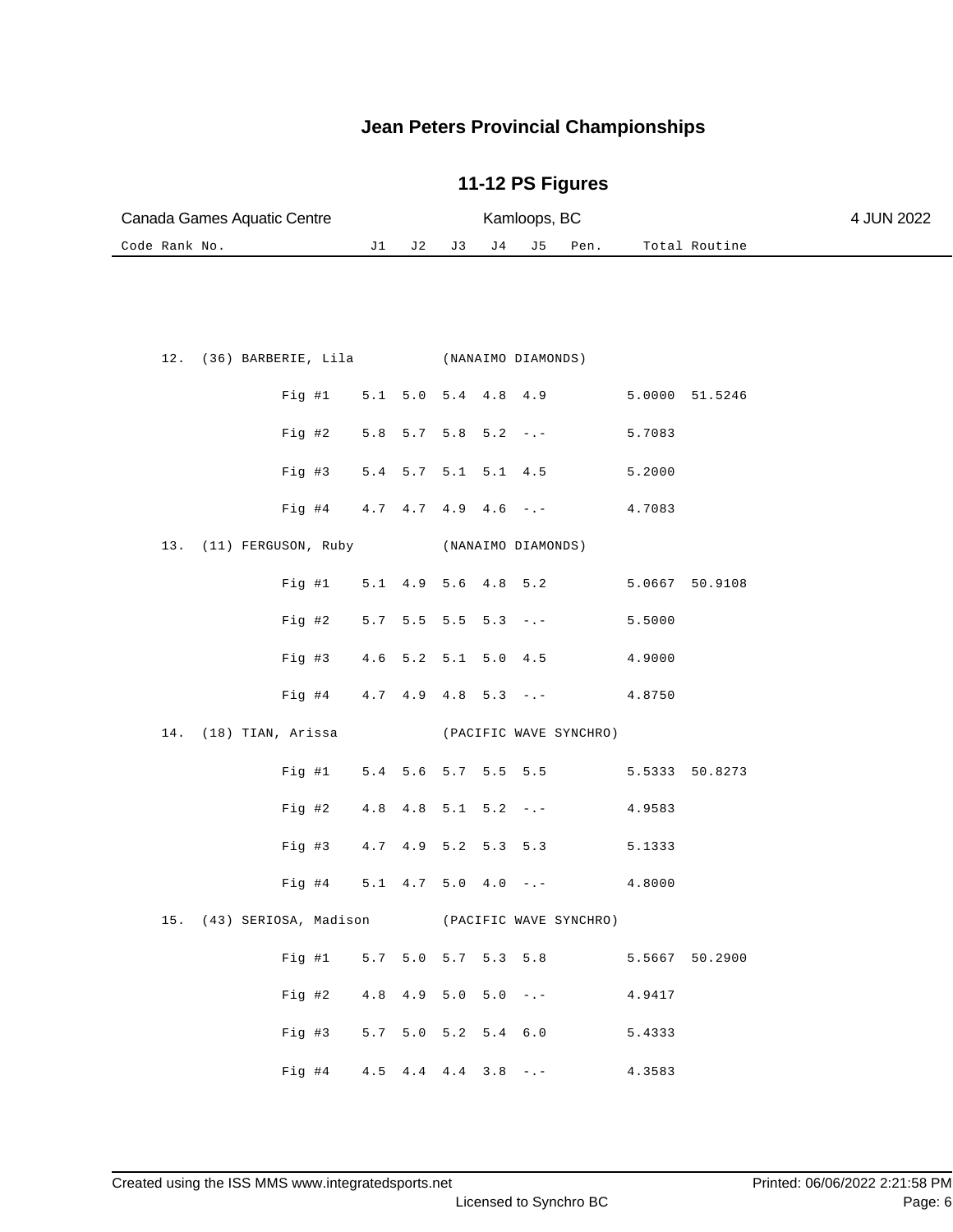| Canada Games Aquatic Centre                                |                                    |                               |    |     | Kamloops, BC        |                     |                                           |                | 4 JUN 2022 |
|------------------------------------------------------------|------------------------------------|-------------------------------|----|-----|---------------------|---------------------|-------------------------------------------|----------------|------------|
| Code Rank No.                                              | J 1                                | J 2                           | J3 | J 4 | J5                  | Pen.                |                                           | Total Routine  |            |
|                                                            |                                    |                               |    |     |                     |                     |                                           |                |            |
|                                                            |                                    |                               |    |     |                     |                     |                                           |                |            |
| (10) ABDUL WAHID, Aliya (CAPRICE ARTISTIC SWIMMING)<br>16. |                                    |                               |    |     |                     |                     |                                           |                |            |
| Fig #1                                                     |                                    |                               |    |     |                     | 5.3 5.2 5.7 5.7 5.6 |                                           | 5.5333 50.2065 |            |
| Fig #2                                                     |                                    | $5.4$ $4.7$ $5.3$ $5.0$ $-:-$ |    |     |                     |                     | 5.1333                                    |                |            |
| Fig #3                                                     |                                    | 4.5 4.7 4.9 4.4 4.5           |    |     |                     |                     | 4.5667                                    |                |            |
|                                                            | Fig #4 $4.8$ 5.0 $4.4$ 5.0 -.-     |                               |    |     |                     |                     | 4.8667                                    |                |            |
| (32) TURCHANSKI, Aryn<br>17.                               |                                    |                               |    |     | (NANAIMO DIAMONDS)  |                     |                                           |                |            |
| Fig #1                                                     |                                    |                               |    |     | 5.9 5.7 6.1 5.5 6.1 |                     |                                           | 5.9000 49.7710 |            |
|                                                            |                                    |                               |    |     |                     |                     |                                           |                |            |
| Fig #2                                                     |                                    | $5.6$ $5.7$ $6.2$ $6.0$ $-:-$ |    |     |                     |                     | 5.8583                                    |                |            |
| Fig #3                                                     |                                    | 4.6 4.7 5.4 4.6 5.2           |    |     |                     |                     | 4.8333                                    |                |            |
| Fig #4                                                     |                                    | $3.5$ $3.5$ $3.5$ $3.7$ $-$ . |    |     |                     |                     | 3.5167                                    |                |            |
| 18.<br>(34) SLADOJEVIC, Mila (CAPRICE ARTISTIC SWIMMING)   |                                    |                               |    |     |                     |                     |                                           |                |            |
| Fig #1                                                     |                                    | $5.0$ $5.2$ $5.4$ $5.0$ $5.0$ |    |     |                     |                     |                                           | 5.0667 49.2161 |            |
| Fig #2                                                     |                                    | $4.8$ 5.3 5.2 4.7 -.-         |    |     |                     |                     | 5.0000                                    |                |            |
| Fig #3                                                     |                                    | 4.6 4.7 5.0 4.8 4.5           |    |     |                     |                     | 4.7000                                    |                |            |
| Fig #4                                                     |                                    | $4.8$ $4.8$ $5.1$ $5.0$ $-:-$ |    |     |                     |                     | 4.9083                                    |                |            |
| 19. (50) PALMER, Audrey (NANAIMO DIAMONDS)                 |                                    |                               |    |     |                     |                     |                                           |                |            |
|                                                            |                                    |                               |    |     |                     |                     | Fig #1 4.8 5.4 5.4 5.0 5.0 5.1333 49.0115 |                |            |
| Fig 42                                                     | $4.6$ $4.8$ $4.8$ $4.8$ $-(-$      |                               |    |     |                     |                     | 4.7833                                    |                |            |
| Fig 43                                                     |                                    |                               |    |     | 5.2 5.0 5.2 4.9 5.2 |                     | 5.1333                                    |                |            |
|                                                            | Fig #4 $4.7$ $4.6$ $4.3$ $4.9$ -.- |                               |    |     |                     |                     | 4.6417                                    |                |            |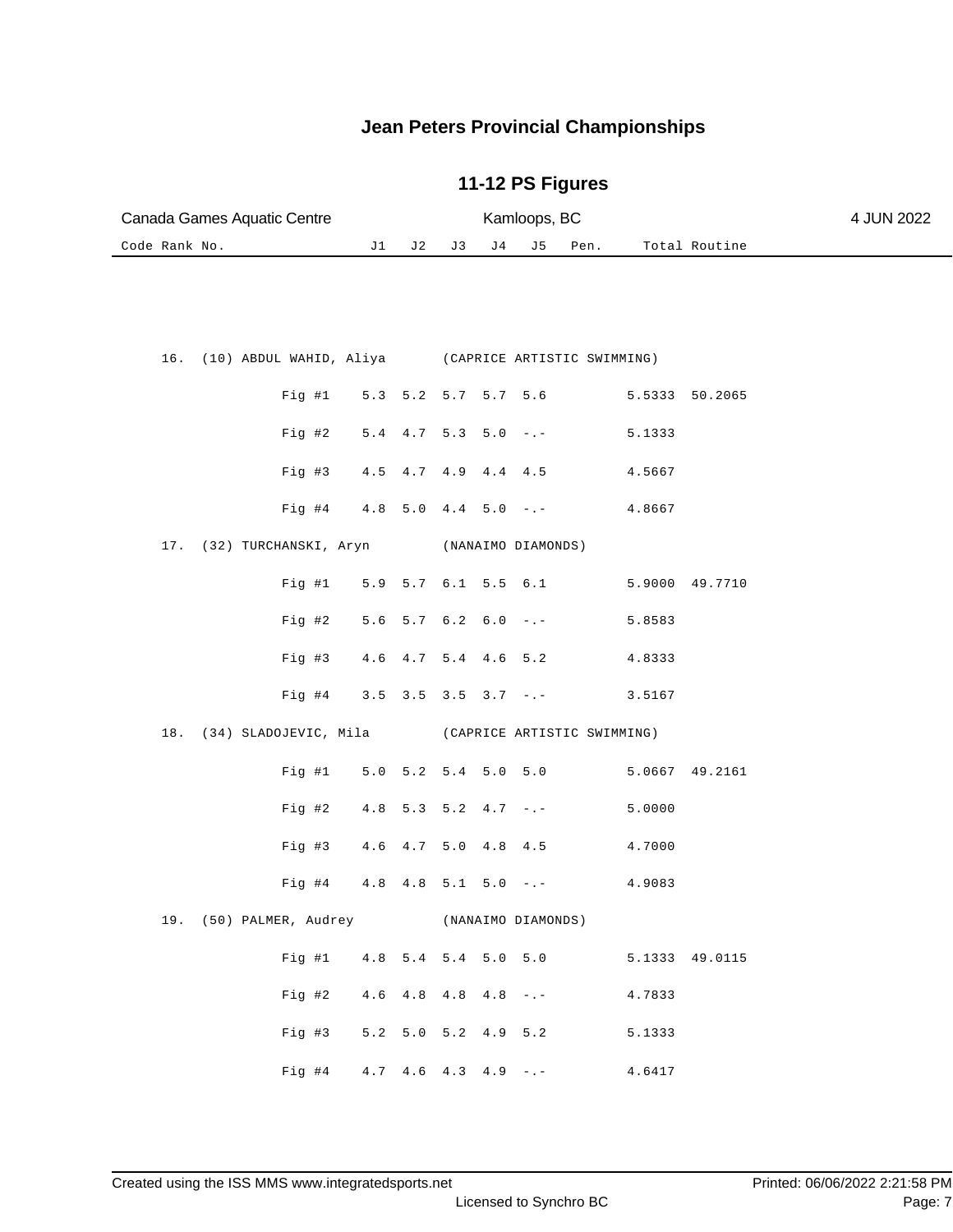| Canada Games Aquatic Centre                                    |                                               |     |         |                         | Kamloops, BC |                       |        |                | 4 JUN 2022 |
|----------------------------------------------------------------|-----------------------------------------------|-----|---------|-------------------------|--------------|-----------------------|--------|----------------|------------|
| Code Rank No.                                                  | J1                                            | J 2 | J3      | J 4                     | J5           | Pen.                  |        | Total Routine  |            |
|                                                                |                                               |     |         |                         |              |                       |        |                |            |
| $[V]$ 20. (53) LETAL, Freya                                    |                                               |     |         |                         |              | (CALGARY WINTER CLUB) |        |                |            |
| Fig #1                                                         | 4.5                                           |     |         | $4.4$ $4.4$ $4.2$ $4.5$ |              |                       |        | 4.4333 48.4637 |            |
| Fig #2                                                         | $5.8$                                         |     | 5.7 6.2 | $5.6 - -$               |              |                       | 5.7750 |                |            |
| Fig #3                                                         | $5.3$ $5.2$ $5.0$ $5.3$ $5.3$                 |     |         |                         |              |                       | 5.2667 |                |            |
| Fig #4                                                         | $3.9$ $3.7$ $4.0$ $4.3$ $ -$                  |     |         |                         |              |                       | 3.9583 |                |            |
| [V] 20. (49) WOLANSKY, Pemberley (Nova Artistic Swimming Club) |                                               |     |         |                         |              |                       |        |                |            |
| Fig #1                                                         | $5.0$ $5.0$ $5.3$ $5.1$ $5.1$                 |     |         |                         |              |                       | 5.0667 | 48.1234        |            |
| $Fig. \#2$                                                     | $4.5$ 5.2 4.9 4.5 -.-                         |     |         |                         |              |                       | 4.7250 |                |            |
| Fig #3                                                         | 4.8 4.7 5.0 4.1 4.5                           |     |         |                         |              |                       | 4.6667 |                |            |
| $Fig. \#4$                                                     | $4.8$ $4.7$ $5.0$ $4.8$ $-:-$                 |     |         |                         |              |                       | 4.8083 |                |            |
| (38) CABRONE, Sofia (CAPRICE ARTISTIC SWIMMING)<br>20.         |                                               |     |         |                         |              |                       |        |                |            |
| Fig #1                                                         | 4.7 5.1 5.0 4.5 5.0                           |     |         |                         |              |                       | 4.9000 | 47.9037        |            |
| $Fig. \#2$                                                     | $5.1$ 4.6 5.4 5.1 -.-                         |     |         |                         |              |                       | 5.0833 |                |            |
| $Fig. \#3$                                                     | 4.8                                           |     |         | 4.3 4.8 4.8 4.0         |              |                       | 4.6333 |                |            |
| Fig #4                                                         | $4.7$ $4.6$ $4.6$ $3.9$ $-$ .                 |     |         |                         |              |                       | 4.5500 |                |            |
| 21. (1) ABDUL WAHID, Alissa (CAPRICE ARTISTIC SWIMMING)        |                                               |     |         |                         |              |                       |        |                |            |
| Fig #1 5.0 5.2 5.0 5.3 4.3 5.0667 47.4577                      |                                               |     |         |                         |              |                       |        |                |            |
| Fig 42                                                         | $5.2 \quad 4.9 \quad 5.6 \quad 4.9 \quad - -$ |     |         |                         |              |                       | 5.0833 |                |            |
| Fig 43                                                         | 5.2 5.0 5.3 5.2 5.0                           |     |         |                         |              |                       | 5.1333 |                |            |
| Fig #4 $3.9$ $3.8$ $4.0$ $3.8$ $-$ .                           |                                               |     |         |                         |              |                       | 3.8583 |                |            |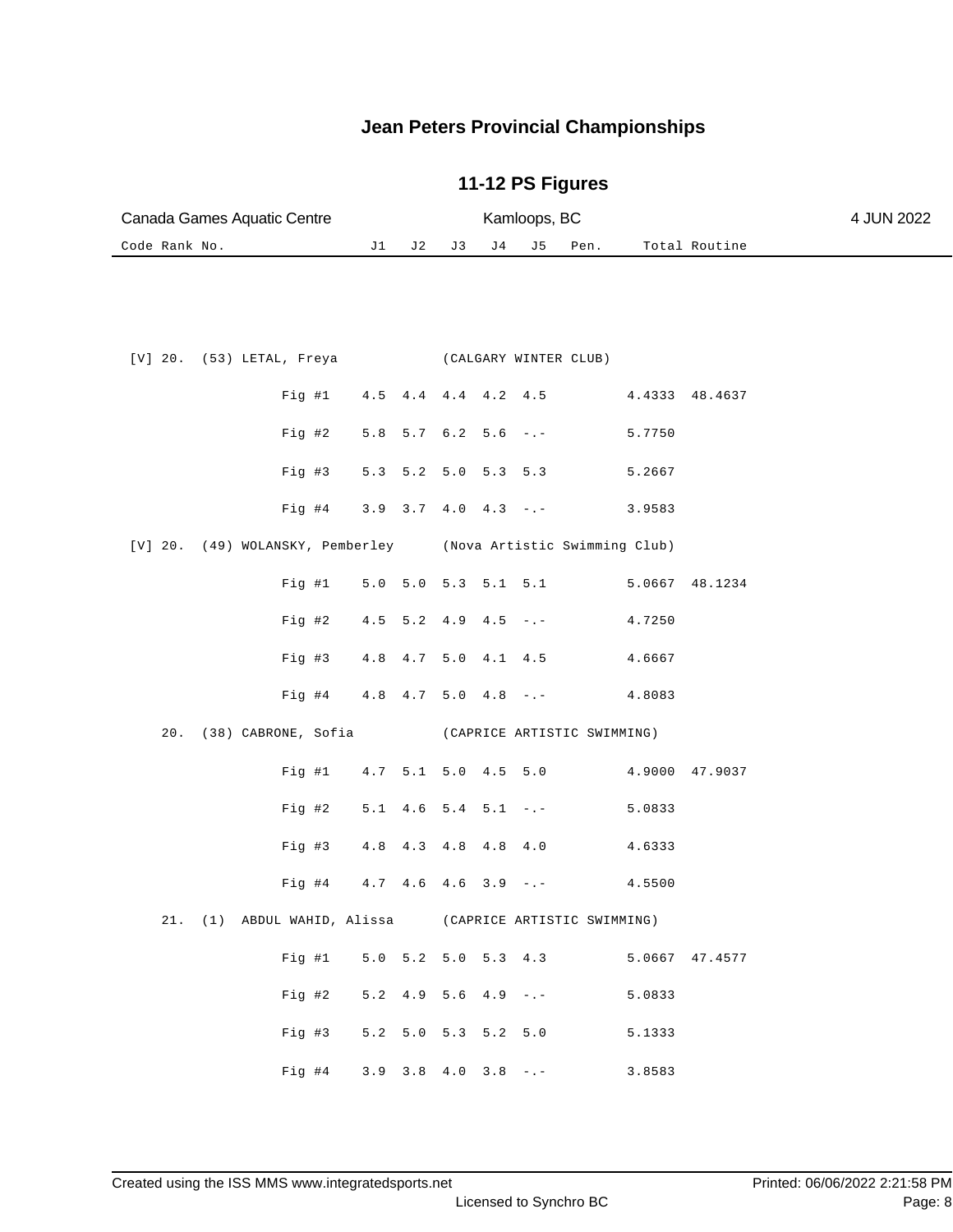|  |               | Canada Games Aquatic Centre                              |    |                              |    |     | Kamloops, BC       |                     |                |                | 4 JUN 2022 |
|--|---------------|----------------------------------------------------------|----|------------------------------|----|-----|--------------------|---------------------|----------------|----------------|------------|
|  | Code Rank No. |                                                          | J1 | J 2                          | J3 | J 4 | J 5                | Pen.                |                | Total Routine  |            |
|  |               |                                                          |    |                              |    |     |                    |                     |                |                |            |
|  |               |                                                          |    |                              |    |     |                    |                     |                |                |            |
|  |               |                                                          |    |                              |    |     |                    |                     |                |                |            |
|  |               | 22. (5) HUNTER, Nina (PACIFIC WAVE SYNCHRO)              |    |                              |    |     |                    |                     |                |                |            |
|  |               | Fig #1 5.2 4.1 5.0 5.4 5.5                               |    |                              |    |     |                    |                     | 5.2000 47.2946 |                |            |
|  |               |                                                          |    |                              |    |     |                    |                     |                |                |            |
|  |               | Fig #2                                                   |    | $4.8$ 5.2 5.3 $4.4$ -.-      |    |     |                    |                     | 4.9750         |                |            |
|  |               | Fig #3                                                   |    | 4.3 4.6 4.8 4.6 4.5          |    |     |                    |                     | 4.5667         |                |            |
|  |               | Fig #4 4.3 4.2 3.9 4.6 -.- 4.2500                        |    |                              |    |     |                    |                     |                |                |            |
|  |               |                                                          |    |                              |    |     |                    |                     |                |                |            |
|  |               | [V] 23. (35) KJELD, Aubrey (Nova Artistic Swimming Club) |    |                              |    |     |                    |                     |                |                |            |
|  |               | Fig #1 4.6 4.9 4.9 5.1 5.2                               |    |                              |    |     |                    |                     | 4.9667 47.0917 |                |            |
|  |               | Fig #2 $4.6$ 5.1 $4.9$ $4.8$ -.-                         |    |                              |    |     |                    |                     | 4.8500         |                |            |
|  |               |                                                          |    |                              |    |     |                    |                     |                |                |            |
|  |               | Fig #3 5.1 5.1 5.0 5.2 4.7                               |    |                              |    |     |                    |                     | 5.0667         |                |            |
|  |               | Fig #4 4.0 4.0 5.0 4.0 -.- 4.0833                        |    |                              |    |     |                    |                     |                |                |            |
|  |               | 23. (7) ASPINALL, Chloe (CAPRICE ARTISTIC SWIMMING)      |    |                              |    |     |                    |                     |                |                |            |
|  |               | Fig #1 4.5 4.6 5.0 4.9 5.0 4.8333 46.3696                |    |                              |    |     |                    |                     |                |                |            |
|  |               |                                                          |    |                              |    |     |                    |                     |                |                |            |
|  |               | Fig #2                                                   |    | $5.5$ $5.4$ $5.5$ $5.7$ $-1$ |    |     |                    |                     | 5.5083         |                |            |
|  |               | Fig #3 4.8 4.9 5.0 4.5 5.0                               |    |                              |    |     |                    |                     | 4.9000         |                |            |
|  |               | Fig #4 $3.8$ 3.3 3.0 3.6 -.-                             |    |                              |    |     |                    |                     | 3.4417         |                |            |
|  |               |                                                          |    |                              |    |     |                    |                     |                |                |            |
|  |               | 24. (54) WARD, Lucee                                     |    |                              |    |     | (KAMLOOPS SUNRAYS) |                     |                |                |            |
|  |               | Fig  #1                                                  |    |                              |    |     |                    | 4.4 4.0 4.5 4.5 4.1 |                | 4.3333 45.5762 |            |
|  |               | Fig 42                                                   |    | $4.7$ 5.3 5.2 4.9 -.-        |    |     |                    |                     | 5.0417         |                |            |
|  |               |                                                          |    |                              |    |     |                    |                     |                |                |            |
|  |               | Fig 43                                                   |    | 4.5 4.7 5.0 4.5 4.7          |    |     |                    |                     | 4.6333         |                |            |
|  |               | Fig #4 $4.4$ $4.1$ $3.5$ $4.6$ -.-                       |    |                              |    |     |                    |                     | 4.2167         |                |            |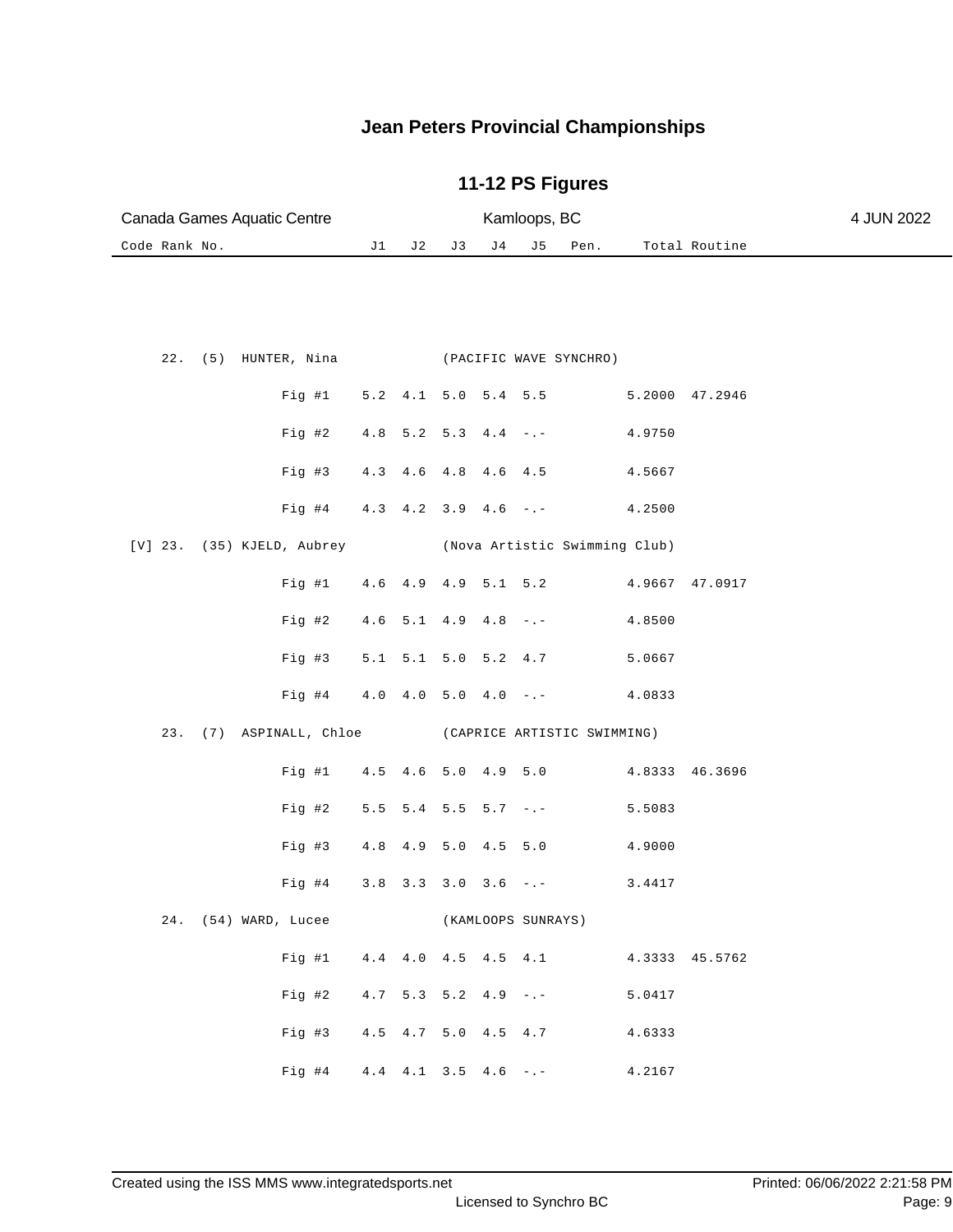| Canada Games Aquatic Centre | Kamloops, BC |  |  | 4 JUN 2022 |                     |               |  |
|-----------------------------|--------------|--|--|------------|---------------------|---------------|--|
| Code Rank No.               |              |  |  |            | J1 J2 J3 J4 J5 Pen. | Total Routine |  |

|                | [V] 25. (2) CHESTER, Madison (Nova Artistic Swimming Club) |  |  |                                      |  |  |  |
|----------------|------------------------------------------------------------|--|--|--------------------------------------|--|--|--|
| 5.0333 44.9048 |                                                            |  |  | Fig #1 5.1 5.0 5.2 5.0 4.5           |  |  |  |
|                | 4.6750                                                     |  |  | Fig #2 $4.7$ $4.7$ $4.7$ $4.4$ $-$   |  |  |  |
|                | 4.6333                                                     |  |  | Fig #3 $4.7$ $4.5$ $5.0$ $4.7$ $4.4$ |  |  |  |
|                | 3.7667                                                     |  |  | Fig #4 $4.0$ 3.7 3.8 3.7 -.-         |  |  |  |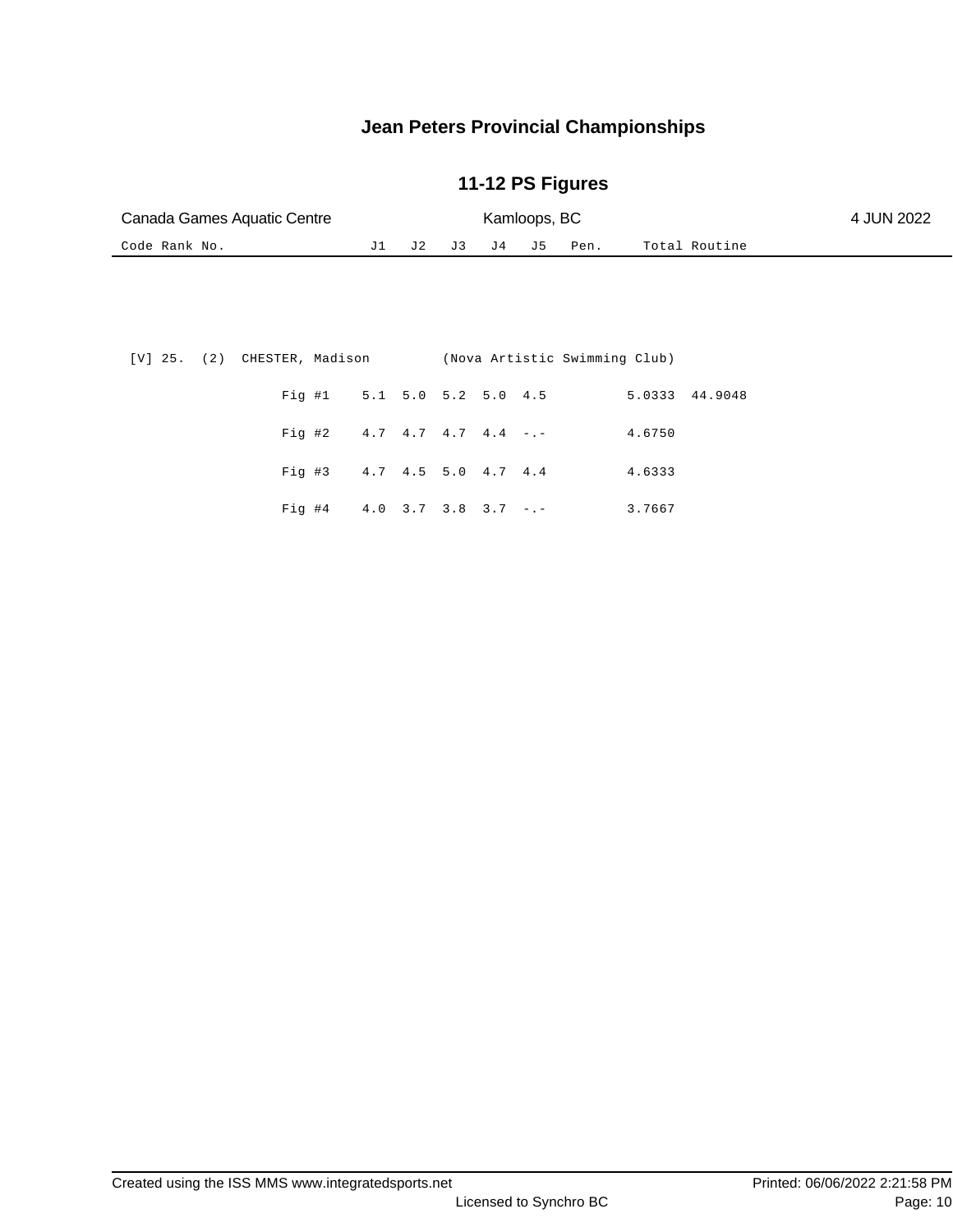|          | Canada Games Aquatic Centre                           |                      | Kamloops, BC                  |     |        |                |                               |                               |                  |               |                                      |  |  |
|----------|-------------------------------------------------------|----------------------|-------------------------------|-----|--------|----------------|-------------------------------|-------------------------------|------------------|---------------|--------------------------------------|--|--|
|          | Code Rank No.                                         |                      | J1                            | J 2 | J 3    | J <sub>4</sub> | J5                            | Pen.                          |                  | Total Routine |                                      |  |  |
|          |                                                       |                      | Chief Referee: STEWART, Carol |     |        |                |                               |                               |                  |               |                                      |  |  |
|          | F1: Ballet Leg Single                                 |                      | F2: Blossom                   |     |        |                |                               |                               |                  |               | F3: Back Tuck Somersaul F4: Neptunus |  |  |
|          | DD: 1.6                                               |                      | DD: 1.4                       |     |        |                |                               | DD: 1.1                       |                  |               | DD: 1.8                              |  |  |
| J1       | BALCOMBE, Lisa                                        |                      | DEMERIS, Christina            |     |        |                |                               | BALCOMBE, Lisa                |                  |               | DEMERIS, Christina                   |  |  |
| J2       | BENNU, Robin                                          |                      | YANG, Emily                   |     |        |                |                               | BENNU, Robin                  |                  |               | YANG, Emily                          |  |  |
| J3       | HOESS, Lucia                                          |                      | LEFRANC, Rachel               |     |        |                |                               | HOESS, Lucia                  |                  |               | LEFRANC, Rachel                      |  |  |
| J 4      | EVANSON, Maureen                                      |                      | XU, Fannia                    |     |        |                |                               |                               | EVANSON, Maureen |               | XU, Fannia                           |  |  |
| J5       |                                                       |                      |                               |     |        |                |                               |                               |                  |               |                                      |  |  |
|          |                                                       |                      |                               |     |        |                |                               |                               |                  |               |                                      |  |  |
| Alt.     |                                                       |                      |                               |     |        |                |                               |                               |                  |               |                                      |  |  |
|          |                                                       |                      |                               |     |        |                |                               |                               |                  |               |                                      |  |  |
|          |                                                       |                      |                               |     |        |                |                               |                               |                  |               |                                      |  |  |
| Figure 1 |                                                       | Ballet Leg Single    |                               |     |        | 1.6            |                               |                               |                  |               |                                      |  |  |
| Figure 2 | Blossom                                               |                      |                               |     |        | $1.4$          |                               |                               |                  |               |                                      |  |  |
| Figure 3 |                                                       | Back Tuck Somersault |                               |     |        | 1.1            |                               |                               |                  |               |                                      |  |  |
| Figure 4 | Neptunus                                              |                      |                               |     |        | $1.8\,$        |                               |                               |                  |               |                                      |  |  |
|          |                                                       |                      |                               |     | Total: | 5.9            |                               |                               |                  |               |                                      |  |  |
|          |                                                       |                      |                               |     |        |                |                               |                               |                  |               |                                      |  |  |
|          | (18) BAI, Yingshan (VICTORIA ARTISTIC SWIMMING)<br>1. |                      |                               |     |        |                |                               |                               |                  |               |                                      |  |  |
|          |                                                       | Fig  #1              |                               |     |        |                |                               | $5.4$ $5.8$ $5.5$ $5.7$ $-$ . | 5.6000 58.4393   |               |                                      |  |  |
|          |                                                       | Fig 42               |                               |     |        |                |                               | $5.8$ $5.9$ $5.2$ $5.4$ $-(-$ | 5.5333           |               |                                      |  |  |
|          |                                                       | $Fig. \#3$           |                               |     |        |                | $6.3$ 7.0 5.6 6.0 -.-         |                               | 6.1750           |               |                                      |  |  |
|          |                                                       | Fig #4               |                               |     |        |                | $6.3$ $6.2$ $5.6$ $5.8$ $-$ . |                               | 6.1000           |               |                                      |  |  |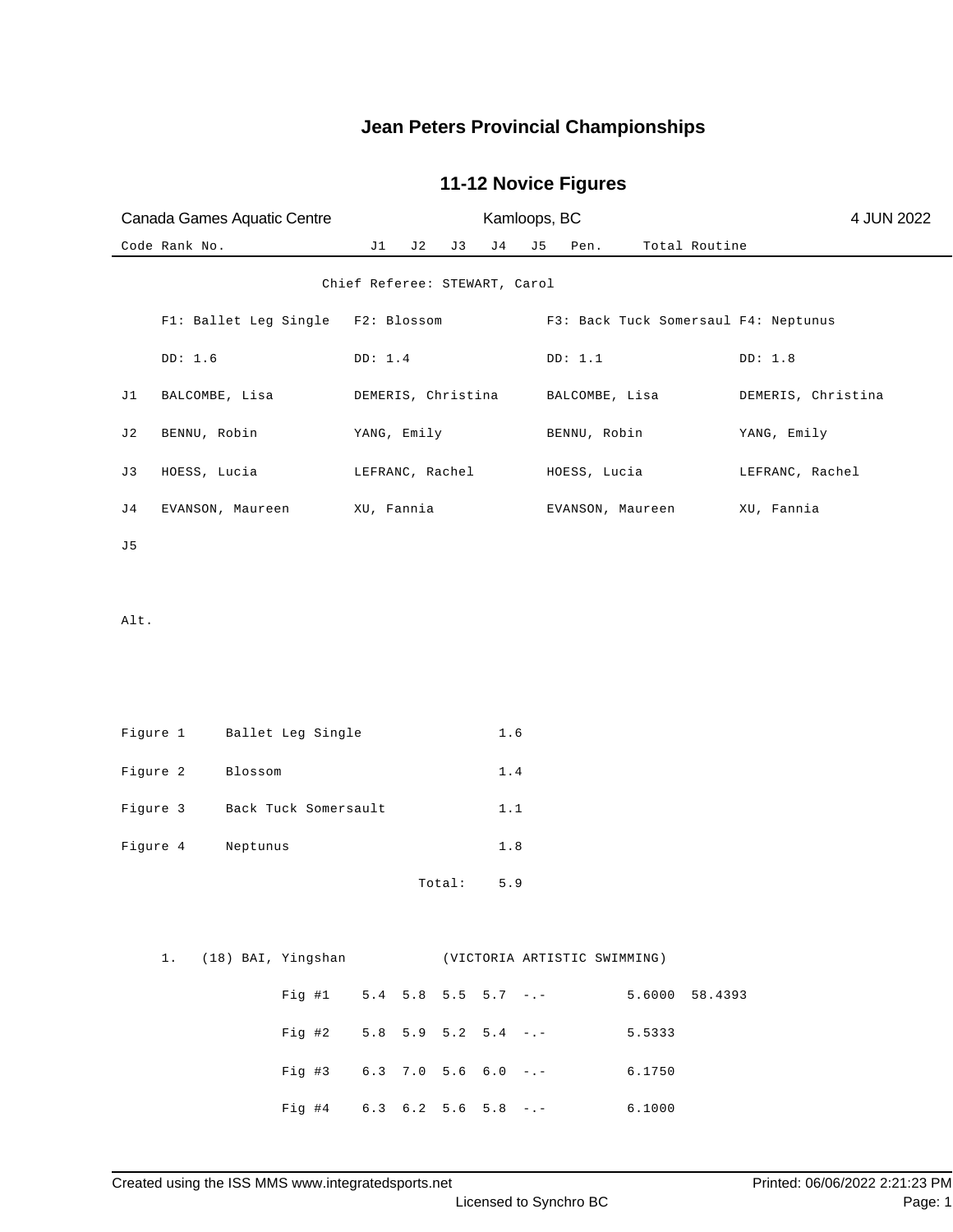|               | Canada Games Aquatic Centre                        |     |                               | Kamloops, BC<br>J4<br>Total Routine<br>J 3<br>J5<br>Pen. |  |  |                               |        | 4 JUN 2022     |  |
|---------------|----------------------------------------------------|-----|-------------------------------|----------------------------------------------------------|--|--|-------------------------------|--------|----------------|--|
| Code Rank No. |                                                    | J 1 | J 2                           |                                                          |  |  |                               |        |                |  |
|               |                                                    |     |                               |                                                          |  |  |                               |        |                |  |
| $2$ .         | (19) SHERSTOBITOFF, Elle (NELSON REFLECTIONS)      |     |                               |                                                          |  |  |                               |        |                |  |
|               | Fig  #1                                            |     |                               |                                                          |  |  | $4.8$ $4.9$ $5.6$ $5.2$ $-$ . |        | 5.0750 55.7105 |  |
|               | Fig #2                                             |     | $5.0$ $5.6$ $5.5$ $5.6$ $-:-$ |                                                          |  |  |                               | 5.4000 |                |  |
|               | Fig #3                                             |     | $6.2$ $6.7$ $6.2$ $6.6$ $-:-$ |                                                          |  |  |                               | 6.4083 |                |  |
|               | Fig #4                                             |     |                               |                                                          |  |  | $5.7$ $5.2$ $5.9$ $5.6$ $-$ . | 5.6333 |                |  |
| 3.            | (7) LIU, Selina                                    |     |                               |                                                          |  |  | (CAPRICE ARTISTIC SWIMMING)   |        |                |  |
|               | Fig #1                                             |     |                               |                                                          |  |  | $4.7$ $4.6$ $5.3$ $5.3$ $-.-$ |        | 4.9917 51.5792 |  |
|               | Fig #2                                             |     | $5.7$ $5.5$ $5.3$ $5.0$ $-:-$ |                                                          |  |  |                               | 5.4333 |                |  |
|               | Fig #3                                             |     | $5.2$ $5.6$ $6.0$ $5.0$ $-:-$ |                                                          |  |  |                               | 5.4167 |                |  |
|               | Fig #4                                             |     |                               |                                                          |  |  | $4.6$ 5.1 5.7 $4.7$ -.-       | 4.9333 |                |  |
| $4$ .         | (20) METZ, Vera                                    |     |                               |                                                          |  |  | (PRINCE GEORGE WATER LILIES)  |        |                |  |
|               | Fig #1                                             |     | $4.8$ $4.4$ $5.0$ $4.8$ $-:-$ |                                                          |  |  |                               |        | 4.7833 51.0027 |  |
|               | Fig #2                                             |     | $5.4$ $5.2$ $4.5$ $5.0$ $-:-$ |                                                          |  |  |                               | 5.0667 |                |  |
|               | Fig #3                                             |     | $5.4$ $5.2$ $5.9$ $5.7$ $-:-$ |                                                          |  |  |                               | 5.5500 |                |  |
|               | $Fig. \#4$                                         |     | $5.5$ 4.8 5.0 5.1 -.-         |                                                          |  |  |                               | 5.1333 |                |  |
|               | [V] 5. (8) SAWFORD, Juliette (CALGARY WINTER CLUB) |     |                               |                                                          |  |  |                               |        |                |  |
|               | Fig 41                                             |     | $4.7$ $4.8$ $4.8$ $4.8$ $-(-$ |                                                          |  |  |                               |        | 4.7917 50.7953 |  |
|               | Fig #2                                             |     | $4.9$ 5.6 5.2 5.4 -.-         |                                                          |  |  |                               | 5.3000 |                |  |
|               | Fig #3                                             |     | $5.6$ $5.8$ $5.3$ $5.8$ $-:-$ |                                                          |  |  |                               | 5.6750 |                |  |
|               | Fig #4 $4.2$ 5.0 $4.7$ 5.5 -.-                     |     |                               |                                                          |  |  |                               | 4.8000 |                |  |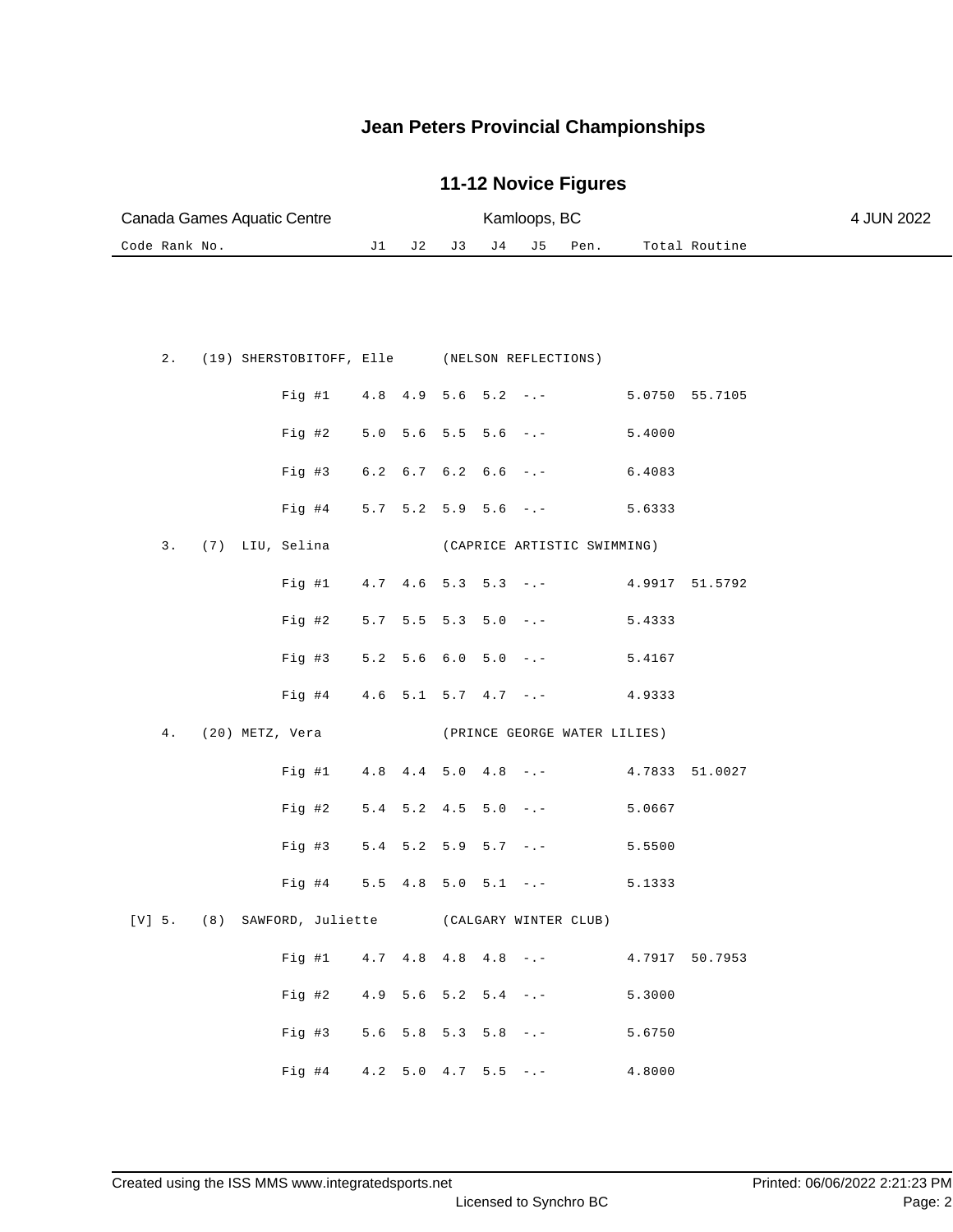|               | Canada Games Aquatic Centre                              |                                               |                                                |       |                | Kamloops, BC |                       |                                           |                | 4 JUN 2022 |
|---------------|----------------------------------------------------------|-----------------------------------------------|------------------------------------------------|-------|----------------|--------------|-----------------------|-------------------------------------------|----------------|------------|
| Code Rank No. |                                                          | J1                                            |                                                | J2 J3 | J <sub>4</sub> | J 5          | Pen.                  |                                           | Total Routine  |            |
|               |                                                          |                                               |                                                |       |                |              |                       |                                           |                |            |
|               |                                                          |                                               |                                                |       |                |              |                       |                                           |                |            |
|               |                                                          |                                               |                                                |       |                |              |                       |                                           |                |            |
|               | $[V]$ 5. $(14)$ STEAD, Pippa                             |                                               |                                                |       |                |              | (CALGARY WINTER CLUB) |                                           |                |            |
|               | Fig #1                                                   | $4.8$ $4.5$ $4.9$ $5.0$ $-$                   |                                                |       |                |              |                       | 4.8333 48.8925                            |                |            |
|               | Fig 42                                                   |                                               | $4.7$ $4.3$ $4.1$ $4.8$ $ -$                   |       |                |              |                       | 4.6000                                    |                |            |
|               | Fig #3                                                   |                                               |                                                |       |                |              |                       | $5.8$ $5.9$ $5.8$ $6.1$ $-.-$ 5.8667      |                |            |
|               | Fig #4                                                   |                                               |                                                |       |                |              |                       | $4.6$ $4.6$ $4.5$ $4.6$ $-( 4.5667)$      |                |            |
| 5.            | (15) POIRIER, Kaia (VICTORIA ARTISTIC SWIMMING)          |                                               |                                                |       |                |              |                       |                                           |                |            |
|               |                                                          |                                               |                                                |       |                |              |                       |                                           |                |            |
|               | Fig #1 $5.3$ 5.2 5.2 5.6 -.-                             |                                               |                                                |       |                |              |                       |                                           | 5.2750 48.3827 |            |
|               | Fig #2                                                   | $5.0 \quad 4.3 \quad 4.3 \quad 4.9 \quad - -$ |                                                |       |                |              |                       | 4.6000                                    |                |            |
|               | Fig #3                                                   |                                               |                                                |       |                |              |                       | $5.5$ 4.8 5.4 6.0 -.- 5.4417              |                |            |
|               | Fig #4                                                   |                                               |                                                |       |                |              |                       | $4.5$ $4.8$ $4.0$ $4.2$ $-. 4.2667$       |                |            |
| б.            | (16) NATRALL, Sarha (MAPLE RIDGE ARTISTIC SWIMMING CLUB) |                                               |                                                |       |                |              |                       |                                           |                |            |
|               |                                                          |                                               |                                                |       |                |              |                       | Fig #1 4.7 4.5 4.7 5.1 -.- 4.7167 48.3122 |                |            |
|               | Fig #2                                                   |                                               | $5.1 \quad 4.7 \quad 4.8 \quad 5.2 \quad -. -$ |       |                |              |                       | 4.9667                                    |                |            |
|               | Fig #3                                                   | $5.5$ 5.0 5.0 5.6 -.-                         |                                                |       |                |              |                       | 5.2583                                    |                |            |
|               |                                                          |                                               |                                                |       |                |              |                       |                                           |                |            |
|               | Fig #4                                                   |                                               | $4.6$ $4.5$ $3.8$ $4.6$ $-$ .                  |       |                |              |                       | 4.5667                                    |                |            |
|               | [V] 7. (2) CARMICHAEL, Claire (CALGARY WINTER CLUB)      |                                               |                                                |       |                |              |                       |                                           |                |            |
|               | Fig #1 $4.6$ $4.5$ $5.2$ $4.4$ $-$ .                     |                                               |                                                |       |                |              |                       |                                           | 4.5917 47.7783 |            |
|               | Fig 42                                                   | $5.1$ 4.2 3.6 4.8 -.-                         |                                                |       |                |              |                       | 4.6333                                    |                |            |
|               | Fig #3 $5.6$ 5.7 $6.3$ 5.7 $-$ .                         |                                               |                                                |       |                |              |                       | 5.7417                                    |                |            |
|               | Fig #4                                                   |                                               | $4.5$ $4.4$ $4.0$ $4.5$ $-$                    |       |                |              |                       | 4.4667                                    |                |            |
|               |                                                          |                                               |                                                |       |                |              |                       |                                           |                |            |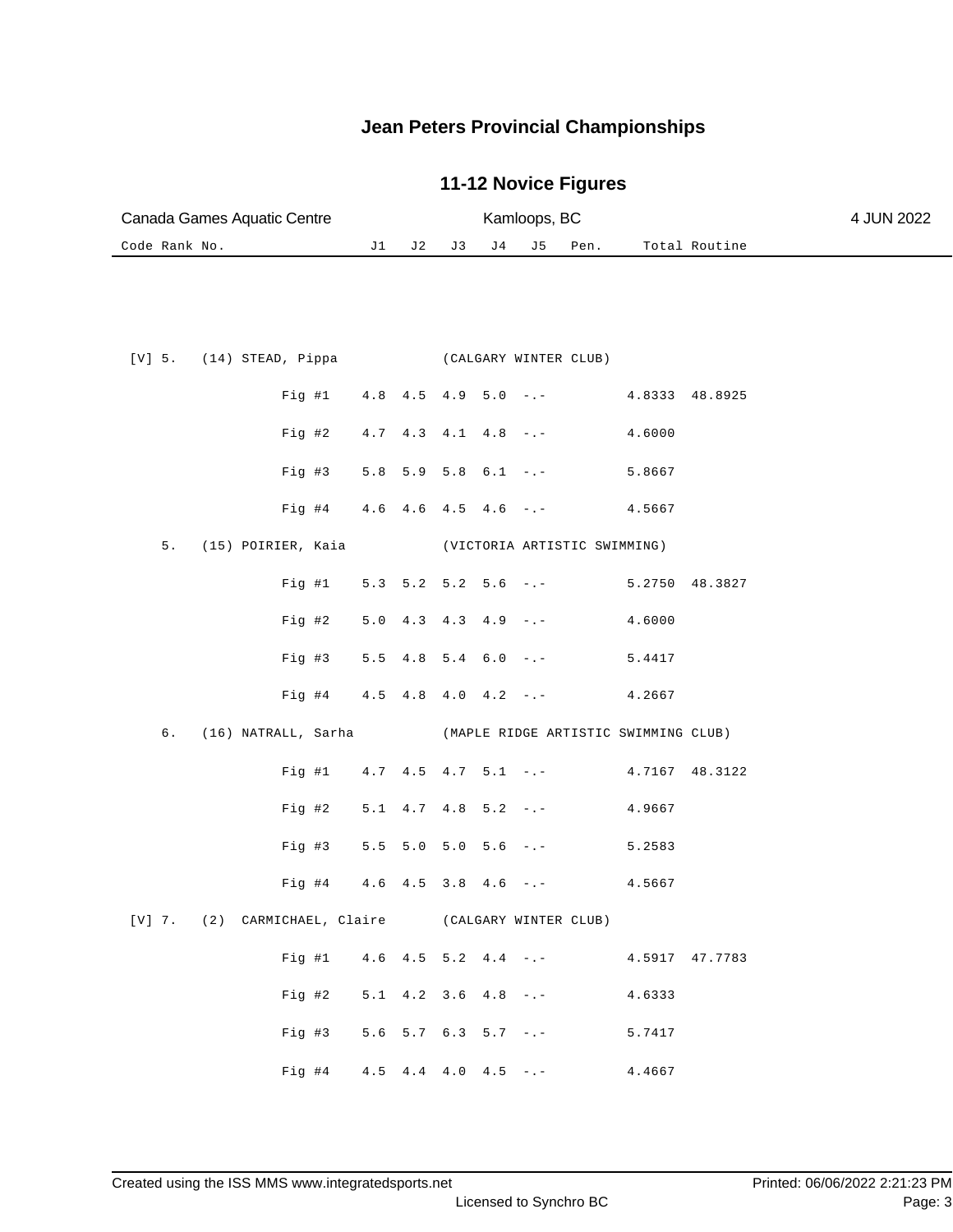| Canada Games Aquatic Centre        |                                               |                                               |    |     | Kamloops, BC       |                                     |                                      |               | 4 JUN 2022 |
|------------------------------------|-----------------------------------------------|-----------------------------------------------|----|-----|--------------------|-------------------------------------|--------------------------------------|---------------|------------|
| Code Rank No.                      | J1                                            | J 2                                           | J3 | J 4 | J 5                | Pen.                                |                                      | Total Routine |            |
|                                    |                                               |                                               |    |     |                    |                                     |                                      |               |            |
|                                    |                                               |                                               |    |     |                    |                                     |                                      |               |            |
|                                    |                                               |                                               |    |     |                    |                                     |                                      |               |            |
| 7.<br>(3) PLETT, Mila              |                                               |                                               |    |     |                    | (VICTORIA ARTISTIC SWIMMING)        |                                      |               |            |
| Fig #1                             | $4.2 \quad 4.0 \quad 4.5 \quad 4.4 \quad - -$ |                                               |    |     |                    |                                     | 4.2917 47.3771                       |               |            |
| Fig 42                             |                                               | $4.8$ $4.6$ $5.7$ $5.0$ $-:-$                 |    |     |                    |                                     | 4.9667                               |               |            |
|                                    |                                               |                                               |    |     |                    |                                     |                                      |               |            |
| $Fig. \#3$                         |                                               | $5.5$ $5.2$ $5.2$ $5.8$ $-:-$                 |    |     |                    |                                     | 5.3750                               |               |            |
| Fig #4                             |                                               |                                               |    |     |                    | $4.5$ $4.5$ $5.0$ $4.3$ $ -$        | 4.5667                               |               |            |
| 8.<br>(22) SHIMEK, Sophia          |                                               |                                               |    |     |                    | (CAPRICE ARTISTIC SWIMMING)         |                                      |               |            |
| Fig  #1                            |                                               | $4.4$ $4.0$ $4.5$ $4.1$ $-$ .                 |    |     |                    |                                     | 4.2500 44.5353                       |               |            |
|                                    |                                               |                                               |    |     |                    |                                     |                                      |               |            |
| Fig #2                             |                                               | $4.7$ $3.4$ $4.0$ $4.2$ $-.-$                 |    |     |                    |                                     | 4.1000                               |               |            |
| Fig #3                             |                                               | $5.5$ $5.0$ $5.2$ $5.6$ $-:-$                 |    |     |                    |                                     | 5.3417                               |               |            |
| Fig #4                             |                                               |                                               |    |     |                    | $4.6$ $4.2$ $4.5$ $4.4$ $-. 4.3667$ |                                      |               |            |
|                                    |                                               |                                               |    |     |                    |                                     |                                      |               |            |
| 9.<br>(23) SEER, Hannah            |                                               |                                               |    |     | (KAMLOOPS SUNRAYS) |                                     |                                      |               |            |
| Fig #1                             | $4.7$ $4.3$ $4.9$ $4.6$ $-$                   |                                               |    |     |                    |                                     | 4.6417 44.1300                       |               |            |
| Fig #2                             |                                               | $4.4$ $4.2$ $4.2$ $4.1$ $-$                   |    |     |                    |                                     | 4.1667                               |               |            |
| Fig #3                             |                                               | $5.2$ $5.1$ $5.2$ $5.7$ $-:-$                 |    |     |                    |                                     | 5.2333                               |               |            |
|                                    |                                               |                                               |    |     |                    |                                     |                                      |               |            |
| Fig #4                             |                                               | $4.4$ $3.6$ $3.7$ $3.7$ $-$ .                 |    |     |                    |                                     | 3.9000                               |               |            |
| 10. (12) LU, Angela                |                                               |                                               |    |     |                    |                                     | (MAPLE RIDGE ARTISTIC SWIMMING CLUB) |               |            |
| Fig #1                             |                                               |                                               |    |     |                    | $4.5$ $4.4$ $4.7$ $5.0$ $ -$        | 4.6167 42.9859                       |               |            |
| Fig #2                             |                                               | $3.7 \quad 4.5 \quad 4.5 \quad 4.2 \quad - -$ |    |     |                    |                                     | 4.4000                               |               |            |
|                                    |                                               |                                               |    |     |                    |                                     |                                      |               |            |
| Fig #3                             | $4.7$ $4.4$ $5.0$ $5.3$ $ -$                  |                                               |    |     |                    |                                     | 4.8500                               |               |            |
| Fig #4 $3.6$ $3.1$ $3.4$ $3.8$ -.- |                                               |                                               |    |     |                    |                                     | 3.6000                               |               |            |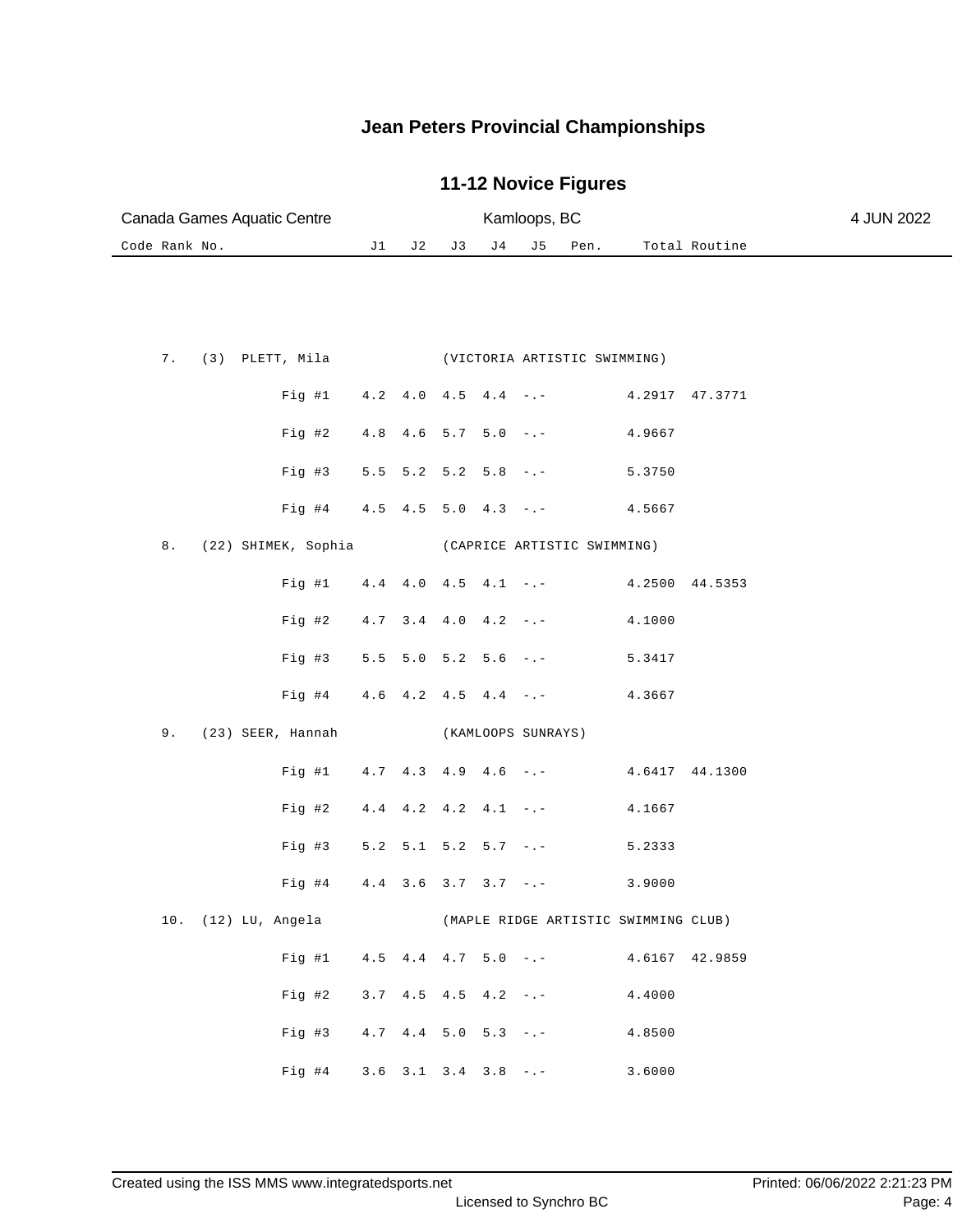| Canada Games Aquatic Centre |  |  | Kamloops, BC |                     |               | 4 JUN 2022 |
|-----------------------------|--|--|--------------|---------------------|---------------|------------|
| Code Rank No.               |  |  |              | J1 J2 J3 J4 J5 Pen. | Total Routine |            |

|  | 11. (5) DALVANDI, Sharin (CAPRICE ARTISTIC SWIMMING) |  |  |                                      |                |  |
|--|------------------------------------------------------|--|--|--------------------------------------|----------------|--|
|  |                                                      |  |  | Fig #1 $3.4$ $3.8$ $4.4$ $3.3$ $-$ . | 3.6417 29.9308 |  |
|  | Fig #2 $4.4$ $4.4$ $4.2$ $4.7$ $-$                   |  |  |                                      | 4.3333         |  |
|  | Fig #3 $5.2$ 5.3 5.4 5.0 $-.$                        |  |  |                                      | 5.2417         |  |
|  | Fig #4 $0.0$ $0.0$ $0.0$ $0.0$ $-$ .                 |  |  |                                      | 0.0000         |  |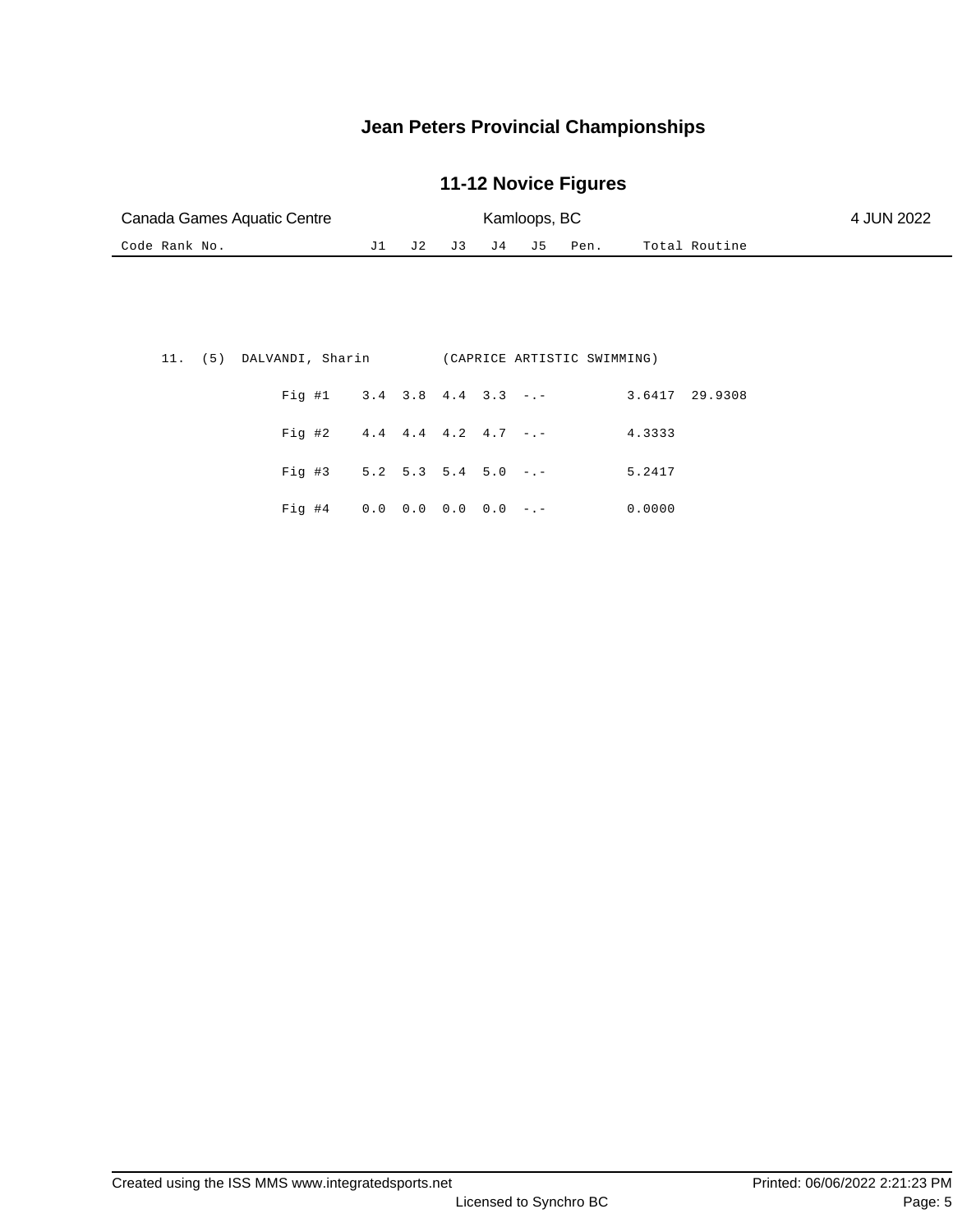| Canada Games Aquatic Centre               |                                  |     |                    | Kamloops, BC |                         |      |                 |         | 4 JUN 2022 |
|-------------------------------------------|----------------------------------|-----|--------------------|--------------|-------------------------|------|-----------------|---------|------------|
| Code Rank No.<br>Tea                      | ိ<br>J1                          | J 2 | J3                 | J 4          | Avg.                    | Pen. | Total           | Routine |            |
|                                           | Chief Referee: STEWART, Carol    |     |                    |              |                         |      |                 |         |            |
| Execution 30%                             |                                  |     |                    |              | Artistic Impression 40% |      | Difficulty 30%  |         |            |
| J1 BALCOMBE, Lisa                         |                                  |     | DEMERIS, Christina |              |                         |      | CURTIS, Mandy   |         |            |
| XU, Fannia<br>J 2                         |                                  |     | YANG, Emily        |              |                         |      | BENNU, Robin    |         |            |
| YAROSHUK, Tim<br>J 3                      |                                  |     | LEFRANC, Rachel    |              |                         |      | HOESS, Lucia    |         |            |
| J4 EVANSON, Maureen                       |                                  |     |                    |              |                         |      |                 |         |            |
|                                           |                                  |     |                    |              |                         |      |                 |         |            |
| [V] 1.<br>(8) CALGARY WINTER CLUB         |                                  |     |                    |              |                         |      |                 |         |            |
| DYKSTRA, Maelle                           |                                  |     |                    |              |                         |      |                 |         |            |
|                                           | EXE 30% 5.7 5.8 5.5 5.8 5.7333   |     |                    |              |                         |      | 17.2000 57.7667 |         |            |
|                                           | $A/I$ 40% 5.8 6.2 5.3 -.- 5.7667 |     |                    |              |                         |      | 23.0667         |         |            |
|                                           | DIF 30% 5.8 5.7 6.0 -.- 5.8333   |     |                    |              |                         |      | 17.5000         |         |            |
| [V] 1.<br>(6) CALGARY WINTER CLUB         |                                  |     |                    |              |                         |      |                 |         |            |
| STRICKLAND, Avrie                         |                                  |     |                    |              |                         |      |                 |         |            |
|                                           | EXE 30% 5.5 5.7 5.6 5.4 5.5500   |     |                    |              |                         |      | 16.6500 56.3500 |         |            |
|                                           | $A/I$ 40% 5.5 6.0 5.6 -.- 5.7000 |     |                    |              |                         |      | 22.8000         |         |            |
|                                           | DIF 30% 5.4 5.8 5.7 -.- 5.6333   |     |                    |              |                         |      | 16.9000         |         |            |
| [V] 1.<br>(3) Nova Artistic Swimming Club |                                  |     |                    |              |                         |      |                 |         |            |
| CWIKLEWICH, Anna                          |                                  |     |                    |              |                         |      |                 |         |            |
|                                           | EXE 30% 5.8 5.6 5.5 5.6 5.6083   |     |                    |              |                         |      | 16.8250 54.4250 |         |            |
|                                           | $A/I$ 40% 5.7 5.1 5.1 -.- 5.3000 |     |                    |              |                         |      | 21.2000         |         |            |
|                                           | DIF 30% 5.5 5.6 5.3 -.- 5.4667   |     |                    |              |                         |      | 16.4000         |         |            |

#### **11-12 Solo**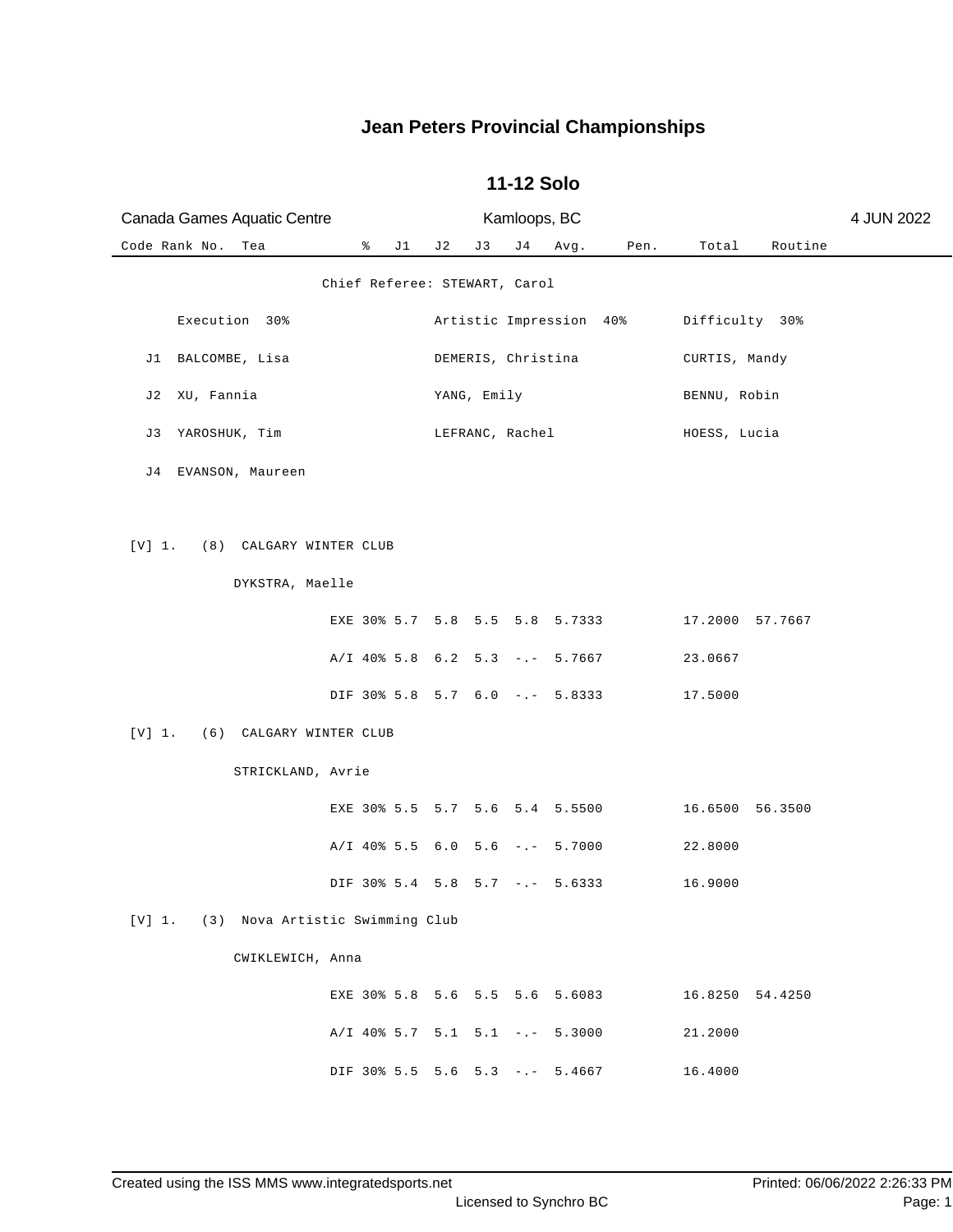| Canada Games Aquatic Centre |                          |                     |     |    | Kamloops, BC |                                  |      |                 |                 | 4 JUN 2022 |
|-----------------------------|--------------------------|---------------------|-----|----|--------------|----------------------------------|------|-----------------|-----------------|------------|
| Code Rank No.               | Tea                      | $\frac{8}{6}$<br>J1 | J 2 | J3 | J 4          | Avg.                             | Pen. | Total           | Routine         |            |
| 1.                          | (5) PACIFIC WAVE SYNCHRO |                     |     |    |              |                                  |      |                 |                 |            |
|                             | LIU, Sophie              |                     |     |    |              |                                  |      |                 |                 |            |
|                             |                          |                     |     |    |              | EXE 30% 5.6 5.5 5.4 5.3 5.4500   |      | 16.3500 54.4167 |                 |            |
|                             |                          |                     |     |    |              | $A/I$ 40% 5.6 5.4 4.8 -.- 5.2667 |      | 21.0667         |                 |            |
|                             |                          |                     |     |    |              | DIF 30% 5.7 6.0 5.3 -.- 5.6667   |      | 17.0000         |                 |            |
| $\sqrt{2}$ .                | (2) PACIFIC WAVE SYNCHRO |                     |     |    |              |                                  |      |                 |                 |            |
|                             | TIAN, Arissa             |                     |     |    |              |                                  |      |                 |                 |            |
|                             |                          |                     |     |    |              | EXE 30% 5.2 5.1 5.4 5.5 5.3000   |      | 15.9000 54.1333 |                 |            |
|                             |                          |                     |     |    |              | $A/I$ 40% 5.6 5.5 5.2 -.- 5.4333 |      | 21.7333         |                 |            |
|                             |                          |                     |     |    |              | DIF 30% 5.7 5.4 5.4 -.- 5.5000   |      | 16.5000         |                 |            |
| 3.<br>(4)                   | NANAIMO DIAMONDS         |                     |     |    |              |                                  |      |                 |                 |            |
|                             | SOUTHERN, Lulu           |                     |     |    |              |                                  |      |                 |                 |            |
|                             |                          |                     |     |    |              | EXE 30% 5.4 5.0 5.2 5.2 5.2000   |      |                 | 15.6000 53.5667 |            |
|                             |                          |                     |     |    |              | A/I 40% 5.5 5.9 5.0 -.- 5.4667   |      | 21.8667         |                 |            |
|                             |                          |                     |     |    |              | DIF 30% 5.4 5.5 5.2 -.- 5.3667   |      | 16.1000         |                 |            |
| $[V]$ 4.<br>(1)             | CALGARY WINTER CLUB      |                     |     |    |              |                                  |      |                 |                 |            |
|                             | STEAD, Pippa             |                     |     |    |              |                                  |      |                 |                 |            |
|                             |                          |                     |     |    |              | EXE 30% 5.3 5.3 5.1 5.7 5.3167   |      |                 | 15.9500 53.5500 |            |
|                             |                          |                     |     |    |              | $A/I$ 40% 5.4 5.3 5.5 -.- 5.4000 |      | 21.6000         |                 |            |
|                             |                          |                     |     |    |              | DIF 30% 5.6 5.2 5.2 -.- 5.3333   |      | 16.0000         |                 |            |

#### **11-12 Solo**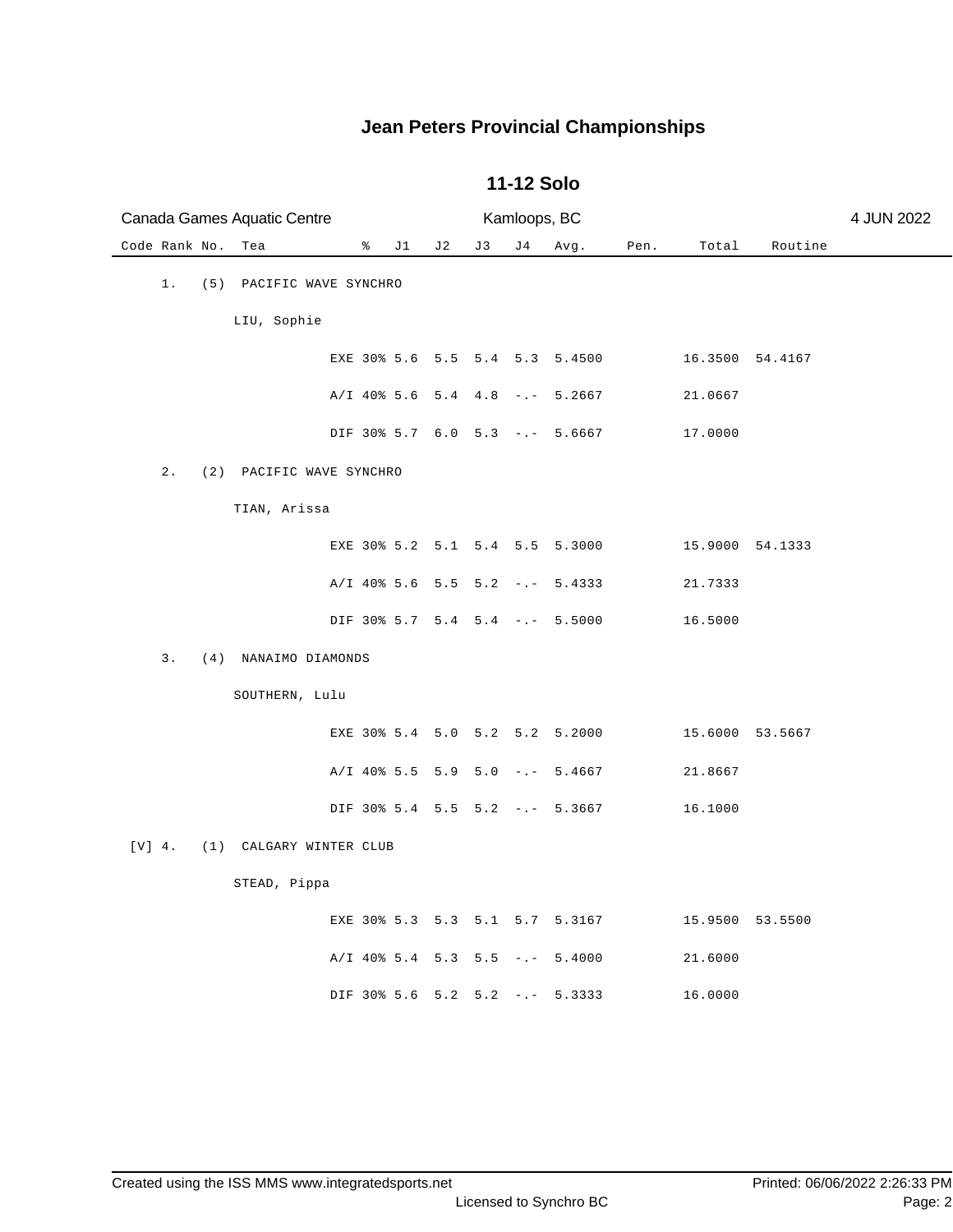#### **11-12 Solo**

| Canada Games Aquatic Centre<br>Kamloops, BC |                      |  |  |         |     |     |                                  |      |         |         | 4 JUN 2022 |
|---------------------------------------------|----------------------|--|--|---------|-----|-----|----------------------------------|------|---------|---------|------------|
| Code Rank No. Tea                           |                      |  |  | % J1 J2 | J 3 | J 4 | Avg.                             | Pen. | Total   | Routine |            |
| 4.<br>(7)                                   | PACIFIC WAVE SYNCHRO |  |  |         |     |     |                                  |      |         |         |            |
|                                             | SERIOSA, Madison     |  |  |         |     |     |                                  |      |         |         |            |
|                                             |                      |  |  |         |     |     | EXE 30% 5.3 5.2 5.2 5.3 5.2500   |      | 15.7500 | 53.5167 |            |
|                                             |                      |  |  |         |     |     | $A/I$ 40% 5.9 5.2 5.0 -.- 5.3667 |      | 21.4667 |         |            |
|                                             |                      |  |  |         |     |     | DIF 30% 5.3 5.5 5.5 -.- 5.4333   |      | 16.3000 |         |            |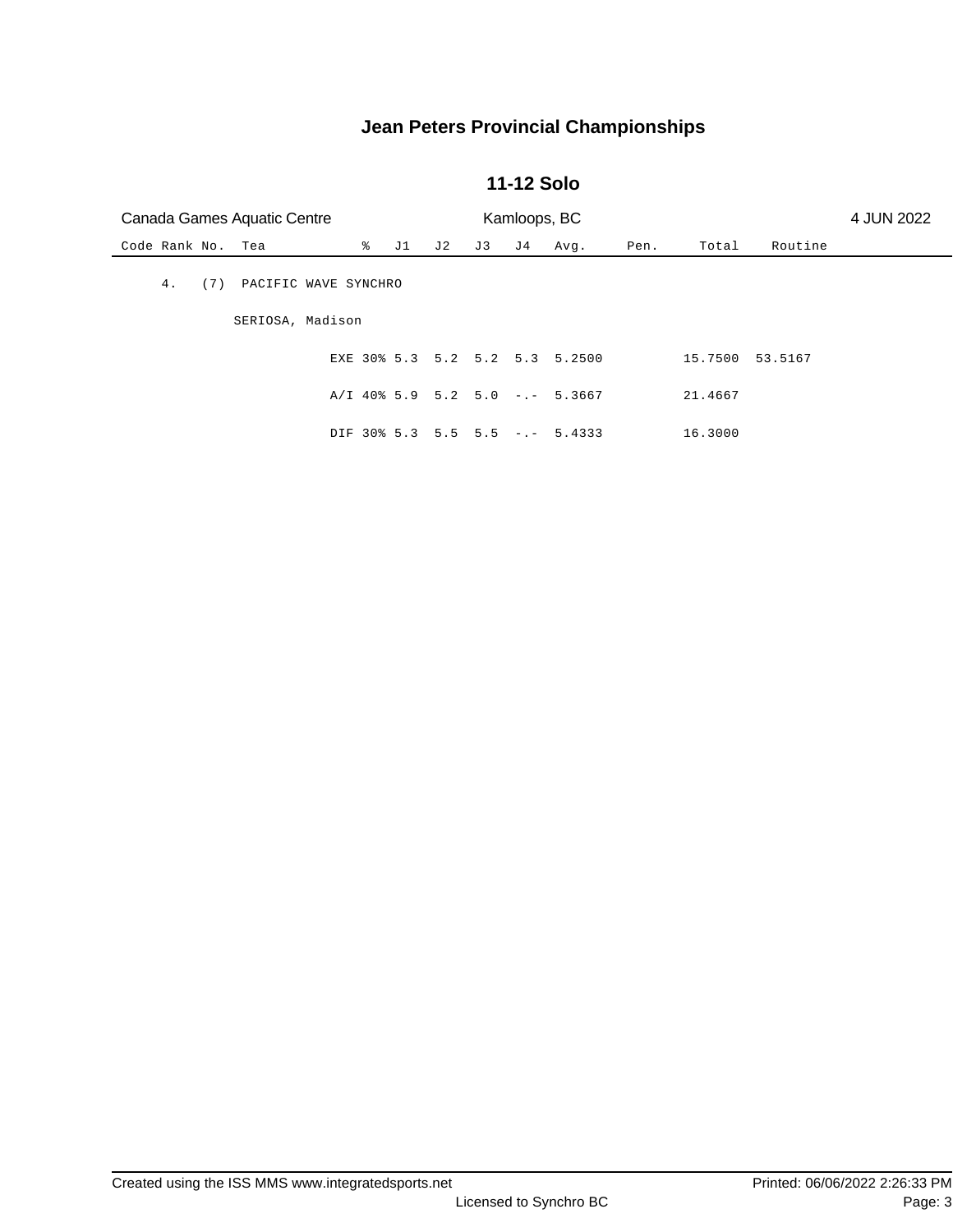| Canada Games Aquatic Centre   |                      |    |     |               | Kamloops, BC                       |      |                 |                    | 4 JUN 2022 |
|-------------------------------|----------------------|----|-----|---------------|------------------------------------|------|-----------------|--------------------|------------|
| Code Rank No.<br>Tea          | $\frac{1}{\sqrt{2}}$ | J1 | J 2 | J 3           | Avg.                               | Pen. |                 | Total Routine      |            |
|                               |                      |    |     |               | Chief Referee: STEWART, Carol      |      |                 |                    |            |
| Execution 30%                 |                      |    |     |               | Artistic Impression 40%            |      |                 | Difficulty 30%     |            |
| J1 BENNU, Robin               |                      |    |     |               | BALCOMBE, Lisa                     |      |                 | DEMERIS, Christina |            |
| J2 LEFRANC, Rachel            |                      |    |     | XU, Fannia    |                                    |      |                 | YANG, Emily        |            |
| J3 EVANSON, Maureen           |                      |    |     | YAROSHUK, Tim |                                    |      |                 | HOESS, Lucia       |            |
| $1$ .<br>(7) NANAIMO DIAMONDS |                      |    |     |               |                                    |      |                 |                    |            |
|                               |                      |    |     |               | EXE 30% 5.6 5.7 6.2 5.8333         |      | 17.5000 57.7000 |                    |            |
|                               |                      |    |     |               | A/I 40% 5.6 6.3 5.5 5.8000         |      | 23.2000         |                    |            |
|                               |                      |    |     |               | DIF 30% 5.6 6.0 5.4 5.6667 17.0000 |      |                 |                    |            |
| SOUTHERN, Lulu                |                      |    |     |               |                                    |      |                 |                    |            |
| BARBERIE, Lila                |                      |    |     |               |                                    |      |                 |                    |            |
| BLACKBURN, Eva                |                      |    |     |               |                                    |      |                 |                    |            |
| LOWE-PETERS, Finley           |                      |    |     |               |                                    |      |                 |                    |            |
| LEHMAN, Zoe Katherine         |                      |    |     |               |                                    |      |                 |                    |            |
| PALMER, Audrey                |                      |    |     |               |                                    |      |                 |                    |            |
| FERGUSON, Ruby                |                      |    |     |               |                                    |      |                 |                    |            |
| TURCHANSKI, Aryn              |                      |    |     |               |                                    |      |                 |                    |            |
|                               |                      |    |     |               |                                    |      |                 |                    |            |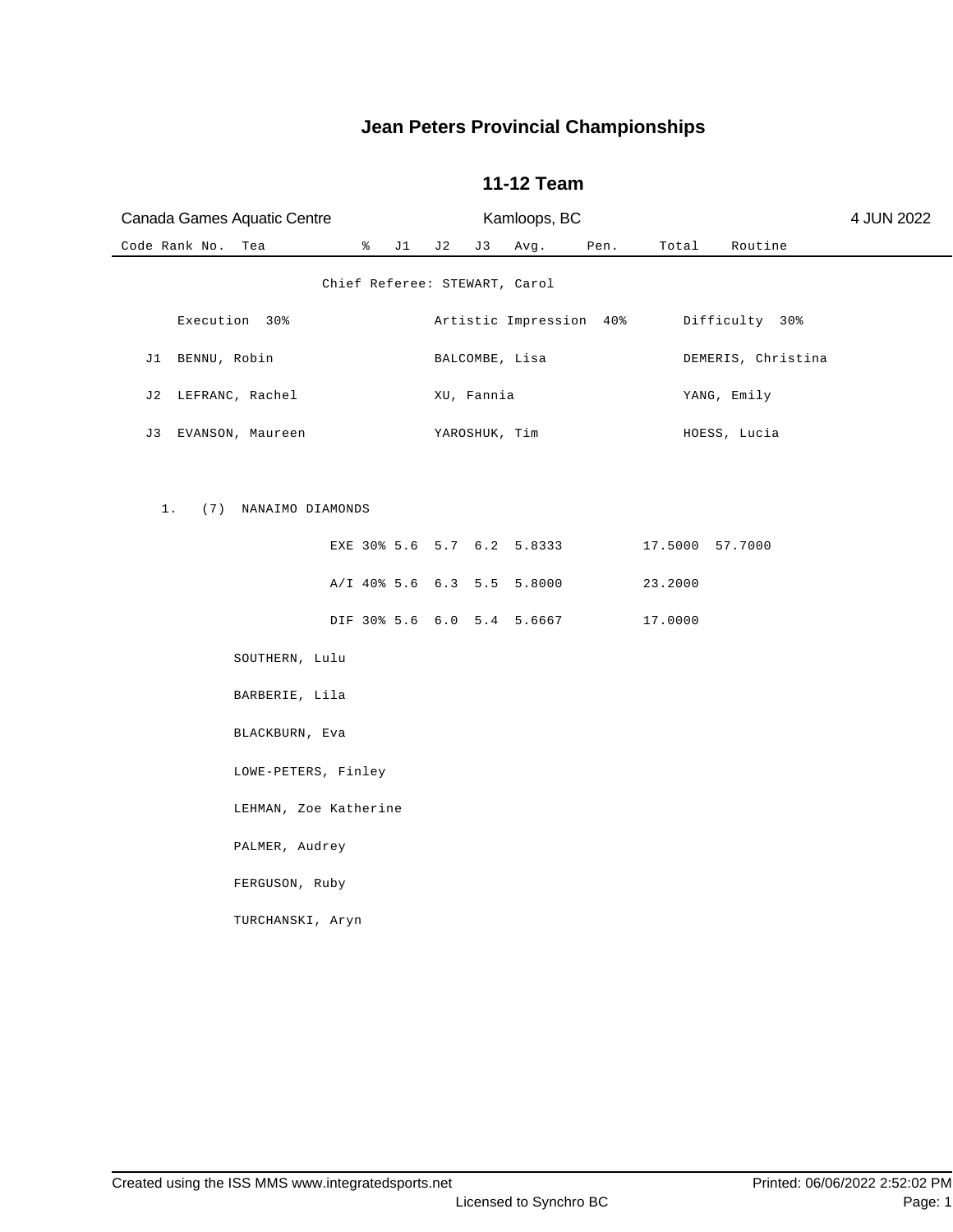|               | Canada Games Aquatic Centre    |   |     |                     |    | Kamloops, BC               |      |                 |         | 4 JUN 2022 |
|---------------|--------------------------------|---|-----|---------------------|----|----------------------------|------|-----------------|---------|------------|
| Code Rank No. | Tea                            | ိ | J 1 | J 2                 | J3 | Avg.                       | Pen. | Total           | Routine |            |
| $2$ .         | (4) VICTORIA ARTISTIC SWIMMING |   |     |                     |    |                            |      |                 |         |            |
|               |                                |   |     | EXE 30% 5.7 5.5 5.6 |    | 5.6000                     |      | 16.8000 57.1000 |         |            |
|               |                                |   |     | A/I 40% 5.8 5.7 5.6 |    | 5.7000                     |      | 22.8000         |         |            |
|               |                                |   |     |                     |    | DIF 30% 5.7 6.2 5.6 5.8333 |      | 17.5000         |         |            |
|               | BI, Claire                     |   |     |                     |    |                            |      |                 |         |            |
|               | VASYUTA, Kateryna              |   |     |                     |    |                            |      |                 |         |            |
|               | DAVIS, Analise                 |   |     |                     |    |                            |      |                 |         |            |
|               | LEDREW, Brylee                 |   |     |                     |    |                            |      |                 |         |            |
|               | BAI, Yingshan                  |   |     |                     |    |                            |      |                 |         |            |
| $[V]$ 3.      | (5) CALGARY WINTER CLUB        |   |     |                     |    |                            |      |                 |         |            |
|               |                                |   |     |                     |    | EXE 30% 5.5 5.3 6.1 5.6333 |      | 16.9000 55.6000 |         |            |
|               |                                |   |     | A/I 40% 5.3 6.0 5.5 |    | 5.6000                     |      | 22.4000         |         |            |
|               |                                |   |     |                     |    | DIF 30% 5.9 5.5 4.9 5.4333 |      | 16.3000         |         |            |
|               | DATTA, Anjali                  |   |     |                     |    |                            |      |                 |         |            |
|               | MONROY, Juliana                |   |     |                     |    |                            |      |                 |         |            |
|               | MONROY, Nicole                 |   |     |                     |    |                            |      |                 |         |            |
|               | MURRAY, Amberly                |   |     |                     |    |                            |      |                 |         |            |
|               | LETAL, Freya                   |   |     |                     |    |                            |      |                 |         |            |
|               | JOHNSON, Mattea                |   |     |                     |    |                            |      |                 |         |            |
|               | DYKSTRA, Maelle                |   |     |                     |    |                            |      |                 |         |            |
|               | STRICKLAND, Avrie              |   |     |                     |    |                            |      |                 |         |            |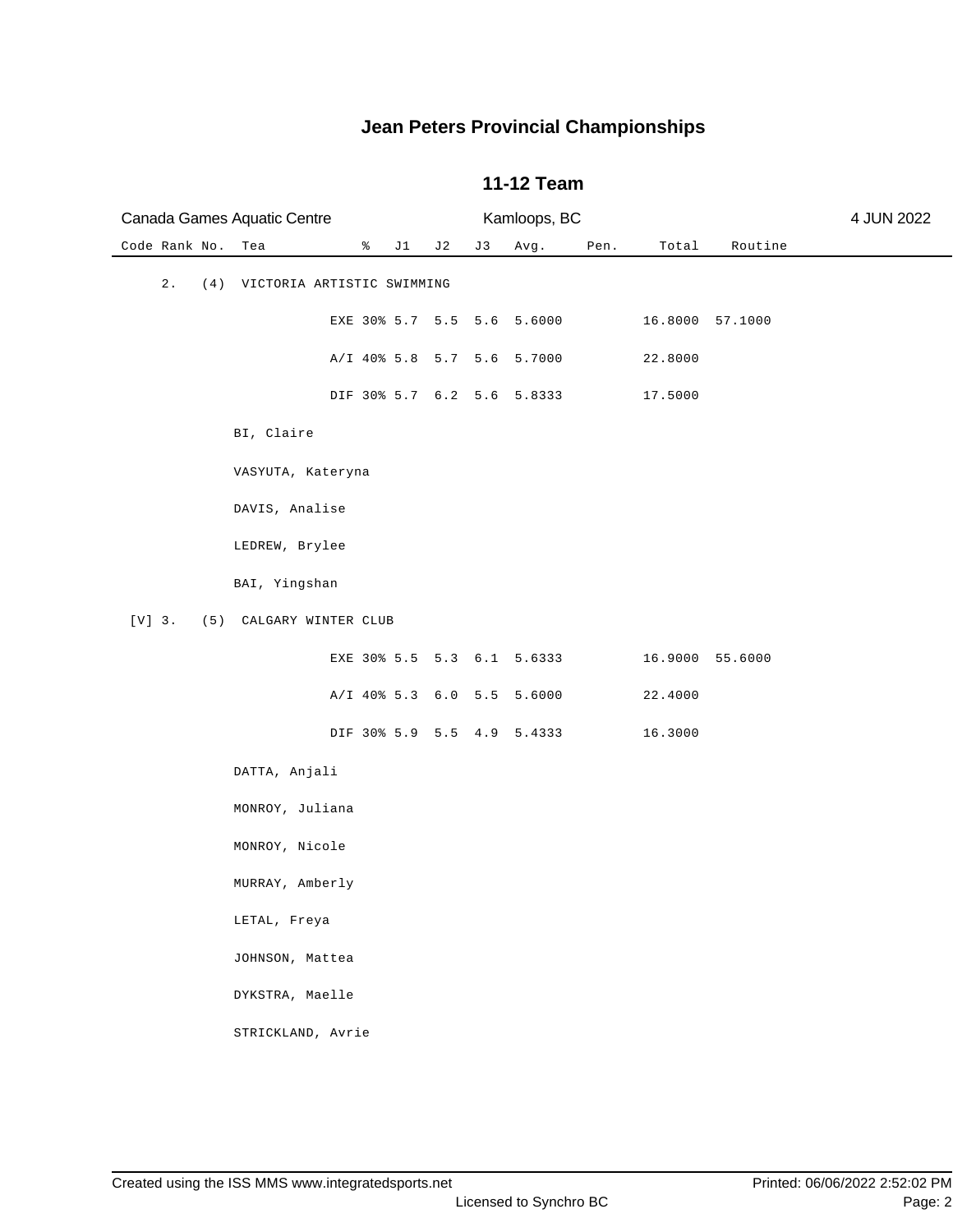| Canada Games Aquatic Centre |                                 |   |    |     |    | Kamloops, BC               |      | 4 JUN 2022      |         |  |
|-----------------------------|---------------------------------|---|----|-----|----|----------------------------|------|-----------------|---------|--|
| Code Rank No.               | Tea                             | ိ | J1 | J 2 | J3 | Avg.                       | Pen. | Total           | Routine |  |
| 3.<br>(1)                   | KAMLOOPS SUNRAYS                |   |    |     |    |                            |      |                 |         |  |
|                             |                                 |   |    |     |    | EXE 30% 5.3 5.2 5.6 5.3667 |      | 16.1000 52.8667 |         |  |
|                             |                                 |   |    |     |    | A/I 40% 5.4 5.4 5.0 5.2667 |      | 21.0667         |         |  |
|                             |                                 |   |    |     |    | DIF 30% 5.3 5.2 5.2 5.2333 |      | 15.7000         |         |  |
|                             | ANGSTADT, Taya                  |   |    |     |    |                            |      |                 |         |  |
|                             | MATSON, Avery                   |   |    |     |    |                            |      |                 |         |  |
|                             | SEER, Hannah                    |   |    |     |    |                            |      |                 |         |  |
|                             | WARD, Lucee                     |   |    |     |    |                            |      |                 |         |  |
|                             | KEHLER, Emma                    |   |    |     |    |                            |      |                 |         |  |
|                             | HEINEN, Emily                   |   |    |     |    |                            |      |                 |         |  |
| $[V]$ 4.                    | (2) Nova Artistic Swimming Club |   |    |     |    |                            |      |                 |         |  |
|                             |                                 |   |    |     |    | EXE 30% 5.4 5.0 5.5 5.3000 |      | 15.9000 52.4333 |         |  |
|                             |                                 |   |    |     |    | A/I 40% 5.5 5.1 5.1 5.2333 |      | 20.9333         |         |  |
|                             |                                 |   |    |     |    | DIF 30% 5.2 5.6 4.8 5.2000 |      | 15.6000         |         |  |
|                             | WOLANSKY, Pemberley             |   |    |     |    |                            |      |                 |         |  |
|                             | CWIKLEWICH, Anna                |   |    |     |    |                            |      |                 |         |  |
|                             | STRETCH, Kristen                |   |    |     |    |                            |      |                 |         |  |
|                             | CHUTE, Hannah                   |   |    |     |    |                            |      |                 |         |  |
|                             | KJELD, Aubrey                   |   |    |     |    |                            |      |                 |         |  |
|                             | CHESTER, Madison                |   |    |     |    |                            |      |                 |         |  |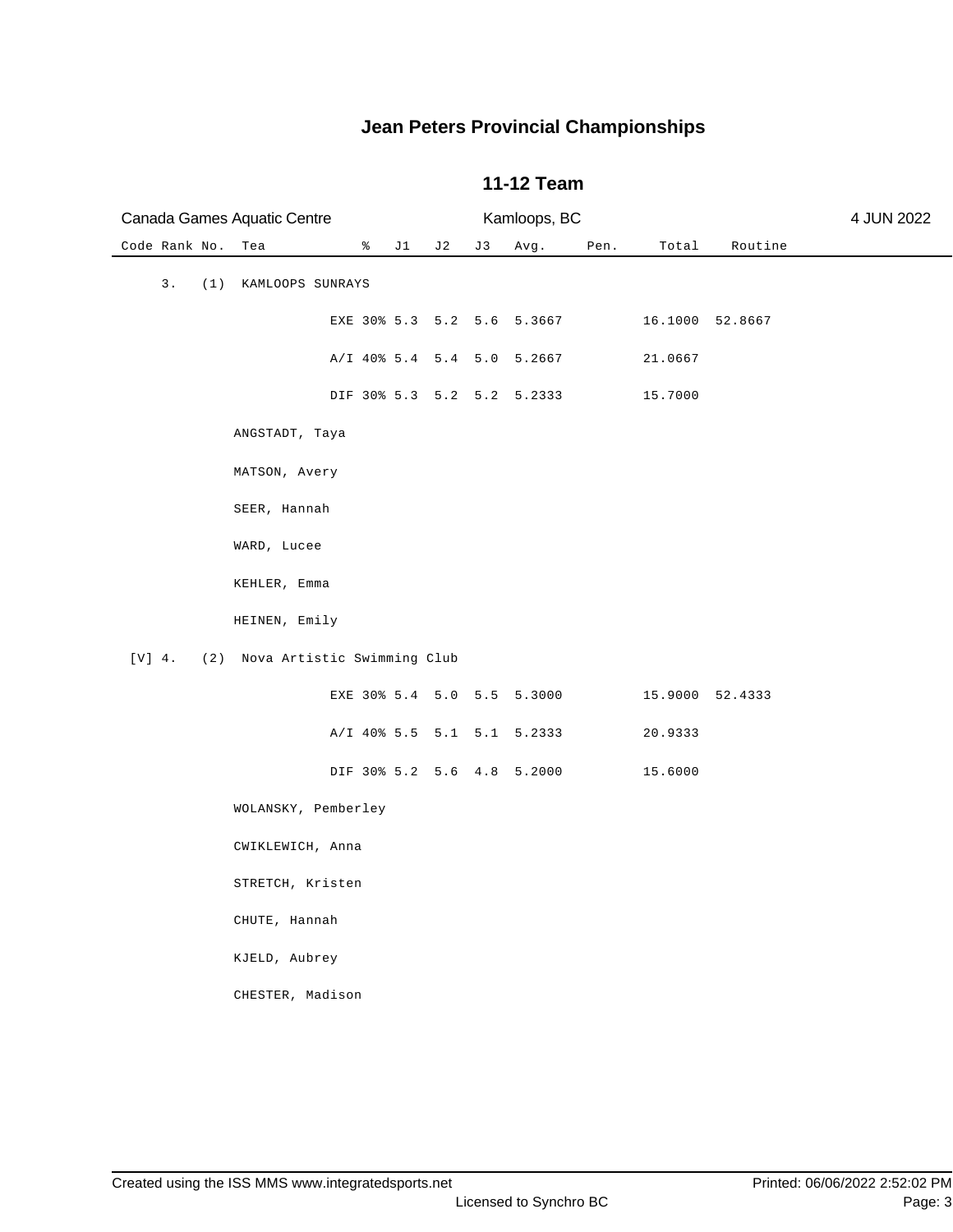| Canada Games Aquatic Centre         |                               |     |    | Kamloops, BC |      |         | 4 JUN 2022      |  |  |  |  |
|-------------------------------------|-------------------------------|-----|----|--------------|------|---------|-----------------|--|--|--|--|
| Code Rank No.<br>Tea                | $\sqrt[3]{}$ J1               | J 2 | J3 | Avg.         | Pen. | Total   | Routine         |  |  |  |  |
| 4.                                  | (6) CAPRICE ARTISTIC SWIMMING |     |    |              |      |         |                 |  |  |  |  |
|                                     | EXE 30% 5.1 5.1 5.3 5.1667    |     |    |              |      |         | 15.5000 50.8000 |  |  |  |  |
|                                     | A/I 40% 5.2 5.0 5.1 5.1000    |     |    |              |      | 20.4000 |                 |  |  |  |  |
|                                     | DIF 30% 4.6 5.2 5.1 4.9667    |     |    |              |      | 14.9000 |                 |  |  |  |  |
|                                     | CABRONE, Sofia                |     |    |              |      |         |                 |  |  |  |  |
|                                     | SLADOJEVIC, Mila              |     |    |              |      |         |                 |  |  |  |  |
|                                     | ASPINALL, Chloe               |     |    |              |      |         |                 |  |  |  |  |
|                                     | ABDUL WAHID, Alissa           |     |    |              |      |         |                 |  |  |  |  |
|                                     | ABDUL WAHID, Aliya            |     |    |              |      |         |                 |  |  |  |  |
| FAN, Yolande                        |                               |     |    |              |      |         |                 |  |  |  |  |
| 5.<br>(3) CAPRICE ARTISTIC SWIMMING |                               |     |    |              |      |         |                 |  |  |  |  |
|                                     | EXE 30% 5.4 4.9 5.4 5.2333    |     |    |              |      |         | 15.7000 50.5667 |  |  |  |  |
|                                     | A/I 40% 4.7 5.2 5.0 4.9667    |     |    |              |      | 19.8667 |                 |  |  |  |  |
|                                     | DIF 30% 4.8 4.9 5.3 5.0000    |     |    |              |      | 15.0000 |                 |  |  |  |  |
|                                     | SHIMEK, Sophia                |     |    |              |      |         |                 |  |  |  |  |
|                                     | DALVANDI, Sharin              |     |    |              |      |         |                 |  |  |  |  |
| LIU, Selina                         |                               |     |    |              |      |         |                 |  |  |  |  |
|                                     | HORYCHUN, Sylvie              |     |    |              |      |         |                 |  |  |  |  |
|                                     |                               |     |    |              |      |         |                 |  |  |  |  |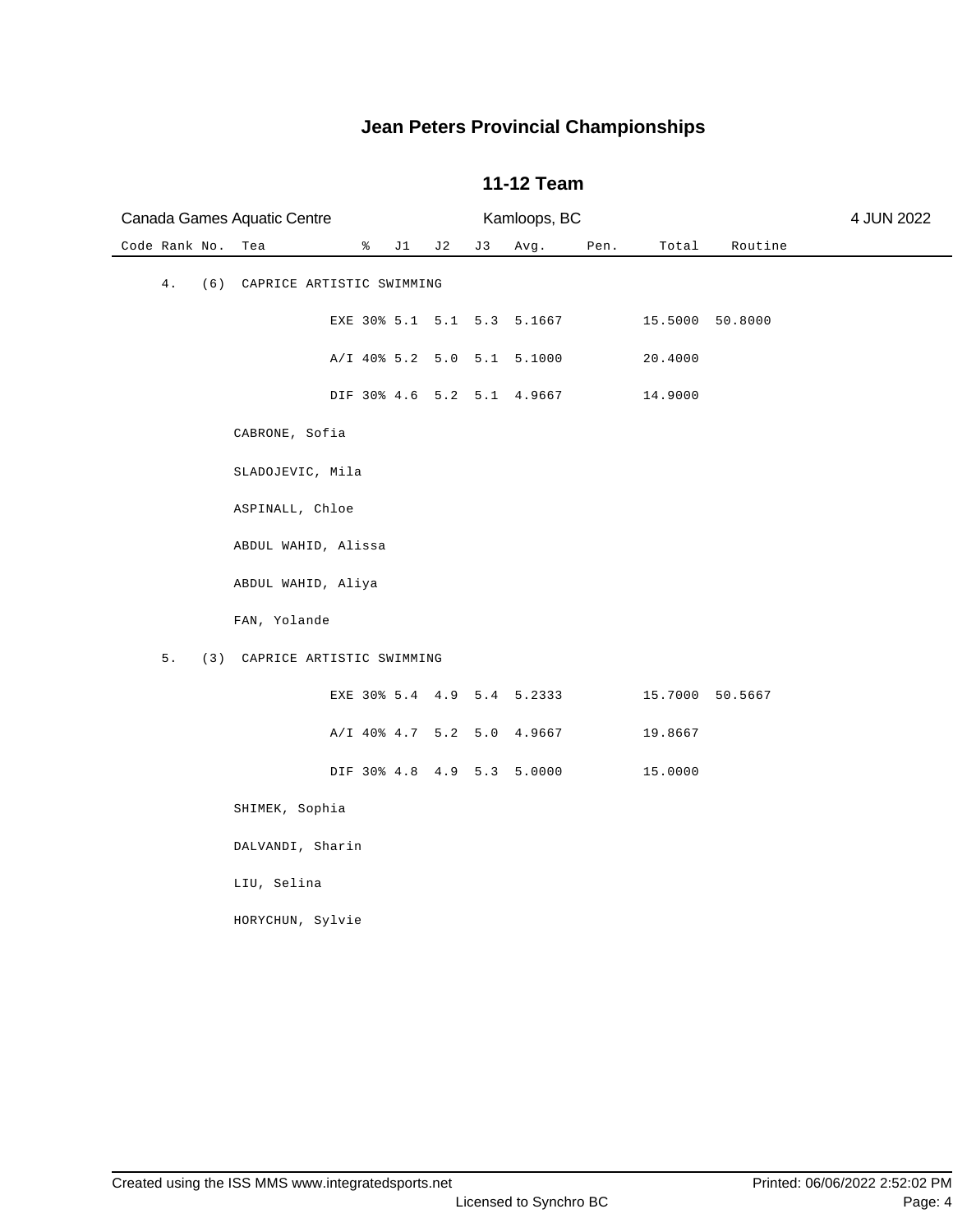| Canada Games Aquatic Centre                          |   |    |     | Kamloops, BC  |                |                                                                    |      |                            | 4 JUN 2022 |  |  |
|------------------------------------------------------|---|----|-----|---------------|----------------|--------------------------------------------------------------------|------|----------------------------|------------|--|--|
| Code Rank No.<br>Tea                                 | ိ | J1 | J 2 | J 3           | J 4            | Avg.                                                               | Pen. | Total                      | Routine    |  |  |
| Chief Referee: STEWART, Carol                        |   |    |     |               |                |                                                                    |      |                            |            |  |  |
| Execution 30%                                        |   |    |     |               |                | Artistic Impression 40%                                            |      | Difficulty 30%             |            |  |  |
| J1 DEMERIS, Christina                                |   |    |     | CURTIS, Mandy |                |                                                                    |      | XU, Fannia                 |            |  |  |
| J2 YANG, Emily                                       |   |    |     |               | BALCOMBE, Lisa |                                                                    |      | BENNU, Robin               |            |  |  |
| EVANSON, Maureen<br>J 3                              |   |    |     | HOESS, Lucia  |                |                                                                    |      | YAROSHUK, Tim              |            |  |  |
| J4 LEFRANC, Rachel                                   |   |    |     |               |                |                                                                    |      |                            |            |  |  |
| (5) BC AQUASONICS<br>1.<br>ZHU, Junney<br>TANG, Muyi |   |    |     |               |                | EXE 30% 6.3 5.7 5.8 6.3 6.0417<br>$A/I$ 40% 6.2 6.2 6.3 -.- 6.2333 |      | 18.1250 61.6583<br>24.9333 |            |  |  |
|                                                      |   |    |     |               |                | DIF 30% 6.3 6.1 6.2 -.- 6.2000                                     |      | 18.6000                    |            |  |  |
| $[V]$ 2.<br>(9) CALGARY WINTER CLUB                  |   |    |     |               |                |                                                                    |      |                            |            |  |  |
| KONT, Ava                                            |   |    |     |               |                |                                                                    |      |                            |            |  |  |
| SCHRAG, Elise                                        |   |    |     |               |                |                                                                    |      |                            |            |  |  |
|                                                      |   |    |     |               |                | EXE 30% 5.5 5.8 5.6 6.0 5.7083                                     |      | 17.1250 61.2250            |            |  |  |
|                                                      |   |    |     |               |                | $A/I$ 40% 6.0 6.5 6.4 -.- 6.3000                                   |      | 25.2000                    |            |  |  |
|                                                      |   |    |     |               |                | DIF 30% 6.2 6.4 6.3 -.- 6.3000                                     |      | 18.9000                    |            |  |  |

#### **13-15 Duet**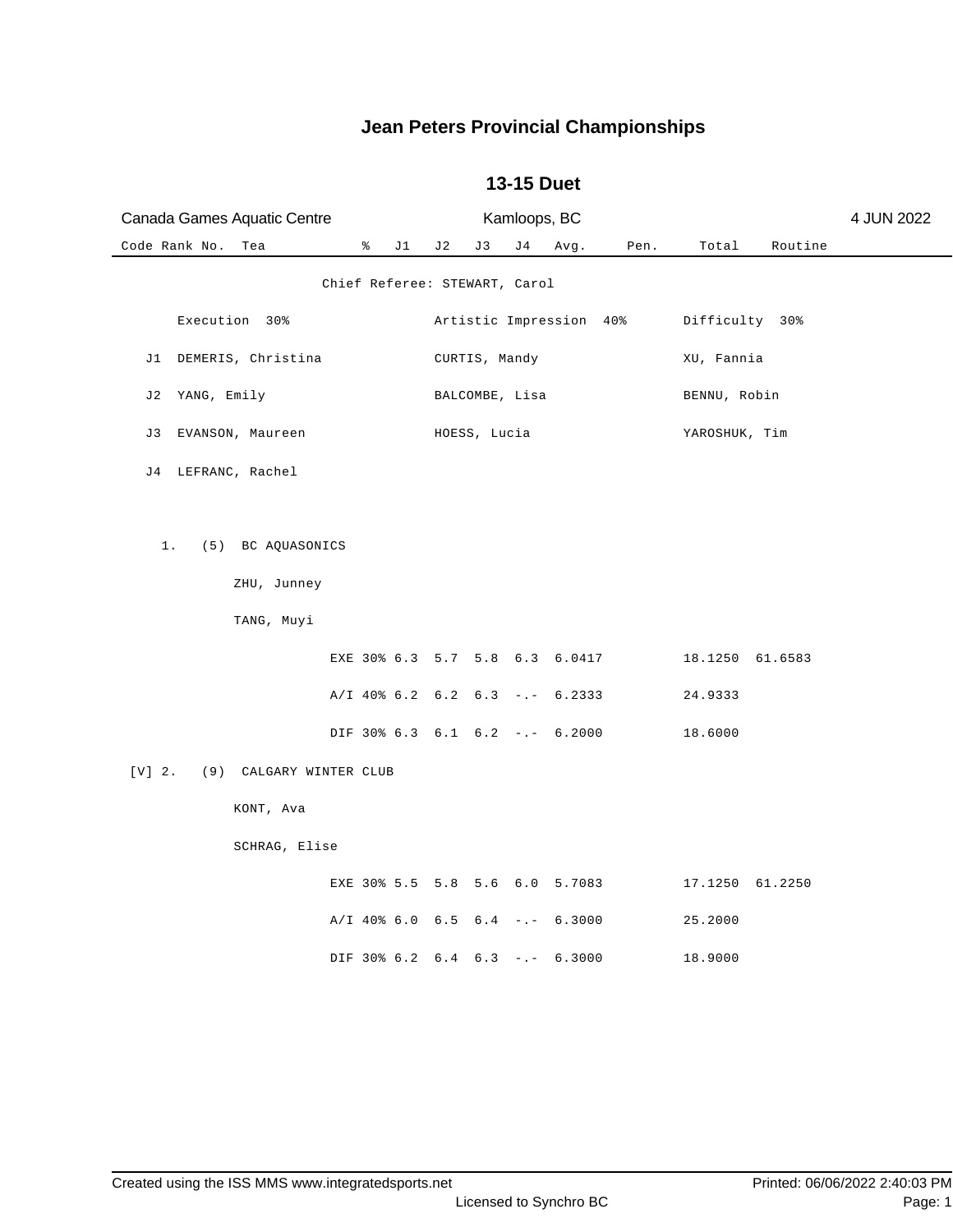# Code Rank No. Tea  $\ast$  J1 J2 J3 J4 Avg. Pen. Total Routine Canada Games Aquatic Centre Kamloops, BC 4 JUN 2022 [V] 2. (1) Nova Artistic Swimming Club LEMERMEYER, Lucy HENDERSON, Isabel EXE 30% 6.1 6.0 6.0 5.6 5.9750 17.9250 60.8250 A/I 40% 6.2 6.4 6.0 -.- 6.2000 24.8000 DIF 30% 6.2 6.2 5.7 -.- 6.0333 18.1000 [V] 2. (4) CALGARY WINTER CLUB DESCHAMPS, Sophie VOSS, Eliza EXE 30% 6.0 6.2 6.1 5.6 6.0250 18.0750 59.8417 A/I 40% 5.7 6.3 6.2 -.- 6.0667 24.2667 DIF 30% 5.6 6.3 5.6 -.- 5.8333 17.5000 2. (6) NANAIMO DIAMONDS JESSEY, Morgan HANSON, Isabella EXE 30% 6.0 6.1 5.6 5.2 5.7750 17.3250 59.2917 A/I 40% 6.1 6.0 6.1 -.- 6.0667 24.2667 DIF 30% 6.1 5.7 5.9 -.- 5.9000 17.7000

#### **13-15 Duet**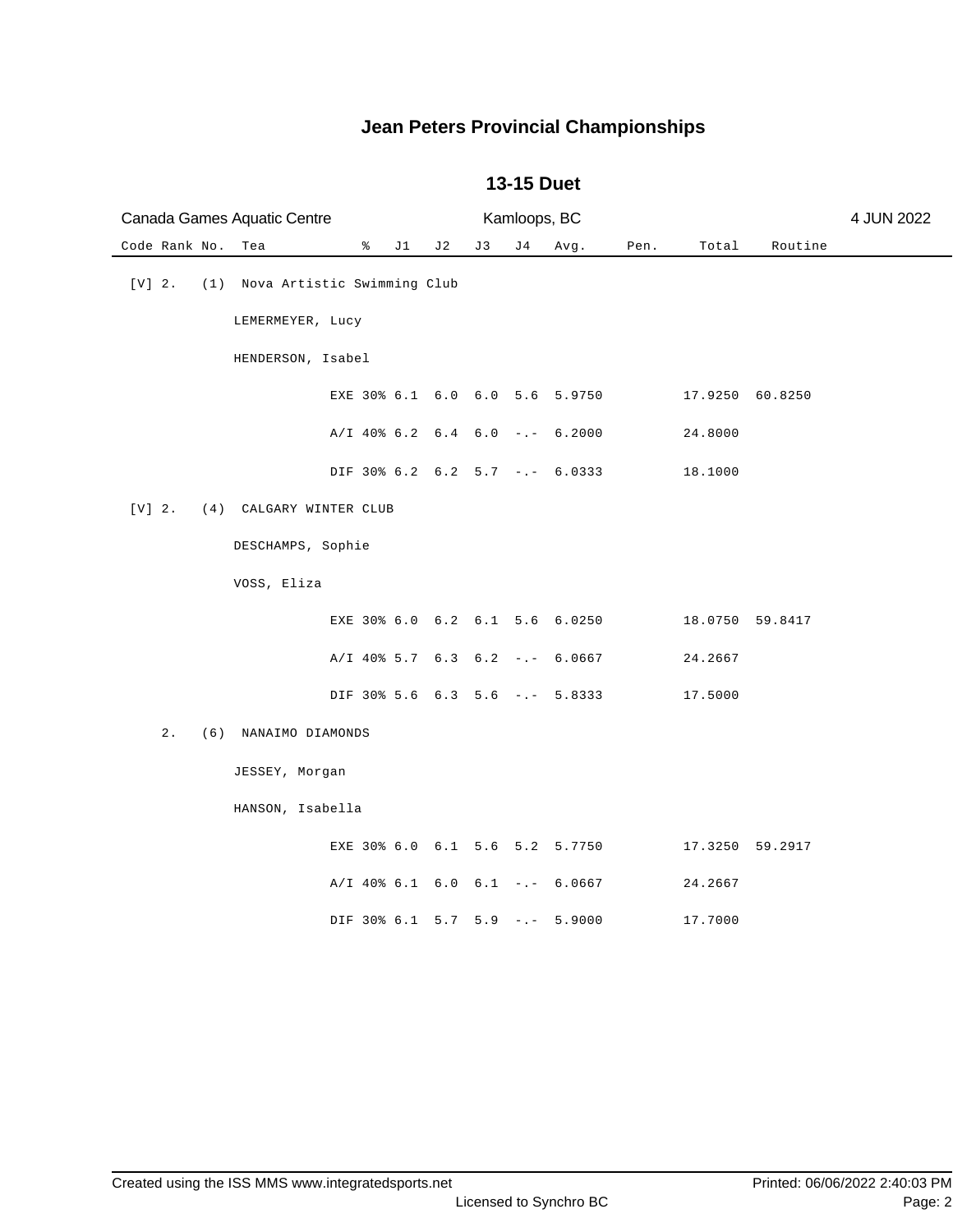|               | Canada Games Aquatic Centre            | Kamloops, BC                     |    |    |     |      |      |         |                 | 4 JUN 2022 |
|---------------|----------------------------------------|----------------------------------|----|----|-----|------|------|---------|-----------------|------------|
| Code Rank No. | Tea                                    | $\sqrt[3]{}$ J1                  | J2 | J3 | J 4 | Avg. | Pen. | Total   | Routine         |            |
| $[V]$ 3.      | (2) CALGARY WINTER CLUB                |                                  |    |    |     |      |      |         |                 |            |
|               | SADLER, Katelyn                        |                                  |    |    |     |      |      |         |                 |            |
|               | REID, Dakota                           |                                  |    |    |     |      |      |         |                 |            |
|               |                                        | EXE 30% 5.8 5.4 5.9 5.7 5.7333   |    |    |     |      |      |         | 17.2000 59.0667 |            |
|               |                                        | $A/I$ 40% 6.0 6.1 5.8 -.- 5.9667 |    |    |     |      |      | 23.8667 |                 |            |
|               |                                        | DIF 30% 5.9 6.3 5.8 -.- 6.0000   |    |    |     |      |      | 18.0000 |                 |            |
| $[V]$ 3.      | (8) CALGARY WINTER CLUB                |                                  |    |    |     |      |      |         |                 |            |
|               | DATTA, Anjali                          |                                  |    |    |     |      |      |         |                 |            |
|               | MURRAY, Amberly                        |                                  |    |    |     |      |      |         |                 |            |
|               |                                        | EXE 30% 5.6 5.6 5.4 5.2 5.4833   |    |    |     |      |      |         | 16.4500 56.8833 |            |
|               |                                        | A/I 40% 5.7 5.9 5.9 -.- 5.8333   |    |    |     |      |      | 23.3333 |                 |            |
|               |                                        | DIF 30% 5.5 5.9 5.7 -.- 5.7000   |    |    |     |      |      | 17.1000 |                 |            |
| 3.            | (3) MAPLE RIDGE ARTISTIC SWIMMING CLUB |                                  |    |    |     |      |      |         |                 |            |
|               | FEHR, Evangelina                       |                                  |    |    |     |      |      |         |                 |            |
|               | PERRETT, Alyssa                        |                                  |    |    |     |      |      |         |                 |            |
|               |                                        | EXE 30% 5.3 5.2 5.3 4.8 5.2167   |    |    |     |      |      |         | 15.6500 52.2833 |            |
|               |                                        | $A/I$ 40% 5.5 5.2 5.0 -.- 5.2333 |    |    |     |      |      | 20.9333 |                 |            |
|               |                                        | DIF 30% 5.0 5.3 5.4 -.- 5.2333   |    |    |     |      |      | 15.7000 |                 |            |

#### **13-15 Duet**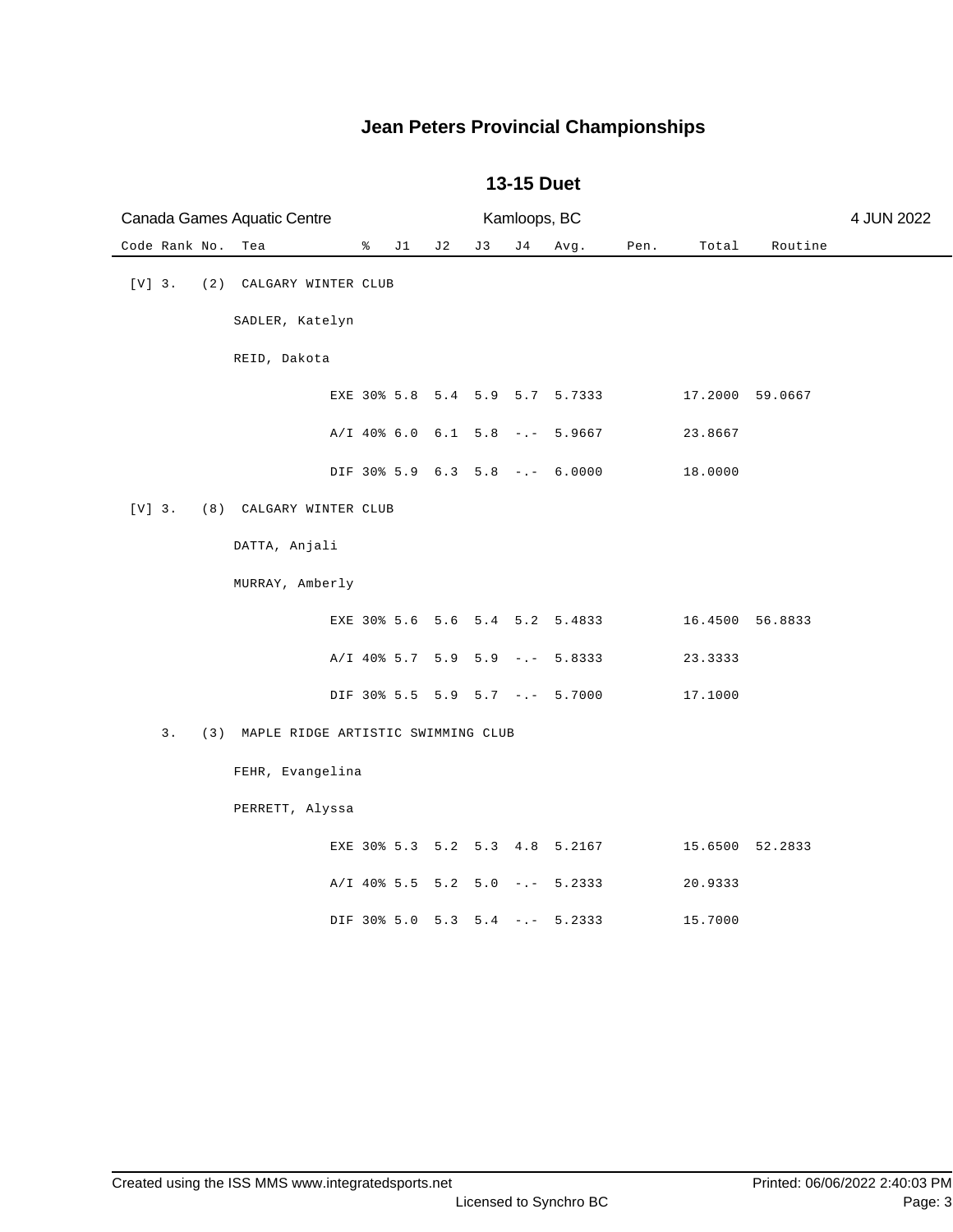#### **13-15 Duet**

| Canada Games Aquatic Centre |                                    |   |    | 4 JUN 2022 |     |     |                                  |      |         |         |  |
|-----------------------------|------------------------------------|---|----|------------|-----|-----|----------------------------------|------|---------|---------|--|
| Code Rank No. Tea           |                                    | ိ | J1 | J 2        | J 3 | J 4 | Avg.                             | Pen. | Total   | Routine |  |
| 4.<br>(7)                   | MAPLE RIDGE ARTISTIC SWIMMING CLUB |   |    |            |     |     |                                  |      |         |         |  |
|                             | LONG, Sadie                        |   |    |            |     |     |                                  |      |         |         |  |
|                             | PETERSON, Elyse                    |   |    |            |     |     |                                  |      |         |         |  |
|                             |                                    |   |    |            |     |     | EXE 30% 4.8 4.4 4.8 4.7 4.7250   |      | 14.1750 | 48.0083 |  |
|                             |                                    |   |    |            |     |     | $A/I$ 40% 5.2 4.5 4.8 -.- 4.8333 |      | 19.3333 |         |  |
|                             |                                    |   |    |            |     |     | DIF 30% 4.8 4.8 4.9 -.- 4.8333   |      | 14.5000 |         |  |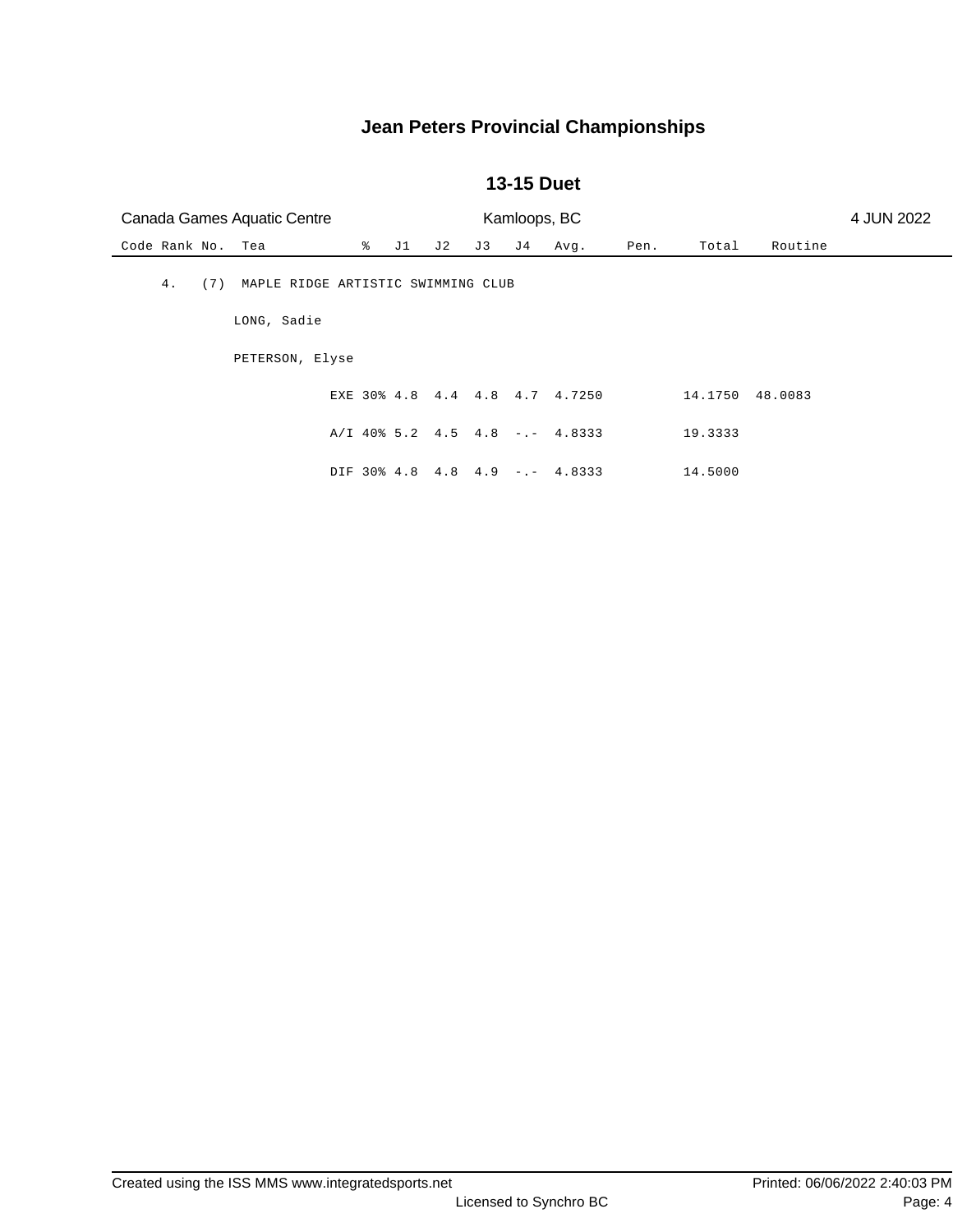## **13-15 PS Figures**

| Canada Games Aquatic Centre   | Kamloops, BC                         |                                     | 4 JUN 2022         |
|-------------------------------|--------------------------------------|-------------------------------------|--------------------|
| Code Rank No.                 | J1<br>J 2<br>J 4<br>J3               | Total Routine<br>J5<br>Pen.         |                    |
|                               | Chief Referee: STEWART, Carol        |                                     |                    |
| F1: Ariana                    | F2: Rio 180                          | F3: Albatross ½ Twist F4: Swordtail |                    |
| DD: 2.2                       | DD: 3.1                              | DD: 2.2                             | DD: 2.3            |
| J1<br>BALCOMBE, Lisa          | DEMERIS, Christina                   | BALCOMBE, Lisa                      | DEMERIS, Christina |
| J 2<br>BENNU, Robin           | CURTIS, Mandy                        | BENNU, Robin                        | CURTIS, Mandy      |
| YANG, Emily<br>J 3            | HOESS, Lucia                         | YANG, Emily                         | HOESS, Lucia       |
| LEFRANC, Rachel<br>J 4        | XU, Fannia                           | LEFRANC, Rachel                     | XU, Fannia         |
| J5<br>YAROSHUK, Tim           | EVANSON, Maureen                     | YAROSHUK, Tim                       | EVANSON, Maureen   |
|                               |                                      |                                     |                    |
| Alt.                          |                                      |                                     |                    |
|                               |                                      |                                     |                    |
|                               |                                      |                                     |                    |
| Figure 1<br>Ariana            | 2.2                                  |                                     |                    |
| Figure 2<br>Rio 180           | 3.1                                  |                                     |                    |
| Figure 3<br>Albatross ½ Twist | 2.2                                  |                                     |                    |
| Figure 4<br>Swordtail         | 2.3                                  |                                     |                    |
|                               | Total:<br>9.8                        |                                     |                    |
|                               |                                      |                                     |                    |
|                               | 1. (37) ZHU, Junney (BC AQUASONICS)  |                                     |                    |
| Fig  #1                       | 6.8 6.8 6.6 6.5 6.4                  | 6.6333 66.0271                      |                    |
|                               | Fig #2 $6.7$ $6.4$ $6.4$ $6.5$ $6.3$ | 6.4333                              |                    |
|                               | Fig #3 6.5 6.8 6.6 6.4 6.4           | 6.5000                              |                    |

Fig #4 6.7 7.3 6.5 7.1 6.9 6.9000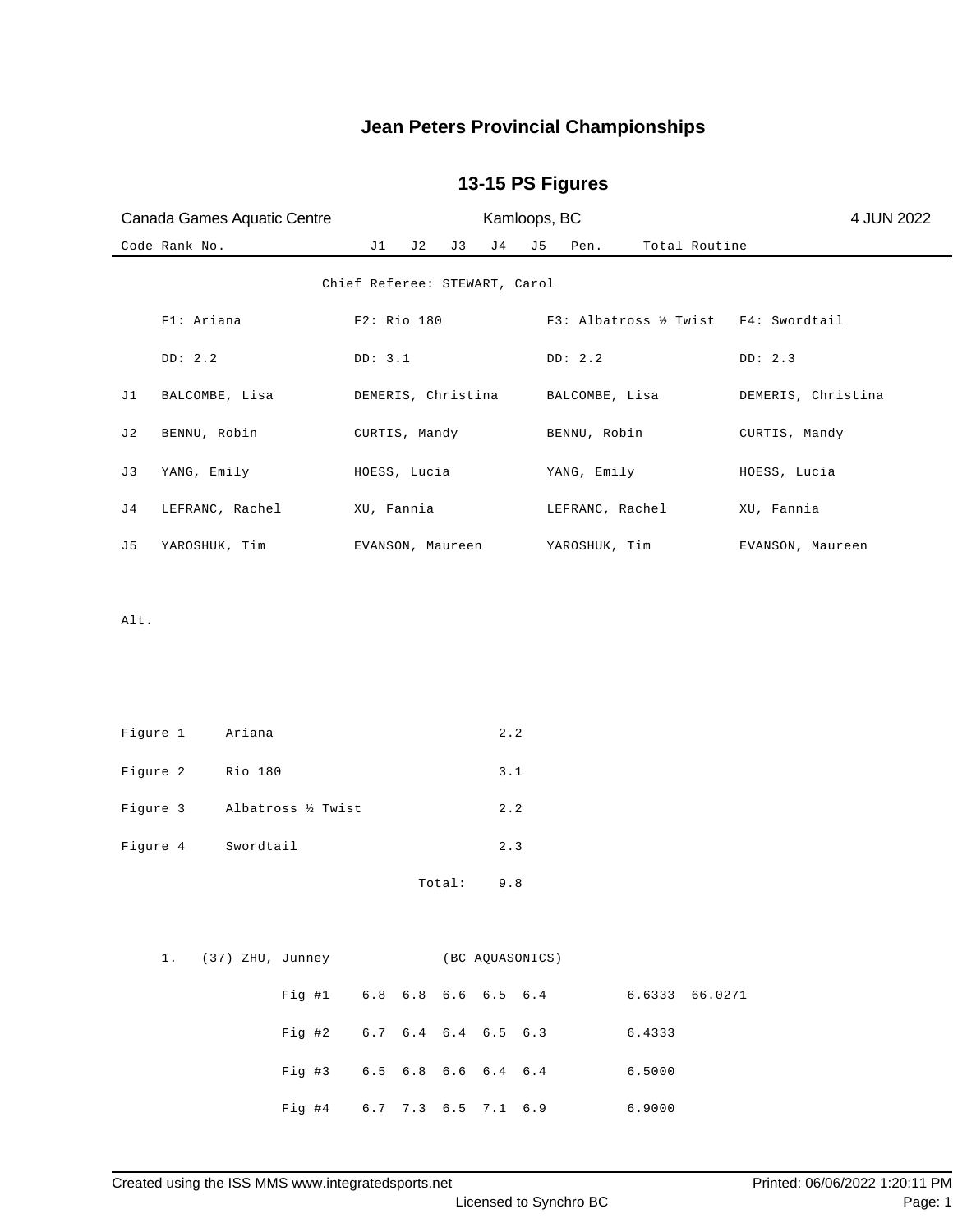|               | Canada Games Aquatic Centre |  |                                                            | Kamloops, BC        |                               |     |     |                    |                       |                |                | 4 JUN 2022 |
|---------------|-----------------------------|--|------------------------------------------------------------|---------------------|-------------------------------|-----|-----|--------------------|-----------------------|----------------|----------------|------------|
| Code Rank No. |                             |  |                                                            | J1                  | J 2                           | J 3 | J 4 | J 5                | Pen.                  |                | Total Routine  |            |
|               |                             |  |                                                            |                     |                               |     |     |                    |                       |                |                |            |
|               |                             |  |                                                            |                     |                               |     |     |                    |                       |                |                |            |
|               |                             |  | [V] 2. (35) LEMERMEYER, Lucy (Nova Artistic Swimming Club) |                     |                               |     |     |                    |                       |                |                |            |
|               |                             |  | Fig  #1                                                    |                     | 6.5 6.5 6.3 6.6 6.7           |     |     |                    |                       | 6.5333 62.6019 |                |            |
|               |                             |  | Fig 42                                                     |                     | 6.4 6.3 6.2 5.9 6.5           |     |     |                    |                       | 6.3000         |                |            |
|               |                             |  | Fig #3                                                     |                     | 6.3 6.2 6.6 5.9 5.8           |     |     |                    |                       | 6.1333         |                |            |
|               |                             |  | $Fig. \#4$                                                 |                     | $6.4$ $6.0$ $6.0$ $6.2$ $6.0$ |     |     |                    |                       | 6.0667         |                |            |
| $[V]$ 2.      |                             |  | (38) KONT, Ava                                             |                     |                               |     |     |                    | (CALGARY WINTER CLUB) |                |                |            |
|               |                             |  | Fig  #1                                                    |                     | $6.1$ 5.7 5.6 6.0 6.3         |     |     |                    |                       | 5.9333 61.9184 |                |            |
|               |                             |  | Fig #2                                                     |                     | $6.1$ $6.7$ $7.0$ $6.3$ $6.0$ |     |     |                    |                       | 6.3667         |                |            |
|               |                             |  | Fig #3                                                     |                     | 6.6 6.5 6.1 6.3 6.0           |     |     |                    |                       | 6.3000         |                |            |
|               |                             |  | $Fig. \#4$                                                 |                     | 5.8 6.6 6.3 6.0 6.0           |     |     |                    |                       | 6.1000         |                |            |
| $[V]$ 2.      |                             |  | (15) SCHRAG, Elise (CALGARY WINTER CLUB)                   |                     |                               |     |     |                    |                       |                |                |            |
|               |                             |  | Fig #1                                                     |                     | $6.0$ $6.4$ $6.4$ $6.5$ $6.1$ |     |     |                    |                       |                | 6.3000 61.8027 |            |
|               |                             |  | $Fig. \#2$                                                 |                     | 6.9 6.0 6.4 6.6 6.6           |     |     |                    |                       | 6.5333         |                |            |
|               |                             |  | Fig #3                                                     |                     | 6.2 6.0 5.9 6.1 6.3           |     |     |                    |                       | 6.1000         |                |            |
|               |                             |  | Fig #4                                                     |                     | 5.8 5.7 6.2 5.5 5.5           |     |     |                    |                       | 5.6667         |                |            |
|               | 2.                          |  | (42) HANSON, Isabella                                      |                     |                               |     |     | (NANAIMO DIAMONDS) |                       |                |                |            |
|               |                             |  | Fig #1 6.0 5.4 6.2 5.9 6.8                                 |                     |                               |     |     |                    |                       |                | 6.0333 61.5884 |            |
|               |                             |  | Fig #2 6.8 6.4 6.4 6.7 6.3                                 |                     |                               |     |     |                    |                       | 6.5000         |                |            |
|               |                             |  | Fig #3                                                     | 6.1 5.4 5.9 6.2 5.7 |                               |     |     |                    |                       | 5.9000         |                |            |
|               |                             |  | Fig #4 6.3 5.7 6.0 6.2 6.0                                 |                     |                               |     |     |                    |                       | 6.0667         |                |            |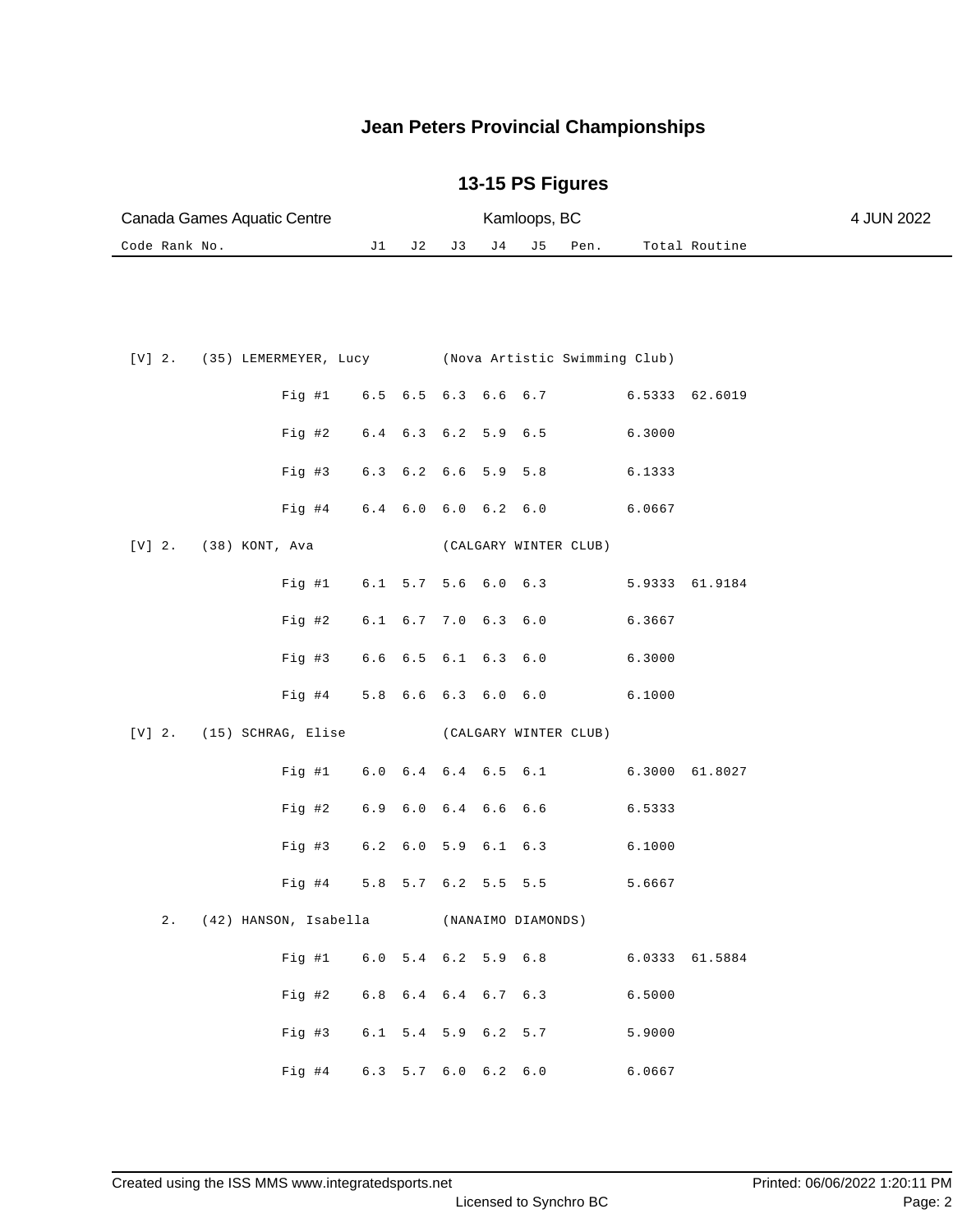| Canada Games Aquatic Centre |  |               |                          |    |     |           | 4 JUN 2022 |                                                                                                                                                                                                                                                                                                                                                                |                                            |                                                                                                                                                                                                                                                  |                                                                      |
|-----------------------------|--|---------------|--------------------------|----|-----|-----------|------------|----------------------------------------------------------------------------------------------------------------------------------------------------------------------------------------------------------------------------------------------------------------------------------------------------------------------------------------------------------------|--------------------------------------------|--------------------------------------------------------------------------------------------------------------------------------------------------------------------------------------------------------------------------------------------------|----------------------------------------------------------------------|
|                             |  |               | J1                       | J2 | J3  | J 4<br>J5 |            | Pen.                                                                                                                                                                                                                                                                                                                                                           |                                            |                                                                                                                                                                                                                                                  |                                                                      |
|                             |  |               |                          |    |     |           |            |                                                                                                                                                                                                                                                                                                                                                                |                                            |                                                                                                                                                                                                                                                  |                                                                      |
|                             |  |               |                          |    |     |           |            |                                                                                                                                                                                                                                                                                                                                                                |                                            |                                                                                                                                                                                                                                                  |                                                                      |
| 3.                          |  |               |                          |    |     |           |            |                                                                                                                                                                                                                                                                                                                                                                |                                            |                                                                                                                                                                                                                                                  |                                                                      |
|                             |  | Fig  #1       |                          |    |     |           |            |                                                                                                                                                                                                                                                                                                                                                                |                                            | 61.0918                                                                                                                                                                                                                                          |                                                                      |
|                             |  |               |                          |    |     |           |            |                                                                                                                                                                                                                                                                                                                                                                |                                            |                                                                                                                                                                                                                                                  |                                                                      |
|                             |  |               |                          |    |     |           |            |                                                                                                                                                                                                                                                                                                                                                                |                                            |                                                                                                                                                                                                                                                  |                                                                      |
|                             |  |               |                          |    |     |           |            |                                                                                                                                                                                                                                                                                                                                                                |                                            |                                                                                                                                                                                                                                                  |                                                                      |
|                             |  | Fig #4        |                          |    |     |           |            |                                                                                                                                                                                                                                                                                                                                                                | 5.8000                                     |                                                                                                                                                                                                                                                  |                                                                      |
| $4$ .                       |  |               |                          |    |     |           |            |                                                                                                                                                                                                                                                                                                                                                                |                                            |                                                                                                                                                                                                                                                  |                                                                      |
|                             |  | Fig  #1       |                          |    |     |           |            |                                                                                                                                                                                                                                                                                                                                                                | 6.2333                                     | 60.7007                                                                                                                                                                                                                                          |                                                                      |
|                             |  | Fig #2        |                          |    |     |           |            |                                                                                                                                                                                                                                                                                                                                                                | 6.2000                                     |                                                                                                                                                                                                                                                  |                                                                      |
|                             |  | Fig #3        |                          |    |     |           |            |                                                                                                                                                                                                                                                                                                                                                                | 5.8667                                     |                                                                                                                                                                                                                                                  |                                                                      |
|                             |  | Fig #4        |                          |    |     |           |            |                                                                                                                                                                                                                                                                                                                                                                | 5.9333                                     |                                                                                                                                                                                                                                                  |                                                                      |
| [V] 5.                      |  |               |                          |    |     |           |            |                                                                                                                                                                                                                                                                                                                                                                |                                            |                                                                                                                                                                                                                                                  |                                                                      |
|                             |  | Fig  #1       |                          |    |     |           |            |                                                                                                                                                                                                                                                                                                                                                                | 6.2000                                     | 60.6429                                                                                                                                                                                                                                          |                                                                      |
|                             |  | $Fig. \#2$    |                          |    |     |           |            |                                                                                                                                                                                                                                                                                                                                                                | 6.2000                                     |                                                                                                                                                                                                                                                  |                                                                      |
|                             |  | Fig #3        | 5.7                      |    |     |           |            |                                                                                                                                                                                                                                                                                                                                                                | 5.7000                                     |                                                                                                                                                                                                                                                  |                                                                      |
|                             |  | $Fig. \#4$    |                          |    |     |           |            |                                                                                                                                                                                                                                                                                                                                                                | 6.1000                                     |                                                                                                                                                                                                                                                  |                                                                      |
|                             |  |               |                          |    |     |           |            |                                                                                                                                                                                                                                                                                                                                                                |                                            |                                                                                                                                                                                                                                                  |                                                                      |
|                             |  |               |                          |    |     |           |            |                                                                                                                                                                                                                                                                                                                                                                |                                            |                                                                                                                                                                                                                                                  |                                                                      |
|                             |  | Fig #2        |                          |    |     |           |            |                                                                                                                                                                                                                                                                                                                                                                | 6.1667                                     |                                                                                                                                                                                                                                                  |                                                                      |
|                             |  | Fig 43        |                          |    |     |           |            |                                                                                                                                                                                                                                                                                                                                                                | 6.1000                                     |                                                                                                                                                                                                                                                  |                                                                      |
|                             |  |               |                          |    |     |           |            |                                                                                                                                                                                                                                                                                                                                                                |                                            |                                                                                                                                                                                                                                                  |                                                                      |
|                             |  | Code Rank No. | $Fig. \#2$<br>$Fig. \#3$ |    | 5.7 |           |            | $6.0$ $6.2$ $6.1$ $6.2$ $6.2$<br>$6.4$ $6.2$ $6.0$ $6.5$ $6.1$<br>$6.2$ $6.0$ $6.4$ $6.2$ $6.2$<br>5.6 5.8 6.6 5.9<br>6.3 6.4 6.2 6.2 5.7<br>6.4 6.3 6.2 6.1 6.0<br>6.1 5.4 5.8 6.0 5.8<br>5.4 6.2 6.0 5.7 6.1<br>$6.2$ $6.6$ $6.4$ $6.0$ $6.0$<br>6.1 6.3 6.2 6.4 5.9<br>5.6 6.2 5.5 5.8<br>6.5 6.3 6.2 5.6 5.8<br>6.3 5.7 6.4 6.2 6.0<br>6.1 5.8 6.0 6.2 6.2 | Kamloops, BC<br>Fig #4 5.4 5.9 5.9 6.0 5.6 | (49) HAWLEY, Tavia (CAPRICE ARTISTIC SWIMMING)<br>6.2333<br>6.2000<br>(13) MILLER, Allison (VICTORIA ARTISTIC SWIMMING)<br>(41) HENDERSON, Isabel (Nova Artistic Swimming Club)<br>5. (18) MOORE, Kennedy (PRINCE GEORGE WATER LILIES)<br>5.8000 | Total Routine<br>6.1667<br>Fig #1 5.8 6.2 6.0 6.2 6.0 6.0667 60.4320 |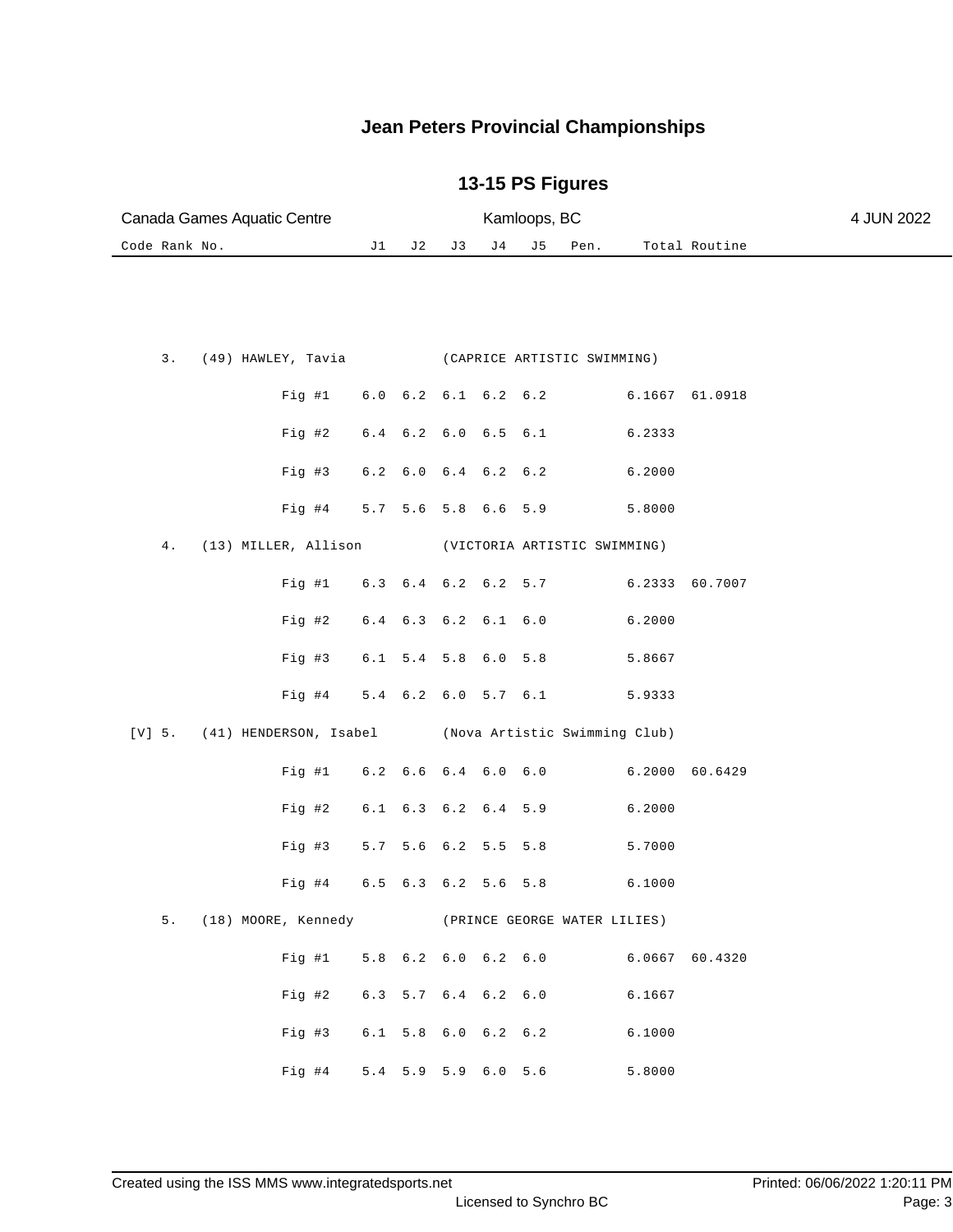| Canada Games Aquatic Centre              |                                           |                               | Kamloops, BC |                   | 4 JUN 2022         |      |                |                |  |
|------------------------------------------|-------------------------------------------|-------------------------------|--------------|-------------------|--------------------|------|----------------|----------------|--|
| Code Rank No.                            | J1                                        | J2                            | J3           | J <sub>4</sub>    | J 5                | Pen. |                | Total Routine  |  |
|                                          |                                           |                               |              |                   |                    |      |                |                |  |
| б.<br>(1) TANG, Muyi                     |                                           |                               |              |                   | (BC AQUASONICS)    |      |                |                |  |
| Fig #1                                   |                                           | 5.9 6.0 6.1 5.7 6.0           |              |                   |                    |      | 5.9667 60.2960 |                |  |
| $Fig. \#2$                               |                                           | 5.8 6.3 6.0 6.2 6.5           |              |                   |                    |      | 6.1667         |                |  |
| Fig #3                                   |                                           | 6.1 5.9 5.7 6.0 6.1           |              |                   |                    |      | 6.0000         |                |  |
| Fig. #4                                  |                                           | $5.5 \t5.9$                   |              | $5.9$ $6.3$ $6.0$ |                    |      | 5.9333         |                |  |
| $[V]$ 7.<br>(50) KING, Raegan            |                                           |                               |              |                   | (NANAIMO DIAMONDS) |      |                |                |  |
| Fig  #1                                  |                                           | 6.2 5.9                       |              | 5.9 5.6 6.1       |                    |      | 5.9667 60.2007 |                |  |
| $Fig. \#2$                               |                                           | $6.2$ $6.4$ $6.4$ $6.4$ $6.4$ |              |                   |                    |      | 6.4000         |                |  |
| Fig #3                                   |                                           | 5.7 5.7 5.6 5.8 5.9           |              |                   |                    |      | 5.7333         |                |  |
| $Fig. \#4$                               |                                           | 5.8 5.8 6.0 5.7 5.9           |              |                   |                    |      | 5.8333         |                |  |
| (45) COPELAND, Faith<br>7.               |                                           |                               |              |                   | (BC AQUASONICS)    |      |                |                |  |
| Fig #1                                   |                                           | 6.1 5.7 5.7 5.9 6.1           |              |                   |                    |      |                | 5.9000 60.0306 |  |
| Fig 42                                   |                                           | 6.3 6.7 6.1 6.5 6.6           |              |                   |                    |      | 6.4667         |                |  |
| Fig #3                                   |                                           | 5.7 5.3 5.8 6.0 5.6           |              |                   |                    |      | 5.7000         |                |  |
| Fig #4                                   |                                           | 5.6 5.6 6.4 5.7 6.0           |              |                   |                    |      | 5.7667         |                |  |
| 8. (31) ZHANG, Katherine (BC AQUASONICS) |                                           |                               |              |                   |                    |      |                |                |  |
|                                          | Fig #1 5.6 6.0 6.3 5.7 5.4 5.7667 59.4422 |                               |              |                   |                    |      |                |                |  |
| $Fig$ #2                                 |                                           | 6.3 5.8 6.4 6.1 6.7           |              |                   |                    |      | 6.2667         |                |  |
| Fig #3                                   |                                           | 6.0 6.2 6.4 6.3 6.0           |              |                   |                    |      | 6.1667         |                |  |
| Fig #4                                   |                                           | 5.6 5.5 5.4 5.3 5.5           |              |                   |                    |      | 5.4667         |                |  |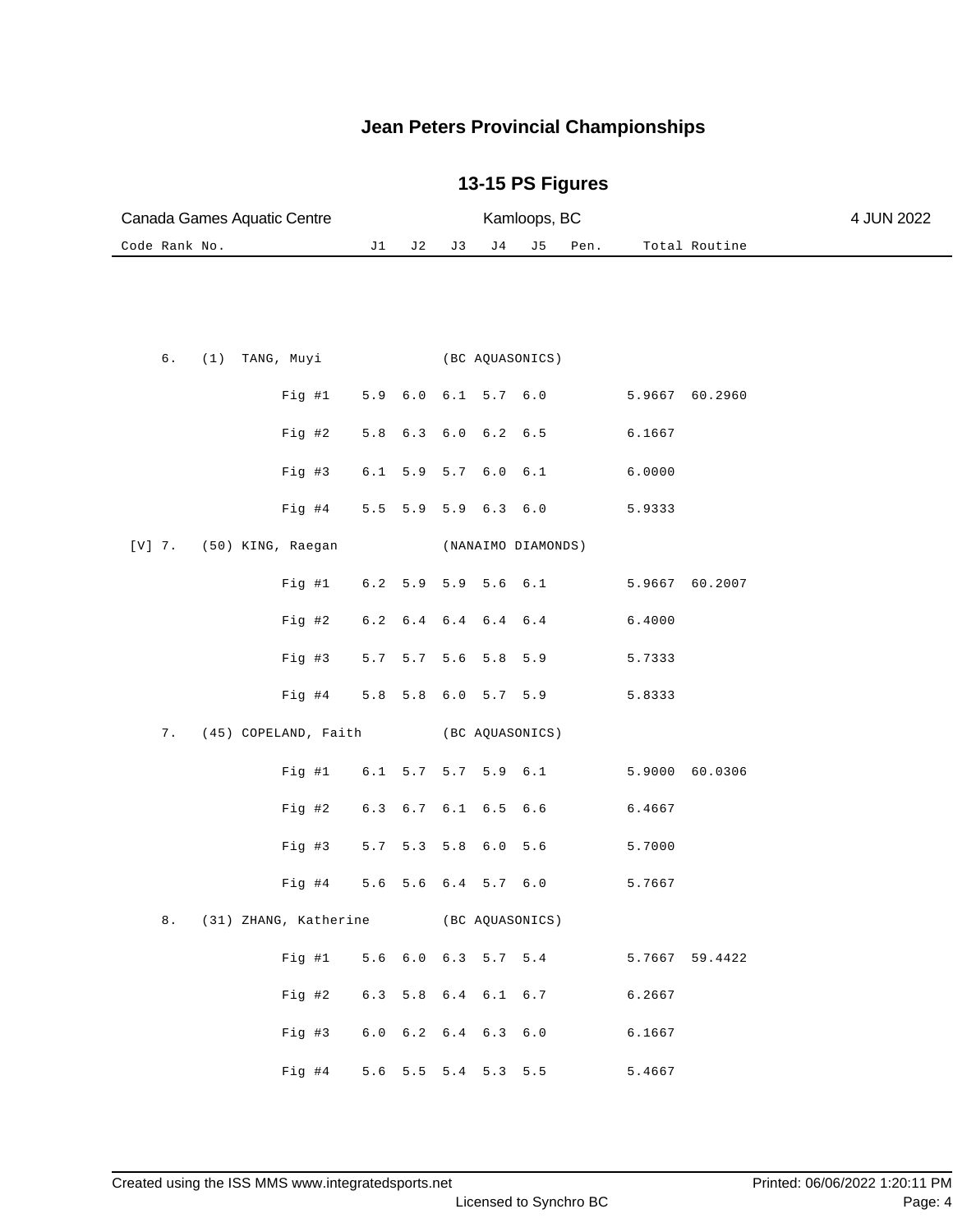| Canada Games Aquatic Centre   |     | 4 JUN 2022 |                |                               |     |      |                |  |
|-------------------------------|-----|------------|----------------|-------------------------------|-----|------|----------------|--|
| Code Rank No.                 | J 1 | J 2        | J 3            | J 4                           | J 5 | Pen. | Total Routine  |  |
|                               |     |            |                |                               |     |      |                |  |
|                               |     |            |                |                               |     |      |                |  |
|                               |     |            |                |                               |     |      |                |  |
|                               |     |            |                |                               |     |      |                |  |
| (12) WALKER, Naia<br>$[V]$ 9. |     |            |                | (Nova Artistic Swimming Club) |     |      |                |  |
| $F \nmid \alpha$ #1           |     |            | 54 57 52 58 55 |                               |     |      | 5 5333 58 8571 |  |

|  |                         | Fig  #1                      | 5.4 |                     | $5.7$ $5.3$ $5.8$ |                   | 5.5                                                     |                | 5.5333 58.8571 |
|--|-------------------------|------------------------------|-----|---------------------|-------------------|-------------------|---------------------------------------------------------|----------------|----------------|
|  |                         | Fig 42                       | 6.2 | 6.5                 |                   |                   | $6.0 \t6.1 \t5.9$                                       | 6.1000         |                |
|  |                         | Fig 43                       |     | 6.3 6.1 6.2 5.9 6.6 |                   |                   |                                                         | 6.2000         |                |
|  |                         | Fig #4 5.5 5.9               |     |                     |                   | $5.5$ $5.5$ $6.0$ |                                                         | 5.6333         |                |
|  | 9. (19) COCARELL, Amira |                              |     |                     |                   |                   | (KELOWNA DOLPHINS)                                      |                |                |
|  |                         |                              |     |                     |                   |                   | Fig #1 6.0 5.9 5.8 6.1 6.1 6.0000 58.4320               |                |                |
|  |                         | Fig 42                       |     | $5.6 \t 6.0$        |                   | $6.3$ $5.8$ $6.1$ |                                                         | 5.9667         |                |
|  |                         | Fig 43                       |     |                     |                   |                   | 5.6 5.7 5.7 6.4 5.9                                     | 5.7667         |                |
|  |                         | Fig 4                        |     |                     |                   |                   | 5.5 5.7 5.6 5.8 5.1                                     | 5.6000         |                |
|  |                         |                              |     |                     |                   |                   | 10. (36) VASYUTA, Kateryna (VICTORIA ARTISTIC SWIMMING) |                |                |
|  |                         |                              |     |                     |                   |                   | Fig #1 6.2 6.0 6.4 6.3 6.2 6.2333 58.2108               |                |                |
|  | Fig 42                  |                              | 5.8 | 6.0                 |                   |                   | $6.0$ 5.7 $6.3$                                         | 5.9333         |                |
|  | Fig 43                  |                              | 5.3 | 5.0                 |                   |                   | $5.1$ $5.5$ $4.8$                                       | 5.1333         |                |
|  |                         | Fig #4                       |     | 5.8 5.9             |                   |                   | $6.2$ 5.9 6.0                                           | 5.9333         |                |
|  | 11. (28) LUKAC, Sarah   |                              |     |                     |                   |                   | (BC AQUASONICS)                                         |                |                |
|  |                         | Fig  #1                      |     |                     |                   |                   | $6.2$ $6.0$ $6.2$ $6.4$ $5.8$                           | 6.1333 58.0815 |                |
|  | Fig 42                  |                              |     | 6.2 6.0 6.2 6.0 6.6 |                   |                   |                                                         | 6.1333         |                |
|  | Fig 43                  |                              |     | 4.9 4.7             |                   | 4.8 6.0 5.4       |                                                         | 5.0333         |                |
|  |                         | Fig #4 $5.5$ 6.2 6.0 5.2 5.9 |     |                     |                   |                   |                                                         | 5.8000         |                |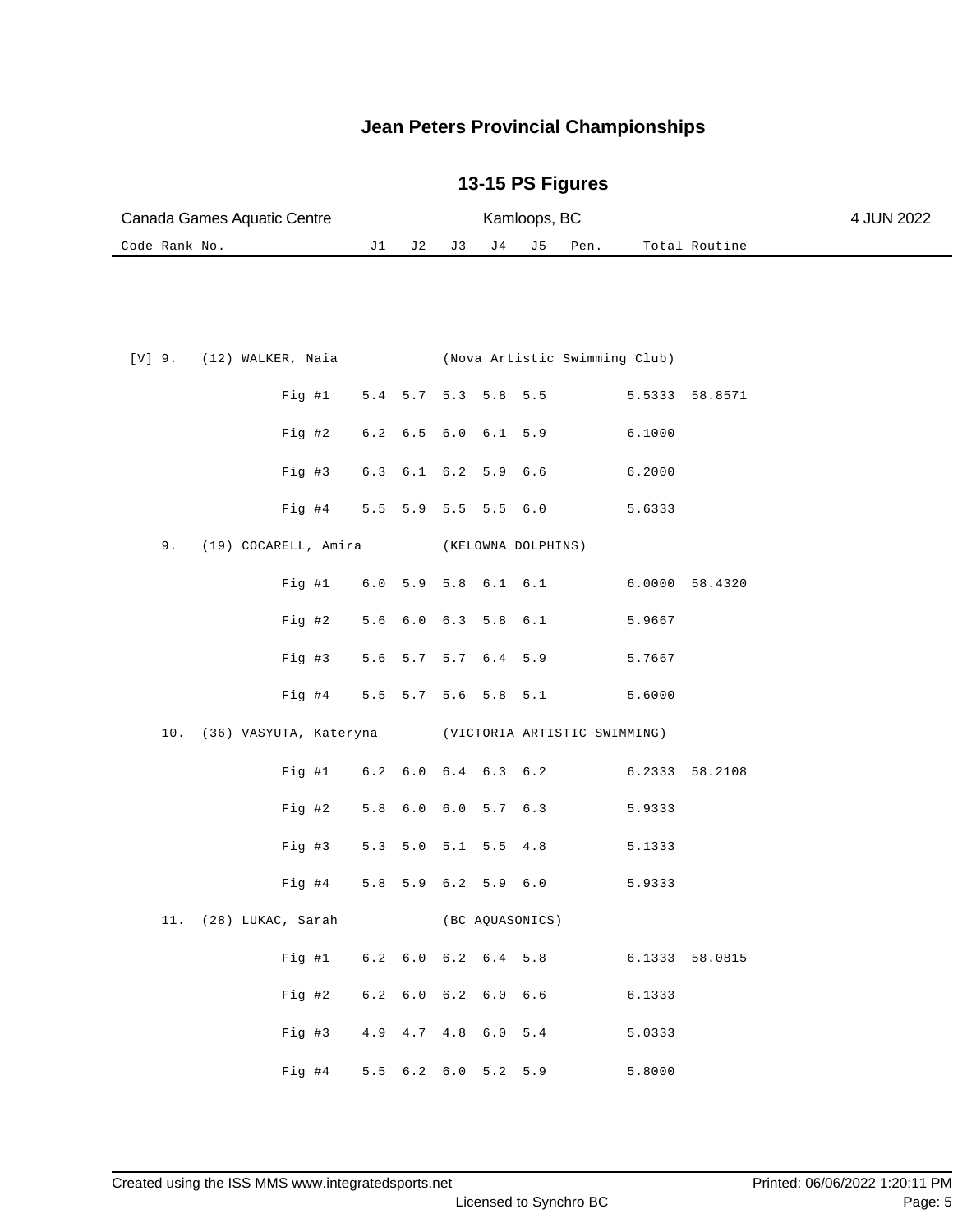| Canada Games Aquatic Centre                         |                     |                         | Kamloops, BC    |         | 4 JUN 2022                   |                |                |  |
|-----------------------------------------------------|---------------------|-------------------------|-----------------|---------|------------------------------|----------------|----------------|--|
| Code Rank No.                                       | J1<br>J 2           | J3                      | J 4             | J 5     | Pen.                         |                | Total Routine  |  |
|                                                     |                     |                         |                 |         |                              |                |                |  |
| 12.<br>(34) JESSEY, Morgan (NANAIMO DIAMONDS)       |                     |                         |                 |         |                              |                |                |  |
| Fig  #1                                             | $6.0$               | $5.4$ 5.3               | 5.8             | 5.8     |                              | 5.6667 57.8503 |                |  |
| Fig #2                                              | $6.5$<br>5.6        | $6.4 \t6.3$             |                 | 5.9     |                              | 6.2000         |                |  |
| Fig #3                                              | 5.5<br>5.0          | 5.2                     | $5.5 \quad 4.9$ |         |                              | 5.2333         |                |  |
| $Fig. \#4$                                          | 5.7 5.8 5.9 6.0 5.9 |                         |                 |         |                              | 5.8667         |                |  |
| $[V]$ 13. $(43)$ DATTA, Anjali                      |                     |                         |                 |         | (CALGARY WINTER CLUB)        |                |                |  |
| Fig #1                                              | 5.8                 | $6.3$ $6.1$ $6.0$ $6.0$ |                 |         |                              | 6.0333 57.6939 |                |  |
| Fig #2                                              | $6.0$               | $5.8 \t 6.0$            | 5.9 6.0         |         |                              | 5.9667         |                |  |
| Fig #3                                              | 5.2                 | $5.1 \quad 5.0$         | $5.9$ $5.6$     |         |                              | 5.3000         |                |  |
| $Fig. \#4$                                          | 5.7 5.5 5.6 6.1 5.8 |                         |                 |         |                              | 5.7000         |                |  |
| 13. (6) RANDALL, Kara                               |                     |                         |                 |         | (PRINCE GEORGE WATER LILIES) |                |                |  |
| Fig #1                                              | 6.2 5.7 6.3 5.9 5.0 |                         |                 |         |                              | 5.9333         | 57.0748        |  |
| $Fig. \#2$                                          | 6.1 5.6 5.5 5.5 6.0 |                         |                 |         |                              | 5.7000         |                |  |
| Fig #3                                              | 5.6                 | 5.3 5.5                 | 5.6             | $5.4\,$ |                              | 5.5000         |                |  |
| Fig #4                                              | $5.8$               | 5.7 5.6 5.2 6.0         |                 |         |                              | 5.7000         |                |  |
| [V] 14. (4) DESCHAMPS, Sophie (CALGARY WINTER CLUB) |                     |                         |                 |         |                              |                |                |  |
| Fig #1                                              | 5.9 5.9 6.0 5.5 5.7 |                         |                 |         |                              |                | 5.8333 56.8198 |  |
| Fig #2                                              | 6.5 6.0 6.5 6.5 6.1 |                         |                 |         |                              | 6.3667         |                |  |
| Fig #3                                              | 5.5 5.9 5.7 5.8 5.8 |                         |                 |         |                              | 5.7667         |                |  |
| Fig #4 4.8 4.0 4.7 4.5 4.4                          |                     |                         |                 |         |                              | 4.5333         |                |  |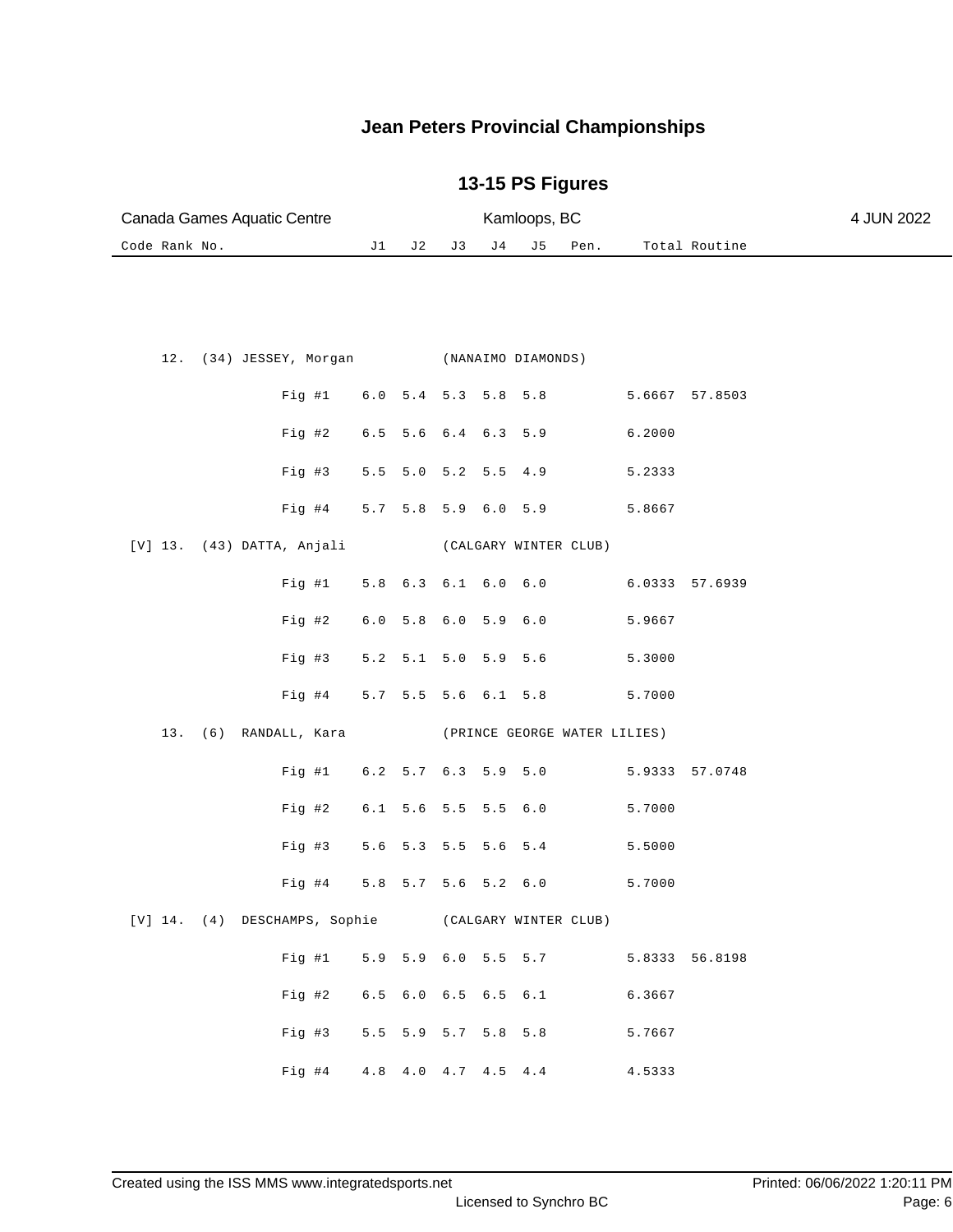| Canada Games Aquatic Centre                             |    |                     |     |                | Kamloops, BC |                     | 4 JUN 2022 |                |  |
|---------------------------------------------------------|----|---------------------|-----|----------------|--------------|---------------------|------------|----------------|--|
| Code Rank No.                                           | J1 | J 2                 | J 3 | J <sub>4</sub> | J 5          | Pen.                |            | Total Routine  |  |
|                                                         |    |                     |     |                |              |                     |            |                |  |
|                                                         |    |                     |     |                |              |                     |            |                |  |
|                                                         |    |                     |     |                |              |                     |            |                |  |
| (11) DARLING, Hayley (CAPRICE ARTISTIC SWIMMING)<br>14. |    |                     |     |                |              |                     |            |                |  |
|                                                         |    |                     |     |                |              |                     |            |                |  |
| $Fig. \#1$                                              |    |                     |     |                |              | 5.4 5.5 5.4 5.7 5.8 |            | 5.5333 56.6088 |  |
| Fig 42                                                  |    | 5.8 5.6 6.0 6.0 6.0 |     |                |              |                     | 5.9333     |                |  |
|                                                         |    |                     |     |                |              |                     |            |                |  |
| $Fig. \#3$                                              |    | 5.5 5.6 5.1 5.5 5.3 |     |                |              |                     | 5.4333     |                |  |
| $Fig. \#4$                                              |    | 5.7 5.8 5.4 5.5 5.7 |     |                |              |                     | 5.6333     |                |  |
|                                                         |    |                     |     |                |              |                     |            |                |  |
| (23) HALSALL, Aurora (KELOWNA DOLPHINS)<br>15.          |    |                     |     |                |              |                     |            |                |  |
| Fig #1                                                  |    | 5.5 5.2 5.1 5.0 5.0 |     |                |              |                     | 5.1000     | 56.2926        |  |

|  |                                                            |  |  | Fig #1 $5.5$ 5.2 5.1 5.0 5.0              | 5.1000 56.2926 |  |
|--|------------------------------------------------------------|--|--|-------------------------------------------|----------------|--|
|  |                                                            |  |  | Fig #2 $5.9$ 6.1 5.5 5.8 5.9 5.8667       |                |  |
|  |                                                            |  |  | Fig #3 $5.3$ 5.0 5.6 6.4 5.2 5.3667       |                |  |
|  |                                                            |  |  | Fig #4 $6.2$ 6.0 6.2 5.8 6.0 6.0667       |                |  |
|  | 16. (14) SHIELS, Livia (BC AQUASONICS)                     |  |  |                                           |                |  |
|  |                                                            |  |  | Fig #1 5.7 6.2 5.4 5.9 5.7 5.7667 56.1905 |                |  |
|  | Fig #2 5.4 5.6 6.0 5.6 6.0                                 |  |  |                                           | 5.7333         |  |
|  |                                                            |  |  | Fig #3 $5.5$ 5.3 5.3 5.4 5.6              | 5.4000         |  |
|  |                                                            |  |  | Fig #4 5.0 5.7 5.9 5.0 5.9                | 5.5333         |  |
|  | [V] 17. (29) ROTA, Gabriella (Nova Artistic Swimming Club) |  |  |                                           |                |  |

| Fig #1 5.6 5.2 5.2 5.3 4.8   |  |  |        | 5.2333 56.1598 |
|------------------------------|--|--|--------|----------------|
| Fig #2 $6.0$ 5.7 5.8 5.6 6.0 |  |  | 5.8333 |                |
| Fig #3 $5.4$ 5.7 5.4 6.1 5.3 |  |  | 5.5000 |                |
| Fig #4 $6.0$ 5.8 5.8 5.6 5.8 |  |  | 5.8000 |                |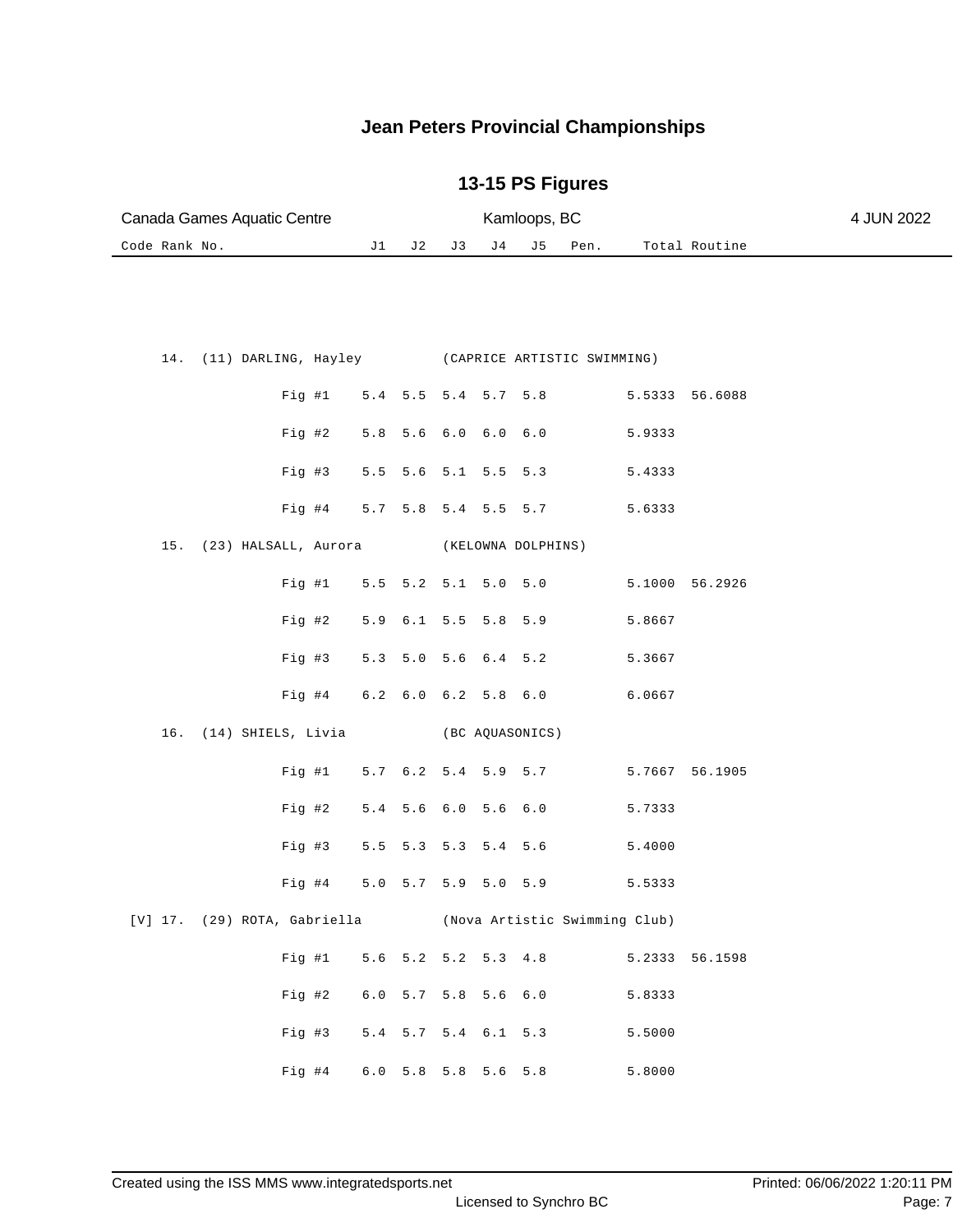| Canada Games Aquatic Centre                   |     |                   |    | Kamloops, BC        | 4 JUN 2022         |                        |        |                |  |
|-----------------------------------------------|-----|-------------------|----|---------------------|--------------------|------------------------|--------|----------------|--|
| Code Rank No.                                 | J1  | J 2               | J3 | J 4                 | J 5                | Pen.                   |        | Total Routine  |  |
|                                               |     |                   |    |                     |                    |                        |        |                |  |
| (30) DAVIES, Charlotte (BC AQUASONICS)<br>17. |     |                   |    |                     |                    |                        |        |                |  |
| Fig #1                                        | 5.2 |                   |    | 5.3 5.4 5.5         | 5.5                |                        |        | 5.4000 55.5952 |  |
| Fig #2                                        | 5.7 |                   |    | 5.6 6.0 5.5         | 5.6                |                        | 5.6333 |                |  |
| Fig #3                                        | 5.7 |                   |    | 5.3 5.3 6.1 5.1     |                    |                        | 5.4333 |                |  |
| Fig #4                                        |     |                   |    | 5.4 5.6 5.8 5.8 5.9 |                    |                        | 5.7333 |                |  |
| $18$ .<br>(39) TWIGG, Indigo                  |     |                   |    |                     |                    | (PACIFIC WAVE SYNCHRO) |        |                |  |
| Fig #1                                        | 5.1 |                   |    | 4.7 5.2 5.2 5.9     |                    |                        |        | 5.1667 55.5884 |  |
| $Fig. \#2$                                    | 6.3 |                   |    | $6.0 \t6.2 \t5.7$   | $6.2$              |                        | 6.1333 |                |  |
| Fig #3                                        | 5.2 | $4.9$ 5.3         |    | 5.8                 | 4.8                |                        | 5.1333 |                |  |
| Fig #4                                        |     |                   |    | 5.1 5.8 6.0 5.6 5.3 |                    |                        | 5.5667 |                |  |
| (33) GINIS, Athena<br>19.                     |     |                   |    |                     | (KELOWNA DOLPHINS) |                        |        |                |  |
| Fig #1                                        |     |                   |    | 5.1 5.2 5.5 5.2 5.5 |                    |                        |        | 5.3000 55.5749 |  |
| Fig 42                                        |     | $5.5$ $5.4$ $6.0$ |    | 6.0                 | $5.8$              |                        | 5.7667 |                |  |
| Fig #3                                        | 5.1 |                   |    | 5.1 4.9 5.7 5.6     |                    |                        | 5.2667 |                |  |
| Fig #4                                        |     |                   |    | $6.2$ 5.8 5.7 5.8   | 5.8                |                        | 5.8000 |                |  |
| 20. (10) YAO, Meixi (PACIFIC WAVE SYNCHRO)    |     |                   |    |                     |                    |                        |        |                |  |
| Fig  #1                                       |     |                   |    |                     |                    | 5.5 5.8 5.5 6.0 6.1    |        | 5.7667 55.3912 |  |
| Fig #2                                        |     |                   |    |                     |                    | 5.7 5.8 5.6 5.7 6.0    | 5.7333 |                |  |
| Fig #3                                        |     |                   |    |                     |                    | 5.2 5.5 5.6 5.9 5.6    | 5.5667 |                |  |
| Fig #4 4.8 5.0 5.0 5.1 5.8                    |     |                   |    |                     |                    |                        | 5.0333 |                |  |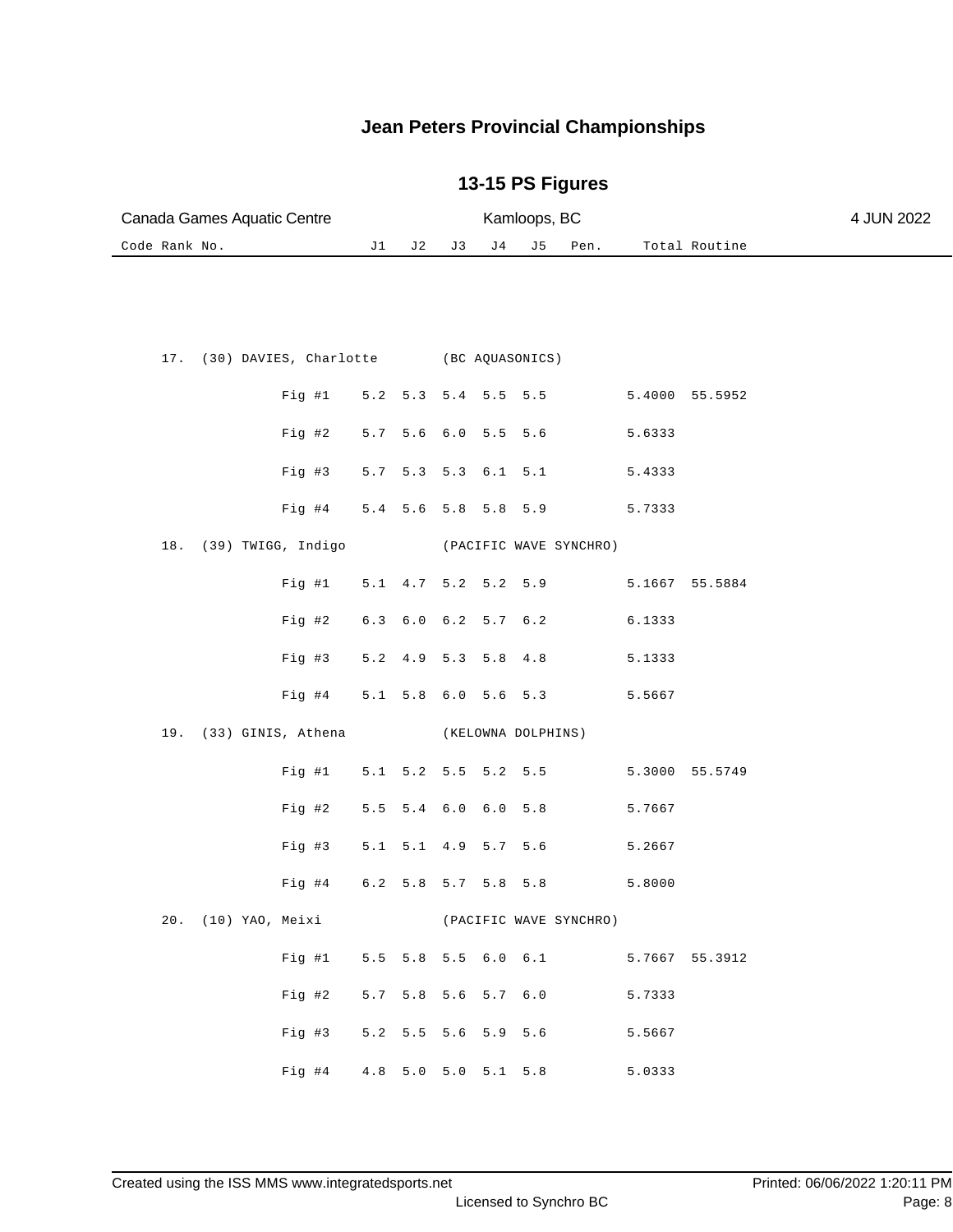| Canada Games Aquatic Centre                         |                     |              |                         |         | Kamloops, BC |                       | 4 JUN 2022 |                                           |  |
|-----------------------------------------------------|---------------------|--------------|-------------------------|---------|--------------|-----------------------|------------|-------------------------------------------|--|
| Code Rank No.                                       | J1                  | J 2          | J3                      | J 4     | J 5          | Pen.                  |            | Total Routine                             |  |
|                                                     |                     |              |                         |         |              |                       |            |                                           |  |
| 21. (5) PRICHARD-MANDL, Lucy (PACIFIC WAVE SYNCHRO) |                     |              |                         |         |              |                       |            |                                           |  |
| Fig  #1                                             | 5.2 6.1 5.6 5.8 5.8 |              |                         |         |              |                       |            | 5.7333 55.1088                            |  |
| $Fig. \#2$                                          | 5.4 5.6 5.8 5.6 5.7 |              |                         |         |              |                       | 5.6333     |                                           |  |
| Fig #3                                              | 5.1                 |              | $5.2$ $5.5$ $5.5$ $5.0$ |         |              |                       | 5.2667     |                                           |  |
| $Fig. \#4$                                          | 5.6                 |              | $5.4$ $5.4$ $5.1$ $5.3$ |         |              |                       | 5.3667     |                                           |  |
| $[V]$ 22. $(44)$ VOSS, Eliza                        |                     |              |                         |         |              | (CALGARY WINTER CLUB) |            |                                           |  |
| Fig  #1                                             | 5.7 5.4 5.8 5.3 6.2 |              |                         |         |              |                       |            | 5.6333 54.6156                            |  |
| $Fig. \#2$                                          | 5.1                 |              | $5.4$ $5.7$ $4.8$       |         | 5.8          |                       | 5.4000     |                                           |  |
| Fig #3                                              | 5.5                 |              | $5.0$ $5.4$ $4.9$ $5.4$ |         |              |                       | 5.2667     |                                           |  |
| Fig #4                                              | 5.3 5.7 6.0 5.2 5.7 |              |                         |         |              |                       | 5.5667     |                                           |  |
| [V] 22. (8) MURRAY, Amberly (CALGARY WINTER CLUB)   |                     |              |                         |         |              |                       |            |                                           |  |
| Fig  #1                                             | 5.6 5.6 5.4 5.1 5.0 |              |                         |         |              |                       |            | 5.3667 53.9831                            |  |
| Fig #2                                              | 5.2                 | $5.5 \t 6.0$ |                         | 5.9 5.6 |              |                       | 5.6667     |                                           |  |
| Fig #3                                              | 5.4 5.2 5.2 5.7 5.7 |              |                         |         |              |                       | 5.4333     |                                           |  |
| Fig #4                                              | 5.2 5.0 5.1 5.0 4.8 |              |                         |         |              |                       | 5.0333     |                                           |  |
| 22. (7) MICHTCHENKO, Olesya (PACIFIC WAVE SYNCHRO)  |                     |              |                         |         |              |                       |            |                                           |  |
|                                                     |                     |              |                         |         |              |                       |            | Fig #1 5.7 5.3 5.2 5.7 5.4 5.4667 53.6123 |  |
| Fig 42                                              | 5.6 5.8 5.3 5.8 5.4 |              |                         |         |              |                       | 5.6000     |                                           |  |
| Fig #3                                              | 4.9 5.5 5.4 5.5 5.2 |              |                         |         |              |                       | 5.3667     |                                           |  |
| Fig #4 4.9 4.0 5.0 5.2 4.9                          |                     |              |                         |         |              |                       | 4.9333     |                                           |  |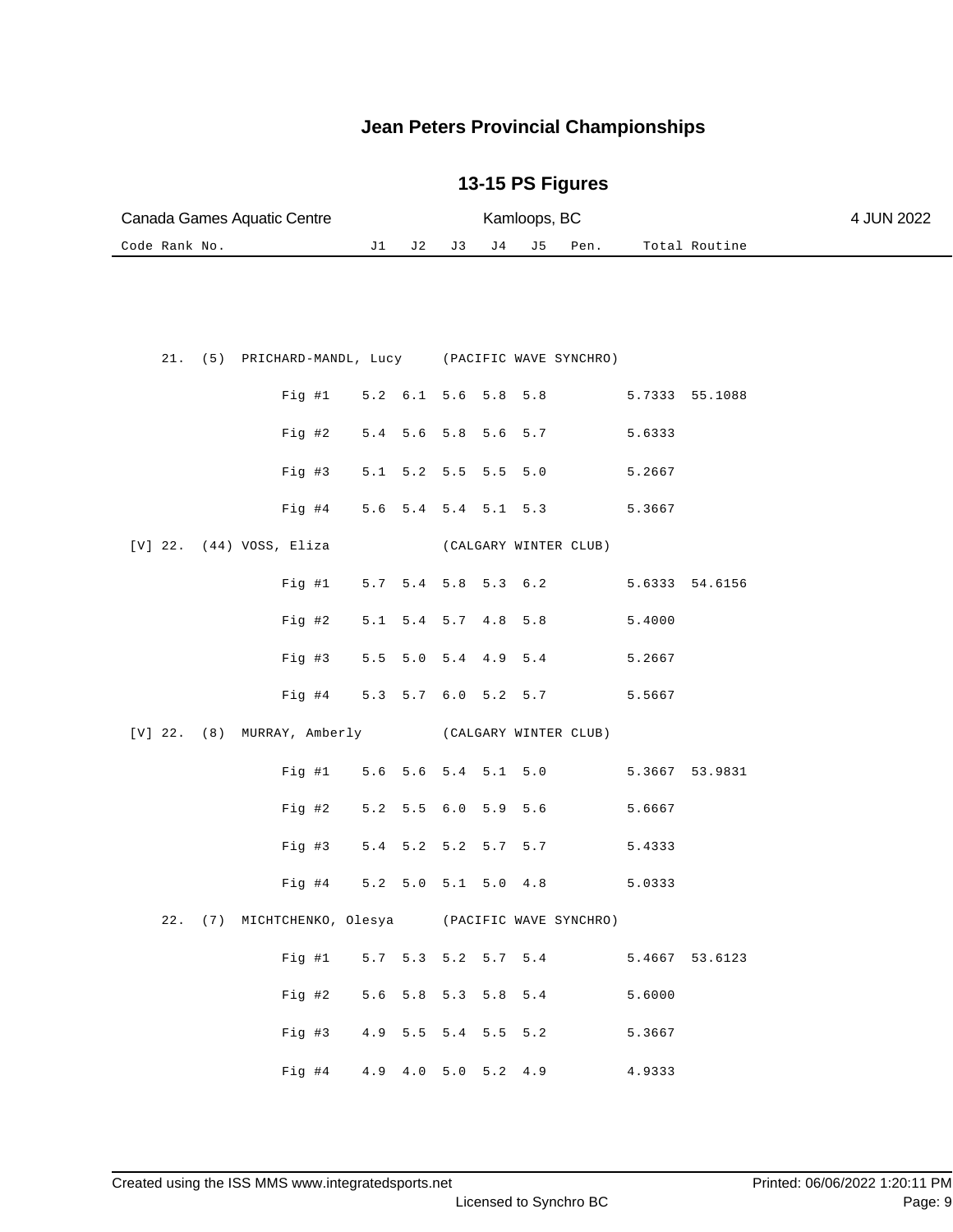| Canada Games Aquatic Centre                   |            |                                               | Kamloops, BC                  | 4 JUN 2022     |  |
|-----------------------------------------------|------------|-----------------------------------------------|-------------------------------|----------------|--|
| Code Rank No.                                 | J1<br>J 2  | J 4<br>J3                                     | J5<br>Pen.                    | Total Routine  |  |
|                                               |            |                                               |                               |                |  |
| (21) TEWATIA, Naisha (BC AQUASONICS)<br>23.   |            |                                               |                               |                |  |
| Fig  #1                                       |            | $5.6$ $5.5$ $5.2$ $4.9$ $4.9$                 |                               | 5.2000 53.3945 |  |
| Fig 42                                        |            | 4.7 4.5 5.7 4.7 5.9                           |                               | 5.0333         |  |
| Fig #3                                        | 5.5        | 5.4 5.7 6.2 5.3                               |                               | 5.5333         |  |
| $Fig. \#4$                                    | 5.7        | $6.7$ 5.7 5.6 5.7                             |                               | 5.7000         |  |
| $[V]$ 24. (32) STRETCH, Kristen               |            |                                               | (Nova Artistic Swimming Club) |                |  |
| Fig #1                                        |            | 5.3 5.2 5.3 5.8                               | 5.0                           | 5.2667 53.3232 |  |
| Fig #2                                        | 5.0        | 5.6 5.8 5.3                                   | $5.4$                         | 5.4333         |  |
| Fig #3                                        | 5.0<br>4.6 | 4.8<br>4.5                                    | 4.9                           | 4.7667         |  |
| Fig #4                                        |            | $6.2$ 5.8 5.7 5.8                             | 5.8                           | 5.8000         |  |
| 24.<br>(24) SAJAN, Nyla                       |            |                                               | (PACIFIC WAVE SYNCHRO)        |                |  |
| Fig #1                                        | 5.0        | 4.9 5.3 5.7 5.5                               |                               | 5.2667 52.7041 |  |
| Fig #2                                        | 4.9        | 5.4 5.7                                       | 5.0 6.0                       | 5.3667         |  |
| Fig #3                                        | 4.6        | $4.8$ $4.9$                                   | 5.1 5.2                       | 4.9333         |  |
| Fig #4                                        |            | 5.0 5.7 5.7 4.8                               | $6.0$                         | 5.4667         |  |
| 25. (9) MACDONALD, Laryssa (NANAIMO DIAMONDS) |            |                                               |                               |                |  |
| Fig #1                                        |            |                                               | 5.8 5.4 5.3 5.6 5.9           | 5.6000 52.5340 |  |
| Fig #2                                        |            | 5.3 5.0 5.2 5.2 5.1                           |                               | 5.1667         |  |
| Fig #3                                        |            | 5.2 5.0 5.6 5.8 5.5                           |                               | 5.4333         |  |
| Fig #4                                        |            | $5.2 \quad 4.2 \quad 5.4 \quad 4.7 \quad 4.7$ |                               | 4.8667         |  |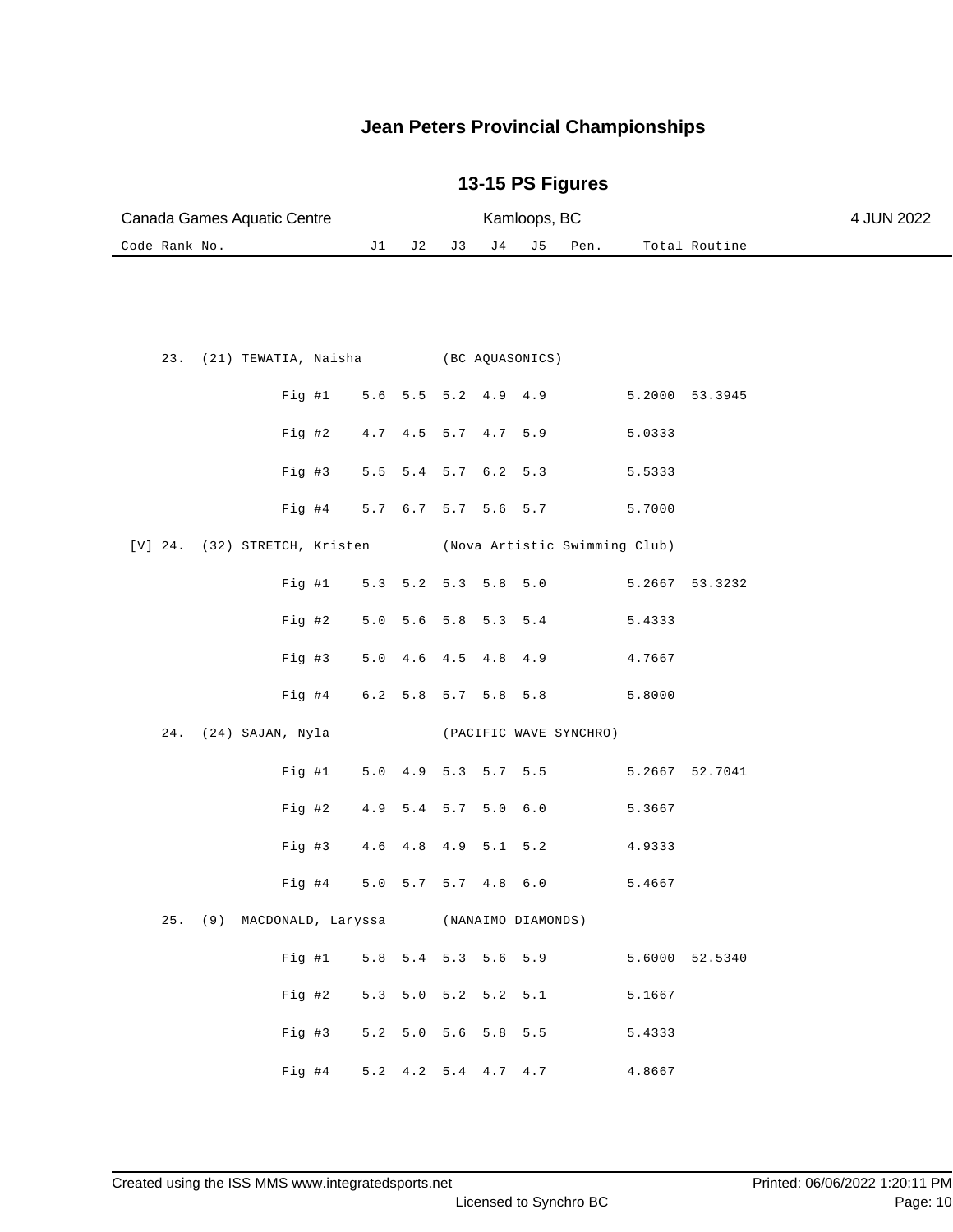| Canada Games Aquatic Centre |  | Kamloops, BC |                  |               | 4 JUN 2022 |
|-----------------------------|--|--------------|------------------|---------------|------------|
| Code Rank No.               |  |              | J2 J3 J4 J5 Pen. | Total Routine |            |

|  |                          |                            |  |  | [V] 26. (27) SOLIMAN, Grace (Nova Artistic Swimming Club) |        |                |
|--|--------------------------|----------------------------|--|--|-----------------------------------------------------------|--------|----------------|
|  |                          |                            |  |  | Fig #1 5.4 5.0 5.5 5.9 5.7 5.5333 51.5442                 |        |                |
|  |                          |                            |  |  | Fig #2 4.7 4.7 5.5 4.7 5.2                                | 4.8667 |                |
|  |                          | Fig #3 4.7 5.0             |  |  | $5.4$ 5.5 5.0                                             | 5.1333 |                |
|  |                          | Fig #4 5.2 5.7 5.0 4.9 5.4 |  |  |                                                           | 5.2000 |                |
|  | [V] 26. (17) PAZ, Olivia |                            |  |  | (CALGARY WINTER CLUB)                                     |        |                |
|  |                          |                            |  |  | Fig #1 $5.6$ 4.7 5.4 5.9 5.4                              |        | 5.4667 50.9830 |
|  |                          |                            |  |  | Fig #2 4.8 4.5 5.7 4.9 4.3 4.7333                         |        |                |
|  |                          |                            |  |  | Fig #3 5.0 5.0 5.0 5.1 5.3 5.0333                         |        |                |
|  |                          |                            |  |  | Fig #4 5.5 5.3 5.8 4.9 5.1                                | 5.3000 |                |
|  |                          |                            |  |  |                                                           |        |                |
|  |                          |                            |  |  | [V] 26. (16) CHUTE, Hannah (Nova Artistic Swimming Club)  |        |                |
|  |                          |                            |  |  | Fig #1 5.2 4.9 4.8 4.6 5.0 4.9000 50.2619                 |        |                |
|  |                          | Fig #2 4.9 4.8             |  |  | 5.1 5.1 4.8 4.9333                                        |        |                |
|  |                          |                            |  |  | Fig #3 4.8 5.0 5.2 5.0 5.3                                | 5.0667 |                |
|  |                          |                            |  |  | Fig #4 4.9 5.5 5.3 4.8 5.8                                | 5.2333 |                |
|  | 26. (25) KEELING, Lila   |                            |  |  | (NANAIMO DIAMONDS)                                        |        |                |
|  |                          |                            |  |  | Fig #1 $4.8$ 5.1 5.0 5.4 4.9                              |        | 5.0000 48.6190 |
|  |                          | Fig #2 5.3 4.8             |  |  | 5.4 5.1 5.3                                               | 5.2333 |                |
|  |                          |                            |  |  | Fig #3 4.2 4.0 4.6 4.5 4.2 4.3000                         |        |                |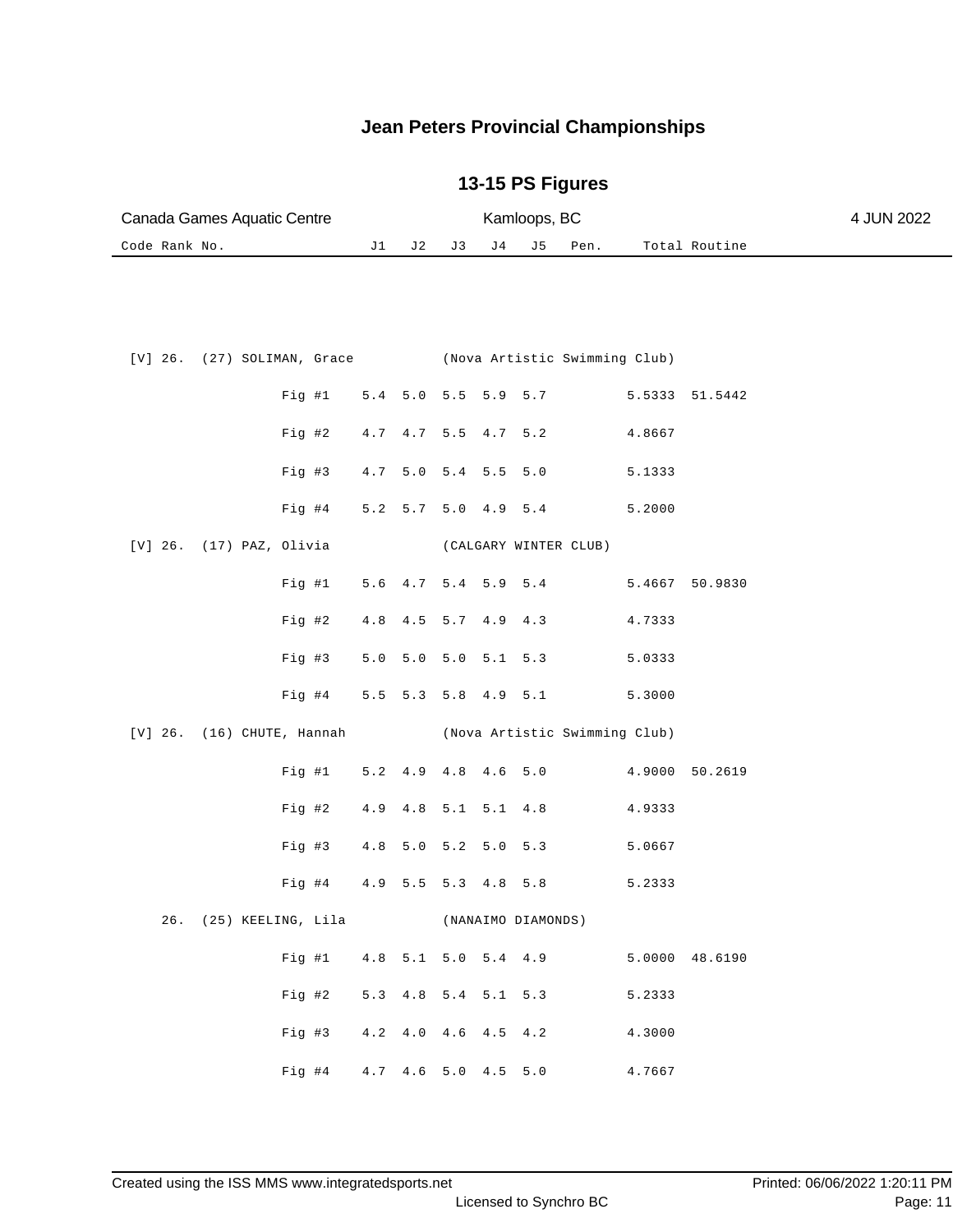| Canada Games Aquatic Centre                     | Kamloops, BC |                                     |                         |    |                    |                        |                |                | 4 JUN 2022 |
|-------------------------------------------------|--------------|-------------------------------------|-------------------------|----|--------------------|------------------------|----------------|----------------|------------|
| Code Rank No.                                   | J 2          | J3                                  | J 4                     | J5 | Pen.               |                        | Total Routine  |                |            |
|                                                 |              |                                     |                         |    |                    |                        |                |                |            |
| 27. (3) HE, Hellen (PACIFIC WAVE SYNCHRO)       |              |                                     |                         |    |                    |                        |                |                |            |
| Fig #1                                          |              | 5.1 5.0 5.0 5.6 5.1                 |                         |    |                    |                        | 5.0667 48.2280 |                |            |
| Fig #2                                          | 4.9          |                                     | $5.0$ $5.0$ $5.3$ $5.0$ |    |                    |                        | 5.0000         |                |            |
| Fig #3                                          | 4.7          |                                     | 4.4 4.6 5.2 4.7         |    |                    |                        | 4.6667         |                |            |
| Fig #4                                          |              | 4.6 4.3 4.8 4.6 4.2                 |                         |    |                    |                        | 4.5000         |                |            |
| 28.<br>(46) IMRAN, Inaayah                      |              |                                     |                         |    |                    | (PACIFIC WAVE SYNCHRO) |                |                |            |
| Fig  #1                                         | 5.2          | $5.0$ $5.0$ $5.6$ $5.2$             |                         |    |                    |                        |                | 5.1333 45.1938 |            |
| Fig #2                                          | 4.5          |                                     | 4.5 4.2 4.2 4.5         |    |                    |                        | 4.4000         |                |            |
| $Fig. \#3$                                      | 4.2          | 4.0                                 | 4.4 4.1 4.4             |    |                    |                        | 4.2333         |                |            |
| $Fig. \#4$                                      |              | 4.4 4.6 4.2 4.1 4.5                 |                         |    |                    |                        | 4.3667         |                |            |
| (22) HOONJAN, Giann<br>29.                      |              |                                     |                         |    | (KELOWNA DOLPHINS) |                        |                |                |            |
| Fig #1                                          |              | 5.8 5.8 5.7 5.8 6.0                 |                         |    |                    |                        |                | 5.8000 42.8571 |            |
| Fig #2                                          |              | $5.5$ $5.8$ $5.3$                   |                         |    | 5.5 6.0            |                        | 5.6000         |                |            |
| Fig #3                                          |              | 5.4 4.9 5.3 5.5 5.5                 |                         |    |                    |                        | 5.4000         |                |            |
| Fig #4                                          |              | $0.0$ 0.0 0.0 0.0 0.0               |                         |    |                    |                        | 0.0000         |                |            |
| [V] 30. (26) REID, Dakota (CALGARY WINTER CLUB) |              |                                     |                         |    |                    |                        |                |                |            |
| Fig  #1                                         |              | 4.8 5.0 4.8 5.0 5.1                 |                         |    |                    |                        |                | 4.9333 39.5952 |            |
| Fig #2                                          |              | 5.6 5.2 6.1 5.5 5.8                 |                         |    |                    |                        | 5.6333         |                |            |
| Fig #3                                          |              | 4.5 4.4 5.1 5.0 4.8                 |                         |    |                    |                        | 4.7667         |                |            |
| Fig #4                                          |              | $0.0$ $0.0$ $0.0$ $0.0$ $0.0$ $0.0$ |                         |    |                    |                        | 0.0000         |                |            |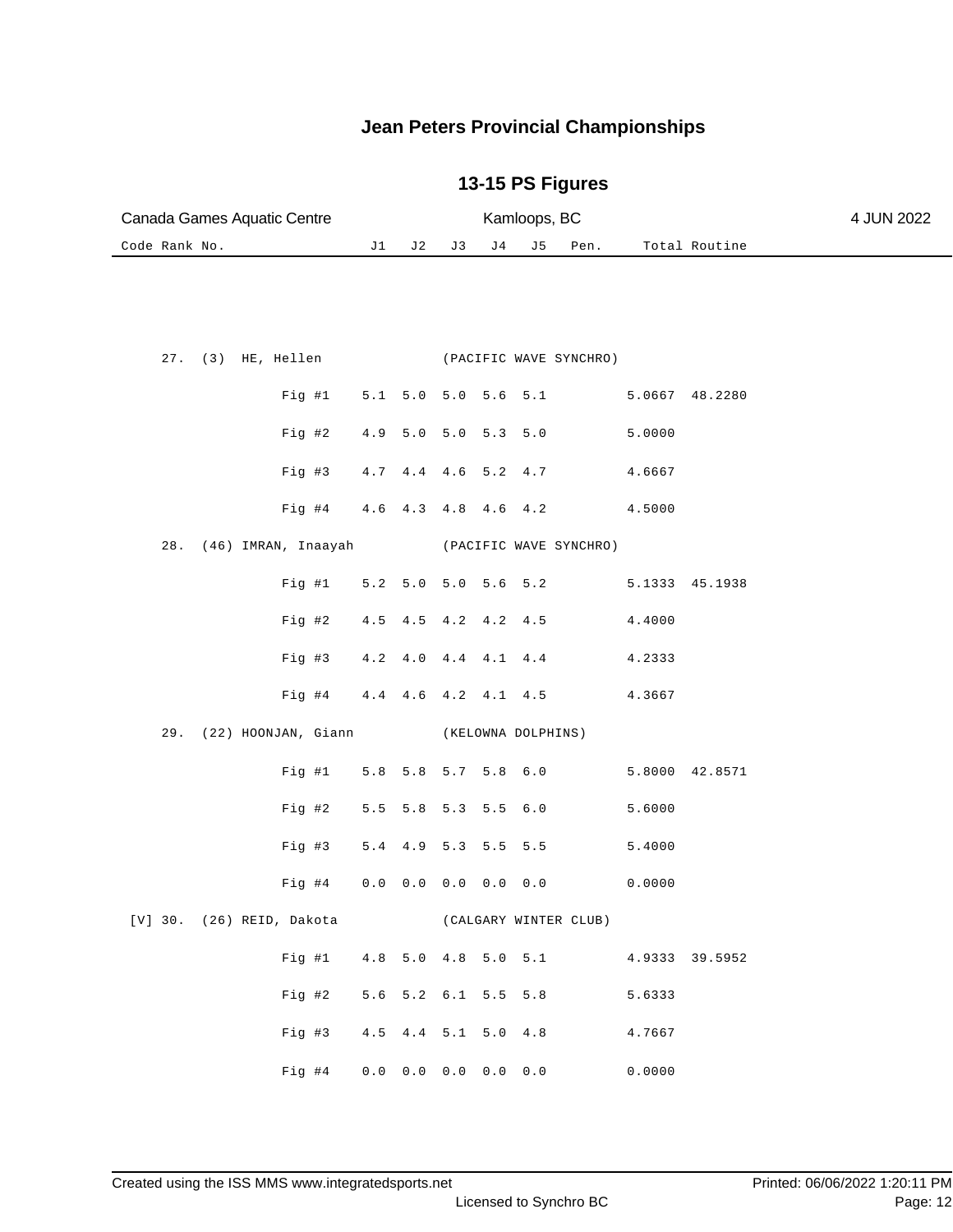|               | Canada Games Aquatic Centre                        | Kamloops, BC |                                     |                         |       |                 |                        |        |                | 4 JUN 2022 |
|---------------|----------------------------------------------------|--------------|-------------------------------------|-------------------------|-------|-----------------|------------------------|--------|----------------|------------|
| Code Rank No. |                                                    | J1           | J 2                                 | J3                      | J 4   | J5              | Pen.                   |        | Total Routine  |            |
|               |                                                    |              |                                     |                         |       |                 |                        |        |                |            |
|               | [V] 30. (20) SADLER, Katelyn (CALGARY WINTER CLUB) |              |                                     |                         |       |                 |                        |        |                |            |
|               | Fig  #1                                            | 5.3          | 5.6 5.6 5.6                         |                         |       | 5.6             |                        |        | 5.6000 39.1089 |            |
|               | Fig #2                                             | $0.0$        | 0.0                                 | 0.0 0.0                 |       | 0.0             |                        | 0.0000 |                |            |
|               | Fig #3                                             | $6.0$        | $6.0$                               | 5.8                     | 5.9   | $6.0$           |                        | 5.9667 |                |            |
|               | $Fig. \#4$                                         | 5.2          |                                     | $5.6$ $5.8$ $5.4$ $6.0$ |       |                 |                        | 5.6000 |                |            |
| 30.           | (2) ELESWY, Layan                                  |              |                                     |                         |       |                 | (PACIFIC WAVE SYNCHRO) |        |                |            |
|               | Fig  #1                                            | 5.4          | 5.3                                 | 5.3                     | $6.0$ | 5.5             |                        | 5.4000 | 21.1020        |            |
|               | Fig 42                                             | $0.0$        | $0.0$                               | 0.0                     | 0.0   | 0.0             |                        | 0.0000 |                |            |
|               | Fig #3                                             | $4.0$        | 3.8                                 | 4.3                     | $4.0$ | 4.0             |                        | 4.0000 |                |            |
|               | $Fig. \#4$                                         | $0.0$        | $0.0$ $0.0$ $0.0$ $0.0$             |                         |       |                 |                        | 0.0000 |                |            |
| SCR           | (40) BENNETT, Alexandra                            |              |                                     |                         |       | (BC AQUASONICS) |                        |        |                |            |
|               | Fig #1                                             | 0.0          | $0.0$                               | $0.0 \t 0.0$            |       | 0.0             |                        |        | 0.0000         |            |
|               | Fig #2                                             | $0.0$        | $0.0$                               | 0.0                     | 0.0   | 0.0             |                        |        |                |            |
|               | Fig. #3                                            | $0.0$        | $0.0$                               | 0.0                     | 0.0   | 0.0             |                        |        |                |            |
|               | Fig #4                                             | $0.0$        | 0.0                                 | 0.0                     | 0.0   | 0.0             |                        |        |                |            |
| SCR           | (48) JOHNSON, Piper (Nova Artistic Swimming Club)  |              |                                     |                         |       |                 |                        |        |                |            |
|               | Fig  #1                                            |              | $0.0$ 0.0 0.0 0.0 0.0               |                         |       |                 |                        |        | 0.0000         |            |
|               | Fig #2                                             |              | $0.0$ $0.0$ $0.0$ $0.0$ $0.0$ $0.0$ |                         |       |                 |                        |        |                |            |
|               | Fig #3                                             |              | $0.0$ $0.0$ $0.0$ $0.0$ $0.0$ $0.0$ |                         |       |                 |                        |        |                |            |
|               | Fig #4                                             |              | $0.0 \t 0.0 \t 0.0 \t 0.0$          |                         |       | $0.0$           |                        |        |                |            |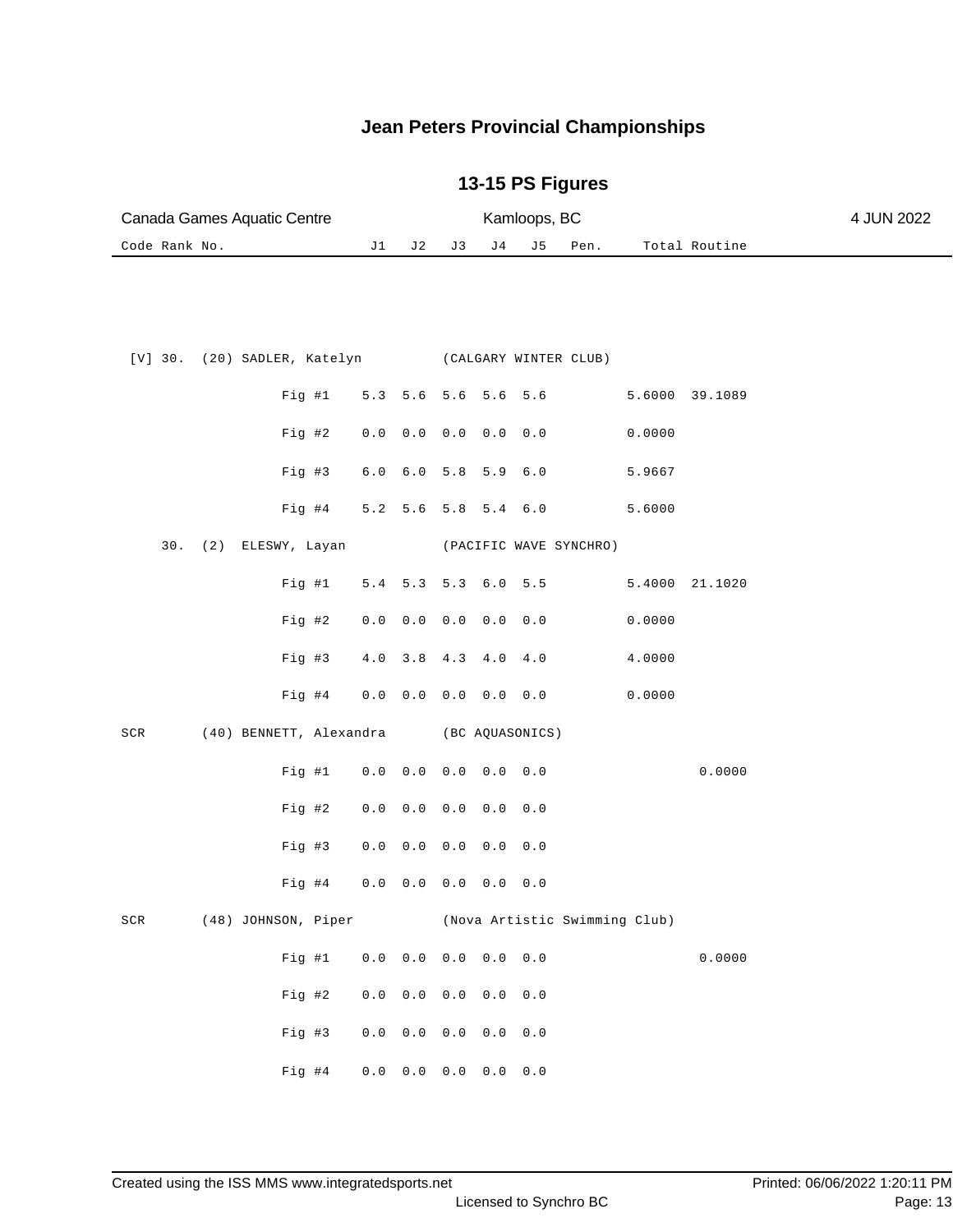| Canada Games Aquatic Centre           | Kamloops, BC                                       |                       | 4 JUN 2022      |
|---------------------------------------|----------------------------------------------------|-----------------------|-----------------|
| Code Rank No.                         | J1<br>J 2<br>J 3<br>J 4<br>J 5                     | Total Routine<br>Pen. |                 |
|                                       | Chief Referee: STEWART, Carol                      |                       |                 |
| Fl: Straight Ballet Leg F2: Barracuda |                                                    | F3: Kip               | F4: Swordfish   |
| DD: 1.6                               | DD: 1.9                                            | DD: 1.6               | DD: 2.0         |
| DEMERIS, Christina<br>J1              | BALCOMBE, Lisa                                     | DEMERIS, Christina    | BALCOMBE, Lisa  |
| J2<br>BENNU, Robin                    | YANG, Emily                                        | BENNU, Robin          | YANG, Emily     |
| J3<br>HOESS, Lucia                    | LEFRANC, Rachel                                    | HOESS, Lucia          | LEFRANC, Rachel |
| J4<br>EVANSON, Maureen                | YAROSHUK, Tim                                      | EVANSON, Maureen      | YAROSHUK, Tim   |
| J5                                    |                                                    |                       |                 |
| Alt.                                  |                                                    |                       |                 |
|                                       |                                                    |                       |                 |
|                                       |                                                    |                       |                 |
| Figure 1<br>Straight Ballet Leg       | 1.6                                                |                       |                 |
| Figure 2<br>Barracuda                 | 1.9                                                |                       |                 |
| Figure 3<br>Kip                       | 1.6                                                |                       |                 |
| Figure 4<br>Swordfish                 | $2.0$                                              |                       |                 |
|                                       | 7.1<br>Total:                                      |                       |                 |
|                                       |                                                    |                       |                 |
|                                       | 1. (9) DAVIS, Analise (VICTORIA ARTISTIC SWIMMING) |                       |                 |
|                                       | Fig #1 $6.8$ 5.7 5.5 $6.5$ -.- $6.1333$ 58.0141    |                       |                 |
|                                       | Fig #2 $5.6$ 5.4 5.9 5.5 -.-                       | 5.5667                |                 |
|                                       | Fig #3 5.7 5.7 6.0 5.9 -.- 5.8333                  |                       |                 |
|                                       | Fig #4 5.8 5.4 5.9 5.7 -.- 5.7333                  |                       |                 |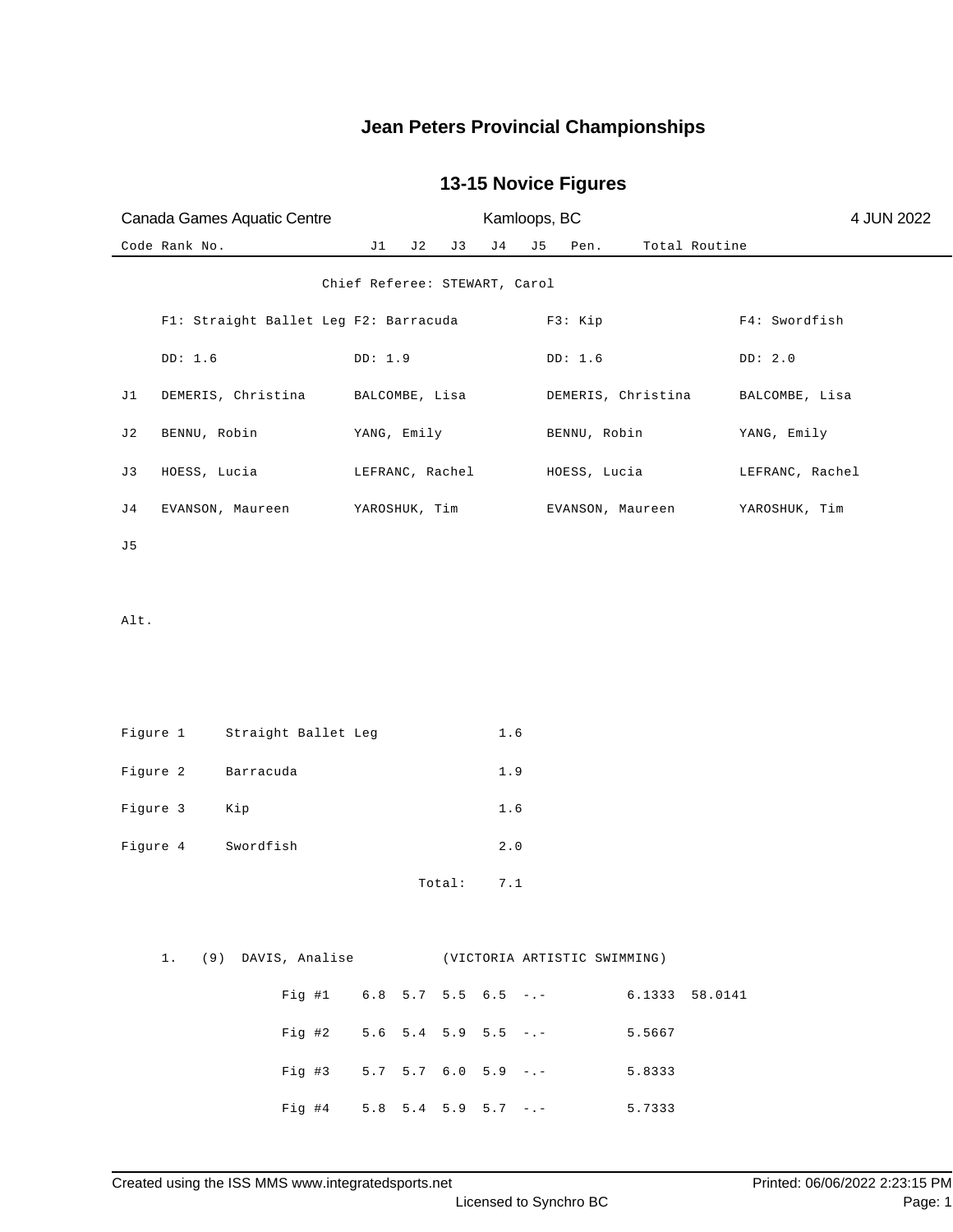| Canada Games Aquatic Centre |  | Kamloops, BC   |  |      | 4 JUN 2022    |  |
|-----------------------------|--|----------------|--|------|---------------|--|
| Code Rank No.               |  | J1 J2 J3 J4 J5 |  | Pen. | Total Routine |  |

|  |  |                                                  |  |  | 2. (23) MORSON, Makena (VICTORIA ARTISTIC SWIMMING)  |                                             |  |
|--|--|--------------------------------------------------|--|--|------------------------------------------------------|---------------------------------------------|--|
|  |  |                                                  |  |  |                                                      | Fig #1 $5.8$ 6.3 6.0 5.7 -.- 6.0333 56.8838 |  |
|  |  |                                                  |  |  | Fig #2 $5.7$ 5.5 6.2 5.7 -.- 5.7250                  |                                             |  |
|  |  |                                                  |  |  | Fig #3 $6.0$ 5.4 5.2 5.6 -.- 5.5667                  |                                             |  |
|  |  |                                                  |  |  | Fig #4 $5.2$ 5.4 5.5 6.0 -.-                         | 5.4750                                      |  |
|  |  | 3. (44) FRANCISCO-IBRAHIM, S. (NANAIMO DIAMONDS) |  |  |                                                      |                                             |  |
|  |  |                                                  |  |  |                                                      | Fig #1 $5.4$ 5.3 6.0 5.4 -.- 5.6000 56.2735 |  |
|  |  |                                                  |  |  | Fig #2 $5.7$ $5.7$ $5.9$ $5.8$ $-$ .                 | 5.7583                                      |  |
|  |  |                                                  |  |  | Fig #3 $5.3$ 5.1 6.0 5.2 -.- 5.3667                  |                                             |  |
|  |  |                                                  |  |  | Fig #4 5.6 5.8 5.6 6.2 -.- 5.7333                    |                                             |  |
|  |  |                                                  |  |  | 4. (29) MURRAY, Scarlet (VICTORIA ARTISTIC SWIMMING) |                                             |  |
|  |  |                                                  |  |  |                                                      | Fig #1 $6.1$ 6.0 6.2 5.8 -.- 6.0000 56.0282 |  |
|  |  |                                                  |  |  | Fig #2 $5.8$ 5.9 5.9 6.0 -.-                         | 5.9000                                      |  |
|  |  |                                                  |  |  | Fig #3 $5.4$ 5.6 6.1 5.1 -.-                         | 5.5333                                      |  |
|  |  |                                                  |  |  | Fig #4 $4.9$ 5.2 5.3 4.9 -.- 5.0583                  |                                             |  |
|  |  | 5. (39) HAWTHORNE, Riley (KELOWNA DOLPHINS)      |  |  |                                                      |                                             |  |
|  |  |                                                  |  |  |                                                      | Fig #1 5.6 5.9 6.3 5.9 -.- 5.9667 54.9180   |  |
|  |  |                                                  |  |  | Fig #2 $5.6$ 5.8 $6.0$ 5.6 $-$ .                     | 5.7167                                      |  |
|  |  |                                                  |  |  | Fig #3 $4.9$ 5.5 5.7 5.0 -.-                         | 5.1667                                      |  |
|  |  | Fig #4 4.9 5.2 5.5 5.1 $-.$                      |  |  |                                                      | 5.1583                                      |  |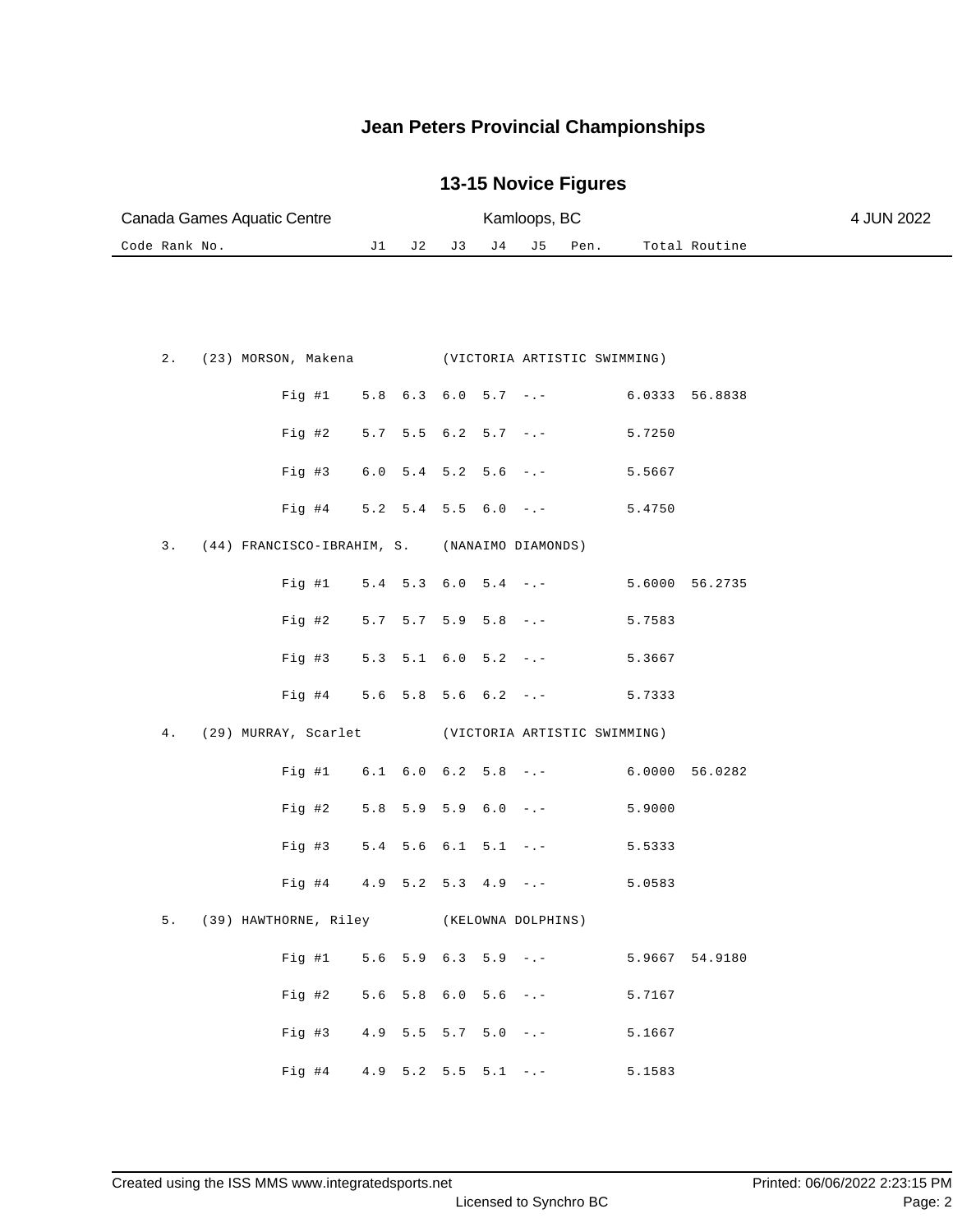| Canada Games Aquatic Centre |  | Kamloops, BC   |  |      | 4 JUN 2022    |  |
|-----------------------------|--|----------------|--|------|---------------|--|
| Code Rank No.               |  | J1 J2 J3 J4 J5 |  | Pen. | Total Routine |  |

|  |                        |                |  |  | 6. (40) GHONEIM, Noor (VICTORIA ARTISTIC SWIMMING) |        |                |
|--|------------------------|----------------|--|--|----------------------------------------------------|--------|----------------|
|  |                        |                |  |  | Fig #1 $6.2$ 6.0 $6.2$ 6.0 -.- 6.1333 54.1749      |        |                |
|  |                        |                |  |  | Fig #2 $5.5$ $5.5$ $5.5$ $5.4$ $-$ .               | 5.4917 |                |
|  |                        |                |  |  | Fig #3 $5.4$ 5.2 5.3 $4.7$ -.-                     | 5.1667 |                |
|  |                        |                |  |  | Fig #4 $5.2$ 5.0 5.0 4.5 -.- 4.9750                |        |                |
|  | 7. (31) SCHROEDER, Mia |                |  |  | (NELSON REFLECTIONS)                               |        |                |
|  |                        |                |  |  | Fig #1 $5.5$ 5.4 5.7 4.9 -.-                       |        | 5.3667 54.1069 |
|  |                        |                |  |  | Fig #2 $5.9$ 6.0 6.0 6.2 -.- 6.0083                |        |                |
|  |                        |                |  |  | Fig #3 $4.9$ 5.8 6.1 5.2 -.- 5.4667                |        |                |
|  |                        |                |  |  | Fig #4 $4.7$ $4.8$ 5.3 $4.8$ -.- $4.8333$          |        |                |
|  | 8. (16) WILSON, Isabel |                |  |  | (NELSON REFLECTIONS)                               |        |                |
|  |                        |                |  |  | Fig #1 $5.0$ 4.7 5.4 5.3 -.-                       |        | 5.1667 53.4286 |
|  |                        |                |  |  | Fig #2 $5.2$ $5.2$ $4.9$ $5.0$ $-$ .               | 5.0917 |                |
|  |                        | Fig #3 5.9 5.8 |  |  | $5.9$ $5.3$ $-1$                                   | 5.7667 |                |
|  |                        | Fig #4 5.2 5.6 |  |  | $5.0$ $5.6$ $-$ .                                  | 5.3833 |                |
|  |                        |                |  |  | 9. (30) SPARROW, Sarah (NELSON REFLECTIONS)        |        |                |
|  |                        |                |  |  | Fig #1 5.8 5.7 5.8 5.9 -.- 5.8000 52.8873          |        |                |
|  |                        |                |  |  | Fig #2 $5.6$ $5.8$ $5.2$ $5.8$ $-$ .               | 5.6667 |                |
|  |                        |                |  |  | Fig #3 $4.7$ $4.6$ $6.0$ $4.7$ $-.-$               | 5.0333 |                |
|  |                        |                |  |  |                                                    |        |                |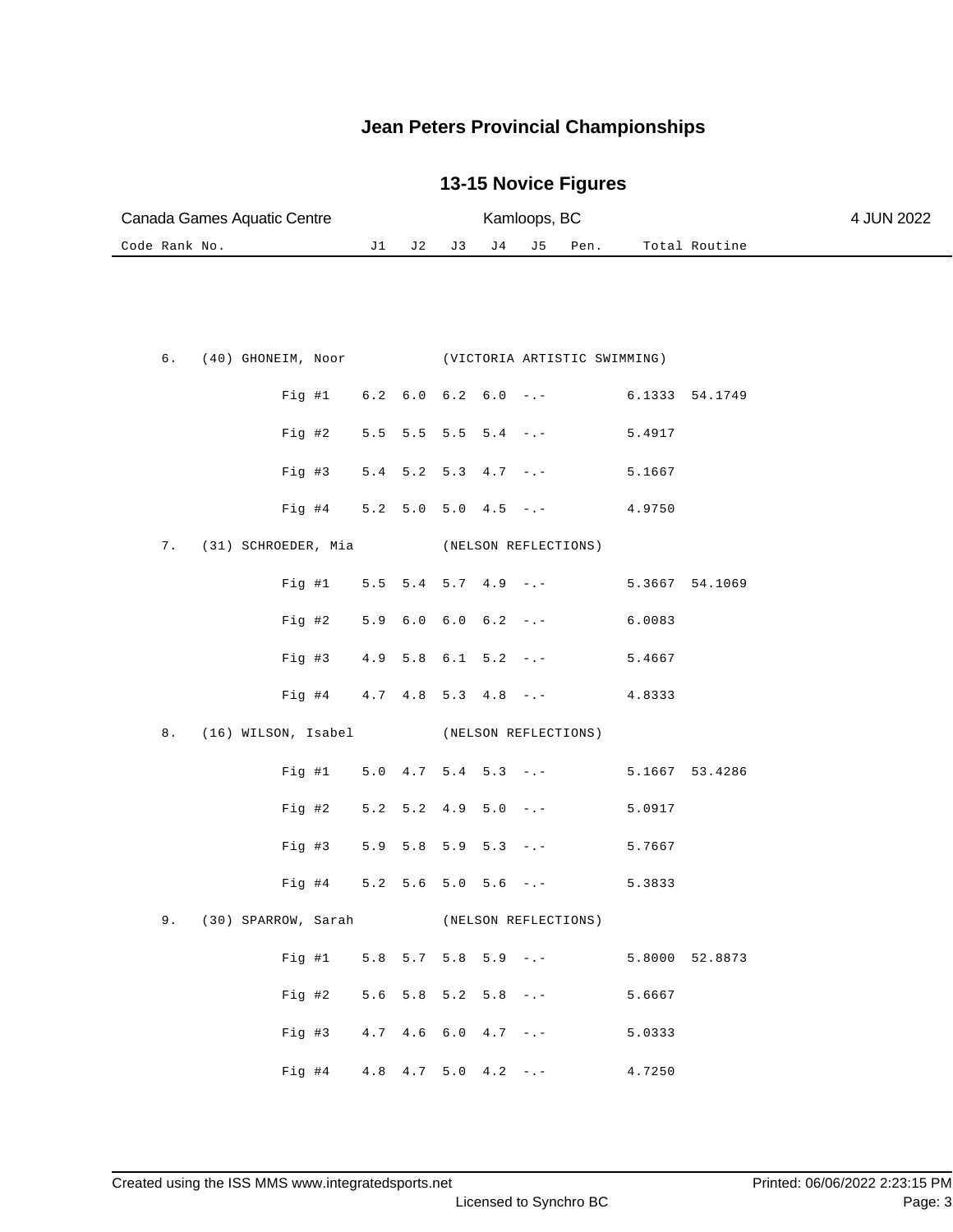| Canada Games Aquatic Centre                           |       |     | Kamloops, BC |                               |                    | 4 JUN 2022 |                                      |                |  |
|-------------------------------------------------------|-------|-----|--------------|-------------------------------|--------------------|------------|--------------------------------------|----------------|--|
| Code Rank No.                                         | J1    | J 2 | J 3          | J 4                           | J 5                | Pen.       |                                      | Total Routine  |  |
|                                                       |       |     |              |                               |                    |            |                                      |                |  |
| 10.<br>(3) ANGSTADT, Taya (KAMLOOPS SUNRAYS)          |       |     |              |                               |                    |            |                                      |                |  |
| Fig 41                                                |       |     |              | $6.0 \t6.3 \t6.2 \t6.2 \t--$  |                    |            | 6.1333 52.5680                       |                |  |
| Fig #2                                                | 4.4   |     |              | $4.6$ 5.8 $4.4$ -.-           |                    |            | 4.6000                               |                |  |
| Fig #3                                                | 5.3   |     |              | $4.5$ 5.6 5.2 -.-             |                    |            | 5.2000                               |                |  |
| Fig #4                                                |       |     |              | $4.5$ 5.5 5.7 5.0 -.-         |                    |            | 5.2250                               |                |  |
| (21) KEHLER, Emma<br>11.                              |       |     |              |                               | (KAMLOOPS SUNRAYS) |            |                                      |                |  |
| Fig  #1                                               |       |     |              | $5.7$ $5.4$ $6.0$ $5.4$ $-:-$ |                    |            |                                      | 5.5000 52.0363 |  |
| Fig #2                                                | 5.2   |     |              | $5.0$ $5.2$ $5.5$ $-:-$       |                    |            | 5.2083                               |                |  |
| Fig #3                                                | 4.7   |     |              | $4.4$ 5.0 $4.8$ -.-           |                    |            | 4.8333                               |                |  |
| Fig #4                                                | 4.9   |     |              | $5.0$ $5.5$ $5.7$ $-:-$       |                    |            | 5.2583                               |                |  |
| 12.<br>(24) FEHR, Evangelina                          |       |     |              |                               |                    |            | (MAPLE RIDGE ARTISTIC SWIMMING CLUB) |                |  |
| Fig #1                                                |       |     |              | $5.3$ $5.5$ $5.9$ $5.2$ $-:-$ |                    |            | 5.5667                               | 51.3182        |  |
| $Fig. \#2$                                            | 5.0   |     |              | $4.8$ 5.4 5.3 -.-             |                    |            | 5.1417                               |                |  |
| $Fig. \#3$                                            | 4.6   |     |              | $5.2$ $5.1$ $4.7$ $-.-$       |                    |            | 4.9333                               |                |  |
| Fig #4                                                | $4.8$ |     |              | $4.7$ 5.0 5.5 -.-             |                    |            | 4.9333                               |                |  |
| 13. (28) HORYCHUN, Sylvie (CAPRICE ARTISTIC SWIMMING) |       |     |              |                               |                    |            |                                      |                |  |
| Fig #1 $4.7$ 5.1 5.5 5.0 -.-                          |       |     |              |                               |                    |            |                                      | 5.0000 51.0975 |  |
| Fig 42                                                |       |     |              | $5.6$ $5.7$ $5.5$ $5.7$ $-1$  |                    |            | 5.6417                               |                |  |
| Fig. 43                                               |       |     |              | $4.6$ $4.5$ $5.0$ $4.7$ $-(-$ |                    |            | 4.7667                               |                |  |
| Fig #4 $4.9 5.0 5.6 4.5 - -$                          |       |     |              |                               |                    |            | 4.9667                               |                |  |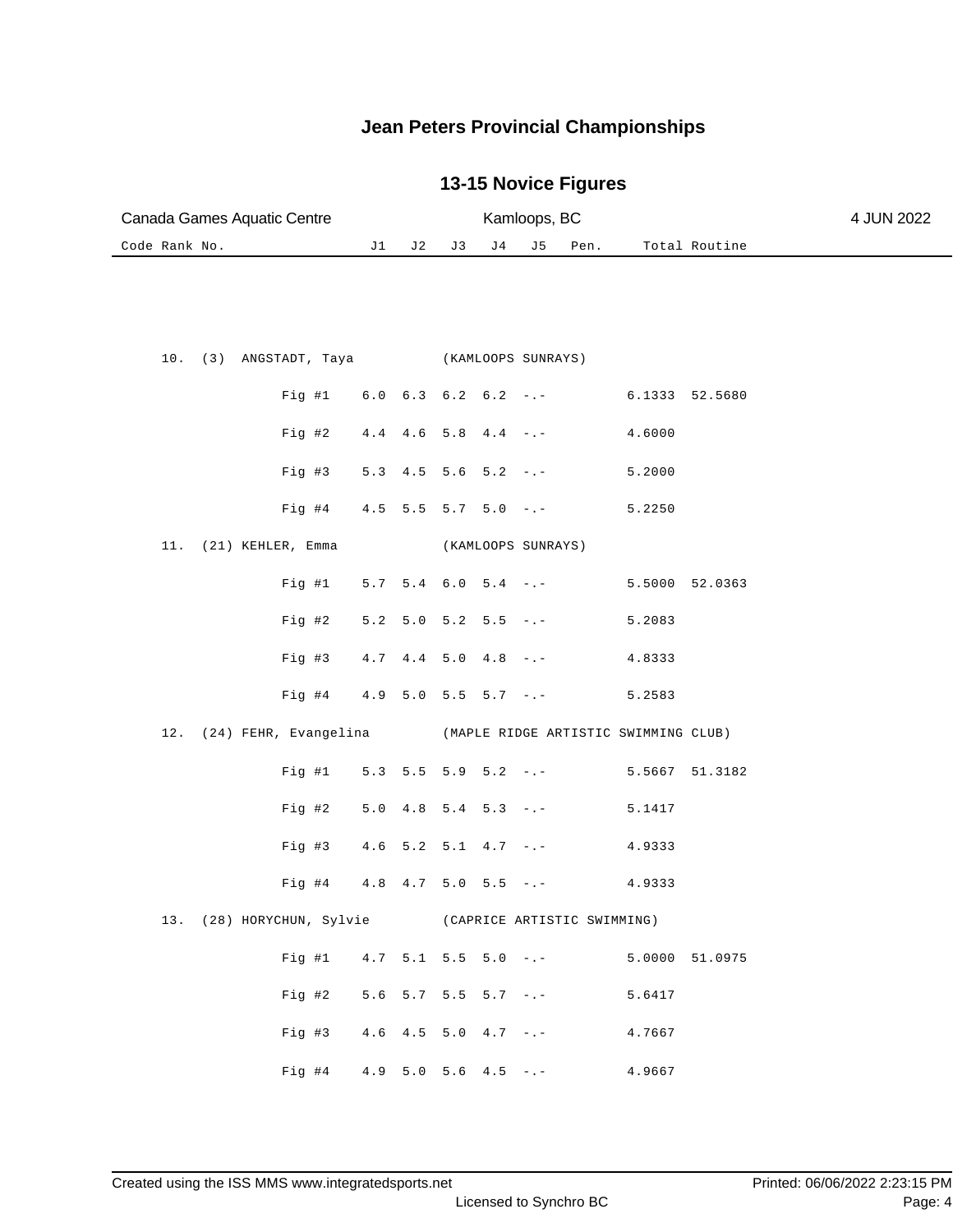| Canada Games Aquatic Centre |  | Kamloops, BC   | 4 JUN 2022 |      |               |  |
|-----------------------------|--|----------------|------------|------|---------------|--|
| Code Rank No.               |  | J1 J2 J3 J4 J5 |            | Pen. | Total Routine |  |

|  | 14. (27) BAI, Yingfan |                                                 |  |  | (VICTORIA ARTISTIC SWIMMING)                   |        |                |
|--|-----------------------|-------------------------------------------------|--|--|------------------------------------------------|--------|----------------|
|  |                       |                                                 |  |  | Fig #1 5.3 5.5 6.0 5.4 -.- 5.5000 50.0494      |        |                |
|  |                       |                                                 |  |  | Fig #2 $4.7$ 5.4 5.3 5.2 -.-                   | 5.2167 |                |
|  |                       |                                                 |  |  | Fig #3 4.8 4.4 5.3 4.6 -.- -2.0 4.7667         |        |                |
|  |                       |                                                 |  |  | Fig #4 $5.2$ 5.4 5.5 5.2 -.-                   | 5.3083 |                |
|  |                       | 15. (33) PERRETT, Alyssa                        |  |  | (MAPLE RIDGE ARTISTIC SWIMMING CLUB)           |        |                |
|  |                       |                                                 |  |  | Fig #1 $4.8$ 5.4 5.4 5.3 -.-                   |        | 5.2333 49.9813 |
|  |                       |                                                 |  |  | Fig #2 $5.1$ 5.0 5.5 5.2 -.-                   | 5.1667 |                |
|  |                       |                                                 |  |  | Fig #3 $5.0$ $5.0$ $5.1$ $4.9$ $-$ . $ 4.9667$ |        |                |
|  |                       |                                                 |  |  | Fig #4 $4.7$ $4.8$ $4.7$ $4.3$ $  4.6750$      |        |                |
|  |                       | 16. (26) MORRIS, Ella                           |  |  | (NELSON REFLECTIONS)                           |        |                |
|  |                       |                                                 |  |  | Fig #1 5.5 4.8 6.2 5.1 -.- 5.2333 49.9730      |        |                |
|  |                       |                                                 |  |  |                                                |        |                |
|  |                       |                                                 |  |  | Fig #2 $5.2$ $5.1$ $5.0$ $5.0$ $-$ .           | 5.0583 |                |
|  |                       |                                                 |  |  | Fig #3 $4.8$ 5.0 5.5 $4.9$ -.-                 | 4.9667 |                |
|  |                       |                                                 |  |  | Fig #4 $4.6$ $4.8$ $5.2$ $4.7$ $-$ . $ 4.7750$ |        |                |
|  |                       | 17. (42) LOWE-PETERS, Finley (NANAIMO DIAMONDS) |  |  |                                                |        |                |
|  |                       | Fig #1 $5.2$ 5.1                                |  |  | $5.2$ $5.2$ $-( 5.1667$ $49.1644$              |        |                |
|  |                       |                                                 |  |  | Fig #2 $5.3$ $5.7$ $5.4$ $5.2$ $-$ .           | 5.3667 |                |
|  |                       |                                                 |  |  | Fig #3 $5.5$ 4.9 5.3 5.0 -.-                   | 5.1000 |                |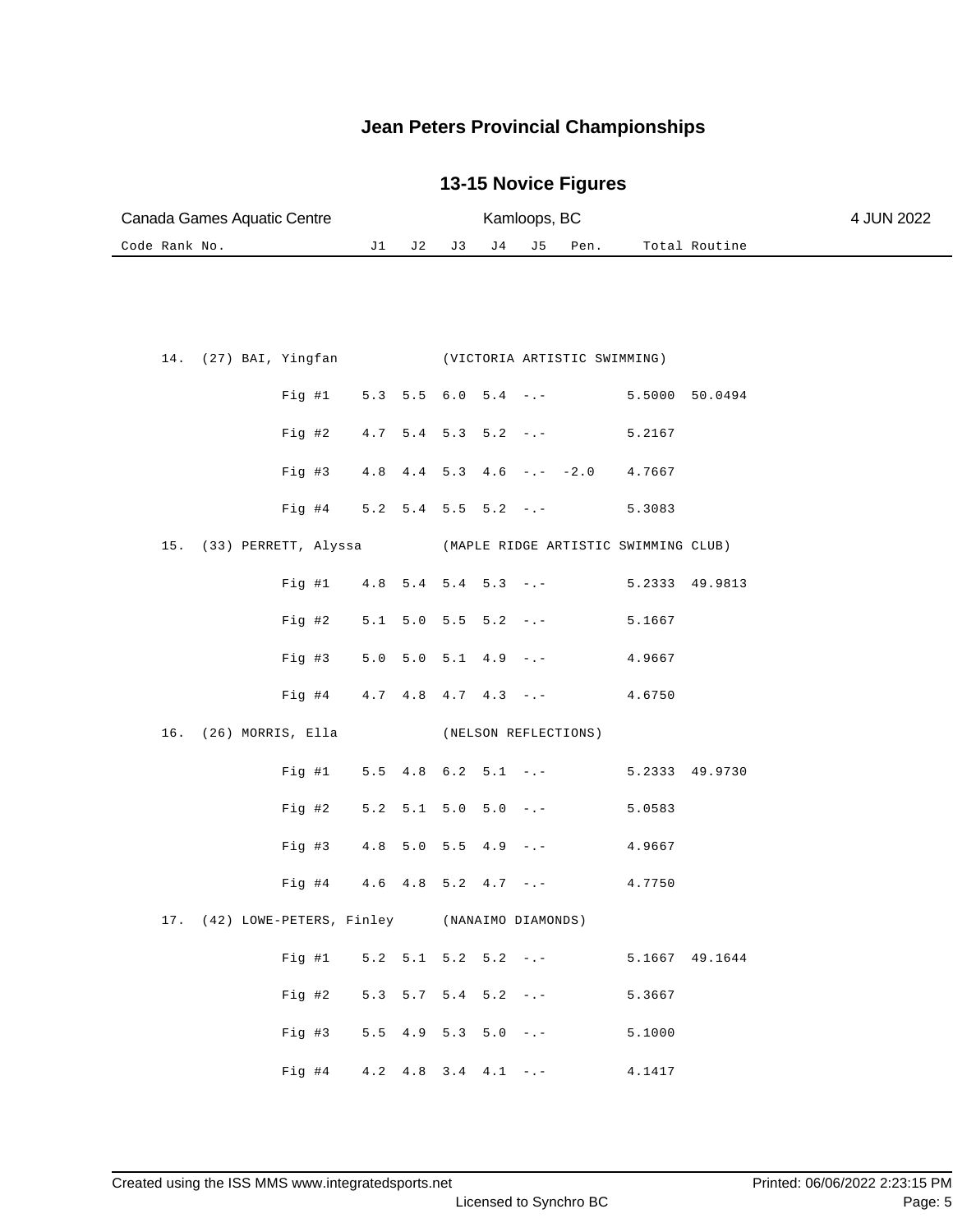| Canada Games Aquatic Centre          |  | Kamloops, BC | 4 JUN 2022 |  |  |  |               |  |
|--------------------------------------|--|--------------|------------|--|--|--|---------------|--|
| Code Rank No.<br>J1 J2 J3 J4 J5 Pen. |  |              |            |  |  |  | Total Routine |  |

|  |                          |  |  | 18. (25) SOLARIK, Thea (NELSON REFLECTIONS)            |        |  |
|--|--------------------------|--|--|--------------------------------------------------------|--------|--|
|  |                          |  |  | Fig #1 $5.4$ 5.6 5.8 5.4 -.- 5.5333 48.7159            |        |  |
|  |                          |  |  | Fig #2 $4.5$ $4.3$ $4.9$ $4.5$ $-$ . $ 4.5167$         |        |  |
|  |                          |  |  | Fig #3 $4.4$ $4.3$ $5.2$ $4.5$ $-$ . $ 4.7000$         |        |  |
|  |                          |  |  | Fig #4 $4.8$ 4.4 4.9 4.9 -.-                           | 4.8167 |  |
|  | 19. (20) PETERSON, Elyse |  |  | (MAPLE RIDGE ARTISTIC SWIMMING CLUB)                   |        |  |
|  |                          |  |  | Fig #1 5.0 5.0 5.0 4.6 -.- 5.0000 47.9989              |        |  |
|  |                          |  |  | Fig #2 $4.7$ $4.4$ 5.0 5.2 -.- $4.8417$                |        |  |
|  |                          |  |  | Fig #3 $4.5$ $4.5$ $4.5$ $4.4$ $-$ . $ 4.4667$         |        |  |
|  |                          |  |  | Fig #4 $4.7$ $4.2$ 5.1 5.2 -.-                         | 4.8667 |  |
|  |                          |  |  |                                                        |        |  |
|  |                          |  |  | 20. (51) MCKINNON, Jazlyn (PRINCE GEORGE WATER LILIES) |        |  |
|  |                          |  |  | Fig #1 4.6 4.6 5.2 4.7 -.- 4.7667 47.8015              |        |  |
|  |                          |  |  | Fig #2 $5.2$ 5.0 5.0 4.9 -.-                           | 5.0083 |  |
|  |                          |  |  | Fig #3 $4.7$ 5.4 5.4 $4.9$ -.- 5.1333                  |        |  |
|  |                          |  |  | Fig #4 3.6 4.2 4.9 4.4 -.- 4.2917                      |        |  |
|  | 21. (37) HEINEN, Emily   |  |  | (KAMLOOPS SUNRAYS)                                     |        |  |
|  |                          |  |  | Fig #1 4.9 5.0 5.1 4.9 -.- 4.9333 46.6607              |        |  |
|  |                          |  |  | Fig #2 $4.6$ $4.8$ $5.3$ $5.0$ $-$ . $ 4.9083$         |        |  |
|  |                          |  |  | Fig #3 $4.4$ $4.3$ 5.0 $4.2$ -.- $4.4333$              |        |  |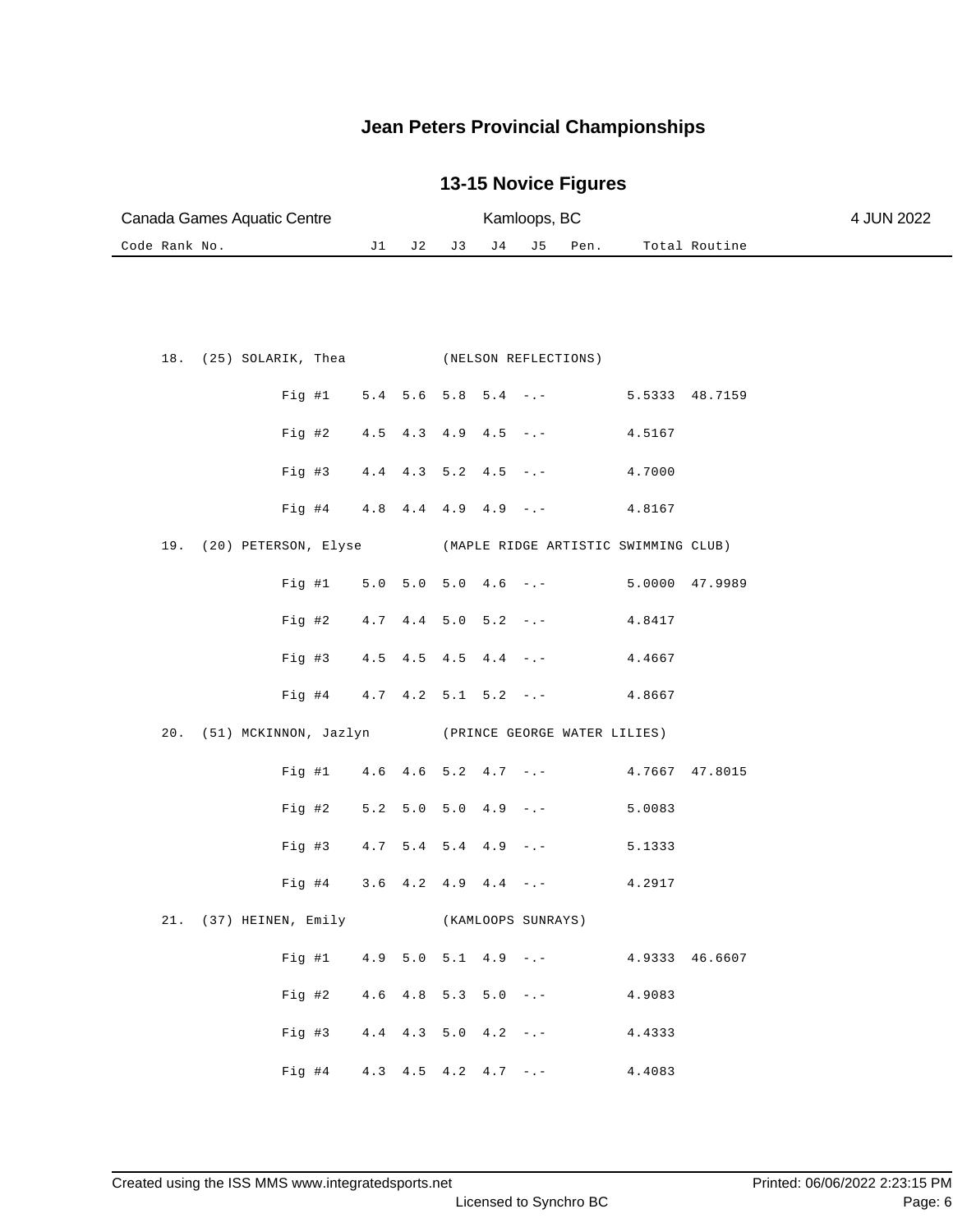| Canada Games Aquatic Centre |  |  |  |                     | Kamloops, BC  |  |  |  |  |  |
|-----------------------------|--|--|--|---------------------|---------------|--|--|--|--|--|
| Code Rank No.               |  |  |  | J1 J2 J3 J4 J5 Pen. | Total Routine |  |  |  |  |  |

|  | 22. (52) POSTERARO, Thea (PRINCE GEORGE WATER LILIES)     |  |  |                                                 |  |
|--|-----------------------------------------------------------|--|--|-------------------------------------------------|--|
|  |                                                           |  |  | Fig #1 4.5 4.7 5.0 4.8 -.- 4.7333 46.2746       |  |
|  |                                                           |  |  | Fig #2 $4.8$ $4.9$ $4.7$ $5.0$ $  4.8500$       |  |
|  |                                                           |  |  | Fig #3 $4.8$ $4.8$ $5.4$ $4.8$ $-$ . $-$ 5.0000 |  |
|  |                                                           |  |  | Fig #4 3.7 4.0 4.0 4.7 -.- 4.0333               |  |
|  |                                                           |  |  |                                                 |  |
|  | 23. (57) LONG, Sadie (MAPLE RIDGE ARTISTIC SWIMMING CLUB) |  |  |                                                 |  |
|  |                                                           |  |  | Fig #1 $3.8$ 3.8 4.8 4.5 -.- 4.2667 37.1901     |  |
|  | Fig #2 $2.4$ 2.5 2.0 3.3 -.-                              |  |  | 2.4833                                          |  |
|  | Fig #3 $4.8$ 3.8 $4.5$ $4.5$ $-$ .                        |  |  | 4.6000                                          |  |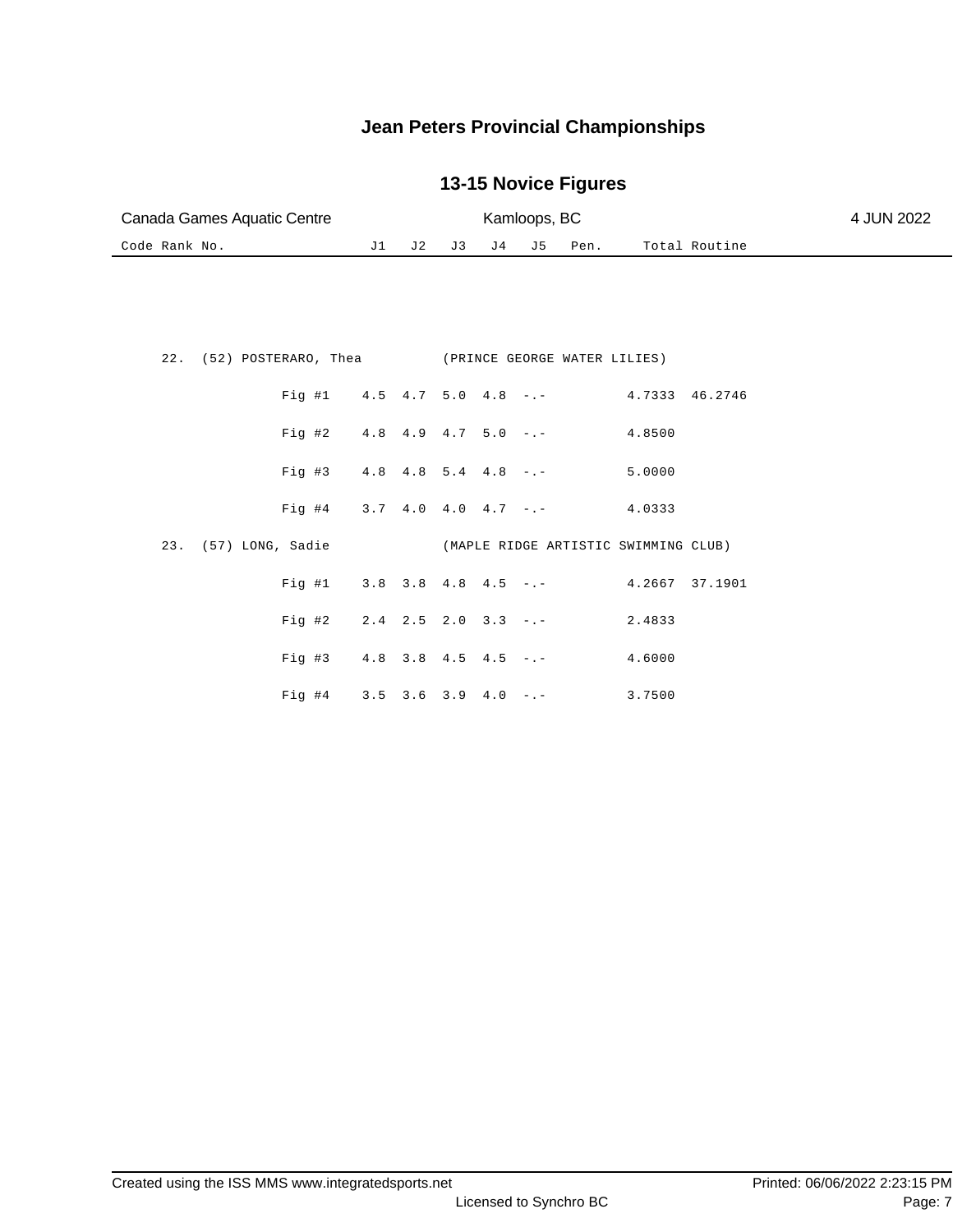| Canada Games Aquatic Centre            |   |    | Kamloops, BC |             |                               |                                  |      | 4 JUN 2022      |         |  |
|----------------------------------------|---|----|--------------|-------------|-------------------------------|----------------------------------|------|-----------------|---------|--|
| Code Rank No.<br>Tea                   | ៖ | J1 | J 2          | J3          | J 4                           | Avg.                             | Pen. | Total           | Routine |  |
|                                        |   |    |              |             | Chief Referee: STEWART, Carol |                                  |      |                 |         |  |
| Execution 30%                          |   |    |              |             |                               | Artistic Impression 40%          |      | Difficulty 30%  |         |  |
| J1 BALCOMBE, Lisa                      |   |    |              |             | DEMERIS, Christina            |                                  |      | CURTIS, Mandy   |         |  |
| XU, Fannia<br>J 2                      |   |    |              | YANG, Emily |                               |                                  |      | BENNU, Robin    |         |  |
| J3<br>YAROSHUK, Tim                    |   |    |              |             | LEFRANC, Rachel               |                                  |      | HOESS, Lucia    |         |  |
| J4 EVANSON, Maureen                    |   |    |              |             |                               |                                  |      |                 |         |  |
|                                        |   |    |              |             |                               |                                  |      |                 |         |  |
| [V] 1.<br>(6) CALGARY WINTER CLUB      |   |    |              |             |                               |                                  |      |                 |         |  |
| SCHRAG, Elise                          |   |    |              |             |                               |                                  |      |                 |         |  |
|                                        |   |    |              |             |                               | EXE 30% 6.5 6.4 6.1 5.9 6.2417   |      | 18.7250 62.0250 |         |  |
|                                        |   |    |              |             |                               | $A/I$ 40% 6.2 6.7 5.4 -.- 6.1000 |      | 24.4000         |         |  |
|                                        |   |    |              |             |                               | DIF 30% 6.2 6.2 6.5 -.- 6.3000   |      | 18.9000         |         |  |
| [V] 1.<br>(5) CALGARY WINTER CLUB      |   |    |              |             |                               |                                  |      |                 |         |  |
| DESCHAMPS, Sophie                      |   |    |              |             |                               |                                  |      |                 |         |  |
|                                        |   |    |              |             |                               | EXE 30% 6.3 6.2 5.9 5.9 6.0583   |      | 18.1750 60.2750 |         |  |
|                                        |   |    |              |             |                               | A/I 40% 5.8 6.6 5.3 -.- 5.9000   |      | 23.6000         |         |  |
|                                        |   |    |              |             |                               | DIF 30% 6.0 6.3 6.2 -.- 6.1667   |      | 18.5000         |         |  |
| [V] 1. (8) Nova Artistic Swimming Club |   |    |              |             |                               |                                  |      |                 |         |  |
| ROTA, Gabriella                        |   |    |              |             |                               |                                  |      |                 |         |  |
|                                        |   |    |              |             |                               | EXE 30% 5.8 5.8 5.6 5.7 5.7417   |      | 17.2250 57.8583 |         |  |
|                                        |   |    |              |             |                               | $A/I$ 40% 5.7 5.9 5.6 -.- 5.7333 |      | 22.9333         |         |  |
|                                        |   |    |              |             |                               | DIF 30% 5.8 5.6 6.3 -.- 5.9000   |      | 17.7000         |         |  |

#### **13-15 Solo**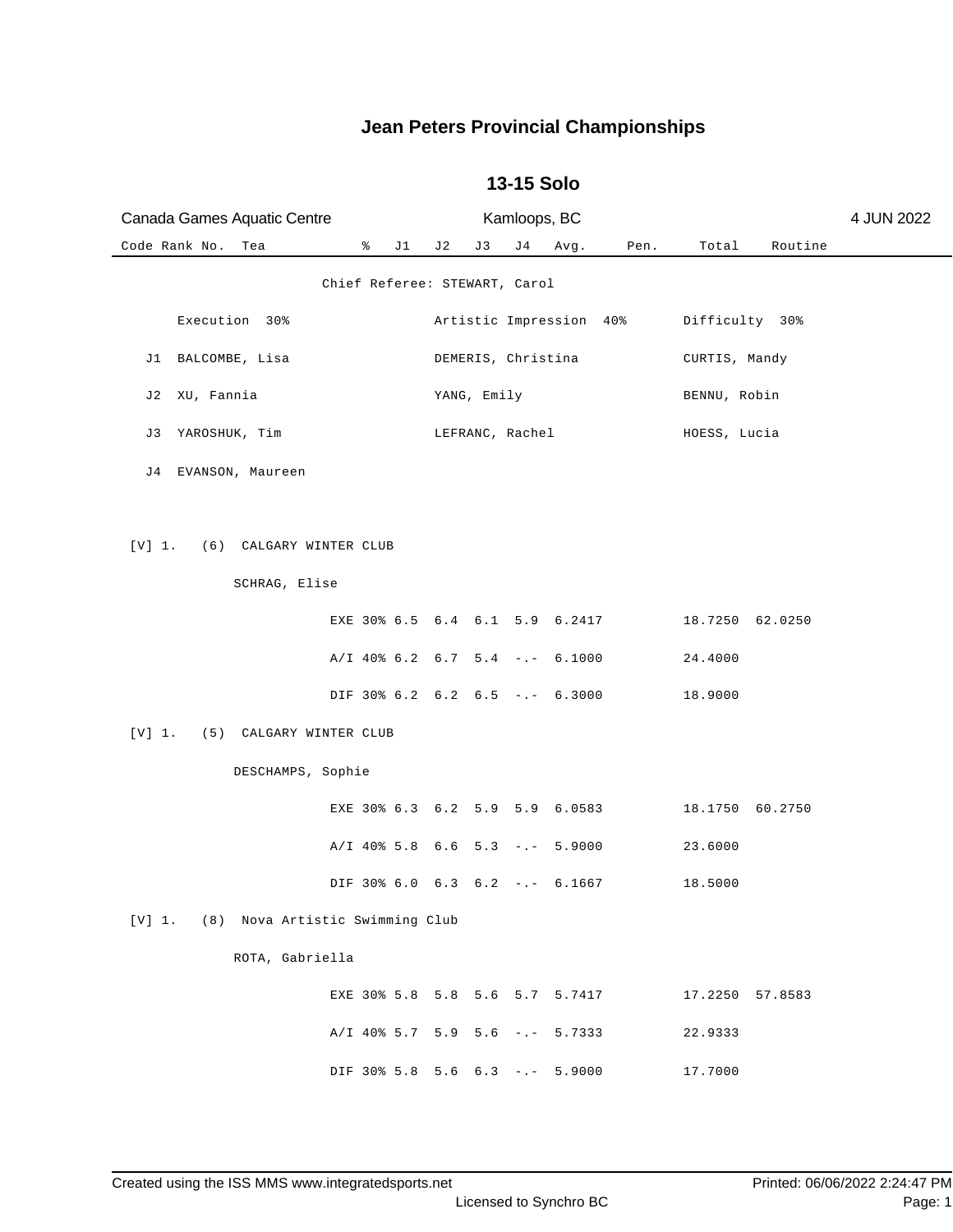| Canada Games Aquatic Centre |     |                          |   |    |                           |     | Kamloops, BC |                                  |      |                 |                 | 4 JUN 2022 |
|-----------------------------|-----|--------------------------|---|----|---------------------------|-----|--------------|----------------------------------|------|-----------------|-----------------|------------|
| Code Rank No.               |     | Tea                      | ៖ | J1 | J 2                       | J 3 | J 4          | Avg.                             | Pen. | Total           | Routine         |            |
| 1.                          | (3) | NANAIMO DIAMONDS         |   |    |                           |     |              |                                  |      |                 |                 |            |
|                             |     | MACDONALD, Laryssa       |   |    |                           |     |              |                                  |      |                 |                 |            |
|                             |     |                          |   |    |                           |     |              | EXE 30% 5.7 5.3 5.5 5.8 5.5917   |      | 16.7750 55.5083 |                 |            |
|                             |     |                          |   |    |                           |     |              | A/I 40% 5.1 5.6 5.0 -.- 5.2333   |      | 20.9333         |                 |            |
|                             |     |                          |   |    |                           |     |              | DIF 30% 5.8 5.9 6.1 -.- 5.9333   |      | 17.8000         |                 |            |
| $[V]$ 2.                    |     | (7) CALGARY WINTER CLUB  |   |    |                           |     |              |                                  |      |                 |                 |            |
|                             |     | PAZ, Olivia              |   |    |                           |     |              |                                  |      |                 |                 |            |
|                             |     |                          |   |    |                           |     |              | EXE 30% 5.5 5.4 5.3 5.8 5.4667   |      | 16.4000 54.9000 |                 |            |
|                             |     |                          |   |    |                           |     |              | $A/I$ 40% 5.3 5.7 4.9 -.- 5.3000 |      | 21.2000         |                 |            |
|                             |     |                          |   |    |                           |     |              | DIF 30% 5.6 5.6 6.1 -.- 5.7667   |      | 17.3000         |                 |            |
| 2.                          |     | (2) PACIFIC WAVE SYNCHRO |   |    |                           |     |              |                                  |      |                 |                 |            |
|                             |     | ELESWY, Layan            |   |    |                           |     |              |                                  |      |                 |                 |            |
|                             |     |                          |   |    |                           |     |              | EXE 30% 5.6 5.2 5.0 5.5 5.3417   |      |                 | 16.0250 54.3917 |            |
|                             |     |                          |   |    | $A/I$ 40% 5.5 5.4 5.2 -.- |     |              | 5.3667                           |      | 21.4667         |                 |            |
|                             |     |                          |   |    |                           |     |              | DIF 30% 5.7 5.7 5.5 -.- 5.6333   |      | 16.9000         |                 |            |
| $[V]$ 3.                    | (1) | CALGARY WINTER CLUB      |   |    |                           |     |              |                                  |      |                 |                 |            |
|                             |     | REID, Dakota             |   |    |                           |     |              |                                  |      |                 |                 |            |
|                             |     |                          |   |    |                           |     |              | EXE 30% 5.3 5.4 5.4 5.2 5.3417   |      |                 | 16.0250 53.2250 |            |
|                             |     |                          |   |    |                           |     |              | $A/I$ 40% 5.4 5.2 5.0 -.- 5.2000 |      | 20.8000         |                 |            |
|                             |     |                          |   |    |                           |     |              | DIF 30% 5.5 5.5 5.4 -.- 5.4667   |      | 16.4000         |                 |            |

#### **13-15 Solo**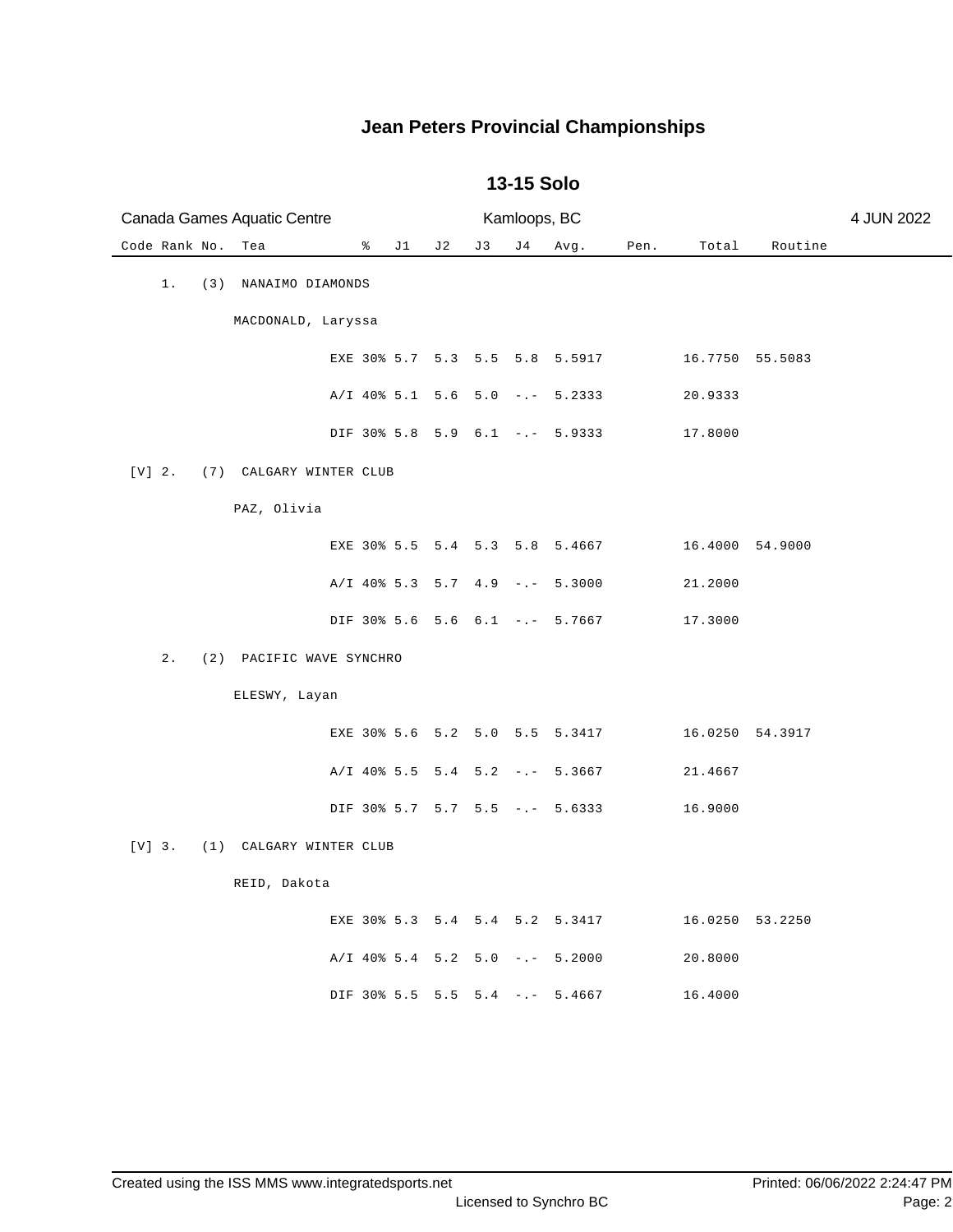#### **13-15 Solo**

|                   | Canada Games Aquatic Centre<br>Kamloops, BC<br>4 JUN 2022 |  |                 |     |     |     |                                  |      |         |         |  |
|-------------------|-----------------------------------------------------------|--|-----------------|-----|-----|-----|----------------------------------|------|---------|---------|--|
| Code Rank No. Tea |                                                           |  | $\sqrt[3]{}$ J1 | J 2 | J 3 | J 4 | Avg.                             | Pen. | Total   | Routine |  |
| 3.<br>(4)         | MAPLE RIDGE ARTISTIC SWIMMING CLUB                        |  |                 |     |     |     |                                  |      |         |         |  |
|                   | FEHR, Evangelina                                          |  |                 |     |     |     |                                  |      |         |         |  |
|                   |                                                           |  |                 |     |     |     | EXE 30% 5.4 4.9 5.2 5.5 5.2833   |      | 15.8500 | 52.9833 |  |
|                   |                                                           |  |                 |     |     |     | $A/I$ 40% 5.0 5.3 4.8 -.- 5.0333 |      | 20.1333 |         |  |
|                   |                                                           |  |                 |     |     |     | DIF 30% 5.6 5.8 5.6 -.- 5.6667   |      | 17.0000 |         |  |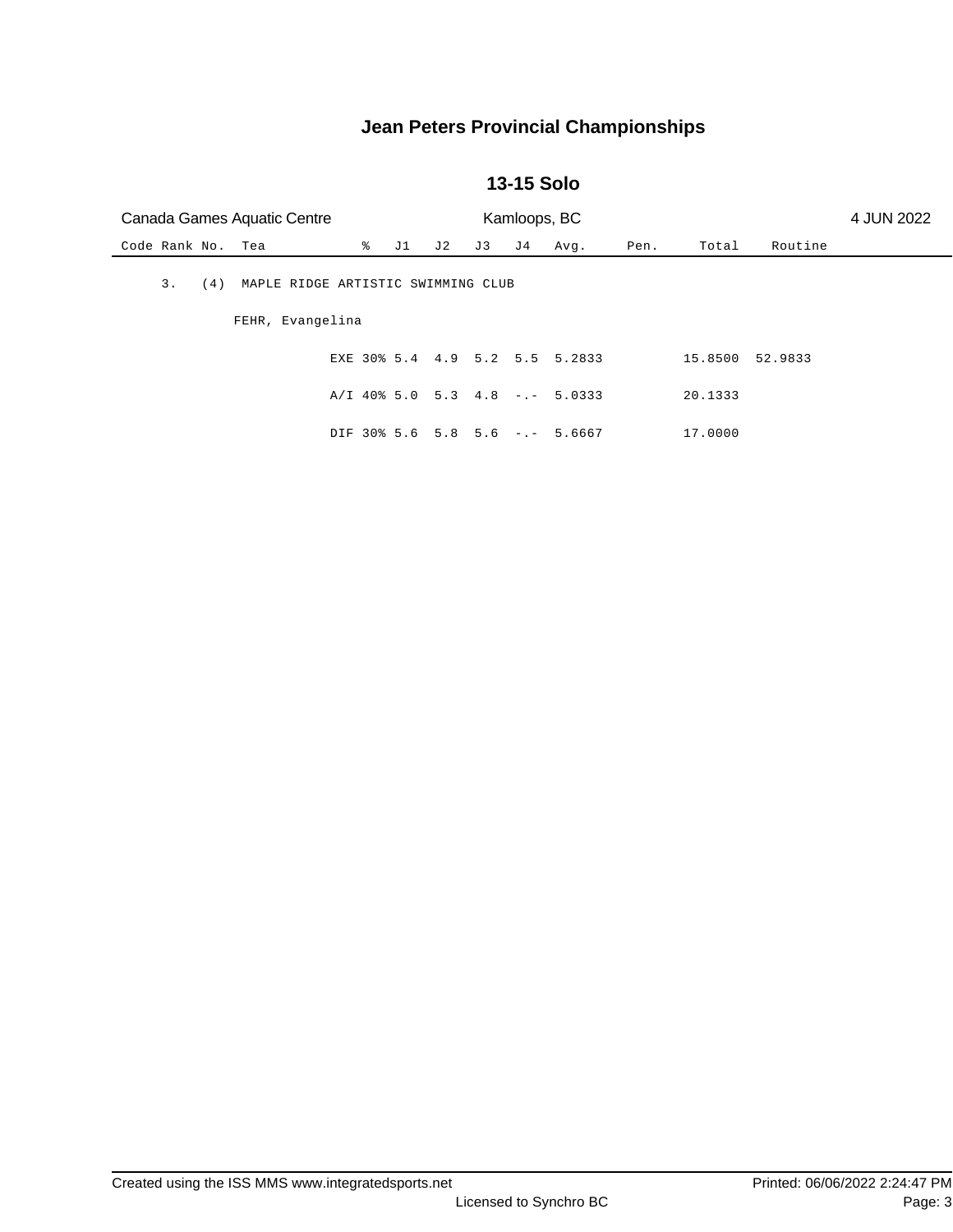| Canada Games Aquatic Centre            |                | Kamloops, BC |      |                         |                 |                    | 4 JUN 2022 |
|----------------------------------------|----------------|--------------|------|-------------------------|-----------------|--------------------|------------|
| Code Rank No.<br>$\delta$ J1<br>Tea    | J 2<br>J 3     | J 4          | Avg. | Pen.                    | Total           | Routine            |            |
| Chief Referee: STEWART, Carol          |                |              |      |                         |                 |                    |            |
| Execution 30%                          |                |              |      | Artistic Impression 40% | Difficulty 30%  |                    |            |
| J1 BENNU, Robin                        | BALCOMBE, Lisa |              |      |                         |                 | DEMERIS, Christina |            |
| J2 LEFRANC, Rachel                     | XU, Fannia     |              |      |                         | YANG, Emily     |                    |            |
| J3 EVANSON, Maureen                    | YAROSHUK, Tim  |              |      |                         | HOESS, Lucia    |                    |            |
| J4 CURTIS, Mandy                       |                |              |      |                         |                 |                    |            |
|                                        |                |              |      |                         |                 |                    |            |
| 1. (6) BC AQUASONICS                   |                |              |      |                         |                 |                    |            |
| EXE 30% 6.5 5.8 6.0 6.0 6.0250         |                |              |      |                         | 18.0750 62.2750 |                    |            |
| A/I 40% 6.3 6.1 6.2 -.- 6.2000         |                |              |      |                         | 24.8000         |                    |            |
| DIF 30% 6.7 6.6 6.1 -.- 6.4667 19.4000 |                |              |      |                         |                 |                    |            |
| COPELAND, Faith                        |                |              |      |                         |                 |                    |            |
| FANG, Ashley                           |                |              |      |                         |                 |                    |            |
| LALSINGHANI, Poorvi                    |                |              |      |                         |                 |                    |            |
| MORRIS, Jasmine                        |                |              |      |                         |                 |                    |            |
| TANG, Muyi                             |                |              |      |                         |                 |                    |            |
| ZHANG, Katherine                       |                |              |      |                         |                 |                    |            |
| ZHU, Junney                            |                |              |      |                         |                 |                    |            |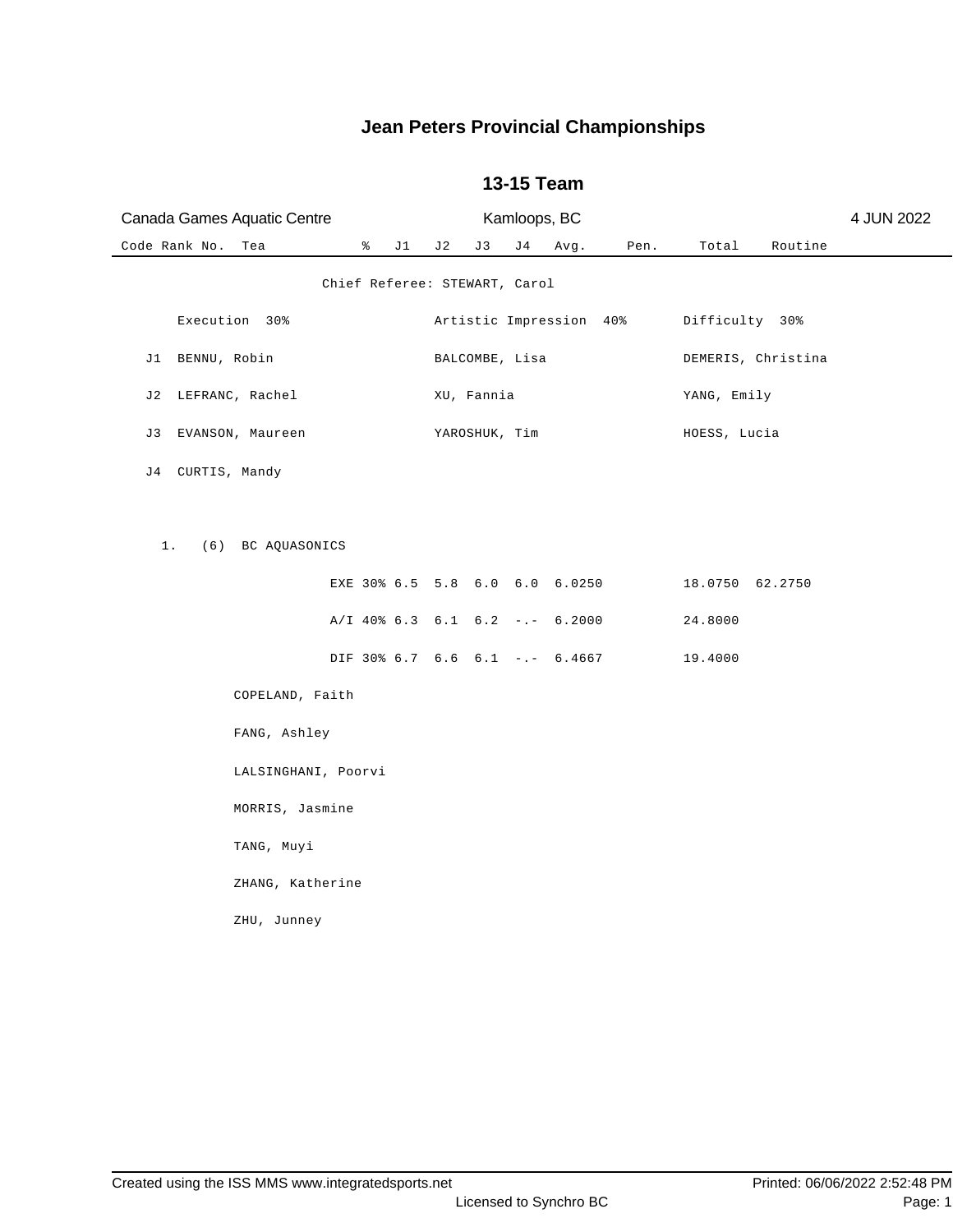|          | Canada Games Aquatic Centre |     |                     |    |    |     |    | Kamloops, BC |                                |      |                 |         | 4 JUN 2022 |
|----------|-----------------------------|-----|---------------------|----|----|-----|----|--------------|--------------------------------|------|-----------------|---------|------------|
|          | Code Rank No.               |     | Tea                 | နွ | J1 | J 2 | J3 | J 4          | Avg.                           | Pen. | Total           | Routine |            |
| $[V]$ 2. |                             | (2) | CALGARY WINTER CLUB |    |    |     |    |              |                                |      |                 |         |            |
|          |                             |     |                     |    |    |     |    |              | EXE 30% 6.3 6.2 5.6 6.3 6.2000 |      | 18.6000 61.2000 |         |            |
|          |                             |     |                     |    |    |     |    |              | A/I 40% 6.5 6.2 5.9 -.- 6.2000 |      | 24.8000         |         |            |
|          |                             |     |                     |    |    |     |    |              | DIF 30% 5.9 6.0 5.9 -.- 5.9333 |      | 17.8000         |         |            |
|          |                             |     | DESCHAMPS, Sophie   |    |    |     |    |              |                                |      |                 |         |            |
|          |                             |     | KONT, Ava           |    |    |     |    |              |                                |      |                 |         |            |
|          |                             |     | SCHRAG, Elise       |    |    |     |    |              |                                |      |                 |         |            |
|          |                             |     | VOSS, Eliza         |    |    |     |    |              |                                |      |                 |         |            |
|          |                             |     | SADLER, Katelyn     |    |    |     |    |              |                                |      |                 |         |            |
|          |                             |     | REID, Dakota        |    |    |     |    |              |                                |      |                 |         |            |
|          |                             |     | PAZ, Olivia         |    |    |     |    |              |                                |      |                 |         |            |
|          | $2$ .                       |     | (10) BC AQUASONICS  |    |    |     |    |              |                                |      |                 |         |            |
|          |                             |     |                     |    |    |     |    |              | EXE 30% 6.4 5.7 5.6 5.7 5.7500 |      | 17.2500 57.7500 |         |            |
|          |                             |     |                     |    |    |     |    |              | A/I 40% 6.0 5.6 5.8 -.- 5.8000 |      | 23.2000         |         |            |
|          |                             |     |                     |    |    |     |    |              | DIF 30% 6.0 5.7 5.6 -.- 5.7667 |      | 17.3000         |         |            |
|          |                             |     | DARLING, Hayley     |    |    |     |    |              |                                |      |                 |         |            |
|          |                             |     | HAWLEY, Tavia       |    |    |     |    |              |                                |      |                 |         |            |
|          |                             |     | TEWATIA, Naisha     |    |    |     |    |              |                                |      |                 |         |            |
|          |                             |     | SHIELS, Livia       |    |    |     |    |              |                                |      |                 |         |            |
|          |                             |     | XIONG, Ruiyi        |    |    |     |    |              |                                |      |                 |         |            |
|          |                             |     | CRANSTON, Alexa     |    |    |     |    |              |                                |      |                 |         |            |
|          |                             |     | DAVIES, Charlotte   |    |    |     |    |              |                                |      |                 |         |            |
|          |                             |     | LUKAC, Sarah        |    |    |     |    |              |                                |      |                 |         |            |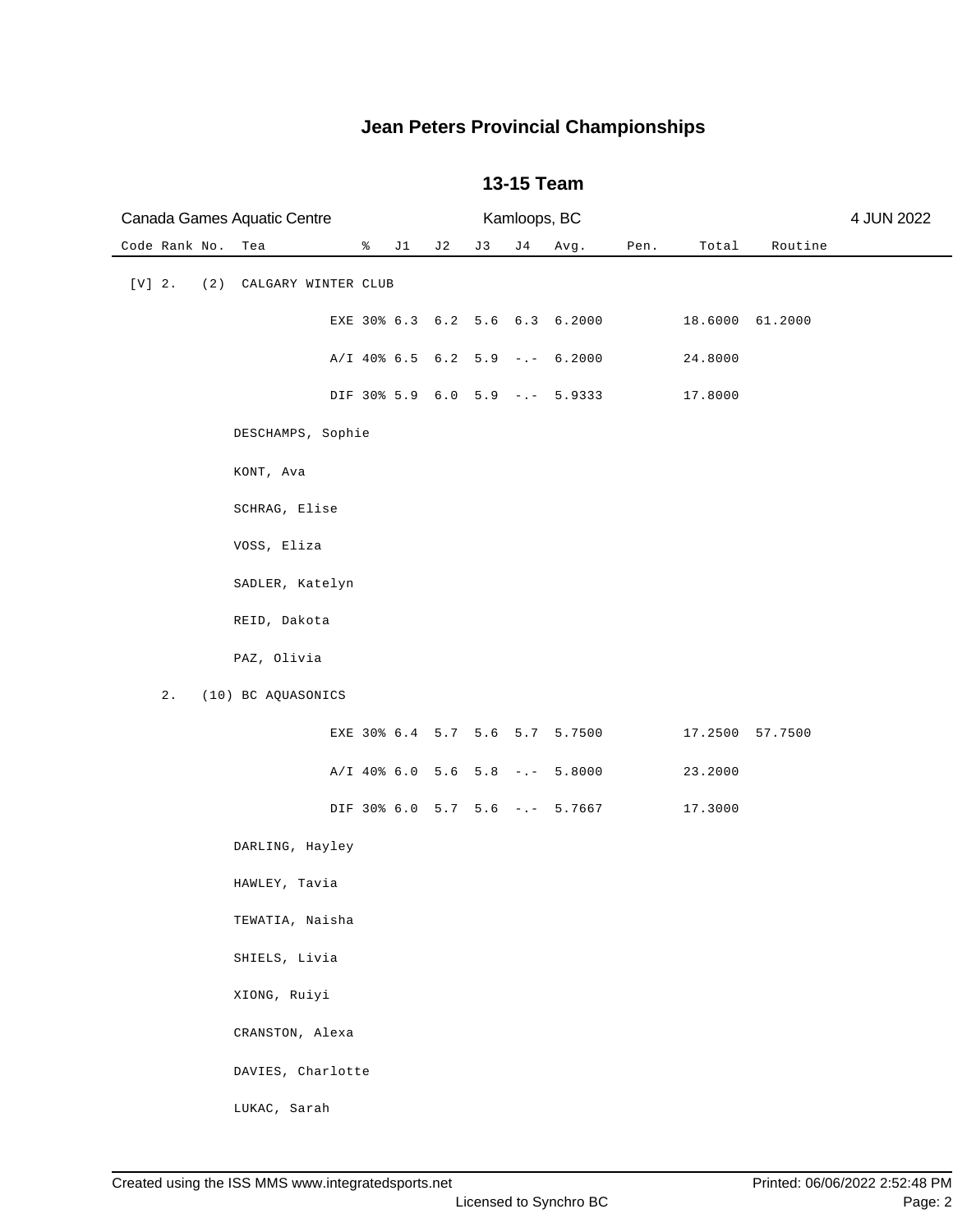| Canada Games Aquatic Centre |                           |                                  | Kamloops, BC |     |      |      | 4 JUN 2022      |                 |  |
|-----------------------------|---------------------------|----------------------------------|--------------|-----|------|------|-----------------|-----------------|--|
| Code Rank No.<br>Tea        | ိ                         | J1<br>J 2                        | J3           | J 4 | Avg. | Pen. | Total           | Routine         |  |
| 3.<br>(1) KELOWNA DOLPHINS  |                           |                                  |              |     |      |      |                 |                 |  |
|                             |                           | EXE 30% 6.0 5.9 5.4 5.7 5.7833   |              |     |      |      |                 | 17.3500 57.1500 |  |
|                             |                           | $A/I$ 40% 5.8 5.3 5.7 -.- 5.6000 |              |     |      |      | 22.4000         |                 |  |
|                             |                           | DIF 30% 6.2 5.6 5.6 -.- 5.8000   |              |     |      |      | 17.4000         |                 |  |
|                             | COCARELL, Amira           |                                  |              |     |      |      |                 |                 |  |
|                             | HAWTHORNE, Riley          |                                  |              |     |      |      |                 |                 |  |
| LEADER, Marina              |                           |                                  |              |     |      |      |                 |                 |  |
| HOONJAN, Giann              |                           |                                  |              |     |      |      |                 |                 |  |
| GINIS, Athena               |                           |                                  |              |     |      |      |                 |                 |  |
|                             | HALSALL, Aurora           |                                  |              |     |      |      |                 |                 |  |
| 4.                          | (11) PACIFIC WAVE SYNCHRO |                                  |              |     |      |      |                 |                 |  |
|                             |                           | EXE 30% 5.8 6.0 5.5 5.8 5.7917   |              |     |      |      | 17.3750 56.6417 |                 |  |
|                             |                           | A/I 40% 5.6 5.7 5.4 -.- 5.5667   |              |     |      |      | 22.2667         |                 |  |
|                             |                           | DIF 30% 5.9 5.4 5.7 -.- 5.6667   |              |     |      |      | 17.0000         |                 |  |
|                             | MICHTCHENKO, Olesya       |                                  |              |     |      |      |                 |                 |  |
| KONG, Helena                |                           |                                  |              |     |      |      |                 |                 |  |
|                             | PRICHARD-MANDL, Lucy      |                                  |              |     |      |      |                 |                 |  |
| TWIGG, Indigo               |                           |                                  |              |     |      |      |                 |                 |  |
| YAO, Meixi                  |                           |                                  |              |     |      |      |                 |                 |  |
| LIU, Sophie                 |                           |                                  |              |     |      |      |                 |                 |  |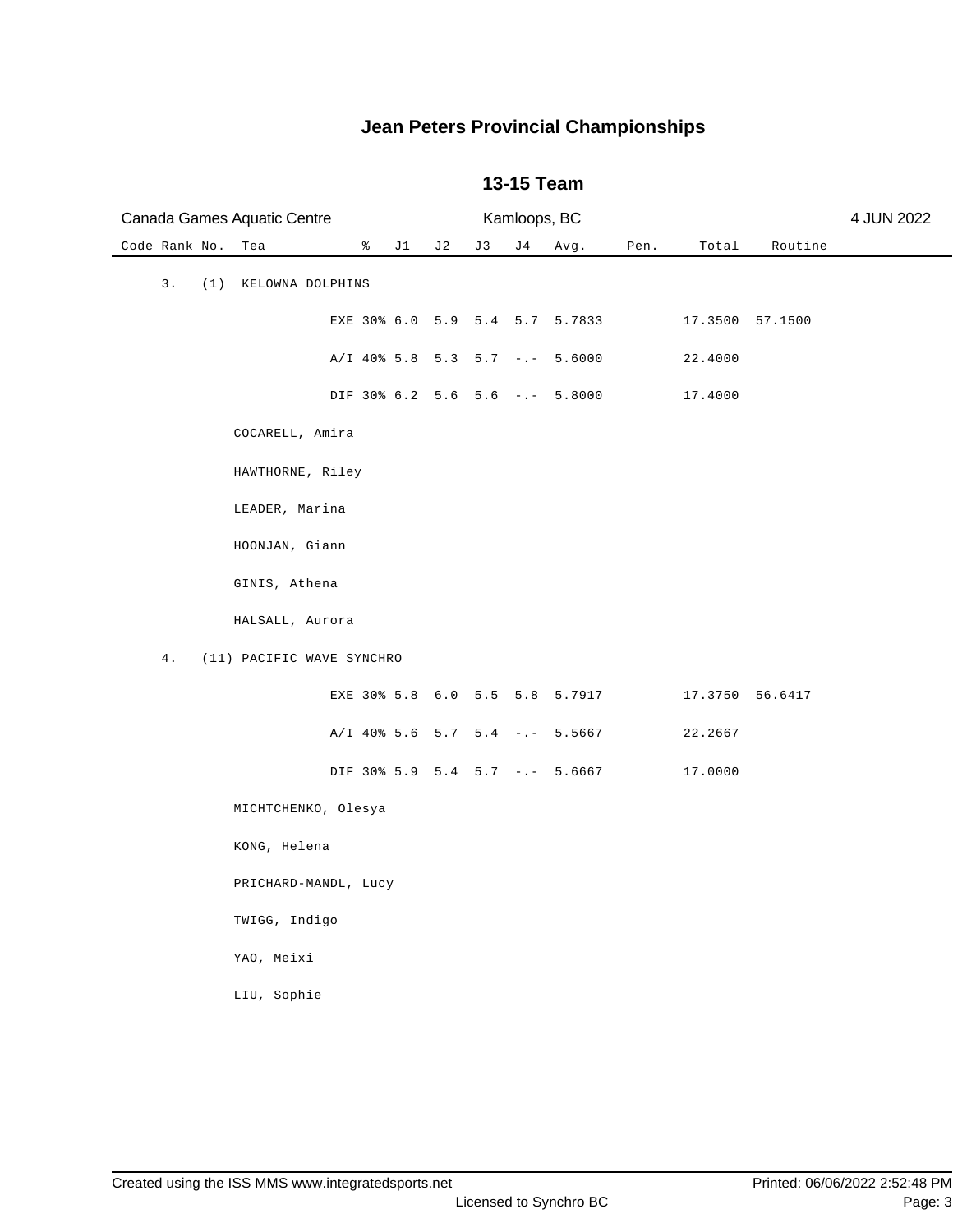| Canada Games Aquatic Centre          |                                  |     |    | Kamloops, BC |      |      |                        |         | 4 JUN 2022 |
|--------------------------------------|----------------------------------|-----|----|--------------|------|------|------------------------|---------|------------|
| Code Rank No.<br>Tea                 | $\frac{1}{6}$ J1                 | J 2 | J3 | J 4          | Avg. | Pen. | Total                  | Routine |            |
| 5.<br>(4) VICTORIA ARTISTIC SWIMMING |                                  |     |    |              |      |      |                        |         |            |
|                                      | EXE 30% 6.2 6.3 5.6 5.6 5.9083   |     |    |              |      |      | 17.7250 56.3583        |         |            |
|                                      | $A/I$ 40% 5.7 5.5 4.8 -.- 5.3333 |     |    |              |      |      | 21.3333                |         |            |
|                                      | DIF 30% 5.8 6.1 5.4 -.- 5.7667   |     |    |              |      |      | 17.3000                |         |            |
| BAI, Yingfan                         |                                  |     |    |              |      |      |                        |         |            |
| GHONEIM, Noor                        |                                  |     |    |              |      |      |                        |         |            |
| MILLER, Allison                      |                                  |     |    |              |      |      |                        |         |            |
| MORSON, Makena                       |                                  |     |    |              |      |      |                        |         |            |
| MURRAY, Scarlet                      |                                  |     |    |              |      |      |                        |         |            |
| 6.<br>(3) NANAIMO DIAMONDS           |                                  |     |    |              |      |      |                        |         |            |
|                                      | EXE 30% 6.1 6.1 5.9 5.8 5.9917   |     |    |              |      |      | $-1.0$ 17.9750 56.3417 |         |            |
|                                      | $A/I$ 40% 5.6 5.6 5.2 -.- 5.4667 |     |    |              |      |      | 21.8667                |         |            |
|                                      | DIF 30% 6.0 5.8 5.7 -.- 5.8333   |     |    |              |      |      | 17.5000                |         |            |
| FRANCISCO-IBRAHIM, Sofia             |                                  |     |    |              |      |      |                        |         |            |
| HANSON, Isabella                     |                                  |     |    |              |      |      |                        |         |            |
| JESSEY, Morgan                       |                                  |     |    |              |      |      |                        |         |            |
| KEELING, Lila                        |                                  |     |    |              |      |      |                        |         |            |
| KING, Raegan                         |                                  |     |    |              |      |      |                        |         |            |
| MACDONALD, Laryssa                   |                                  |     |    |              |      |      |                        |         |            |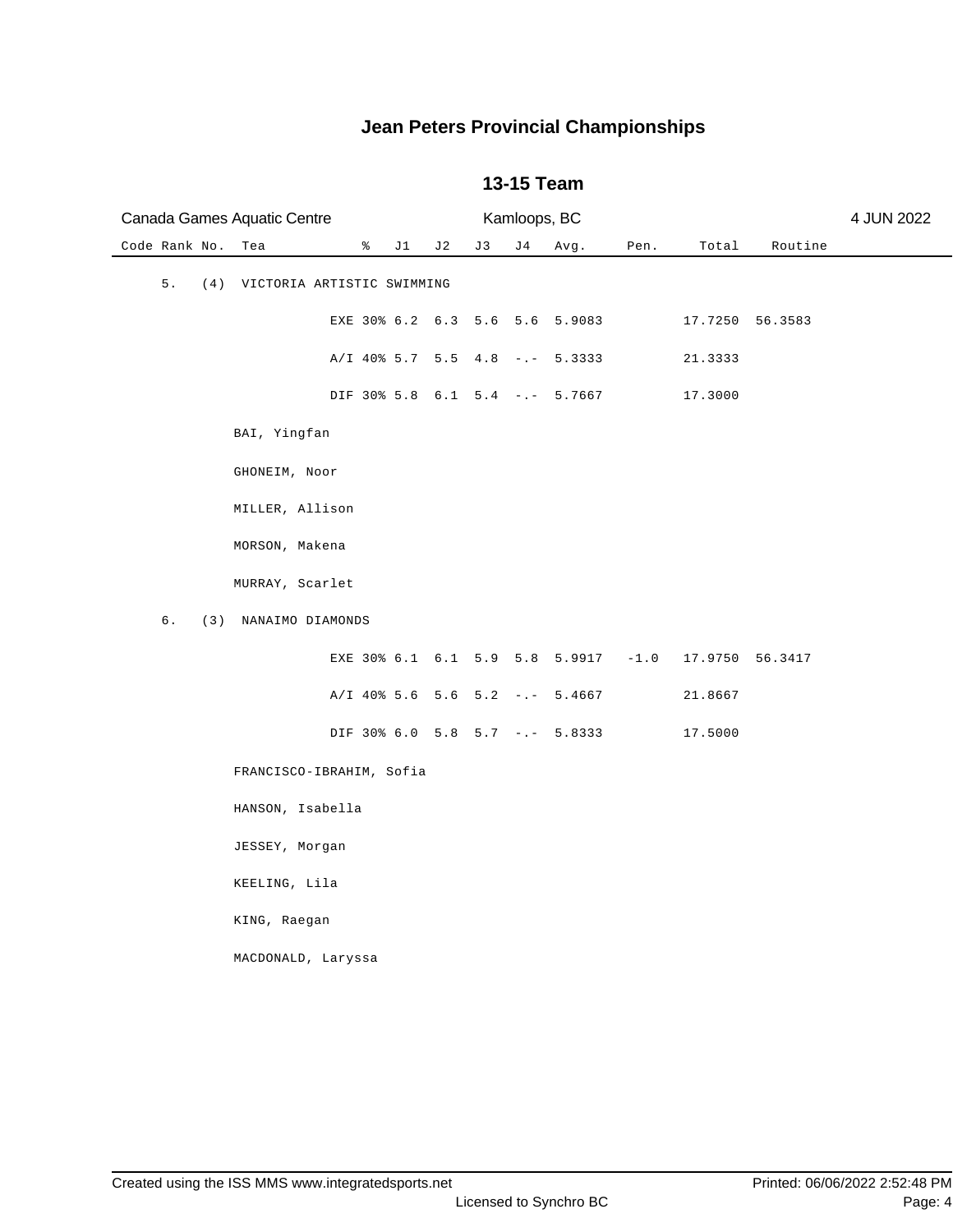| Canada Games Aquatic Centre                 |              |     |    | Kamloops, BC |                                  |      |                 |         | 4 JUN 2022 |
|---------------------------------------------|--------------|-----|----|--------------|----------------------------------|------|-----------------|---------|------------|
| Code Rank No.<br>Tea                        | $\approx$ J1 | J 2 | J3 | J 4          | Avg.                             | Pen. | Total           | Routine |            |
| $[V]$ 7.<br>(7) Nova Artistic Swimming Club |              |     |    |              |                                  |      |                 |         |            |
|                                             |              |     |    |              | EXE 30% 5.9 5.5 5.5 5.8 5.6583   |      | 16.9750 56.0083 |         |            |
|                                             |              |     |    |              | $A/I$ 40% 5.8 5.4 5.1 -.- 5.4333 |      | 21.7333         |         |            |
|                                             |              |     |    |              | DIF 30% 6.1 5.6 5.6 -.- 5.7667   |      | 17.3000         |         |            |
| HENDERSON, Isabel                           |              |     |    |              |                                  |      |                 |         |            |
| LEMERMEYER, Lucy                            |              |     |    |              |                                  |      |                 |         |            |
| ROTA, Gabriella                             |              |     |    |              |                                  |      |                 |         |            |
| SOLIMAN, Grace                              |              |     |    |              |                                  |      |                 |         |            |
| 7.<br>(12) NELSON REFLECTIONS               |              |     |    |              |                                  |      |                 |         |            |
|                                             |              |     |    |              | EXE 30% 5.7 6.2 5.7 5.1 5.6917   |      | 17.0750 55.2750 |         |            |
|                                             |              |     |    |              | $A/I$ 40% 5.4 5.8 5.0 -.- 5.4000 |      | 21.6000         |         |            |
|                                             |              |     |    |              | DIF 30% 5.7 5.5 5.4 -.- 5.5333   |      | 16.6000         |         |            |
| SCHROEDER, Mia                              |              |     |    |              |                                  |      |                 |         |            |
| SHERSTOBITOFF, Elle                         |              |     |    |              |                                  |      |                 |         |            |
| SPARROW, Sarah                              |              |     |    |              |                                  |      |                 |         |            |
| MORRIS, Ella                                |              |     |    |              |                                  |      |                 |         |            |
| WILSON, Isabel                              |              |     |    |              |                                  |      |                 |         |            |
| SOLARIK, Thea                               |              |     |    |              |                                  |      |                 |         |            |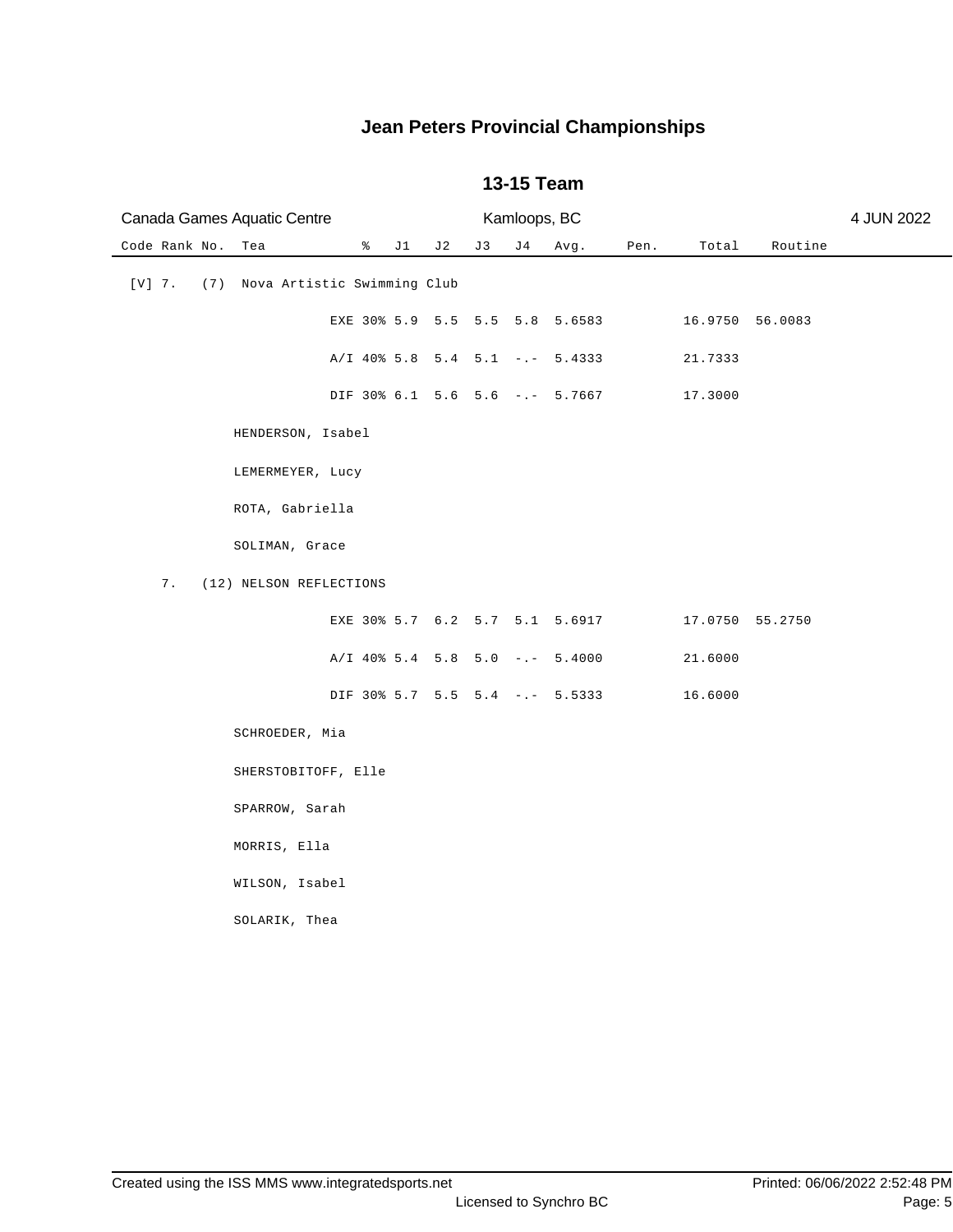| Canada Games Aquatic Centre          |                                  |     |     | Kamloops, BC |                                |      |                 |                 | 4 JUN 2022 |
|--------------------------------------|----------------------------------|-----|-----|--------------|--------------------------------|------|-----------------|-----------------|------------|
| Code Rank No.<br>Tea                 | $\sqrt[3]{}$ J1                  | J 2 | J 3 | J 4          | Avg.                           | Pen. | Total           | Routine         |            |
| 8.<br>(9) PACIFIC WAVE SYNCHRO       |                                  |     |     |              |                                |      |                 |                 |            |
|                                      |                                  |     |     |              | EXE 30% 5.4 5.2 5.6 5.5 5.4417 |      |                 | 16.3250 53.0250 |            |
|                                      | A/I 40% 5.4 5.2 4.7 -.- 5.1000   |     |     |              |                                |      | 20.4000         |                 |            |
|                                      |                                  |     |     |              | DIF 30% 5.5 5.3 5.5 -.- 5.4333 |      | 16.3000         |                 |            |
| HE, Hellen                           |                                  |     |     |              |                                |      |                 |                 |            |
| HUNTER, Nina                         |                                  |     |     |              |                                |      |                 |                 |            |
| SAJAN, Nyla                          |                                  |     |     |              |                                |      |                 |                 |            |
| TIAN, Arissa                         |                                  |     |     |              |                                |      |                 |                 |            |
| IMRAN, Inaayah                       |                                  |     |     |              |                                |      |                 |                 |            |
| ELESWY, Layan                        |                                  |     |     |              |                                |      |                 |                 |            |
| AFLAKI, Tanin                        |                                  |     |     |              |                                |      |                 |                 |            |
| SERIOSA, Madison                     |                                  |     |     |              |                                |      |                 |                 |            |
| 9.<br>(5) PRINCE GEORGE WATER LILIES |                                  |     |     |              |                                |      |                 |                 |            |
|                                      |                                  |     |     |              | EXE 30% 5.1 6.2 5.4 5.2 5.3583 |      | 16.0750 51.1417 |                 |            |
|                                      | $A/I$ 40% 5.1 4.8 5.0 -.- 4.9667 |     |     |              |                                |      | 19.8667         |                 |            |
|                                      | DIF 30% 5.0 4.9 5.3 -.- 5.0667   |     |     |              |                                |      | 15.2000         |                 |            |
| MCKINNON, Jazlyn                     |                                  |     |     |              |                                |      |                 |                 |            |
| POSTERARO, Thea                      |                                  |     |     |              |                                |      |                 |                 |            |
| METZ, Vera                           |                                  |     |     |              |                                |      |                 |                 |            |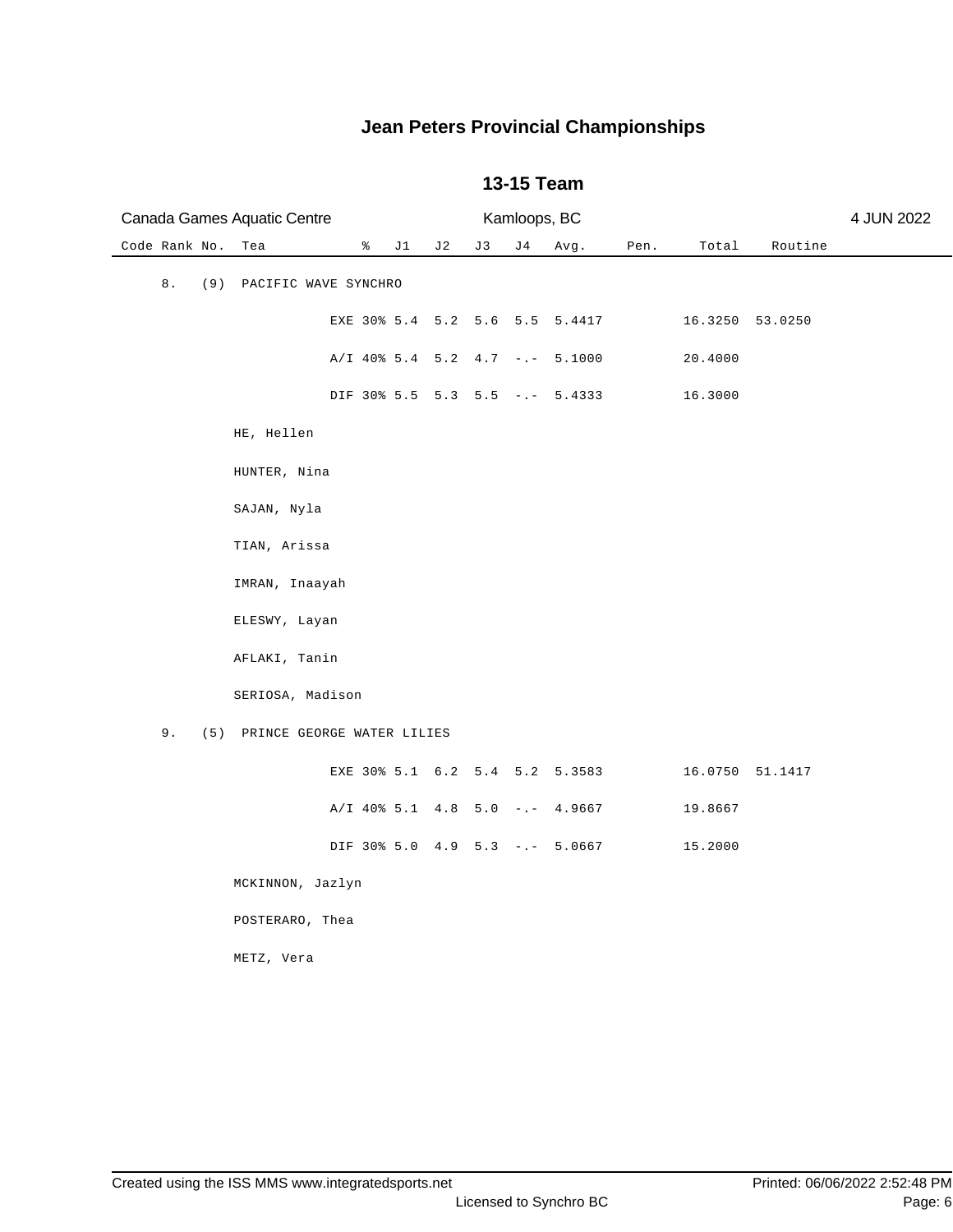| Canada Games Aquatic Centre |                                        |              |     | Kamloops, BC |     |                                  |      |                 | 4 JUN 2022 |  |
|-----------------------------|----------------------------------------|--------------|-----|--------------|-----|----------------------------------|------|-----------------|------------|--|
| Code Rank No.               | Tea                                    | $\approx$ J1 | J 2 | J3           | J 4 | Avg.                             | Pen. | Total           | Routine    |  |
| 10.                         | (8) MAPLE RIDGE ARTISTIC SWIMMING CLUB |              |     |              |     |                                  |      |                 |            |  |
|                             |                                        |              |     |              |     | EXE 30% 4.8 5.1 4.8 5.0 4.9083   |      | 14.7250 46.6917 |            |  |
|                             |                                        |              |     |              |     | $A/I$ 40% 4.4 4.2 4.8 -.- 4.4667 |      | 17.8667         |            |  |
|                             |                                        |              |     |              |     | DIF 30% 4.6 4.8 4.7 -.- 4.7000   |      | 14.1000         |            |  |
|                             | FEHR, Evangelina                       |              |     |              |     |                                  |      |                 |            |  |
|                             | LU, Angela                             |              |     |              |     |                                  |      |                 |            |  |
|                             | NATRALL, Sarha                         |              |     |              |     |                                  |      |                 |            |  |
|                             | LONG, Sadie                            |              |     |              |     |                                  |      |                 |            |  |
|                             | PERRETT, Alyssa                        |              |     |              |     |                                  |      |                 |            |  |
|                             | PETERSON, Elyse                        |              |     |              |     |                                  |      |                 |            |  |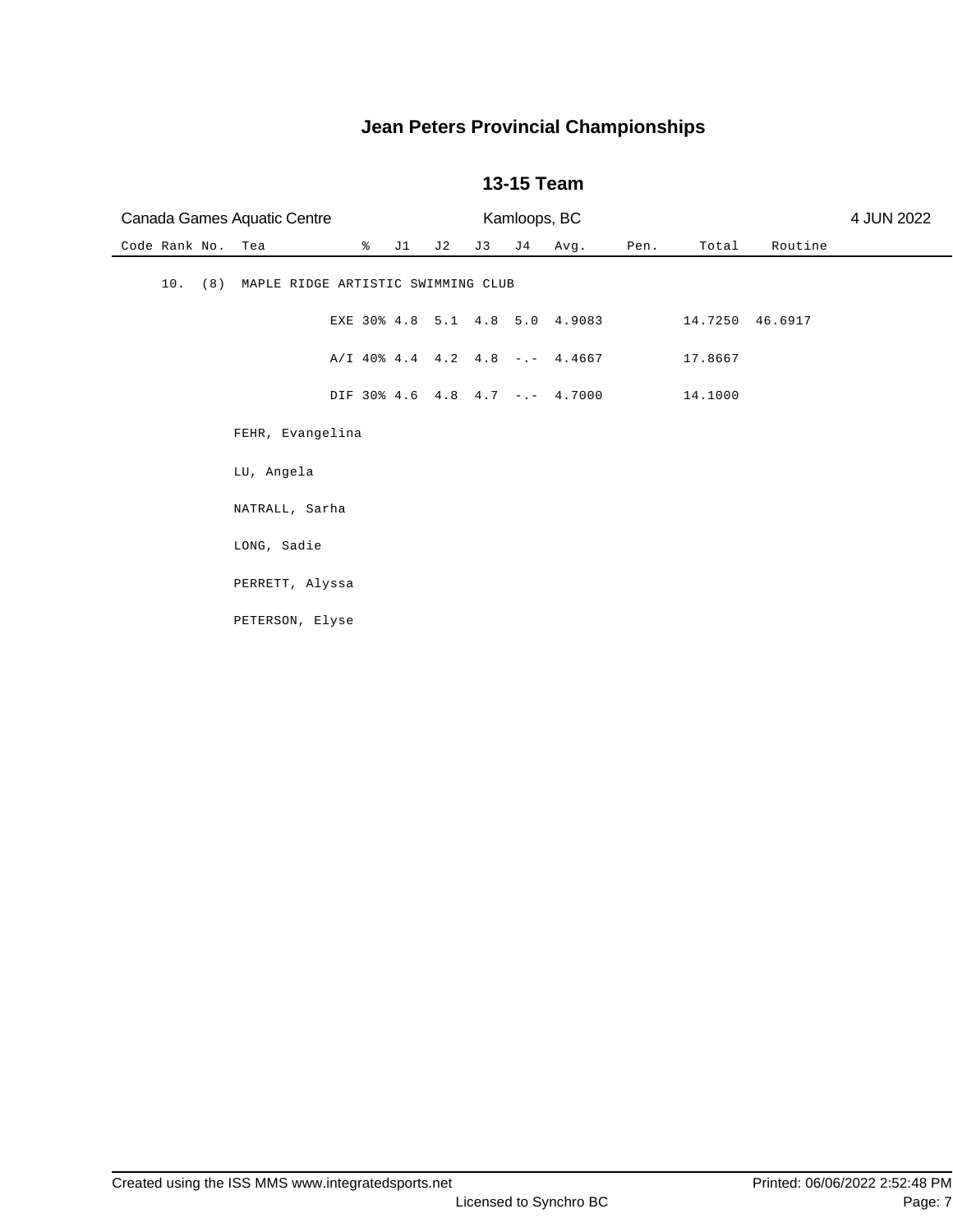| Canada Games Aquatic Centre            | Kamloops, BC                     |                  | 4 JUN 2022 |
|----------------------------------------|----------------------------------|------------------|------------|
| Code Rank No.<br>ိ<br>J 1<br>Tea       | J 2<br>J 4<br>Pen.<br>J3<br>Avg. | Total<br>Routine |            |
|                                        | Chief Referee: STEWART, Carol    |                  |            |
| Execution 30%                          | Artistic Impression 40%          | Difficulty 30%   |            |
| J1 DEMERIS, Christina                  | CURTIS, Mandy                    | XU, Fannia       |            |
| YANG, Emily<br>J 2                     | BALCOMBE, Lisa                   | BENNU, Robin     |            |
| EVANSON, Maureen<br>J 3                | HOESS, Lucia                     | YAROSHUK, Tim    |            |
| J4 LEFRANC, Rachel                     |                                  |                  |            |
|                                        |                                  |                  |            |
| [V] 1. (2) Nova Artistic Swimming Club |                                  |                  |            |
| LEMKE, Katja                           |                                  |                  |            |
| PEREZ-GERALD, Madeleine                |                                  |                  |            |
|                                        | EXE 30% 7.0 6.6 6.3 5.9 6.4500   | 19.3500 66.5500  |            |
|                                        | $A/I$ 40% 7.0 6.8 6.6 -.- 6.8000 | 27.2000          |            |
|                                        | DIF 30% 6.9 6.7 6.4 -.- 6.6667   | 20.0000          |            |
| $1$ .<br>(3) NELSON REFLECTIONS        |                                  |                  |            |
| SONNICHSEN, Brooke                     |                                  |                  |            |
| SONNICHSEN, Ashley                     |                                  |                  |            |
|                                        | EXE 30% 6.4 6.4 6.2 6.0 6.2833   | 18.8500 63.2500  |            |
|                                        | A/I 40% 6.5 6.3 6.7 -.- 6.5000   | 26.0000          |            |
|                                        | DIF 30% 6.4 5.8 6.2 -.- 6.1333   | 18.4000          |            |

#### **16-20 Duet**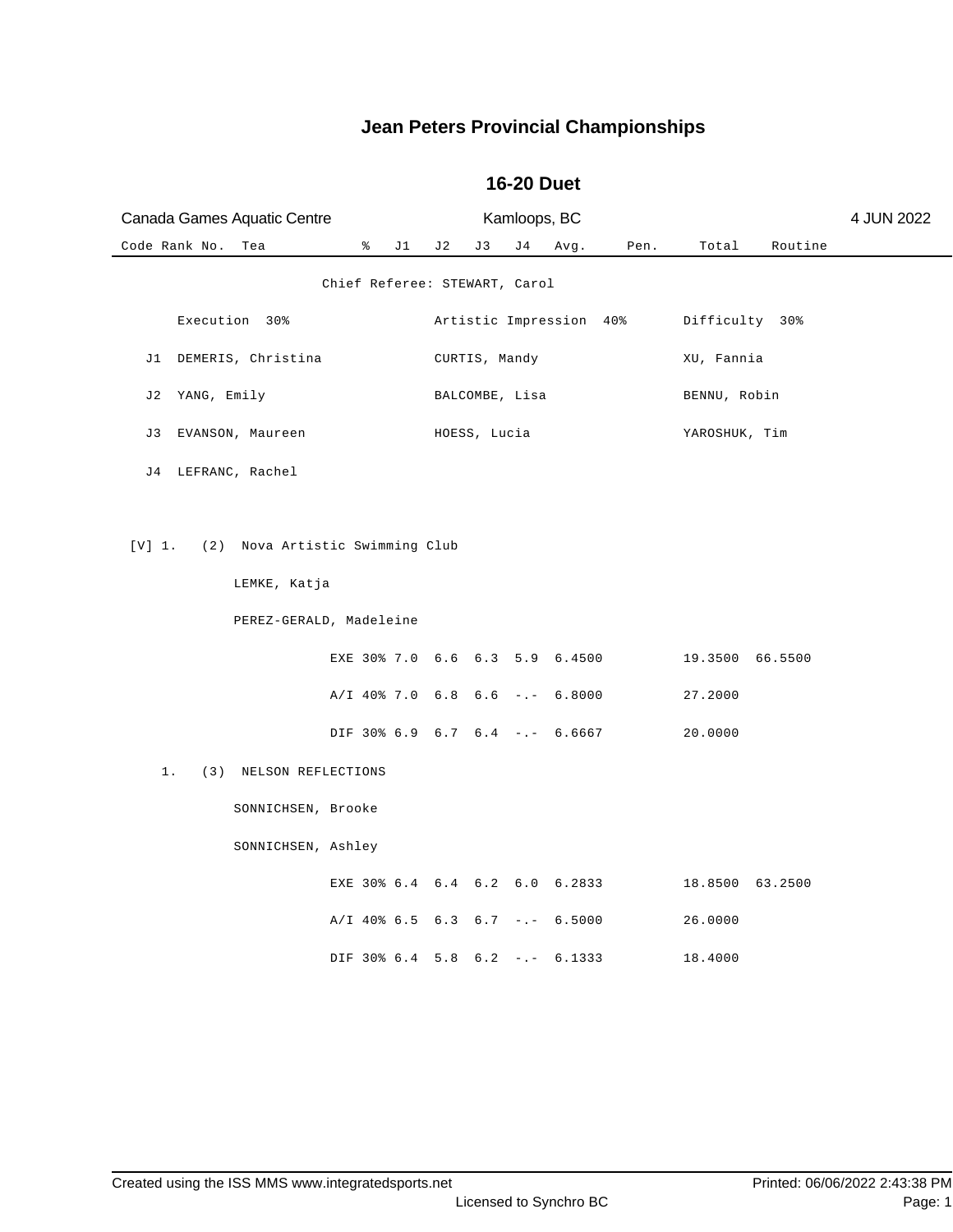| Canada Games Aquatic Centre |                                |   |    | Kamloops, BC |     |    |                                  |      | 4 JUN 2022      |         |  |
|-----------------------------|--------------------------------|---|----|--------------|-----|----|----------------------------------|------|-----------------|---------|--|
| Code Rank No.               | Tea                            | ိ | J1 | J 2          | J 3 | J4 | Avg.                             | Pen. | Total           | Routine |  |
| 2.                          | (4) PRINCE GEORGE WATER LILIES |   |    |              |     |    |                                  |      |                 |         |  |
|                             | HUGGETT, Kimberly              |   |    |              |     |    |                                  |      |                 |         |  |
|                             | VEEKEN, Sienna                 |   |    |              |     |    |                                  |      |                 |         |  |
|                             |                                |   |    |              |     |    | EXE 30% 6.2 6.3 5.9 5.2 6.0000   |      | 18.0000 61.3667 |         |  |
|                             |                                |   |    |              |     |    | $A/I$ 40% 6.3 6.1 6.4 -.- 6.2667 |      | 25.0667         |         |  |
|                             |                                |   |    |              |     |    | DIF 30% 6.0 6.3 6.0 -.- 6.1000   |      | 18.3000         |         |  |
| 3.                          | (1) RAVENSONG WATERDANCERS     |   |    |              |     |    |                                  |      |                 |         |  |
|                             | KJELLBOTN, Natalie             |   |    |              |     |    |                                  |      |                 |         |  |
|                             | WALDIE, Sydney                 |   |    |              |     |    |                                  |      |                 |         |  |
|                             |                                |   |    |              |     |    | EXE 30% 6.2 5.9 5.5 6.0 5.9333   |      | 17.8000 60.8000 |         |  |
|                             |                                |   |    |              |     |    | $A/I$ 40% 6.1 6.0 6.5 -.- 6.2000 |      | 24.8000         |         |  |
|                             |                                |   |    |              |     |    | DIF 30% 6.1 6.0 6.1 -.- 6.0667   |      | 18.2000         |         |  |

#### **16-20 Duet**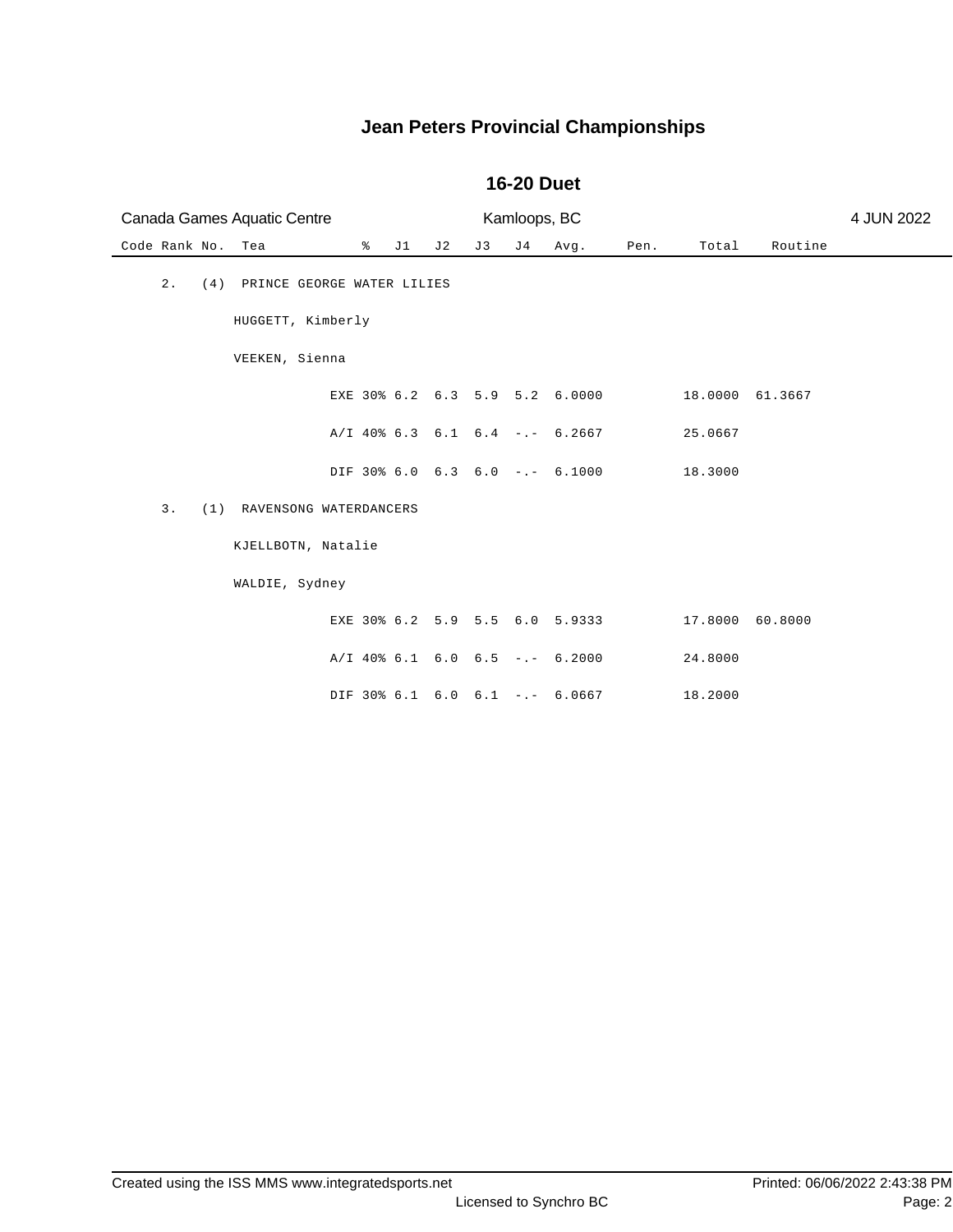# Code Rank No. J1 J2 J3 J4 J5 Pen. Total Routine Canada Games Aquatic Centre Kamloops, BC 4 JUN 2022 Chief Referee: STEWART, Carol F1: Ariana  $F2$ : Rio 180 F3: Jupiter F4: Oceanea DD: 2.2 DD: 3.1 DD: 2.8 DD: 2.1 J1 DEMERIS, Christina BALCOMBE, Lisa DEMERIS, Christina BALCOMBE, Lisa J2 BENNU, Robin CURTIS, Mandy BENNU, Robin CURTIS, Mandy J3 YANG, Emily HOESS, Lucia YANG, Emily HOESS, Lucia J4 XU, Fannia LEFRANC, Rachel XU, Fannia LEFRANC, Rachel J5 YAROSHUK, Tim EVANSON, Maureen YAROSHUK, Tim EVANSON, Maureen Alt. Figure 1 Ariana 2.2 Figure 2 Rio 180 3.1 Figure 3 Jupiter 2.8 Figure 4 Oceanea 2.1 Total: 10.2 [V] 1. (13) LEMKE, Katja (Nova Artistic Swimming Club) Fig #1 7.0 7.2 7.2 6.5 6.5 6.9000 67.6765 Fig #2 7.2 6.6 6.2 7.0 6.1 6.6000

#### **16-20 Figures**

Created using the ISS MMS www.integratedsports.net Printed: 06/06/2022 1:19:25 PM

Fig #3 7.3 6.7 7.4 6.8 6.9 7.0000

Fig #4 6.8 6.6 6.5 6.6 6.0 6.5667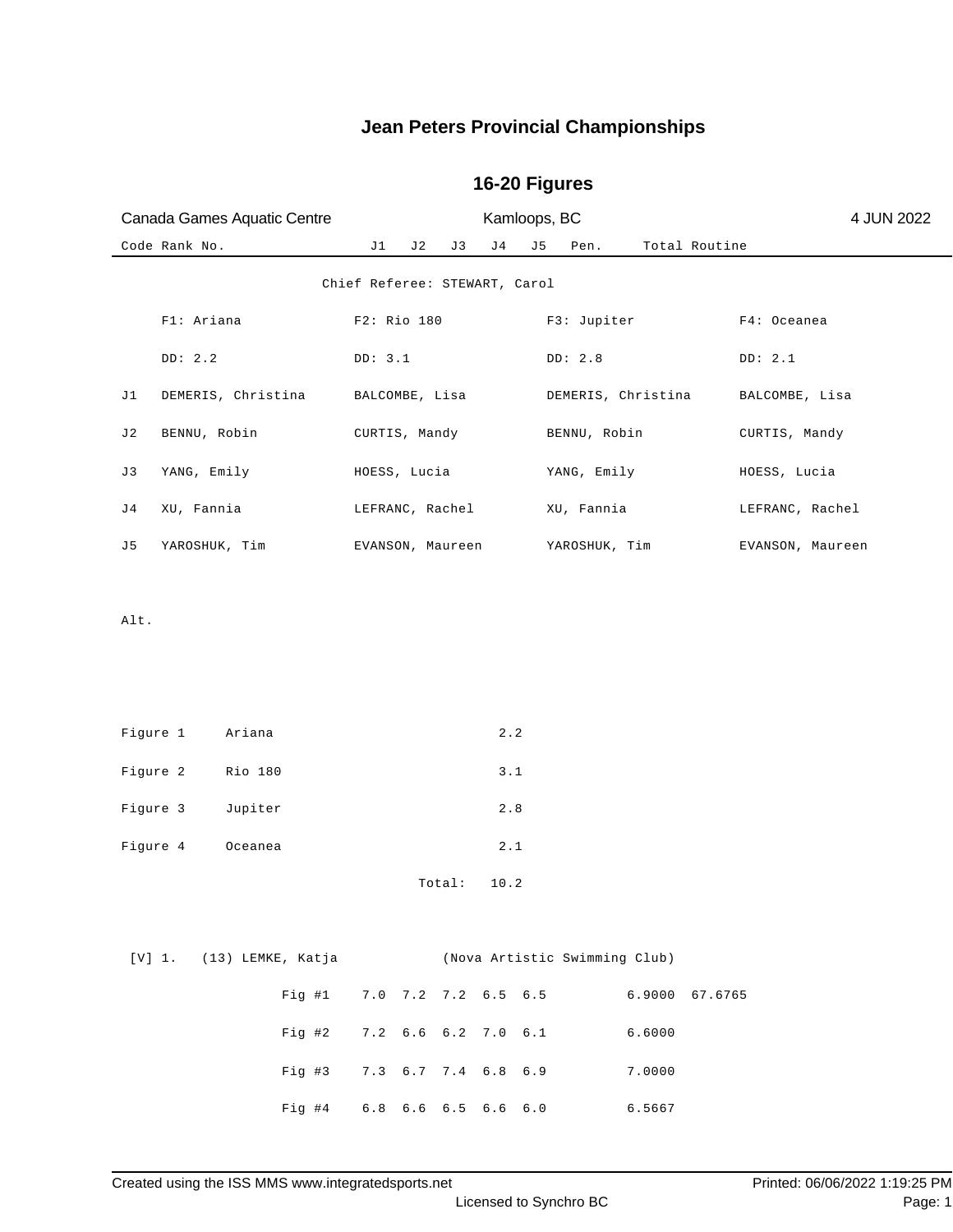## **16-20 Figures**

| Canada Games Aquatic Centre |  | Kamloops, BC |  |                     | 4 JUN 2022    |  |
|-----------------------------|--|--------------|--|---------------------|---------------|--|
| Code Rank No.               |  |              |  | J1 J2 J3 J4 J5 Pen. | Total Routine |  |

|  |        |                                      |                   |  |             | [V] 1. (19) PEREZ-GERALD, M. (Nova Artistic Swimming Club)  |        |                |
|--|--------|--------------------------------------|-------------------|--|-------------|-------------------------------------------------------------|--------|----------------|
|  |        |                                      |                   |  |             | Fig #1 $6.9$ 7.2 7.4 7.1 $6.4$                              |        | 7.0667 66.0850 |
|  |        |                                      |                   |  |             | Fig #2 $6.7$ $6.3$ $6.5$ $6.3$ $6.7$                        | 6.5000 |                |
|  |        |                                      |                   |  |             | Fig #3 $6.3$ 7.0 $6.6$ $6.7$ $6.5$                          | 6.6000 |                |
|  |        |                                      |                   |  |             | Fig #4 6.7 6.5 6.2 6.1 6.2                                  | 6.3000 |                |
|  |        |                                      |                   |  |             | [V] 1. (11) DEERING, McKinley (Nova Artistic Swimming Club) |        |                |
|  |        | Fig #1 6.7 6.5 7.0 6.6 6.6           |                   |  |             |                                                             |        | 6.6333 65.7353 |
|  | Fig 42 |                                      | $6.7$ $6.0$ $6.5$ |  | $6.5 \t6.4$ |                                                             | 6.4667 |                |
|  |        | Fig #3 $6.7$ $6.5$ $6.6$ $6.5$ $7.0$ |                   |  |             |                                                             | 6.6000 |                |
|  |        |                                      |                   |  |             | Fig #4 6.8 6.7 6.6 6.5 6.6 6.6333                           |        |                |
|  |        |                                      |                   |  |             |                                                             |        |                |
|  |        |                                      |                   |  |             | 1. (23) HUGGETT, Kimberly (PRINCE GEORGE WATER LILIES)      |        |                |
|  |        |                                      |                   |  |             | Fig #1 6.6 6.1 6.0 6.2 6.5 6.2667 63.0850                   |        |                |
|  |        |                                      |                   |  |             | Fig #2 6.5 6.3 6.6 5.7 6.3 6.3667                           |        |                |
|  |        | Fig #3 $6.6$ 5.9 $6.5$ 5.8 $6.6$     |                   |  |             |                                                             | 6.3333 |                |
|  |        | Fig #4 6.4 5.6 6.0 6.6 6.3           |                   |  |             |                                                             | 6.2333 |                |
|  |        |                                      |                   |  |             | 2. (17) SONNICHSEN, Ashley (NELSON REFLECTIONS)             |        |                |
|  |        |                                      |                   |  |             | Fig #1 $6.3$ $6.2$ $6.5$ $6.5$ $6.4$                        |        | 6.4000 62.9412 |
|  |        |                                      |                   |  |             | Fig #2 $6.4$ $6.0$ $6.5$ $6.0$ $6.7$                        | 6.3000 |                |
|  |        |                                      |                   |  |             | Fig #3 $5.9$ 5.7 6.3 6.4 6.8                                | 6.2000 |                |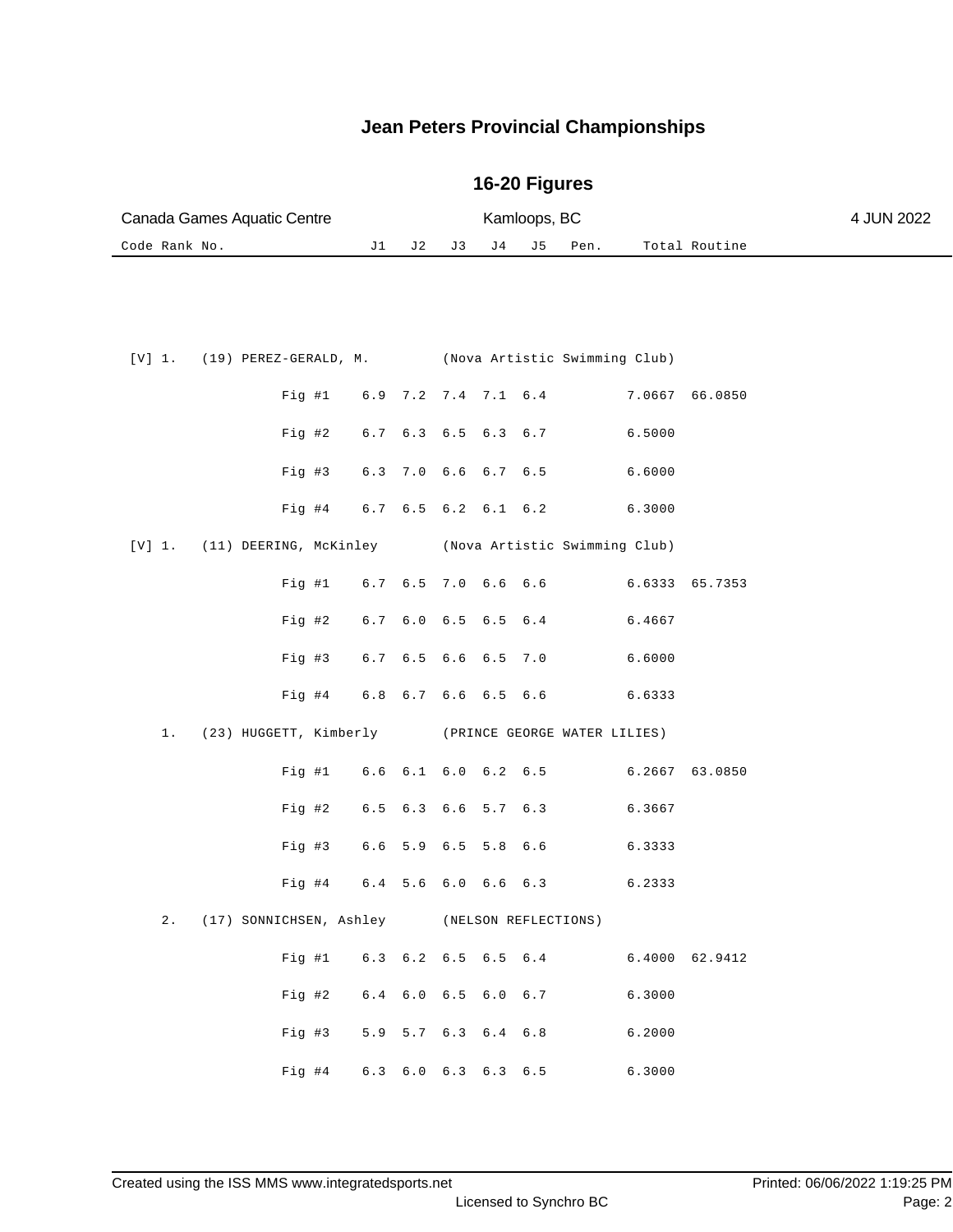| Canada Games Aquatic Centre |  |  |  |  | Kamloops, BC |                     |               |  |  |
|-----------------------------|--|--|--|--|--------------|---------------------|---------------|--|--|
| Code Rank No.               |  |  |  |  |              | J1 J2 J3 J4 J5 Pen. | Total Routine |  |  |

|  |  |                                         |  |  | [V] 3. (5) KING, Gabrielle (Nova Artistic Swimming Club) |        |                |
|--|--|-----------------------------------------|--|--|----------------------------------------------------------|--------|----------------|
|  |  |                                         |  |  | Fig #1 6.5 6.3 5.7 6.4 6.3 6.3333 62.8888                |        |                |
|  |  |                                         |  |  | Fig #2 $6.3$ $6.2$ $6.4$ $6.1$ $6.5$                     | 6.3000 |                |
|  |  |                                         |  |  | Fig #3 6.2 6.1 6.2 6.4 6.3 6.2333                        |        |                |
|  |  |                                         |  |  | Fig #4 6.2 6.8 6.3 6.0 6.4 6.3000                        |        |                |
|  |  | 3. (2) KNUDSGAARD, Mya                  |  |  | (PRINCE GEORGE WATER LILIES)                             |        |                |
|  |  | Fig #1 6.4 6.3 6.0 6.4 5.6              |  |  |                                                          |        | 6.2333 62.7581 |
|  |  | Fig #2 $6.6$ $6.2$ $6.3$ $6.4$ $6.7$    |  |  |                                                          | 6.4333 |                |
|  |  |                                         |  |  | Fig #3 6.2 5.9 6.5 5.7 6.4 6.1667                        |        |                |
|  |  |                                         |  |  | Fig #4 5.8 5.8 6.5 6.5 6.4 6.2333                        |        |                |
|  |  |                                         |  |  |                                                          |        |                |
|  |  | 4. (18) MORRIS, Jasmine (BC AQUASONICS) |  |  |                                                          |        |                |
|  |  |                                         |  |  | Fig #1 6.8 7.0 6.8 6.5 6.6 6.7333 62.6863                |        |                |
|  |  |                                         |  |  | Fig #2 $6.3$ $6.1$ $6.2$ $5.8$ $6.0$ $6.1000$            |        |                |
|  |  | Fig #3 $6.5$ 5.4 $6.0$ 6.0 $6.2$        |  |  |                                                          | 6.0667 |                |
|  |  | Fig #4 $6.3$ $6.2$ $6.4$ $5.9$ $6.6$    |  |  | 6.3000                                                   |        |                |
|  |  | 5. (4) JONES, Cadence                   |  |  | (NANAIMO DIAMONDS)                                       |        |                |
|  |  |                                         |  |  | Fig #1 $6.3$ 5.7 5.8 5.9 5.9                             |        | 5.8667 62.5425 |
|  |  |                                         |  |  | Fig #2 6.7 6.7 6.3 6.0 6.1                               | 6.3667 |                |
|  |  |                                         |  |  | Fig #3 $6.5$ $6.3$ $6.7$ $6.0$ $6.4$                     | 6.4000 |                |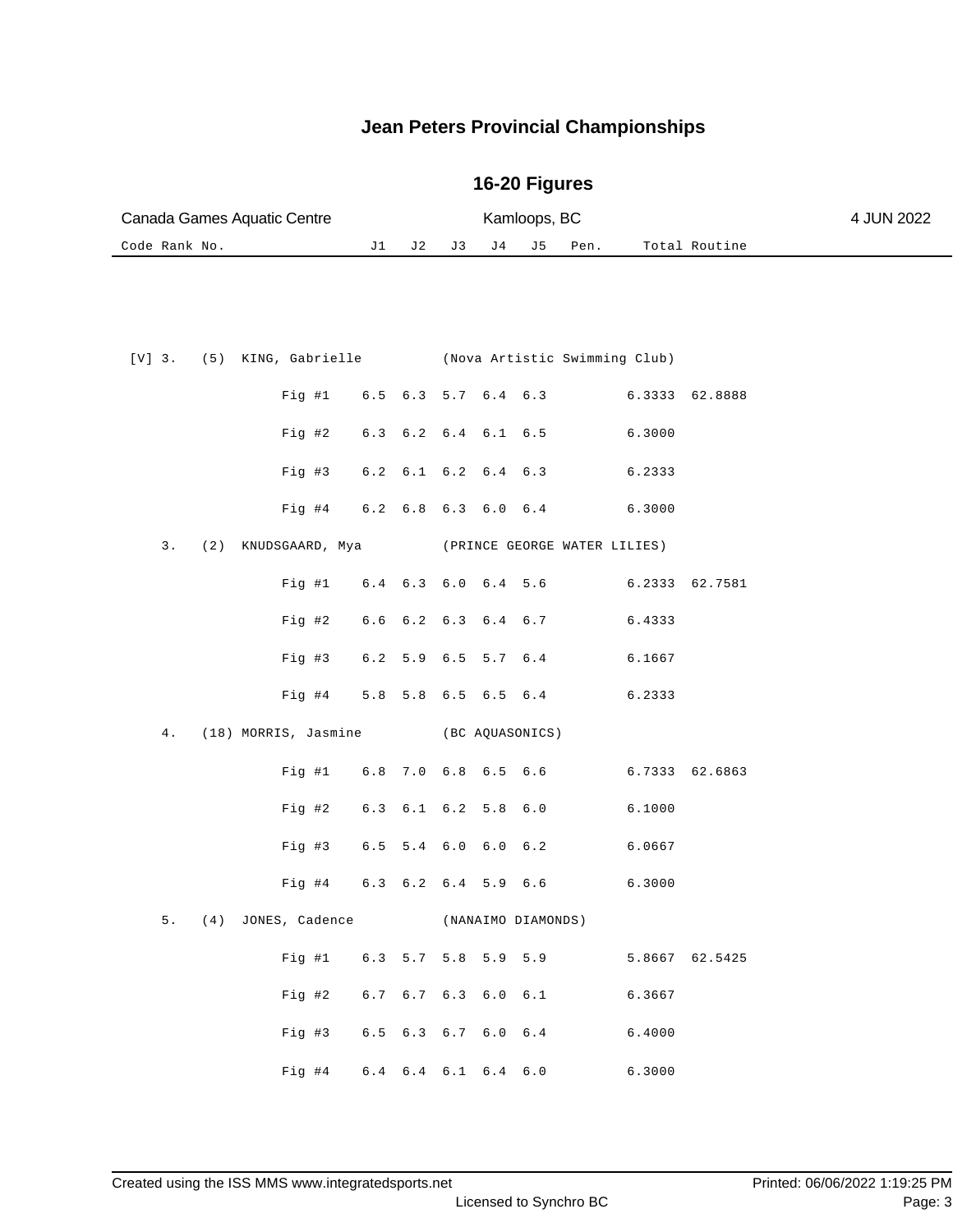| Canada Games Aquatic Centre |  |  |  |  | Kamloops, BC |                     |               |  |  |
|-----------------------------|--|--|--|--|--------------|---------------------|---------------|--|--|
| Code Rank No.               |  |  |  |  |              | J1 J2 J3 J4 J5 Pen. | Total Routine |  |  |

|  |  |                     |                                      |  |                 | [V] 6. (14) HUGHES, Meghan (Nova Artistic Swimming Club) |  |
|--|--|---------------------|--------------------------------------|--|-----------------|----------------------------------------------------------|--|
|  |  |                     |                                      |  |                 | Fig #1 5.9 6.5 6.4 6.2 6.3 6.3000 62.2777                |  |
|  |  |                     |                                      |  |                 | Fig #2 $6.1$ $6.3$ $6.1$ $5.5$ $6.1$<br>6.1000           |  |
|  |  |                     |                                      |  |                 | Fig #3 6.4 6.4 6.2 6.1 5.9 6.2333                        |  |
|  |  |                     | Fig #4 $6.2$ 6.4 $6.4$ 6.2 $6.5$     |  |                 | 6.3333                                                   |  |
|  |  | 6. (6) FANG, Ashley |                                      |  | (BC AQUASONICS) |                                                          |  |
|  |  |                     |                                      |  |                 | Fig #1 5.7 5.6 5.7 6.1 5.8 5.7333 61.8856                |  |
|  |  |                     |                                      |  |                 | Fig #2 5.6 6.0 6.1 5.9 6.0 5.9667                        |  |
|  |  |                     |                                      |  |                 | Fig #3 $6.3$ $6.9$ $6.3$ $6.7$ $7.1$ $6.6333$            |  |
|  |  |                     |                                      |  |                 | Fig #4 $6.4$ 6.7 6.5 6.3 6.0 6.4000                      |  |
|  |  |                     |                                      |  |                 | [V] 7. (8) RAE, Savannah (Nova Artistic Swimming Club)   |  |
|  |  |                     |                                      |  |                 | Fig #1 6.0 5.8 6.0 5.7 6.5 5.9333 61.5228                |  |
|  |  |                     |                                      |  |                 | Fig #2 6.4 6.5 6.5 5.8 6.0<br>6.3000                     |  |
|  |  |                     |                                      |  |                 | Fig #3 6.5 5.8 5.8 5.8 6.4 6.0000                        |  |
|  |  |                     |                                      |  |                 | Fig #4 6.4 6.4 6.3 6.0 6.5 6.3667                        |  |
|  |  |                     |                                      |  |                 | 7. (9) VEEKEN, Sienna (PRINCE GEORGE WATER LILIES)       |  |
|  |  |                     |                                      |  |                 | Fig #1 6.2 6.4 5.9 6.2 5.9 6.1000 61.3627                |  |
|  |  |                     |                                      |  |                 |                                                          |  |
|  |  |                     | Fig #2 $6.2$ $6.7$ $6.3$ $6.0$ $6.8$ |  |                 | 6.4000                                                   |  |
|  |  |                     |                                      |  |                 | Fig #3 5.7 5.7 5.4 6.0 6.1<br>5.8000                     |  |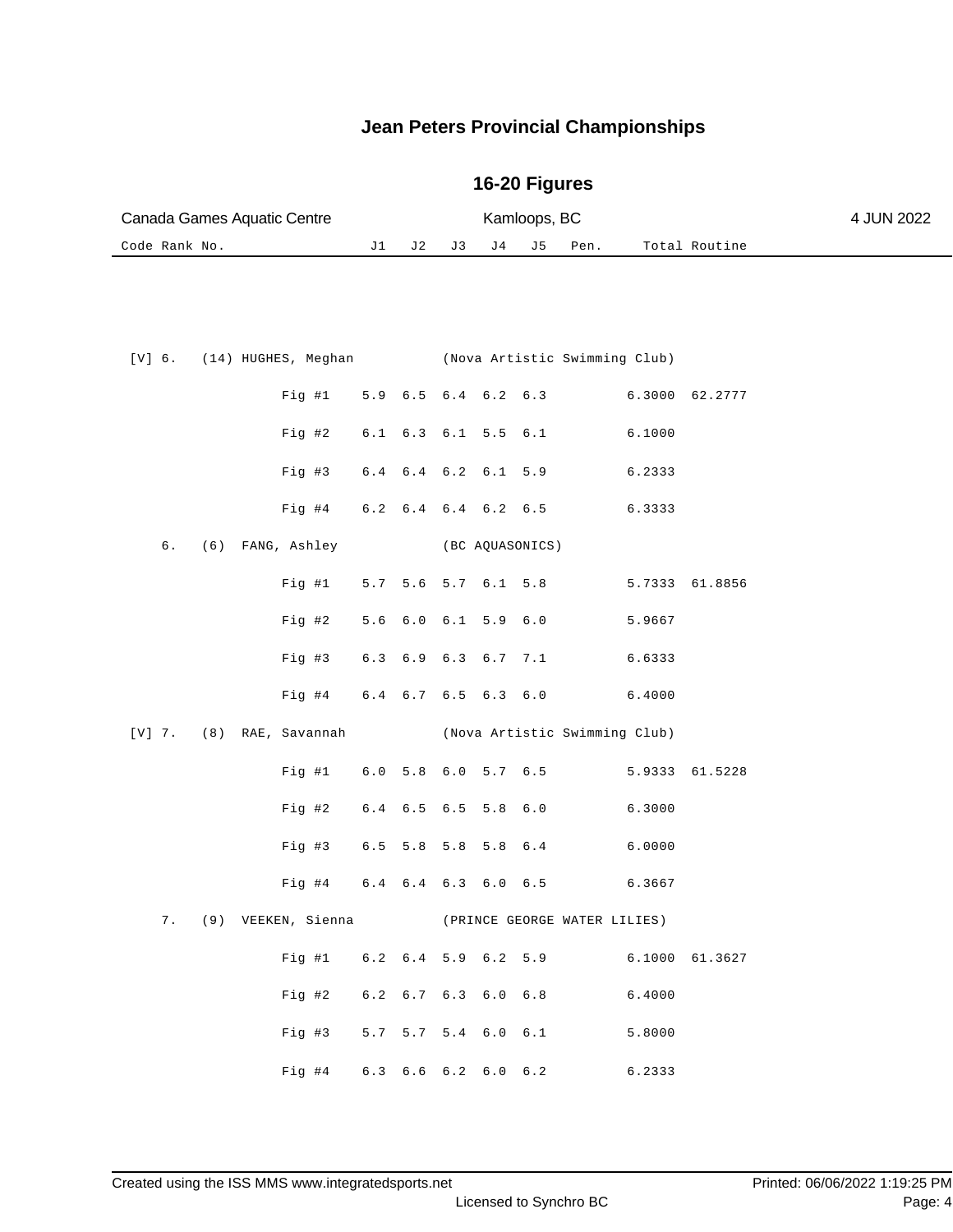| Canada Games Aquatic Centre |  |                                                        |    |                     |     | 4 JUN 2022 |                     |                          |        |                |  |
|-----------------------------|--|--------------------------------------------------------|----|---------------------|-----|------------|---------------------|--------------------------|--------|----------------|--|
| Code Rank No.               |  |                                                        | J1 | J 2                 | J 3 | J 4        | J 5                 | Pen.                     |        | Total Routine  |  |
|                             |  |                                                        |    |                     |     |            |                     |                          |        |                |  |
|                             |  |                                                        |    |                     |     |            |                     |                          |        |                |  |
|                             |  |                                                        |    |                     |     |            |                     |                          |        |                |  |
| 8.                          |  | (22) SONNICHSEN, Brooke (NELSON REFLECTIONS)           |    |                     |     |            |                     |                          |        |                |  |
|                             |  | Fig #1                                                 |    |                     |     |            | 5.9 5.8 6.3 6.3 6.6 |                          |        | 6.1667 61.2679 |  |
|                             |  | Fig #2                                                 |    | 6.3 5.5 6.5 6.1 6.0 |     |            |                     |                          | 6.1333 |                |  |
|                             |  | Fig #3                                                 |    | 6.3 5.6 5.9 6.0 6.2 |     |            |                     |                          | 6.0333 |                |  |
|                             |  | Fig #4 6.3 5.8 6.1 6.2 6.5                             |    |                     |     |            |                     |                          | 6.2000 |                |  |
| 9.                          |  | (7) PARADIS, Izzy                                      |    |                     |     |            | (KELOWNA DOLPHINS)  |                          |        |                |  |
|                             |  | Fig #1                                                 |    | 5.8 5.7 5.8 5.8 5.5 |     |            |                     |                          |        | 5.7667 61.2615 |  |
|                             |  | Fig #2                                                 |    | 6.2 5.8 6.2 6.1 6.3 |     |            |                     |                          | 6.1667 |                |  |
|                             |  | Fig #3                                                 |    | 6.4 6.3 6.0 6.1 6.0 |     |            |                     |                          | 6.1333 |                |  |
|                             |  | Fig #4 6.6 6.5 6.0 6.2 6.6                             |    |                     |     |            |                     |                          | 6.4333 |                |  |
| 10.                         |  | (3) WALDIE, Sydney                                     |    |                     |     |            |                     | (RAVENSONG WATERDANCERS) |        |                |  |
|                             |  | Fig #1                                                 |    | 6.3 5.8 5.6 6.2 5.1 |     |            |                     |                          |        | 5.8667 60.9706 |  |
|                             |  | Fig 42                                                 |    | 6.0 6.8 6.0 5.8 6.0 |     |            |                     |                          | 6.0000 |                |  |
|                             |  | Fig #3                                                 |    | 6.3 6.4 6.6 6.1 6.6 |     |            |                     |                          | 6.4333 |                |  |
|                             |  | Fig #4                                                 |    | 6.1 6.0 6.0 6.1 5.9 |     |            |                     |                          | 6.0333 |                |  |
|                             |  | 11. (15) PLAMONDON, Grace (VICTORIA ARTISTIC SWIMMING) |    |                     |     |            |                     |                          |        |                |  |
|                             |  | Fig  #1                                                |    |                     |     |            |                     | 6.2 5.6 5.4 6.2 6.4      |        | 6.0000 60.5098 |  |
|                             |  | Fig #2                                                 |    | 5.8 6.0 6.2 6.3 6.1 |     |            |                     |                          | 6.1000 |                |  |
|                             |  | Fig 43                                                 |    |                     |     |            | 5.8 5.9 5.7 5.6 6.3 |                          | 5.8000 |                |  |
|                             |  | Fig #4 5.8 6.4 6.4 6.3 6.4 6.3667                      |    |                     |     |            |                     |                          |        |                |  |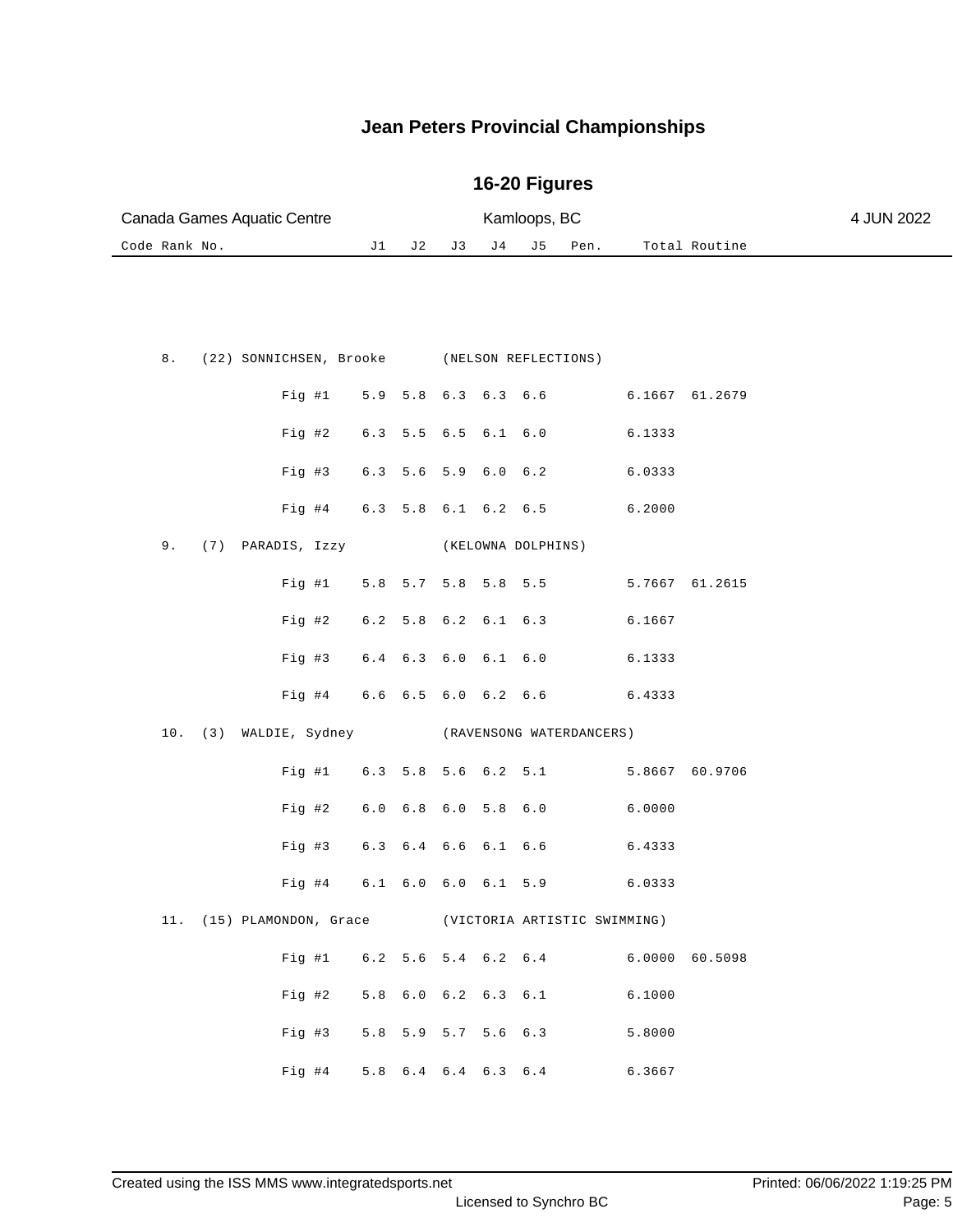| Canada Games Aquatic Centre |  | Kamloops, BC |  | 4 JUN 2022          |               |  |
|-----------------------------|--|--------------|--|---------------------|---------------|--|
| Code Rank No.               |  |              |  | J1 J2 J3 J4 J5 Pen. | Total Routine |  |

|  | [V] 12. (10) HENDERSON, Jane (Nova Artistic Swimming Club) |  |  |                                           |        |                |
|--|------------------------------------------------------------|--|--|-------------------------------------------|--------|----------------|
|  |                                                            |  |  | Fig #1 5.9 6.1 6.1 5.6 5.7 5.9000 59.5752 |        |                |
|  |                                                            |  |  | Fig #2 5.6 5.6 6.1 5.5 5.6 5.6000         |        |                |
|  |                                                            |  |  | Fig #3 6.2 5.8 6.3 6.4 6.3 6.2667         |        |                |
|  | Fig #4 $6.2$ $6.2$ $6.0$ $6.2$ $5.5$                       |  |  |                                           | 6.1333 |                |
|  | 12. (12) LALSINGHANI, Poorvi (BC AQUASONICS)               |  |  |                                           |        |                |
|  |                                                            |  |  | Fig #1 5.4 5.7 5.3 5.5 5.1 5.4000 58.7909 |        |                |
|  |                                                            |  |  | Fig #2 5.8 5.7 6.4 6.0 5.9 5.9000         |        |                |
|  |                                                            |  |  | Fig #3 5.8 6.2 6.0 6.0 6.8 6.0667         |        |                |
|  |                                                            |  |  | Fig #4 6.0 6.5 6.0 6.0 6.3 6.1000         |        |                |
|  |                                                            |  |  |                                           |        |                |
|  | 13. (20) KJELLBOTN, Natalie (RAVENSONG WATERDANCERS)       |  |  |                                           |        |                |
|  |                                                            |  |  | Fig #1 6.3 6.1 5.4 5.5 6.0 5.8667 56.9674 |        |                |
|  |                                                            |  |  | Fig #2 $5.4$ 5.7 6.1 5.7 5.9              | 5.7667 |                |
|  |                                                            |  |  | Fig #3 $5.3$ 5.4 5.6 5.3 5.7              | 5.4333 |                |
|  |                                                            |  |  | Fig #4 5.8 5.6 6.2 5.9 5.6 5.7667         |        |                |
|  | 14. (21) FITCHETT, Jessica (NELSON REFLECTIONS)            |  |  |                                           |        |                |
|  |                                                            |  |  | Fig #1 $5.2$ 5.4 5.6 5.8 5.9              |        | 5.6000 56.9640 |
|  | Fig #2 $5.4$ 6.2 6.0 6.0 6.0                               |  |  | 6.0000                                    |        |                |
|  |                                                            |  |  | Fig #3 6.2 5.5 5.8 5.8 5.9                | 5.8333 |                |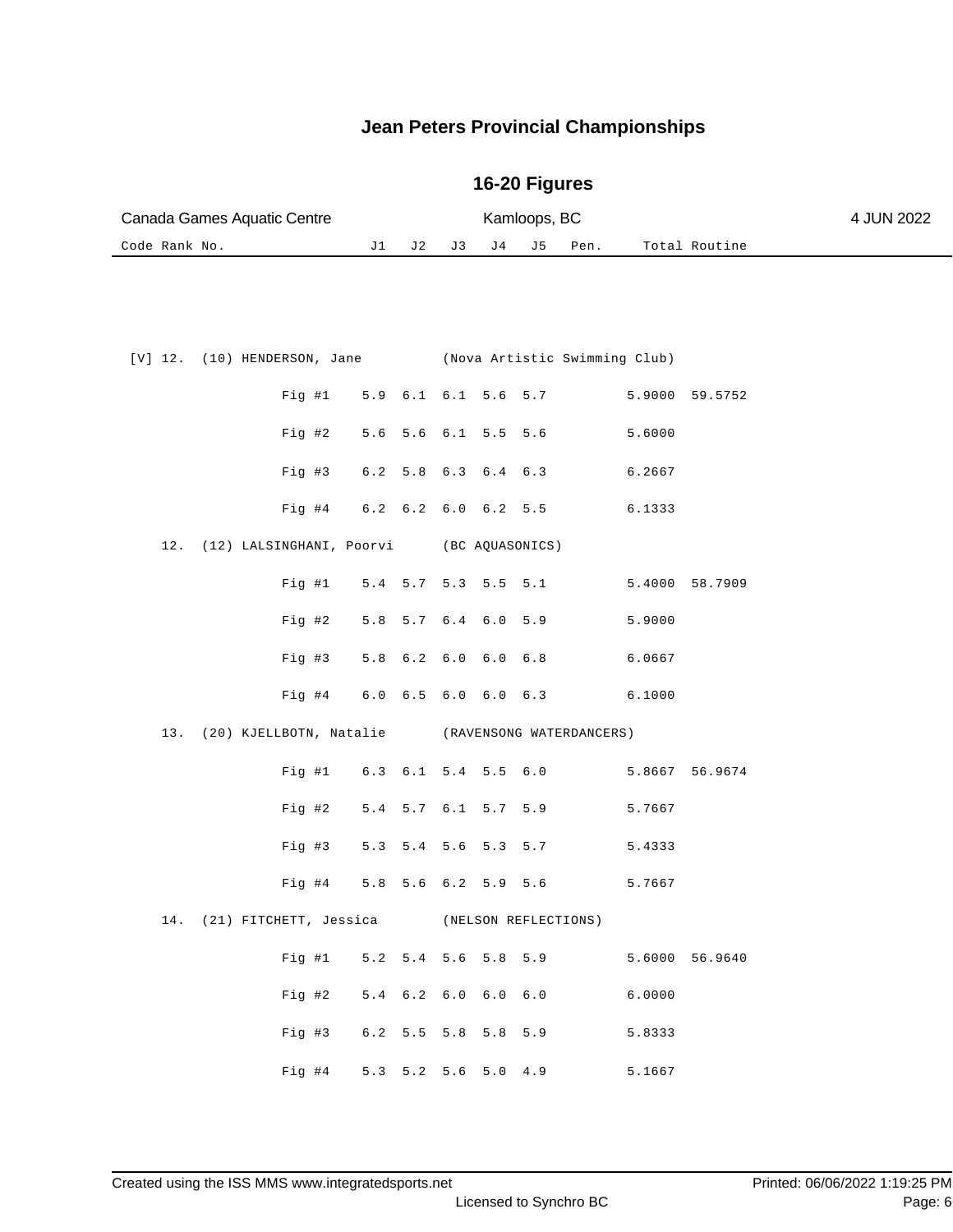| Canada Games Aquatic Centre |    |     |  |          |  |      |               | 4 JUN 2022 |
|-----------------------------|----|-----|--|----------|--|------|---------------|------------|
| Code Rank No.               | J1 | J 2 |  | J3 J4 J5 |  | Pen. | Total Routine |            |
|                             |    |     |  |          |  |      |               |            |
|                             |    |     |  |          |  |      |               |            |

|  |  |                            |  |  | 15. (16) VERBURGH, Analiese (KELOWNA DOLPHINS)       |                |  |
|--|--|----------------------------|--|--|------------------------------------------------------|----------------|--|
|  |  |                            |  |  | Fig #1 5.1 5.4 5.5 5.4 5.8 5.4333 55.7222            |                |  |
|  |  |                            |  |  | Fig #2 5.6 5.7 5.9 5.8 6.0 5.8000                    |                |  |
|  |  |                            |  |  | Fig #3 5.2 5.2 5.5 5.3 5.2 5.2333                    |                |  |
|  |  |                            |  |  | Fig #4 5.7 5.7 6.0 5.8 6.0 5.8333                    |                |  |
|  |  |                            |  |  | 16. (24) AFLAKI, Tanin (PACIFIC WAVE SYNCHRO)        |                |  |
|  |  |                            |  |  | Fig #1 $5.5$ 4.8 5.1 5.0 5.5                         | 5.2000 50.7810 |  |
|  |  |                            |  |  | Fig #2 4.5 4.5 5.2 4.5 4.9 4.6333                    |                |  |
|  |  |                            |  |  | Fig #3 4.8 5.3 4.8 5.0 5.0 4.9333                    |                |  |
|  |  |                            |  |  | Fig #4 5.0 5.8 6.0 5.7 5.9 5.8000                    |                |  |
|  |  |                            |  |  | SCR (1) DANESIK, Petra (Nova Artistic Swimming Club) |                |  |
|  |  |                            |  |  | Fig #1 0.0 0.0 0.0 0.0 0.0 0.0000                    | 0.0000         |  |
|  |  | Fig #2 0.0 0.0 0.0 0.0 0.0 |  |  | 0.0000                                               |                |  |
|  |  |                            |  |  | Fig #3 0.0 0.0 0.0 0.0 0.0 0.0000                    |                |  |
|  |  |                            |  |  | Fig #4 0.0 0.0 0.0 0.0 0.0 0.0000                    |                |  |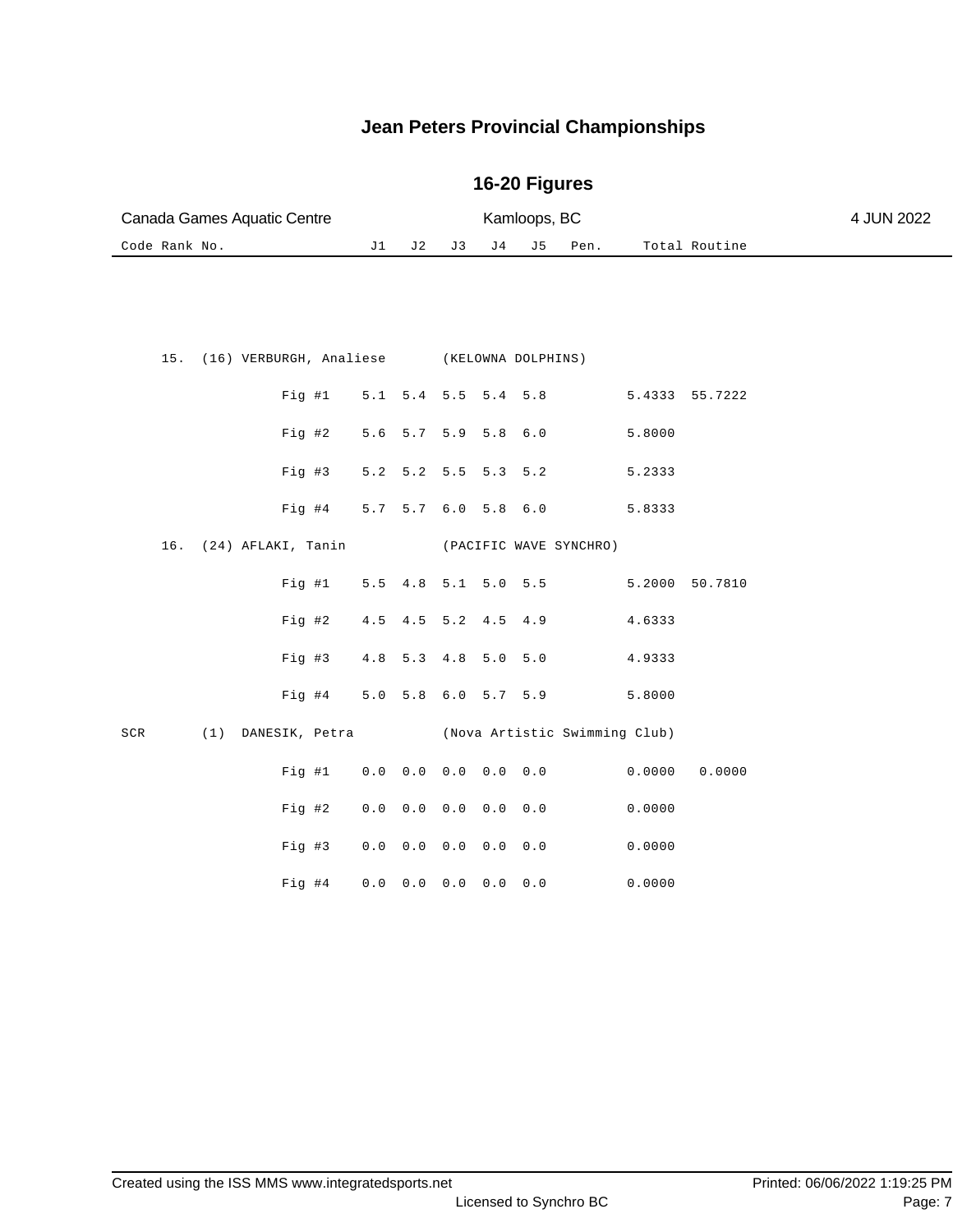## **16-20 Novice Figures**

| Canada Games Aquatic Centre     | Kamloops, BC                              | 4 JUN 2022                              |                    |
|---------------------------------|-------------------------------------------|-----------------------------------------|--------------------|
| Code Rank No.                   | J1<br>J4<br>J 2<br>J 3                    | J <sub>5</sub><br>Total Routine<br>Pen. |                    |
|                                 | Chief Referee: STEWART, Carol             |                                         |                    |
| Fl: Ariana                      | F2: Rio 180                               | F3: Albatross ½ Twist F4: Swordtail     |                    |
| DD: 2.2                         | DD: 3.1                                   | DD: 2.2                                 | DD: 2.3            |
| J1<br>BALCOMBE, Lisa            | DEMERIS, Christina                        | BALCOMBE, Lisa                          | DEMERIS, Christina |
| J2<br>BENNU, Robin              | CURTIS, Mandy                             | BENNU, Robin                            | CURTIS, Mandy      |
| YANG, Emily<br>J3               | HOESS, Lucia                              | YANG, Emily                             | HOESS, Lucia       |
| J 4<br>LEFRANC, Rachel          | XU, Fannia                                | LEFRANC, Rachel                         | XU, Fannia         |
| J5<br>YAROSHUK, Tim             | EVANSON, Maureen                          | YAROSHUK, Tim                           | EVANSON, Maureen   |
|                                 |                                           |                                         |                    |
| Alt.                            |                                           |                                         |                    |
|                                 |                                           |                                         |                    |
|                                 |                                           |                                         |                    |
| Figure 1<br>Ariana              | 2.2                                       |                                         |                    |
| Figure 2<br>Rio 180             | 3.1                                       |                                         |                    |
| Figure 3<br>Albatross 1/2 Twist | 2.2                                       |                                         |                    |
| Figure 4<br>Swordtail           | 2.3                                       |                                         |                    |
|                                 | 9.8<br>Total:                             |                                         |                    |
|                                 |                                           |                                         |                    |
|                                 | 1. (47) LEADER, Marina (KELOWNA DOLPHINS) |                                         |                    |
|                                 | Fig #1 5.8 5.6 5.8 5.8 5.7 5.7667 55.9695 |                                         |                    |
|                                 | Fig #2 5.2 5.7 6.1 5.8 6.3                | 5.8667                                  |                    |
|                                 | Fig #3 5.3 5.5 5.5 5.9 5.7                | 5.5667                                  |                    |

Fig #4 5.2 4.5 6.1 4.3 5.6 5.1000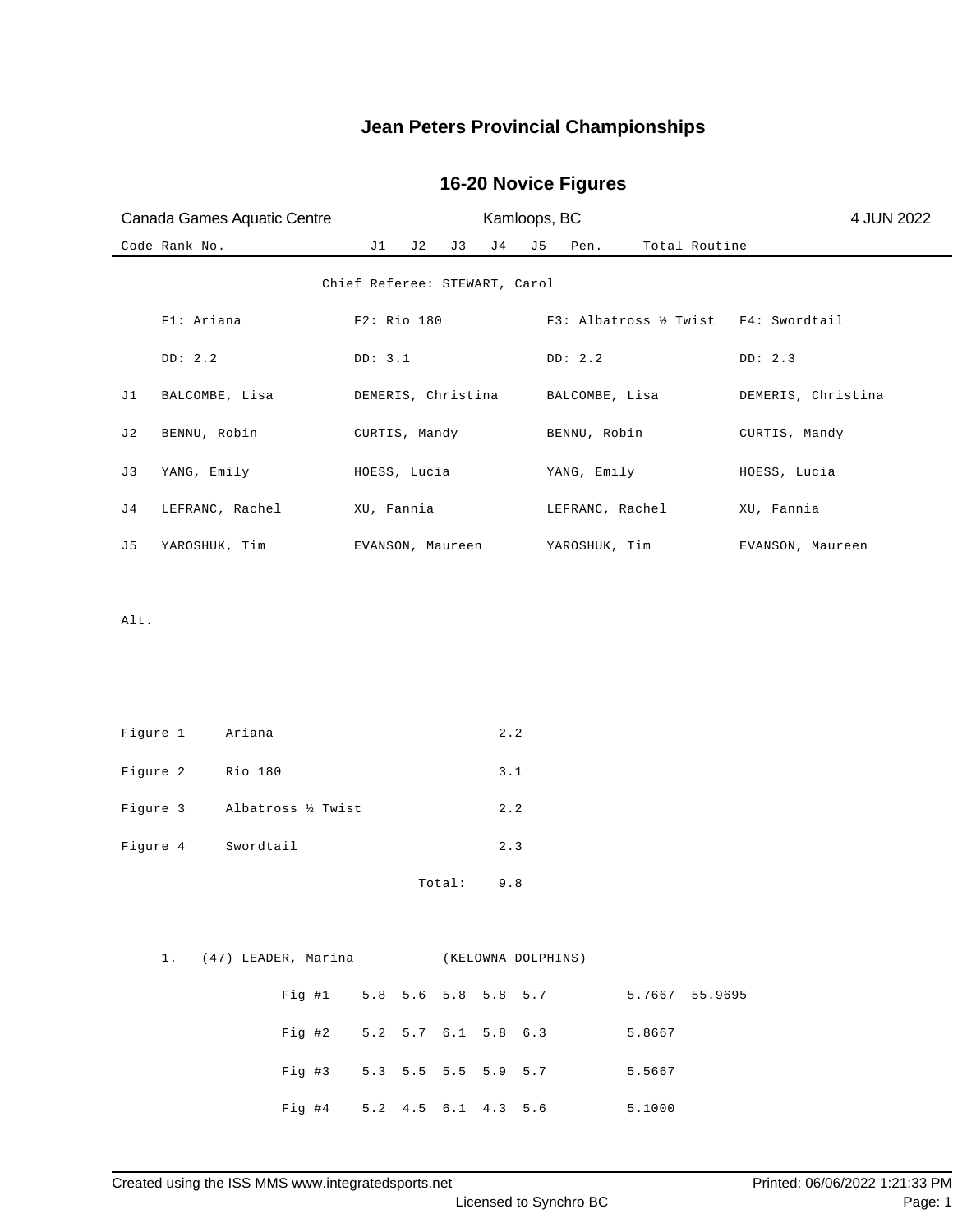| Canada Games Aquatic Centre                 |                               |     | Kamloops, BC |             |                    |                                  |      | 4 JUN 2022      |         |  |
|---------------------------------------------|-------------------------------|-----|--------------|-------------|--------------------|----------------------------------|------|-----------------|---------|--|
| Code Rank No.<br>Tea                        | ៖                             | J 1 | J 2          | J3          | J 4                | Avg.                             | Pen. | Total           | Routine |  |
|                                             | Chief Referee: STEWART, Carol |     |              |             |                    |                                  |      |                 |         |  |
| Execution 30%                               |                               |     |              |             |                    | Artistic Impression 40%          |      | Difficulty 30%  |         |  |
| BALCOMBE, Lisa<br>J1                        |                               |     |              |             | DEMERIS, Christina |                                  |      | CURTIS, Mandy   |         |  |
| XU, Fannia<br>J2                            |                               |     |              | YANG, Emily |                    |                                  |      | BENNU, Robin    |         |  |
| YAROSHUK, Tim<br>J 3                        |                               |     |              |             | LEFRANC, Rachel    |                                  |      | HOESS, Lucia    |         |  |
| J4 EVANSON, Maureen                         |                               |     |              |             |                    |                                  |      |                 |         |  |
|                                             |                               |     |              |             |                    |                                  |      |                 |         |  |
| (3) Nova Artistic Swimming Club<br>[V] 1.   |                               |     |              |             |                    |                                  |      |                 |         |  |
| DEERING, McKinley                           |                               |     |              |             |                    |                                  |      |                 |         |  |
|                                             |                               |     |              |             |                    | EXE 30% 6.6 6.8 6.6 5.8 6.5500   |      | 19.6500 66.2833 |         |  |
|                                             |                               |     |              |             |                    | A/I 40% 6.9 6.9 5.8 -.- 6.5333   |      | 26.1333         |         |  |
|                                             |                               |     |              |             |                    | DIF 30% 6.2 7.2 7.1 -.- 6.8333   |      | 20.5000         |         |  |
| 1.<br>(1) KELOWNA DOLPHINS                  |                               |     |              |             |                    |                                  |      |                 |         |  |
| PARADIS, Izzy                               |                               |     |              |             |                    |                                  |      |                 |         |  |
|                                             |                               |     |              |             |                    | EXE 30% 6.0 5.8 5.8 5.9 5.8583   |      | 17.5750 60.9083 |         |  |
|                                             |                               |     |              |             |                    | A/I 40% 6.1 6.6 5.4 -.- 6.0333   |      | 24.1333         |         |  |
|                                             |                               |     |              |             |                    | DIF 30% 5.8 6.6 6.8 -.- 6.4000   |      | 19.2000         |         |  |
| $[V]$ 2.<br>(2) Nova Artistic Swimming Club |                               |     |              |             |                    |                                  |      |                 |         |  |
| KING, Gabrielle                             |                               |     |              |             |                    |                                  |      |                 |         |  |
|                                             |                               |     |              |             |                    | EXE 30% 6.3 6.3 5.7 5.6 5.9917   |      | 17.9750         | 60.7750 |  |
|                                             |                               |     |              |             |                    | $A/I$ 40% 6.4 6.5 5.1 -.- 6.0000 |      | 24.0000         |         |  |
|                                             |                               |     |              |             |                    | DIF 30% 5.6 6.8 6.4 -.- 6.2667   |      | 18.8000         |         |  |

#### **16-20 Solo**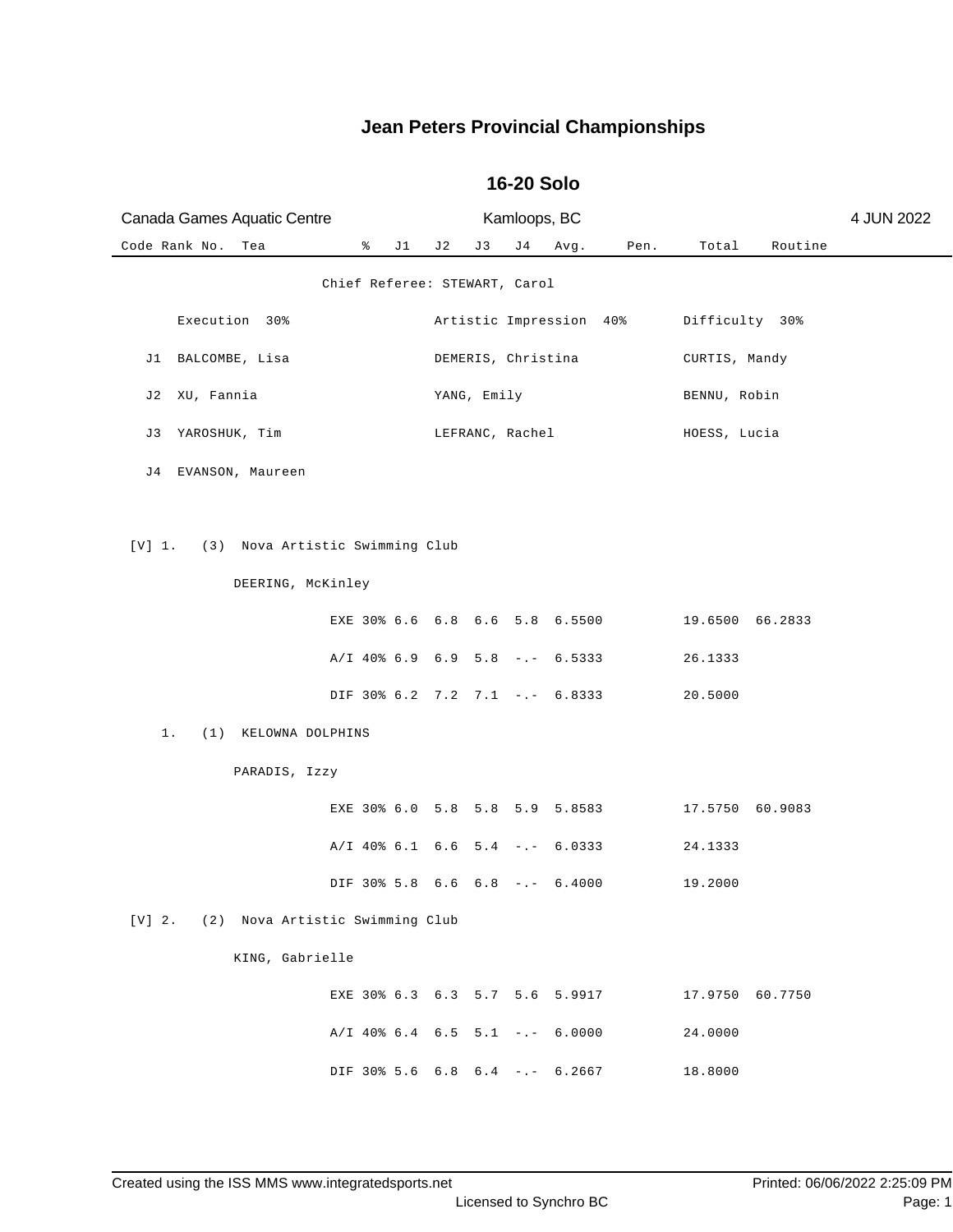| Canada Games Aquatic Centre           |                                  |     |     | Kamloops, BC |      |      |                 |                 | 4 JUN 2022 |
|---------------------------------------|----------------------------------|-----|-----|--------------|------|------|-----------------|-----------------|------------|
| Code Rank No.<br>Tea                  | န့<br>J1                         | J 2 | J 3 | J 4          | Avg. | Pen. | Total           | Routine         |            |
| $2$ .<br>(7) NANAIMO DIAMONDS         |                                  |     |     |              |      |      |                 |                 |            |
| JONES, Cadence                        |                                  |     |     |              |      |      |                 |                 |            |
|                                       | EXE 30% 6.1 6.2 6.1 5.9 6.0917   |     |     |              |      |      | 18.2750 60.3750 |                 |            |
|                                       | $A/I$ 40% 5.7 5.7 5.7 -.- 5.7000 |     |     |              |      |      | 22.8000         |                 |            |
|                                       | DIF 30% 5.8 6.6 6.9 -.- 6.4333   |     |     |              |      |      | 19.3000         |                 |            |
| 3.<br>(11) PRINCE GEORGE WATER LILIES |                                  |     |     |              |      |      |                 |                 |            |
| KNUDSGAARD, Mya                       |                                  |     |     |              |      |      |                 |                 |            |
|                                       | EXE 30% 6.2 6.5 6.0 5.9 6.1167   |     |     |              |      |      |                 | 18.3500 59.5833 |            |
|                                       | $A/I$ 40% 5.8 5.5 5.3 -.- 5.5333 |     |     |              |      |      | 22.1333         |                 |            |
|                                       | DIF 30% 6.1 6.0 7.0 -.- 6.3667   |     |     |              |      |      | 19.1000         |                 |            |
| 4.<br>(4) VICTORIA ARTISTIC SWIMMING  |                                  |     |     |              |      |      |                 |                 |            |
| PLAMONDON, Grace                      |                                  |     |     |              |      |      |                 |                 |            |
|                                       | EXE 30% 5.7 5.7 5.8 5.6 5.7000   |     |     |              |      |      | 17.1000 59.4000 |                 |            |
|                                       | $A/I$ 40% 6.2 6.2 5.0 -.- 5.8000 |     |     |              |      |      | 23.2000         |                 |            |
|                                       | DIF 30% 6.0 6.2 6.9 -.- 6.3667   |     |     |              |      |      | 19.1000         |                 |            |
| 5.<br>(6) RAVENSONG WATERDANCERS      |                                  |     |     |              |      |      |                 |                 |            |
| WALDIE, Sydney                        |                                  |     |     |              |      |      |                 |                 |            |
|                                       | EXE 30% 5.9 5.6 6.2 5.8 5.8583   |     |     |              |      |      |                 | 17.5750 59.3417 |            |
|                                       | $A/I$ 40% 5.9 6.0 5.4 -.- 5.7667 |     |     |              |      |      | 23.0667         |                 |            |
|                                       | DIF 30% 5.7 6.4 6.6 -.- 6.2333   |     |     |              |      |      | 18.7000         |                 |            |
|                                       |                                  |     |     |              |      |      |                 |                 |            |

#### **16-20 Solo**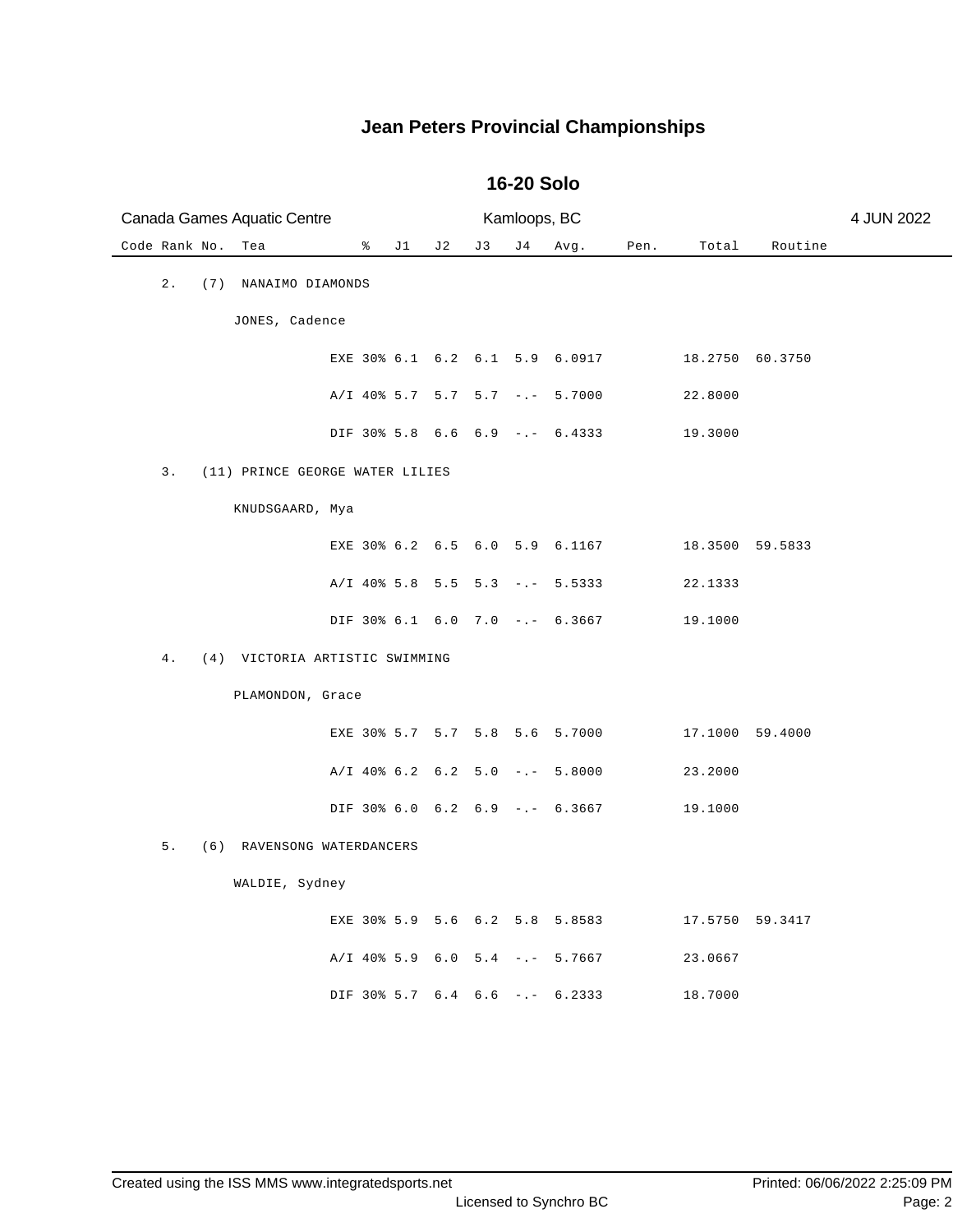| Canada Games Aquatic Centre                  |                                  |     |    | Kamloops, BC |      |      |                 | 4 JUN 2022      |  |  |
|----------------------------------------------|----------------------------------|-----|----|--------------|------|------|-----------------|-----------------|--|--|
| Code Rank No.<br>Tea                         | ိ<br>J1                          | J 2 | J3 | J 4          | Avg. | Pen. | Total           | Routine         |  |  |
| б.<br>(5)<br>NELSON REFLECTIONS              |                                  |     |    |              |      |      |                 |                 |  |  |
|                                              | FITCHETT, Jessica                |     |    |              |      |      |                 |                 |  |  |
|                                              | EXE 30% 5.8 5.9 5.5 5.7 5.7417   |     |    |              |      |      | 17.2250 59.3250 |                 |  |  |
|                                              | A/I 40% 6.3 6.4 5.0 -.- 5.9000   |     |    |              |      |      | 23.6000         |                 |  |  |
|                                              | DIF 30% 5.8 6.3 6.4 -.- 6.1667   |     |    |              |      |      | 18.5000         |                 |  |  |
| $[V]$ 7.<br>(10) Nova Artistic Swimming Club |                                  |     |    |              |      |      |                 |                 |  |  |
| RAE, Savannah                                |                                  |     |    |              |      |      |                 |                 |  |  |
|                                              | EXE 30% 6.0 6.4 5.6 5.7 5.8750   |     |    |              |      |      |                 | 17.6250 58.1583 |  |  |
|                                              | $A/I$ 40% 6.1 5.4 5.4 -.- 5.6333 |     |    |              |      |      | 22.5333         |                 |  |  |
|                                              | DIF 30% 5.4 5.8 6.8 -.- 6.0000   |     |    |              |      |      | 18.0000         |                 |  |  |
| 7.<br>(8) BC AQUASONICS                      |                                  |     |    |              |      |      |                 |                 |  |  |
| LALSINGHANI, Poorvi                          |                                  |     |    |              |      |      |                 |                 |  |  |
|                                              | EXE 30% 5.5 5.4 5.4 5.7 5.4667   |     |    |              |      |      | 16.4000 55.9667 |                 |  |  |
|                                              | $A/I$ 40% 5.4 5.6 5.1 -.- 5.3667 |     |    |              |      |      | 21.4667         |                 |  |  |
|                                              | DIF 30% 5.6 6.1 6.4 -.- 6.0333   |     |    |              |      |      | 18.1000         |                 |  |  |
| 8.<br>(9)<br>KELOWNA DOLPHINS                |                                  |     |    |              |      |      |                 |                 |  |  |
| VERBURGH, Analiese                           |                                  |     |    |              |      |      |                 |                 |  |  |
|                                              | EXE 30% 5.2 5.3 5.2 5.4 5.2583   |     |    |              |      |      |                 | 15.7750 54.9417 |  |  |
|                                              | $A/I$ 40% 5.3 5.6 4.9 -.- 5.2667 |     |    |              |      |      | 21.0667         |                 |  |  |
|                                              | DIF 30% 5.5 5.9 6.7 -.- 6.0333   |     |    |              |      |      | 18.1000         |                 |  |  |
|                                              |                                  |     |    |              |      |      |                 |                 |  |  |

#### **16-20 Solo**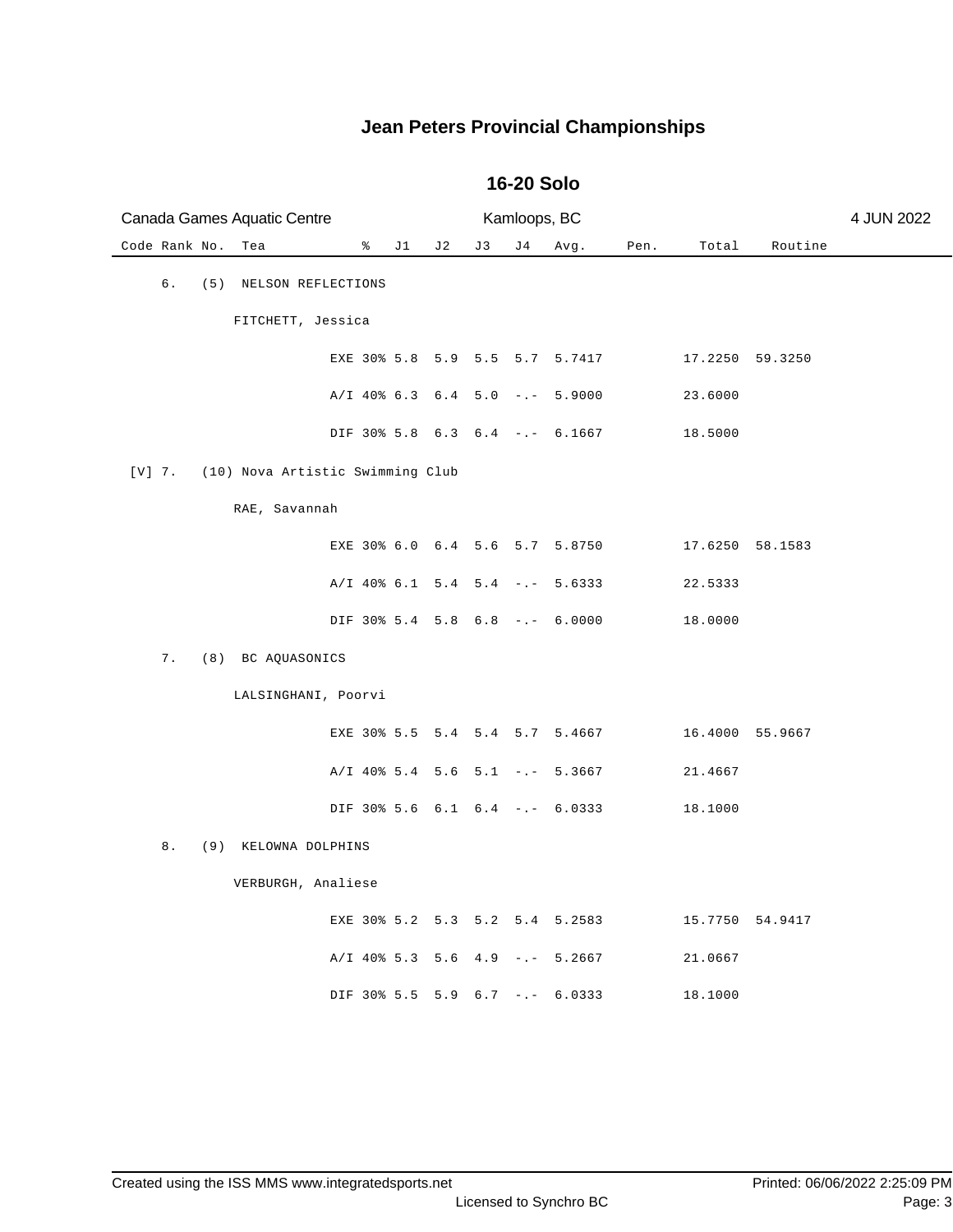| Canada Games Aquatic Centre           |                         |                                        | Kamloops, BC |                |    |      |                         | 4 JUN 2022      |                    |  |
|---------------------------------------|-------------------------|----------------------------------------|--------------|----------------|----|------|-------------------------|-----------------|--------------------|--|
| Code Rank No.                         | Tea                     | % J1 J2                                |              | J 3            | J4 | Avg. | Pen.                    | Total           | Routine            |  |
| Chief Referee: STEWART, Carol         |                         |                                        |              |                |    |      |                         |                 |                    |  |
|                                       | Execution 30%           |                                        |              |                |    |      | Artistic Impression 40% | Difficulty 30%  |                    |  |
| J1 BENNU, Robin                       |                         |                                        |              | BALCOMBE, Lisa |    |      |                         |                 | DEMERIS, Christina |  |
| J2 LEFRANC, Rachel                    |                         |                                        |              | XU, Fannia     |    |      |                         | YANG, Emily     |                    |  |
| J3 EVANSON, Maureen                   |                         |                                        |              | YAROSHUK, Tim  |    |      |                         | HOESS, Lucia    |                    |  |
| J4 CURTIS, Mandy                      |                         |                                        |              |                |    |      |                         |                 |                    |  |
|                                       |                         |                                        |              |                |    |      |                         |                 |                    |  |
| 1.<br>(2) Nova Artistic Swimming Club |                         |                                        |              |                |    |      |                         |                 |                    |  |
|                                       |                         | EXE 30% 6.7 7.1 6.5 6.0 6.5917         |              |                |    |      |                         | 19.7750 67.1750 |                    |  |
|                                       |                         | $A/I$ 40% 6.8 6.9 6.7 -.- 6.8000       |              |                |    |      |                         | 27.2000         |                    |  |
|                                       |                         | DIF 30% 7.1 7.0 6.1 -.- 6.7333 20.2000 |              |                |    |      |                         |                 |                    |  |
|                                       | KING, Gabrielle         |                                        |              |                |    |      |                         |                 |                    |  |
|                                       | HUGHES, Meghan          |                                        |              |                |    |      |                         |                 |                    |  |
|                                       | RAE, Savannah           |                                        |              |                |    |      |                         |                 |                    |  |
|                                       | DEERING, McKinley       |                                        |              |                |    |      |                         |                 |                    |  |
|                                       | HENDERSON, Jane         |                                        |              |                |    |      |                         |                 |                    |  |
|                                       | LEMKE, Katja            |                                        |              |                |    |      |                         |                 |                    |  |
|                                       | PEREZ-GERALD, Madeleine |                                        |              |                |    |      |                         |                 |                    |  |
|                                       | DANESIK, Petra          |                                        |              |                |    |      |                         |                 |                    |  |

### **16-20 Team**